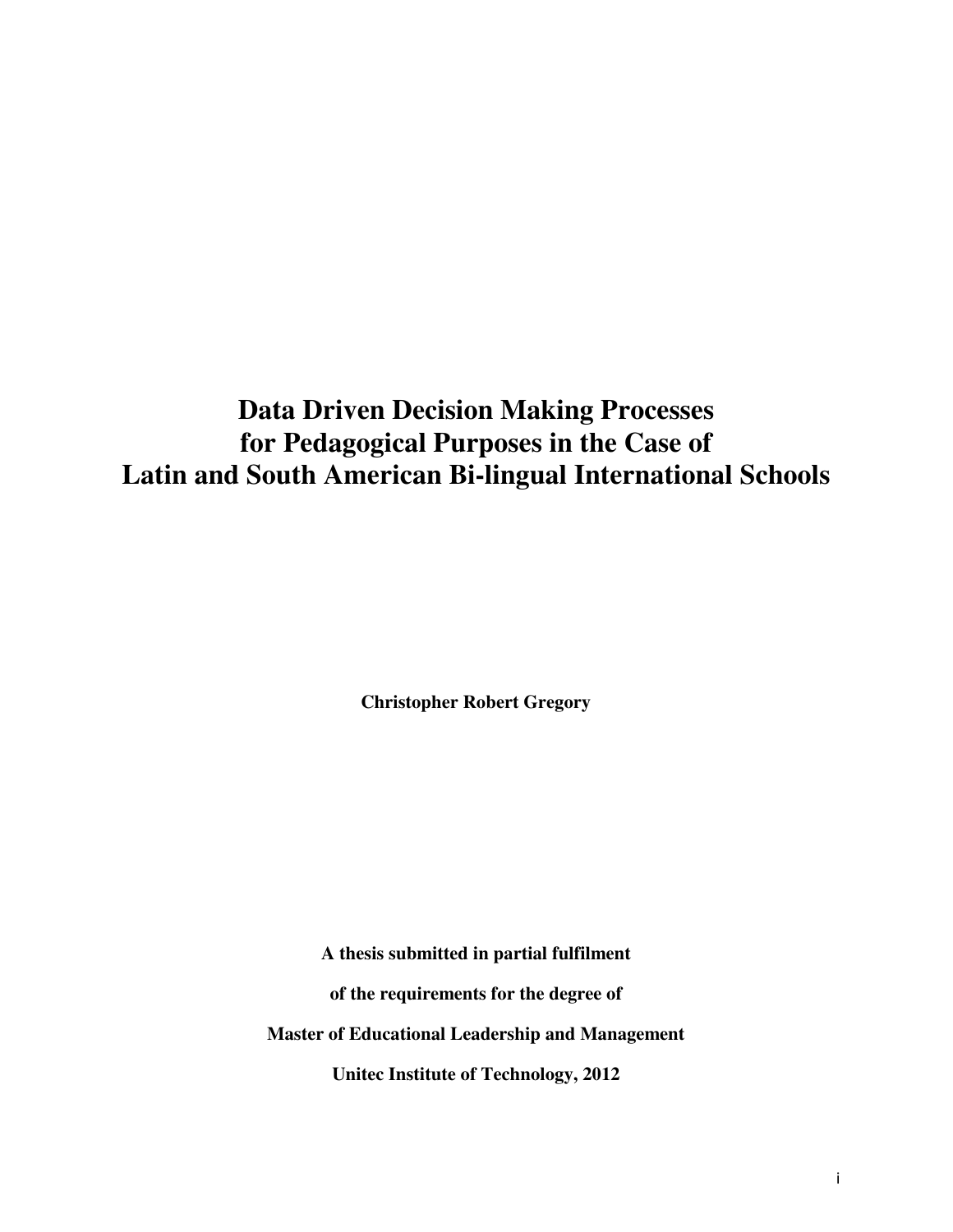## **Abstract**

A student's educational journey is one that is governed by decision makers. There is very little research examining the decision making processes of Latin and South American bi-lingual international schools and the use being made of information gained from the analysis of this recorded data. Many aspects of student performance are measured and recorded, then reported in some manner. Decisions are made for and about students in a manner that is, at best, rational and reasoned, but in reality may be ad-hoc and reactionary without resorting to data or information that could affect the decision and its ramifications. Data Driven Decision Making (DDDM) potentially provides a structure that affords strength and transparency to the decision making process.

There were three research questions that guided this study. Why is DDDM important in an educational context? What are the issues and challenges surrounding the use of DDDM in relation to making pedagogical decisions within Latin American bi-lingual international schools? What are the issues surrounding the use of digital technologies in procuring and analysing relevant data within Latin American bi-lingual international schools?

Key issues from the Literature Review focus on defining aspects of Data Driven Decision Making processes, ensuring that the data being used is valid, identifying the issues and challenges created by staff development and use of DDDM processes, and discussing the issues and challenges surrounding the use of digital technologies for collecting and analysing data. An interpretative viewpoint was adopted to analyse qualitative data generated from a written questionnaire, which was then followed up with three interviews forming a Case Study of nine Latin American bi-lingual international schools affiliated to Latin American Heads Conference (LAHC).

Six key issues arose from the findings of the research processes which mirrored corresponding themes in the literature. These issues are discussed in relation to the theory base and were combined into two categories which are: People Related Issues and Systems Related Issues. A series of recommendations, combined with a suggested set of principles to follow when employing DDDM, were generated to help management consider and understand the issues and challenges of implementing DDDM processes.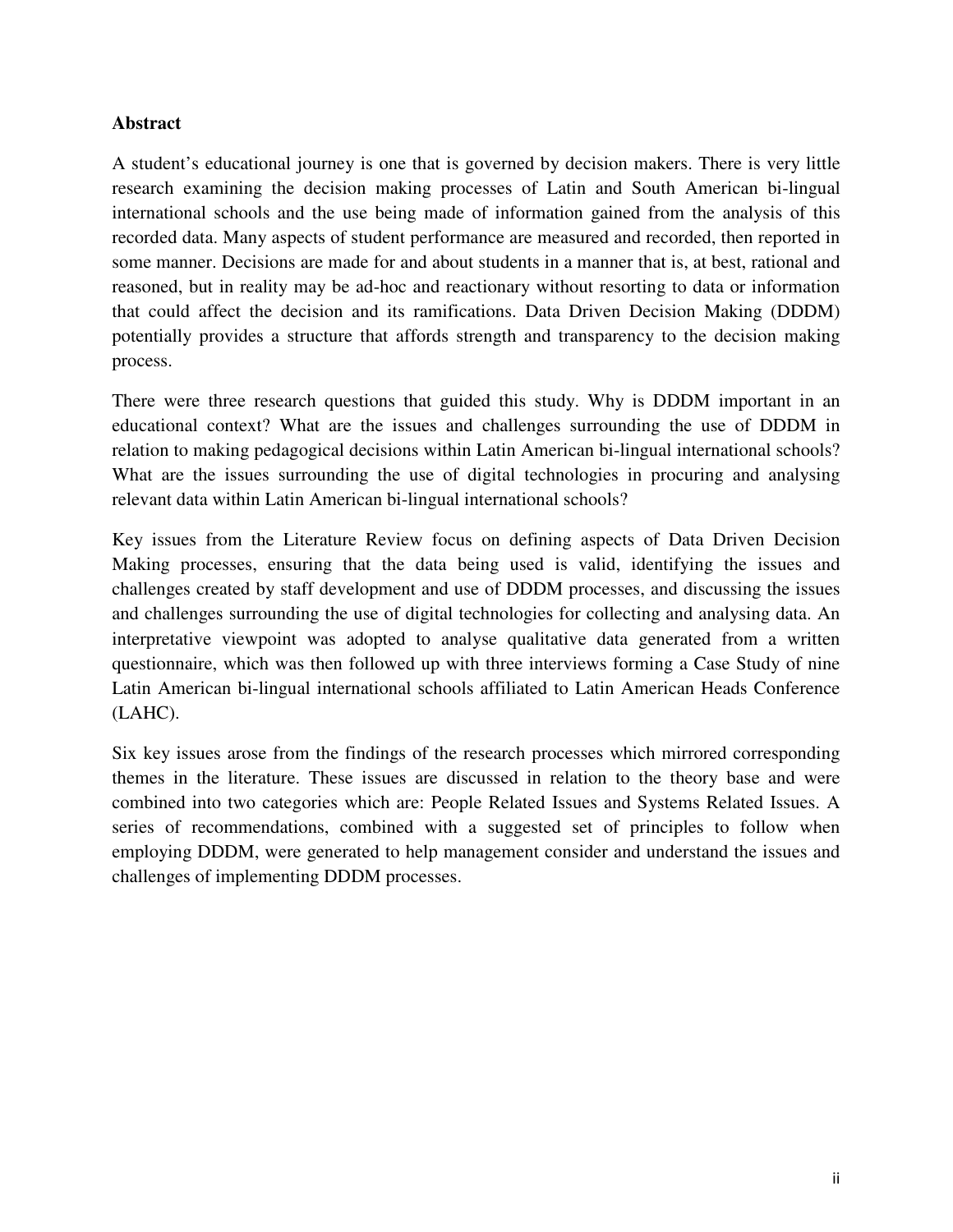# **Acknowledgments**

I first want to thank my current school and Headmaster, Mr Derek Pringle, who supported me through this process with the time and the space needed to research and write this thesis. Mr Pringle's efforts were extremely appreciated, especially in using his contacts to procure questionnaire respondents.

To the Latin American Heads Conference (LAHC) and it's Executive Office, thank you for your professional assistance and for lending an official status to my research study.

Thank you to the schools and Headmasters who responded to my questionnaire and allowed me to interview staff. Without your help, this study would not have proceeded. I trust that you may gain some value in the findings and recommendations as well as gaining some benefit from the self-analysis opportunities offered in completing the questionnaire.

I wish to acknowledge the support of my supervisor, Carol Cardno. Her professionalism is unmatched and I feel privileged to have worked with such a leading educationalist throughout the process. Without her very honest comments, I am sure I would not have gained the benefits from this process that I have received. I also want to mention the support and enthusiasm that my good friend, Howard Youngs, has given me over the last four and a half years. That barbeque where we were discussing the possibility of doing a Master's degree seems so long ago! I value and thank you for the numerous phone calls and emails that have helped me get to this point.

To my darling children, Denver and Shae – you may not fully understand at the moment why Daddy had to spend so many hours on the computer doing his Masters, but I hope one day you will realise what it meant and why it was important.

This thesis and the completion of my degree would not have been possible without the love, support and drive of my wife, Vanessa. I thank and acknowledge her continuous motivation and her willingness to look after me and our children whilst "Daddy did his Masters". Her ability to keep my eye on the prize, and her encouragement to "keep going" was invaluable and she deserves much of the credit for this result.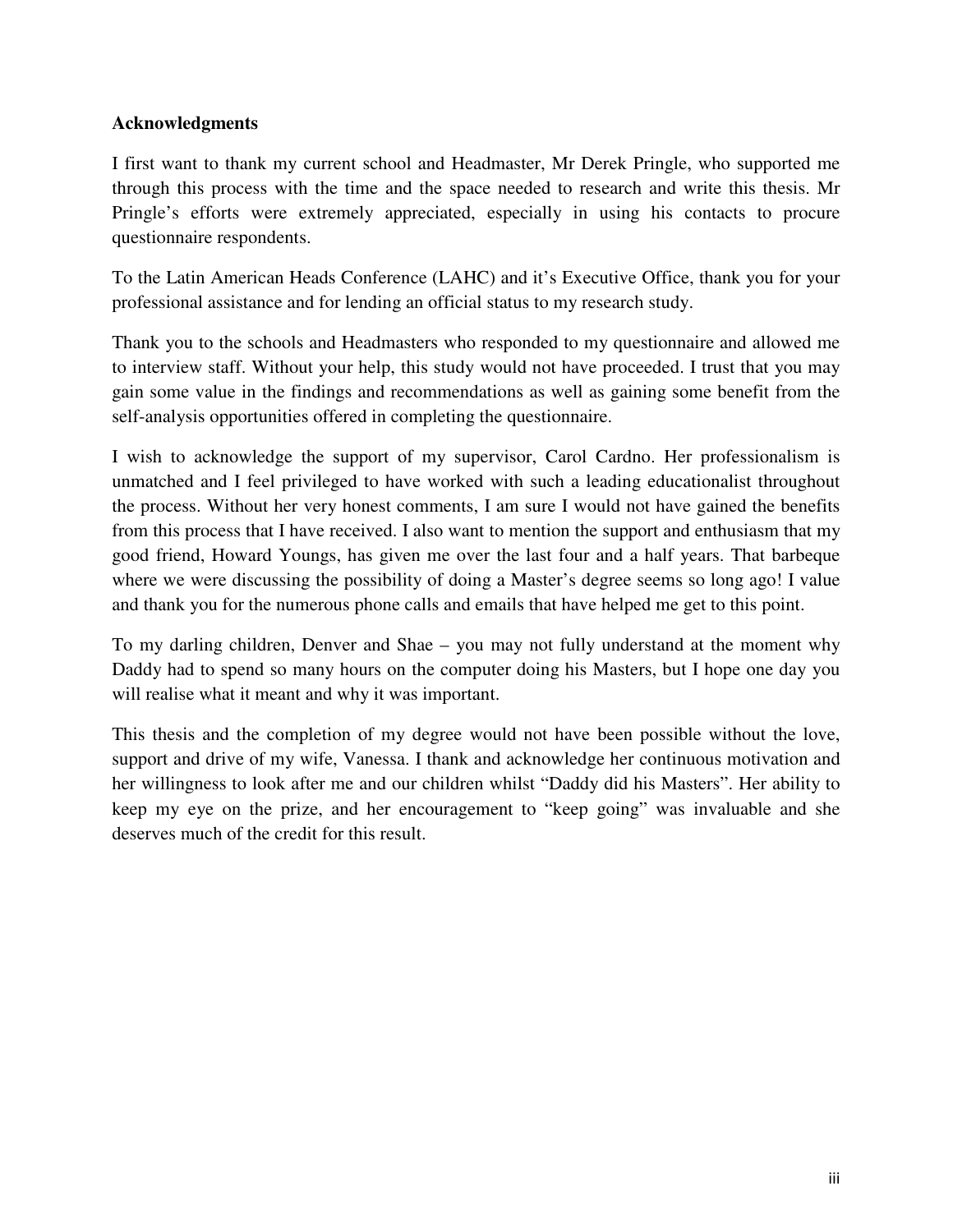# **Table of Contents**

| <b>Abstract</b>              |                                                          | 11  |
|------------------------------|----------------------------------------------------------|-----|
| <b>Acknowledgements</b>      |                                                          | 111 |
| <b>Table of Contents</b>     |                                                          | 1V  |
| <b>List of Tables</b>        |                                                          | V1  |
| <b>List of Abbreviations</b> |                                                          | V1  |
| <b>Chapter 1</b>             | <b>Introduction</b>                                      | 7   |
| 1.1                          | Background and Setting                                   | 9   |
| 1.2                          | Research Aim                                             | 10  |
|                              | <b>1.3</b> Research Questions                            | 11  |
| $1.4^{\circ}$                | <b>Thesis Outline</b>                                    | 11  |
| <b>Chapter 2</b>             | <b>Literature Review</b>                                 | 13  |
| 2.1                          | Data Driven Decision Making                              | 14  |
| 2.2                          | The collection and validity of data                      | 16  |
| 2.3                          | The professional development of staff                    | 19  |
| $2.4\phantom{0}$             | The challenges caused by the use of digital technologies | 22  |
| $2.5\,$                      | Relevance of the Research Questions                      | 24  |
| 2.6                          | Summary                                                  | 26  |
| <b>Chapter 3</b>             | <b>Methodology</b>                                       | 28  |
| 3.1                          | The Research approach                                    | 28  |
| 3.2                          | Research Design – Case Study                             | 30  |
| 3.3                          | Methods of Data Collection                               | 31  |
| 3.4                          | Questionnaire                                            | 32  |
| 3.5                          | Interview                                                | 34  |
| 3.6                          | Data Analysis                                            | 36  |
| 3.7                          | Validity                                                 | 37  |
| 3.8                          | <b>Ethical Issues</b>                                    | 38  |
| <b>Chapter 4</b>             | <b>Findings</b>                                          | 43  |
| 4.1                          | <b>Questionnaire Responses</b>                           | 43  |
| 4.2                          | Why is DDDM important in an educational context?         | 44  |
| 4.3                          | What are the issues and challenges surrounding the       |     |
|                              | use of DDDM in relation to making pedagogical            |     |
|                              | decisions within Latin American bi-lingual               |     |
|                              | international schools?                                   | 49  |
| 4.4                          | What are the issues surrounding the use of digital       |     |
|                              | technologies in procuring and analysing relevant         |     |
|                              | data within Latin American bi-lingual international      |     |
|                              | schools?                                                 | 56  |
| 4.5                          | Interviews                                               | 63  |
| 4.5.1                        | Interview responses to Research Question 1 - Why is      |     |
|                              | DDDM important in an educational context?                | 65  |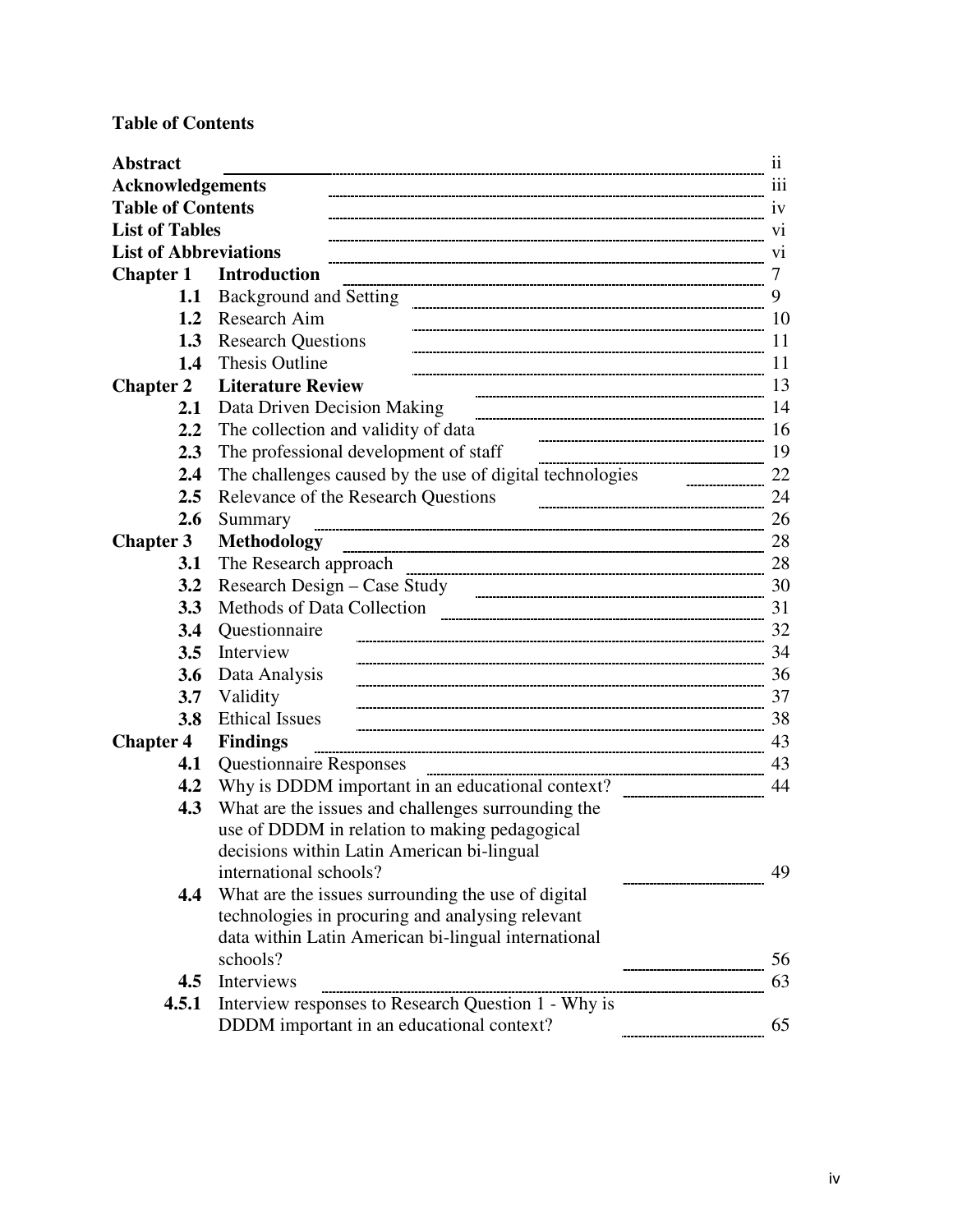| 4.5.2             | Interview responses to Research Question 2 – What<br>are the issues and challenges surrounding the use of |     |
|-------------------|-----------------------------------------------------------------------------------------------------------|-----|
|                   | DDDM in relation to making pedagogical decisions                                                          |     |
|                   | within Latin American bi-lingual international                                                            |     |
|                   | schools?                                                                                                  | 68  |
| 4.5.3             | Interview responses to Research Question 3 – What                                                         |     |
|                   | are the issues surrounding the use of digital                                                             |     |
|                   | technologies in procuring and analysing relevant                                                          |     |
|                   | data within Latin American bi-lingual international                                                       |     |
|                   | schools?                                                                                                  | 73  |
| 4.6               | Summary                                                                                                   | 77  |
| <b>Chapter 5</b>  | <b>Discussion</b>                                                                                         | 78  |
| 5.1               | Understanding how DDDM processes can                                                                      |     |
|                   | potentially create improvements in schools                                                                | 78  |
| 5.2               | Acceptance and support of DDDM processes by                                                               |     |
|                   | management, staff and other parties                                                                       | 80  |
| 5.3               | Staff attitude and resistance towards changing                                                            |     |
|                   | current practice                                                                                          | 84  |
| 5.4               | The validity of the data collected                                                                        | 85  |
| 5.5               | Lack of time or processes to collect and then analyse                                                     |     |
|                   | the data                                                                                                  | 85  |
| 5.6               | Barriers and challenges to the use of IT in DDDM                                                          |     |
|                   | processes                                                                                                 | 86  |
| 5.7               | Summary                                                                                                   | 90  |
| <b>Chapter 6</b>  | <b>Conclusions and Recommendations</b>                                                                    | 92  |
| 6.1               | <b>People Related Issues</b>                                                                              | 92  |
| 6.1.1             |                                                                                                           | 92  |
| 6.1.2             |                                                                                                           | 95  |
| 6.2               | <b>Systems Related Issues</b>                                                                             | 96  |
| 6.2.1             |                                                                                                           | 96  |
| 6.2.2             | Systems Related Issues – Recommendations<br>------------------------------------                          | 97  |
| 6.3               | Limitations of this research                                                                              | 98  |
| 6.4               | Opportunities for future research                                                                         | 99  |
| 6.5               | <b>Final Conclusion</b>                                                                                   | 100 |
| <b>References</b> |                                                                                                           | 102 |
| <b>Appendices</b> |                                                                                                           | 106 |
| <b>Appendix A</b> | <b>Written Questionnaire</b>                                                                              | 106 |
| <b>Appendix B</b> | The Interview Schedule                                                                                    | 111 |
| <b>Appendix C</b> | <b>Information Sheet for Participants</b>                                                                 | 113 |
| <b>Appendix D</b> | <b>Informed Consent Form for Interview Participants</b>                                                   | 116 |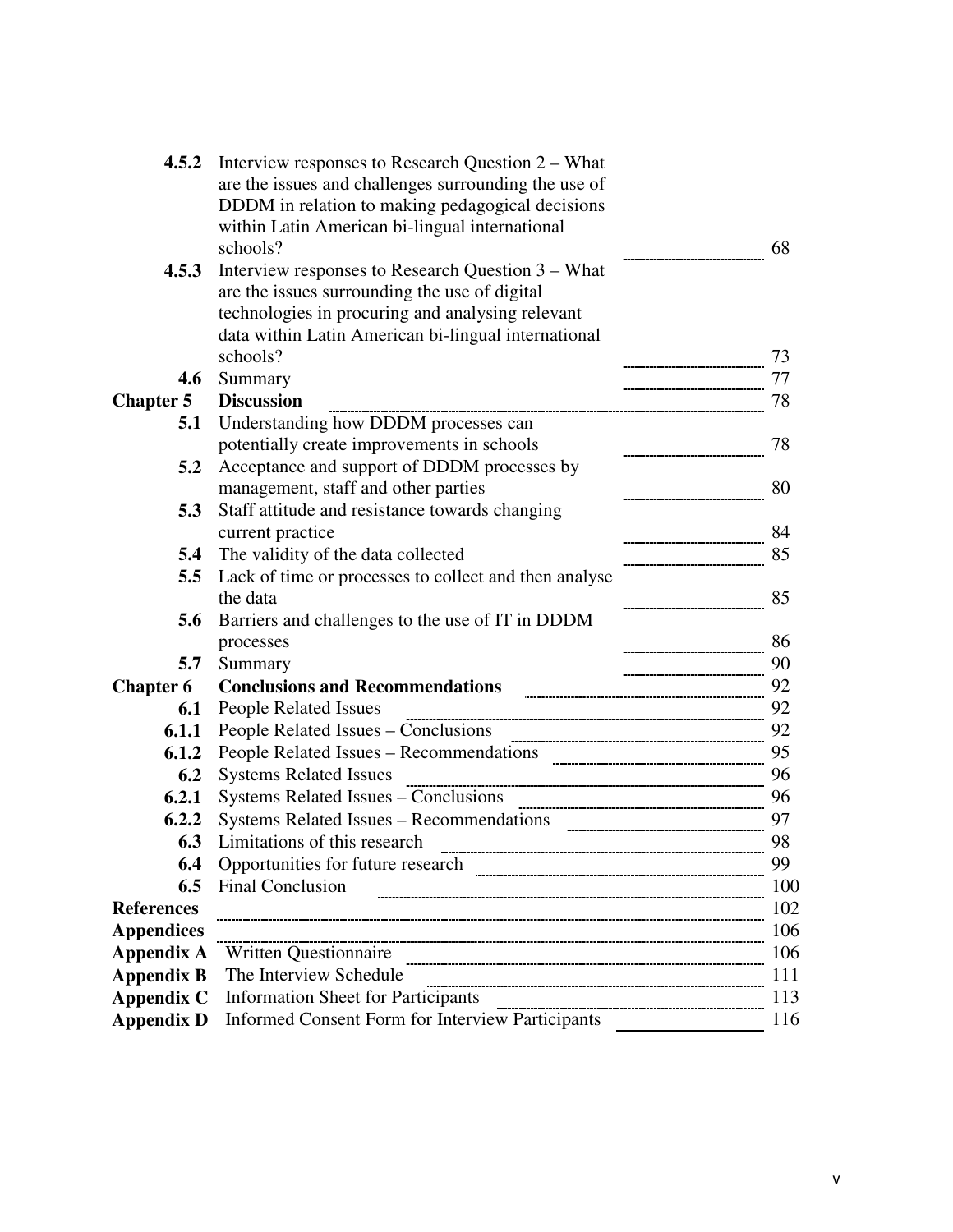# **List of Tables**

# **List of Abbreviations**

| <b>Abbreviation</b> | <b>Full Title</b>                                                  |
|---------------------|--------------------------------------------------------------------|
| <b>DDDM</b>         | Data Driven Decision Making                                        |
| <b>EO</b>           | Executive Officer of the Latin American Heads Conference           |
| <b>LAHC</b>         | Latin American Heads Conference                                    |
| DoS                 | Director of Studies                                                |
| DP / DH             | Deputy Principal / Deputy Headmaster                               |
| <b>SMT</b>          | Senior Management Team                                             |
| IT                  | <b>Information Technology</b>                                      |
| <b>MIS</b>          | <b>Management Information System</b>                               |
| <b>SIS</b>          | School (or Student) Information System (usually an interchangeable |
|                     | term with MIS)                                                     |
| <b>MIDYIS</b>       | Middle Years Information System                                    |
| <b>YELLIS</b>       | Year 11 Information System                                         |
| <b>IGCSE</b>        | <b>International General Certificate of Secondary Education</b>    |
| <b>IB</b>           | International Baccalaureate Diploma programme                      |
| <b>MYP</b>          | Middle Years Programme                                             |
| <b>UK SAT</b>       | United Kingdom Standardised Assessment Tests                       |
| GL                  | GL online assessment                                               |
| <b>SIMCE</b>        | Sistema de Medición de la Calidad de la Educación                  |
| <b>PSU</b>          | Prueba de Selección Universitaria                                  |
| CAT3                | Canadian Achievement Tests - Third Edition                         |
| <b>PTA</b>          | Parent and Teacher's Association                                   |
| <b>SEL</b>          | Self Elected Learning workshops                                    |
|                     |                                                                    |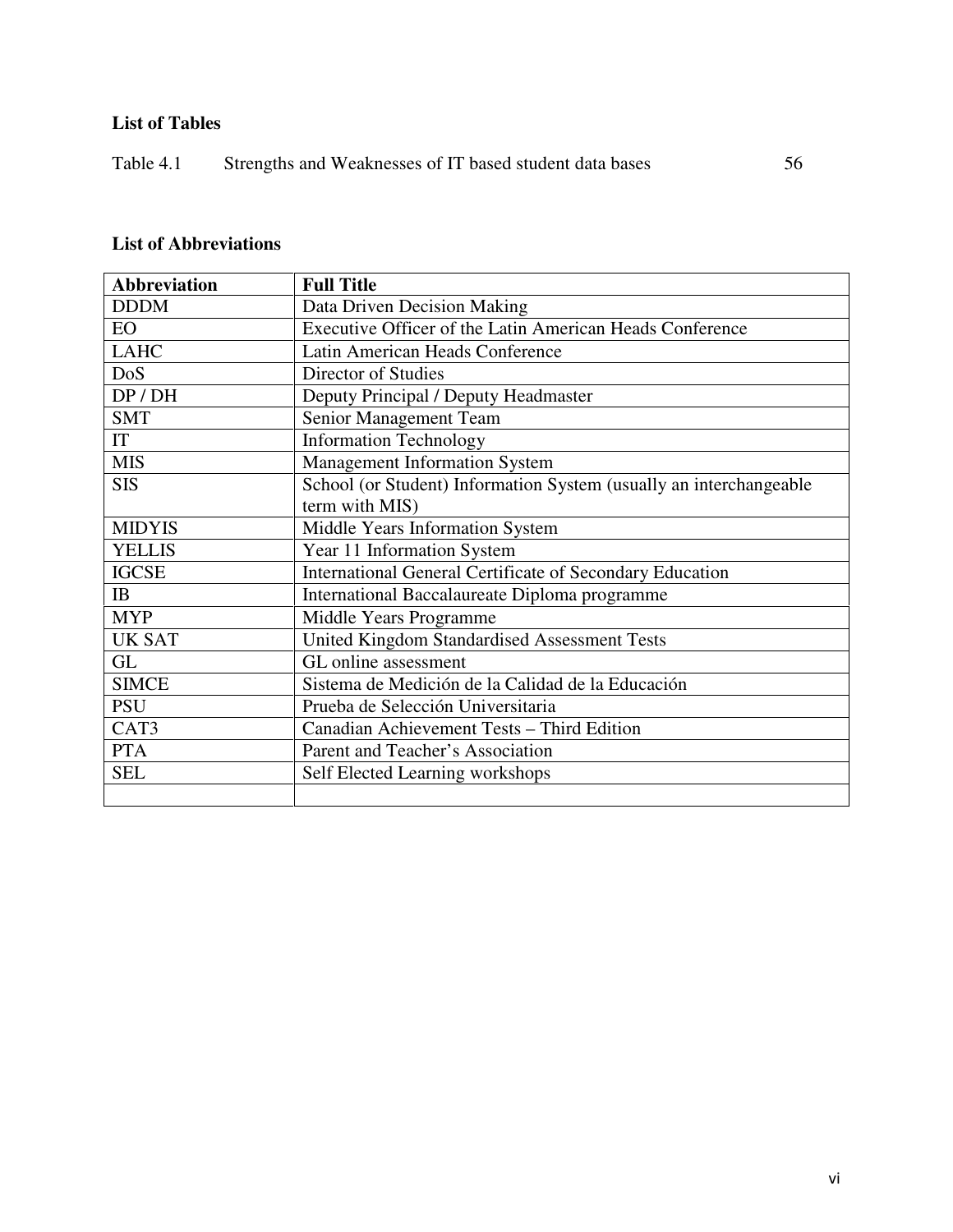#### **Chapter 1 Introduction**

As an experienced teacher and senior administrator, I have often wondered how decisions can be made that consistently ensure that successful outcomes are achieved which will benefit a student's educational journey. Further, queries have arisen as to whether decisions are made with a degree of rationality, or if many decisions are simply made out of convenience, ignorance or from a lack of knowledge. Unfortunately, the making of "decisions based on informed intuition, personal experience or anecdotal evidence" (Ingram, Louis & Schroeder, 2004, p. 1260) can create less than ideal solutions; solutions which have the potential to impact negatively on the student's education journey. Given that a school leader has the option of many different styles of decision making, from the autocratic style through to the full group agreement style (Hoy & Miskel, 2008), my observations also seemed to indicate that some leaders rely mostly on their experiences and intuition rather than a structured or data based approach in their decision making processes. Whilst leaders endeavour to make the optimum decision, much evidence exists which suggests that their decisions are often only "satisficing – that is, finding a satisfactory solution rather than the best one" (Hoy & Miskel, 2008, p. 325).

Further, based on anecdotal evidence, it appears that much time is spent reviewing and rescuing the results of what, in hindsight, were decisions made during processes that rarely involved any reflection or analysis of data and facts. The initial decisions are often challenged by other parties involved with the student or group, and thus may not result in a binding or final decision. This process of changing an initial decision at the request of, or from pressure exerted by, other parties occurs in an environment termed "fluid" by Owens (2004, p. 299) and results from an "environment in which the work done is characterized by ambiguity, uncertainty and disorder" (Owens, 2004, p. 299). Leaders of schools must also guard against "organizational defensive routines" (Argyis, 1993, p. 20) which follow the basic premise of doing things the way they have always been done in the past. Busher (2006, p.5) warns that these processes can inhibit an organisation from being "responsive to the shifting environmental contexts" and leads to "less effective organizational performance" (Argyris, 1993, p. 19). It appears that if an analytical, "informed reflection" (Flowers & Carpenter, 2009, p. 67) approach is taken in making a decision, then schools can move towards structures where "Administrators and teachers share in decision making, with both groups focussed on common interests and with both committed to a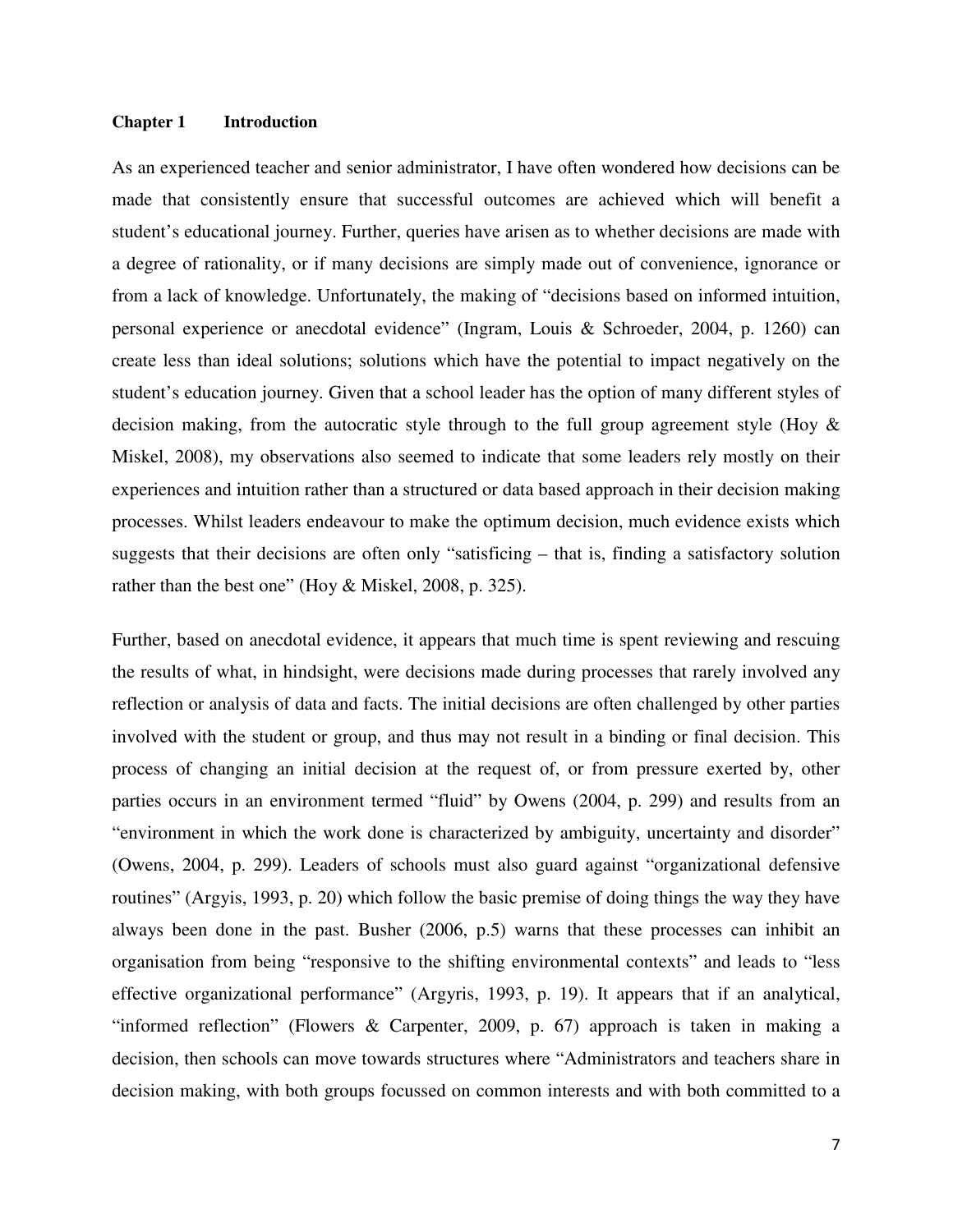single set of shared goals  $\ldots$  [and where] school effectiveness is predicted to be high" (Hoy & Miskel, 2008, p. 107). Combining both administration and teaching staff in a collaborative environment surrounding the decision making process appears to be a key factor in ensuring successful and effective decisions are made.

Teachers spend a lot of time assessing student work and reporting on it but questions arise as to how much benefit is gained from these processes, or indeed if any analysis is performed on the data generated, and then subsequently used in future decision making processes. Literature reflects this concern when Wayman (2005, p. 296) describes schools as places which are "data rich" but "information poor", suggesting that while teachers and administrators generate a lot of measurement data on students, there is very little useful information that is extracted from it. Mokhtari, Rosemary and Edwards (2007, p. 354) write that:

We often found and continue to find that although these educators spend significant amounts of time collecting assessment data, they do not take the time, or perhaps know how to organise and use data consistently and efficiently in instructional decision making.

These issues surrounding the moving of assessment data through a process of analysis which is subsequently used in decision making scenarios appear to be relevant in most educational institutions.

Also connected with my current role are observations and experiences of the challenges surrounding the use of digital technologies – challenges of cost, lack of local expertise and support / infrastructure problems. The Head of IT at one international school in South America commented that "We have problems with internet access … we use 4 separate internet suppliers to ensure a degree of continual access to the Web". At another international school, the Head of IT stated that "The cost of procuring a suitable Student Information System (SIS) is enormous – considering our low exchange rate to the US dollar, I would need my budget figure to be the same number in US dollars to meet the cheapest quote I have got". A start-up company in one country is attempting to bridge this gap in technology and support but they are struggling with the issues of school infrastructure, lack of local expertise, and country wide web support. The Chief Operations Officer related that "We have a great product and a sound business plan to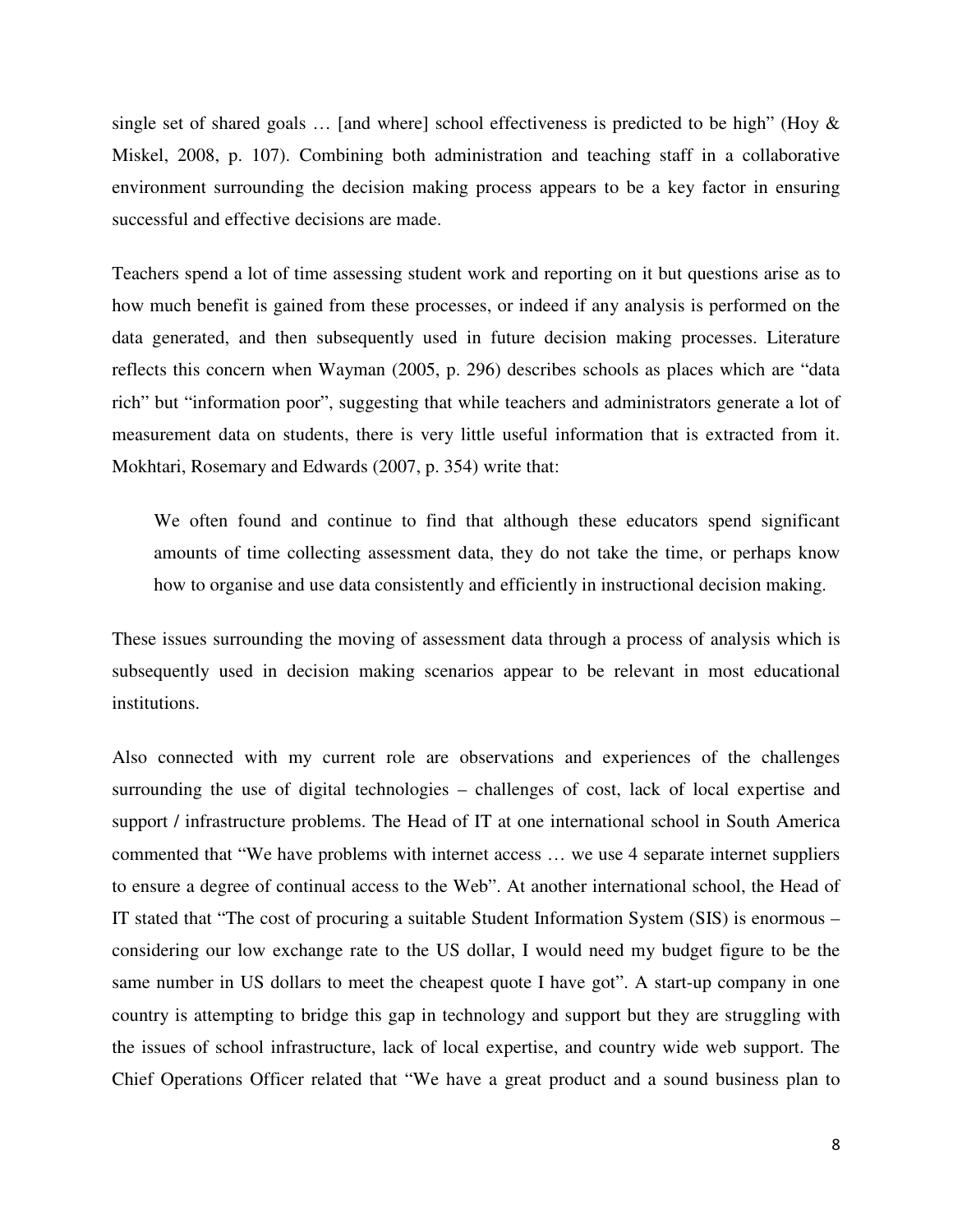meet the need of schools but we can't find the people with the skills to implement and support our product, and we get crucified with lack of band width and school resources".

Finally, I have found an apparent scarcity of academic research written in English which is focussed on aspects of the international school environment, in particular research relating to international schools within Latin or South America. Searches conducted in the Unitec Library resources with terms such as "International School pedagogical decision making" revealed less than 20 items. Indeed, there was a zero response to searches for articles relating to educational practices in bilingual international schools in Latin America. By conducting research into school decision making processes related to pedagogical matters, this research project will endeavour to be adding to the almost non-existent body of research knowledge in this arena, as well as improving current practice and procedures. This thesis will endeavour to form a picture of a topic that requires a rigorous academic research approach in order to positively impact on the education climate in Latin and South America.

#### **1.1 Background and Setting**

World-wide, international schools appear to be facing similar problems such as the lack of centrally funded support, staffing and infrastructure (Leggate & Thompson, 1997). Johnson (2008) discusses the challenges of assisting schools of librarianship and information studies and mentioned that in Latin America these particular challenges were magnified "In the developing countries these differences are exaggerated by the prevailing circumstances: not only less money for investment, but also a shortage of skilled labour to meet a growing need for professional services" (p. 337). In many Latin and South American countries, international schools are often registered as bi-lingual schools with the local educational authority. They are required to operate within the educational laws and statutes of the country with some flexibilities of programme, but are treated to all extent and purposes as independent international schools would be in other countries. Leggate and Thompson (1997) argue that this independence affords the potential to develop good educational practice in environments that are not subject to external dictates and directions.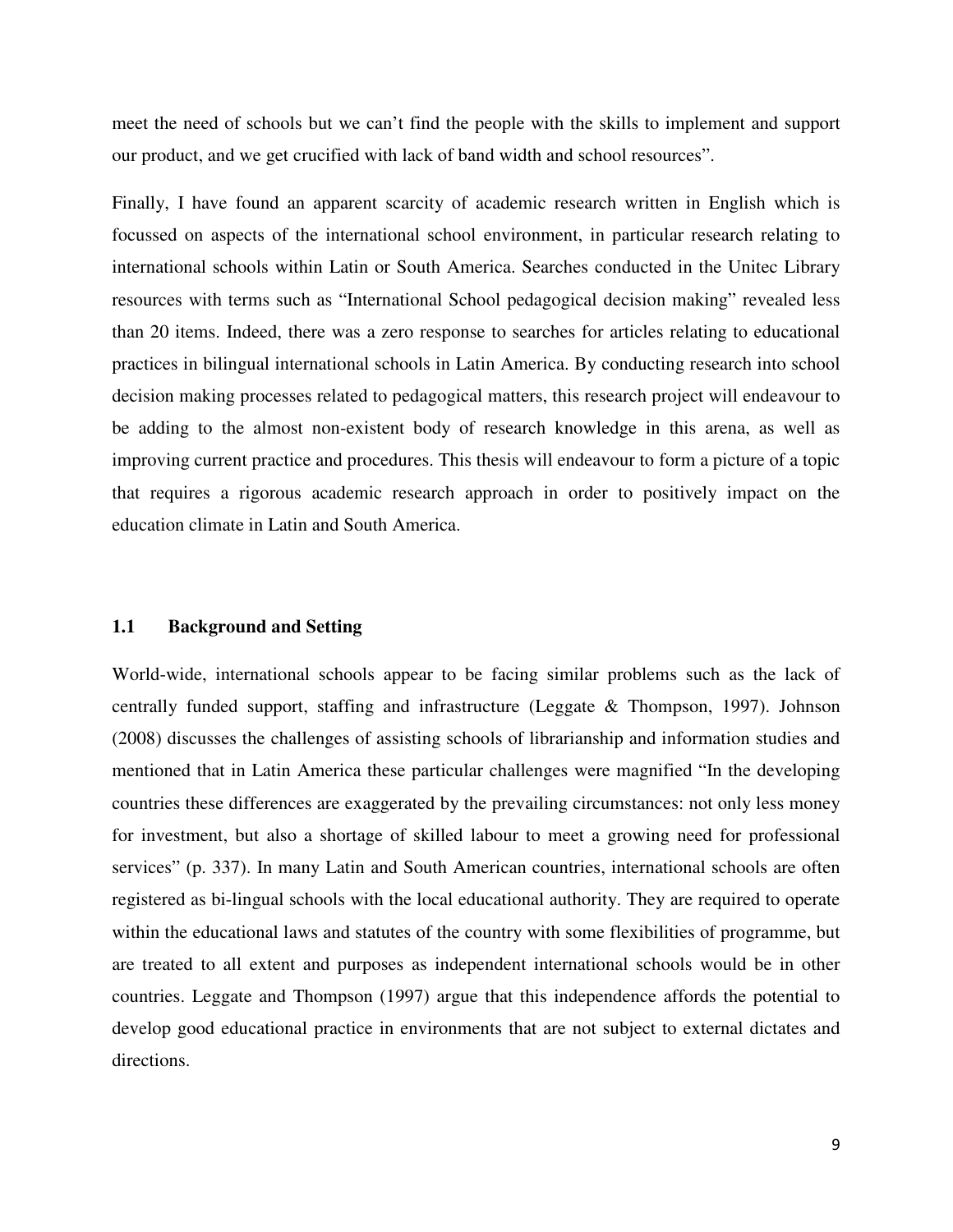In order to create a collaborative environment for international schools facing these challenges and problems, the Latin American Heads Conference (LAHC) was formed in 1985. This is a group of bi-lingual international schools located throughout South and Latin America who are "a network of schools of British inspiration throughout Latin America that aim to share expertise for the purpose of school improvement. The membership is motivated by a quest for excellence in all areas of education and collaborative networking at all levels" (http://www.lahc.net/www/, downloaded 26/4/2011). There are 42 schools currently affiliated to LAHC and the Conference is overseen by an Executive Officer (EO). The schools are grouped into four zones,  $A - D$ , according to geographical location.

The reason for choosing to research the topic below is based around the researcher's experiences as a senior manager at two international schools in South America. As a senior manager with responsibility for academic programmes, there is a desire to make a positive impact on the teaching and learning processes in schools. However, after observing and working alongside several Headmasters, staff members and Boards of Governors, there appears to be a wide variety of acceptance and understanding surrounding the importance and use of relevant data to support decision making processes, and thus this topic of research will endeavour to investigate whether Data Driven Decision Making (DDDM) processes can be used and relied upon to drive these improvements as well as providing strength and transparency to decisions.

### **1.2 Research Aim**

The overall aim of this research will be to examine, within a structured academic research frame, the use of DDDM processes for pedagogical decisions in the case of Latin and South American bi-lingual international schools affiliated to the LAHC

The LAHC is a community of schools committed to school improvement, and therefore emerged as a natural source of information and researchable data. Thus, by investigating school and teacher decision making processes, I aimed to assess the suitability and use of DDDM processes where best value solutions are sought. Further, research was conducted into the challenges of implementation and professional development that is required for DDDM processes, as well as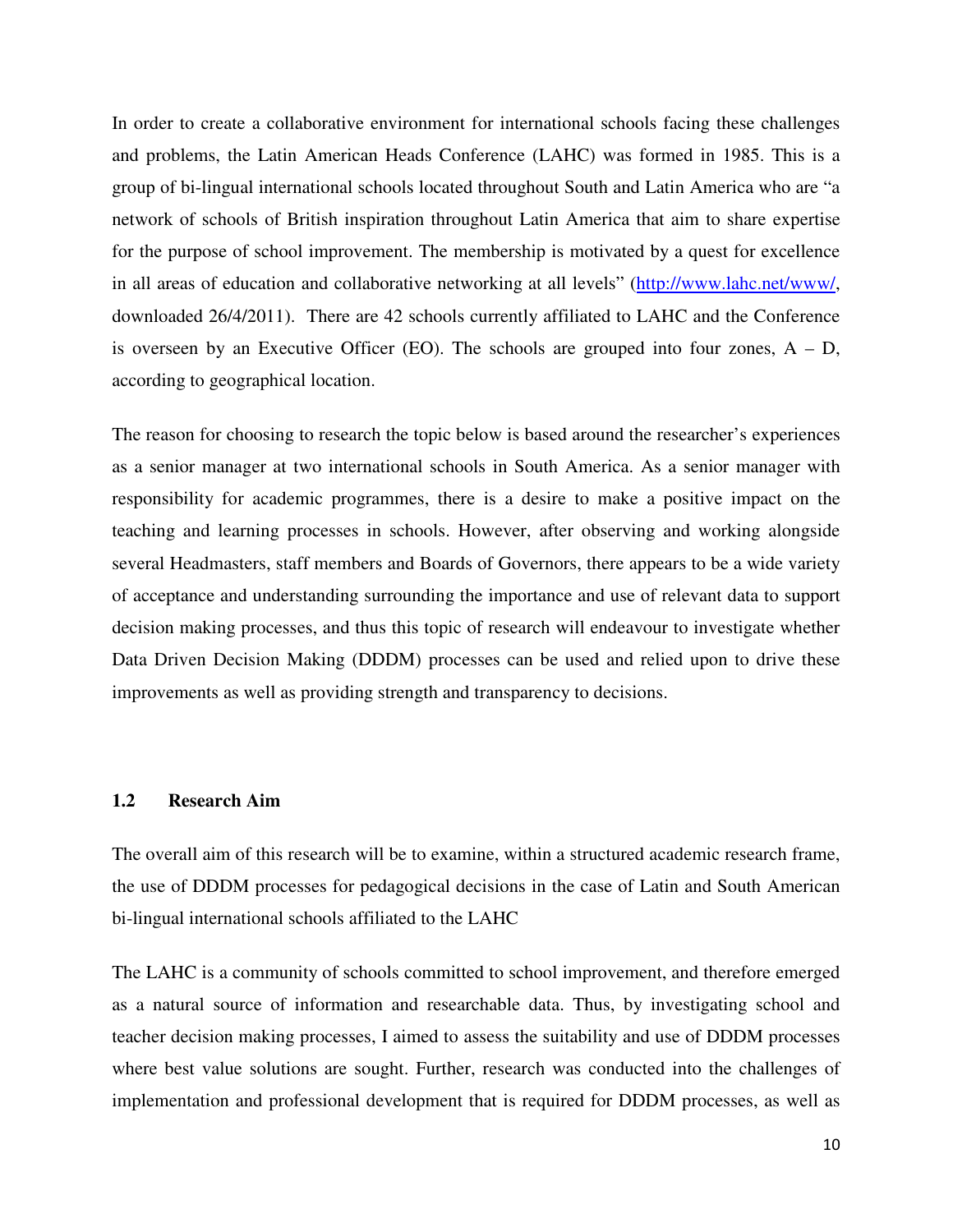assessing the infrastructure requirements and problems of sourcing and servicing digital technologies in South American schools.

As an added benefit to the result of conducting this research, I wished to potentially improve the levels of awareness surrounding the benefits of DDDM processes as they are used within international schools; increase the very limited body of knowledge that currently exists which is focussed on international schools in general; and add to the almost complete absence of academic knowledge on the use of DDDM in bi-lingual international schools in South America.

### **1.3 Research Questions**

In order to achieve the stated aims, aspects of current practice will be assessed through research based around the following three questions. The questions will create a reference structure for the Literature Review and act as guides to the research methods employed.

- Why is DDDM important in an educational context?
- What are the issues and challenges surrounding the use of DDDM in relation to making pedagogical decisions within Latin American bi-lingual international schools?
- What are the issues surrounding the use of digital technologies in procuring and analysing relevant data within Latin American bi-lingual international schools?

### **1.4 Thesis Outline**

This thesis provides a record of the research conducted from April 2011 until June 2012.

Chapter 1: Introduction outlines the rationale for the research and provides the reasons why this concept was chosen for study. The development of three research questions to be investigated will outline the focus and procedures of this research project.

Chapter 2: Literature Review provides an overview of current thinking to build a theoretical base for the research which will be used later to compare and contrast with findings from the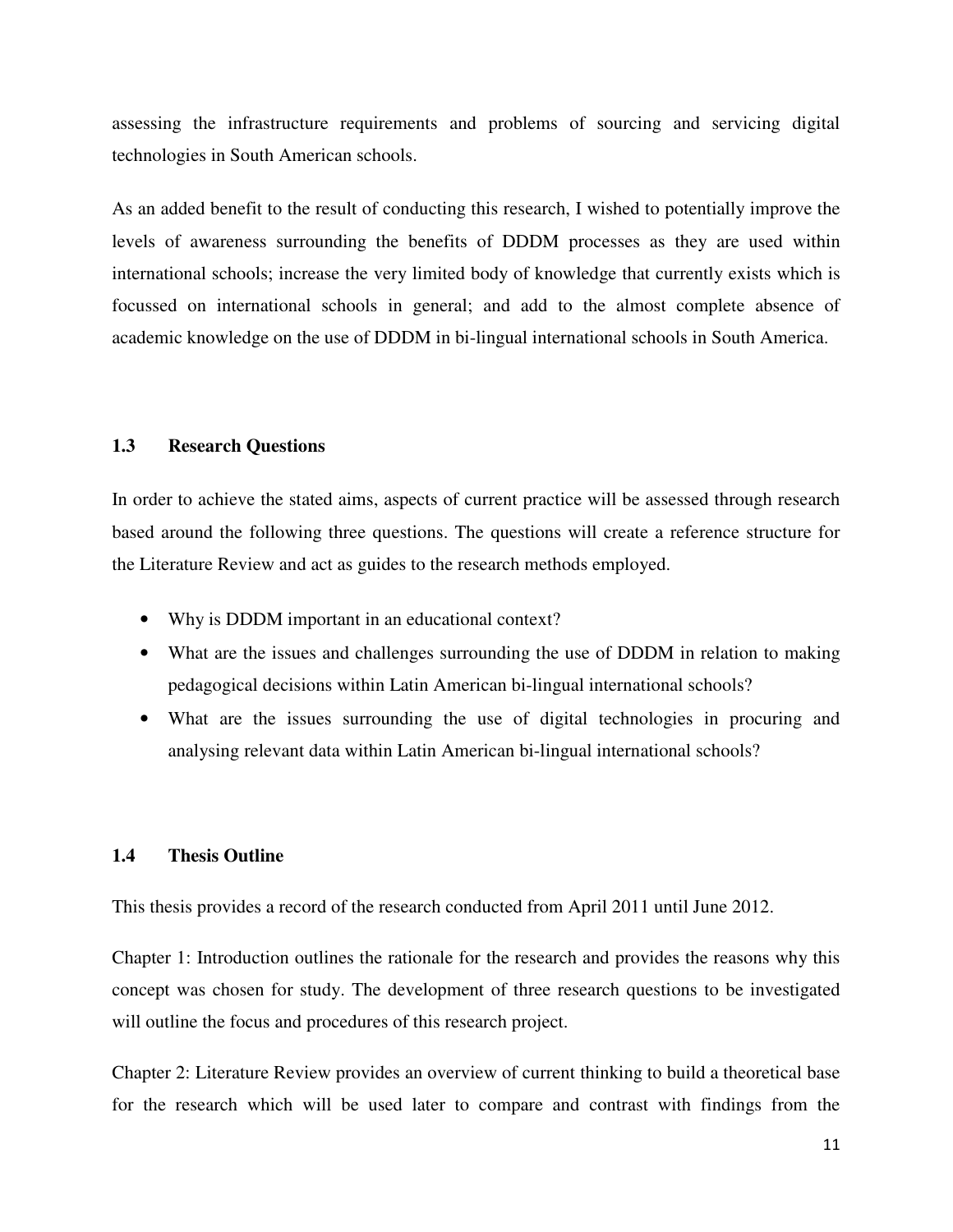questionnaire and interviews. This chapter also discusses the relevance of the three research questions.

Chapter 3: Methodology outlines the rationale behind, and the structure of, the processes employed in the research process. It describes the research approach adopted, the design of the research and the methods of data collection and analysis employed, as well as discussing questions of validity and the ethical issues surrounding the research processes that were adopted.

Chapter 4: Findings discusses the findings from the responses received. The chapter is divided into two subsections; the first is focussed on responses received in the questionnaire while the second subsection discusses the interview responses. Both subsections synthesise the responses received around the three research questions in order to compare and contrast the varying responses, and to seek for common themes and practices. At the end of the chapter, six key issues that have arisen throughout the chapter will be clarified in order to provide a structure of the following chapter's content.

Chapter 5: Discussion establishes links between the literature from Chapter 2 with the actual practices, procedures and findings outlined in Chapter 4 through analysing the six themes that were listed at the conclusion of Chapter 4.

Chapter 6: Conclusions and Recommendations completes the thesis by synthesising the issues discussed in Chapter 5 into two overall categories, and provides in each category several recommendations for senior managers to assist them in planning to eliminate barriers and implement sustainable DDDM procedures. This chapter concludes with comments on the limitations of the research, some ideas for future research, and a summarising statement.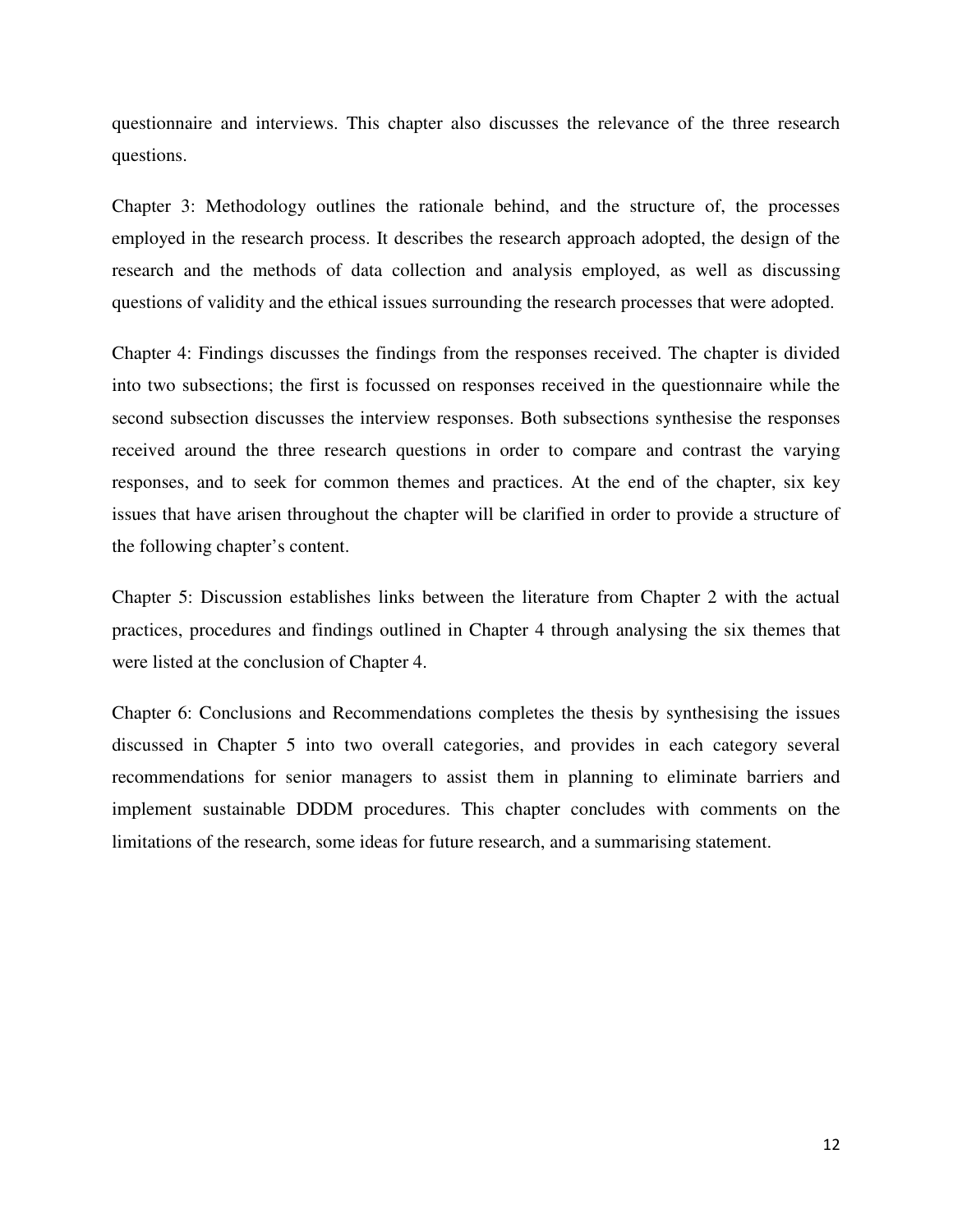#### **Chapter 2 Literature Review**

There is no question that data are readily available in schools. However, a plethora of data by itself is not a solution to school improvement; the challenge that faces most educational institutions is in knowing how to effectively use data to drive the instructional or decision making process. Shen and Cooley (2008) warn that "Data are not a panacea for school improvement" (p. 319) and is certainly not "another band-aid" (p. 320). They go on to write that "School improvement will not occur until teachers, principals and central administrators enter into problem-solving mode and use data as a diagnostic tool" (p. 325). Data of itself will not solve problems but, as argued by Shen & Cooley, it could prove to be the "nexus among these dimensions" (2008, p. 320) of teaching, leadership, curriculum and community involvement in the on-going and evolving process of school improvement.

Clearly, a key role of any administrator is making decisions. Hoy & Miskel stated this when writing "Deciding is a sine qua non of educational administration because the school, like all formal organisations, is basically a decision-making structure" (2008, p. 325). However, the structures and processes that leaders use and the techniques they employ during decision making are varied and range in complexity. Hoy and Miskel (2008) postulated four basic models of managerial decision making. These are; the Classical model with its optimizing strategy of "best possible alternatives to maximize the achievement" (p. 324); the Administrative model with its satisficing strategy of "finding a satisfactory solution rather than the best one" (p. 325); the Incremental model with its strategy of successive limited comparisons of "a small and limited set of alternatives" (p. 337); and the Contingency model of matching strategy and situation where "the correct approach is one that best matches the circumstances" (p. 341). Regardless of the management decision making model implemented, Hoy and Miskel (2008) state that the best decisions are made where a degree of data analysis is conducted. They assert that "Better decisions are likely if the decision makers are vigilant; that is, they search carefully for relevant information, assimilate the information in an unbiased manner, and then evaluate the alternatives before making a reflective choice" (p. 346). Thus, searching for relevant information and then making a decision in an unbiased and reflective manner is a goal that leaders should aspire to.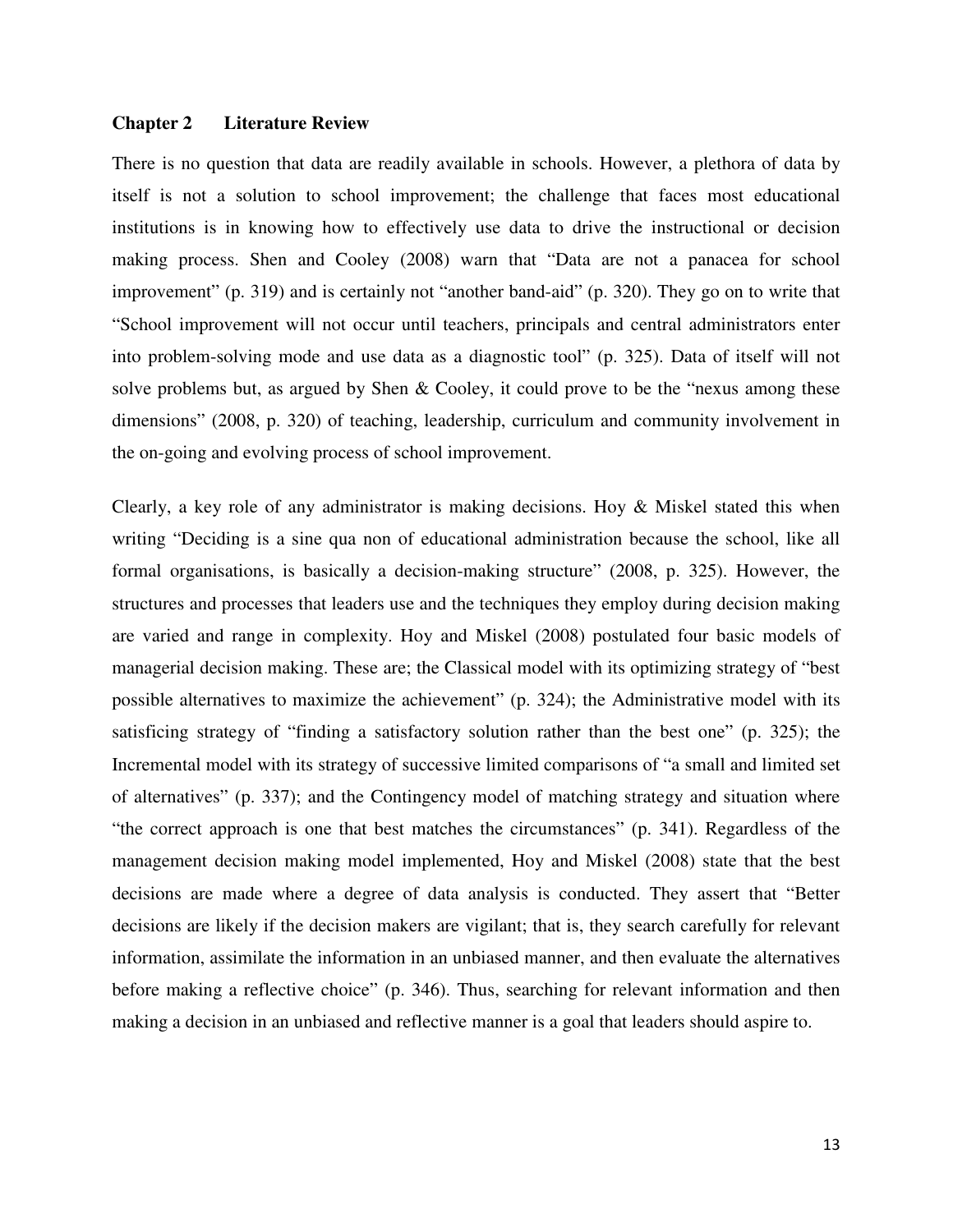#### **2.1 Data Driven Decision Making**

Data Driven Decision Making is the term given to the process whereby data are collected through a number of differing processes, measures and assessments about a variety of aspects of student performances. This data is processed and analysed to produce information that reflects relevant and potentially useful features, themes, statistical values and measures about the student or group performances or behaviours. This information is then used as a basis to make decisions about the teaching and learning processes, or to improve the effectiveness of school operations, generally through a collaborative or group decision making process. Please note that terms 'information' and 'data' are interchangeable depending on the author, but the key point is that DDDM is a process where data collection occurs, which is then processed to produce information that can be used in a decision making process.

Making decisions utilising relevant data has been shown to be a potentially valuable tool when attempting to achieve positive and effective improvements in the education process. "Datadriven decision-making is an effort to capitalize on information available at school level to improve classroom instruction and, ultimately, the educational performance of students" (Wohlstetter et al, 2008, p. 254) clearly states how this process of using information is accepted practice. Wayman (2005) asserts that "Research on school improvement and school effectiveness has suggested that data use is central to the school improvement process" (p. 297). Wayman concludes that "The use of data for school improvement is no longer a choice, it is a must" (p. 305). It is clear from this literature that the use of data must permeate through any decision making process if the decision is to be effective and school improvement, in whatever area, is to be achieved.

Within a classroom environment, there is evidence that effective learning can be facilitated when a teacher is able to respond to information gained through assessment-generated data. Shepard (2001) effectively argues that the learning process can only proceed if data (information and insights) generated from assessments is used to direct the learning process by stating "the gathering and use of assessment information and insights must become a part of the on-going learning process" (p. 1). Ainsworth and Viegut (2006) termed the concept of using data from assessments to direct the learning process as "formative assessments for learning" (p. 2) rather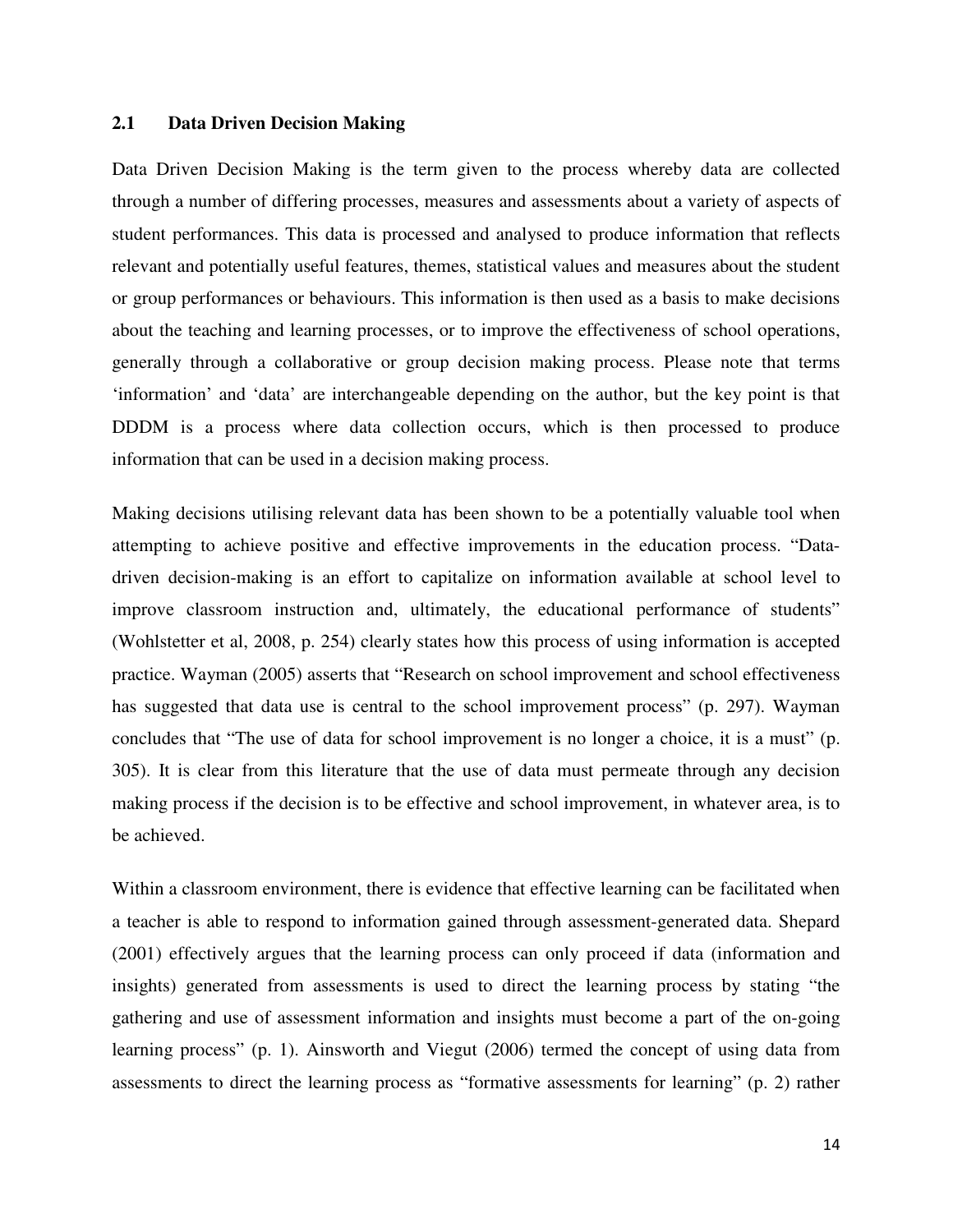that the more traditional processes of "assessment 'of' learning" (p. 2) which is seen when simply recording the results of tests and examinations without applying any form of analysis to inform future practice.

Further, it is both stated and implied that DDDM processes must involve the teacher community working collaboratively rather than an individual undertaking a decision making process in a vacuum and then simply announcing their final decision. "Empowering people to participate in important decisions is highly motivating to them … infuses the decision-making process with the full spectrum of knowledge and good ideas that people throughout the organization have to contribute" (Owens, 2004, p. 286). Bowers (2009) indicates that DDDM processes rely on collaborative efforts and can be utilised at all levels of school operation and administration with the comment "Data-driven decision making has been defined as teachers, school leaders, and administrators gathering around this data to discuss student-level information" (p. 609). He clarifies that discussion of data is a vital feature of the decision making process when writing that this "discussion has been shown to be an important element in helping to create a constructive dialogue around student-level data that helps promote teacher professional community and overall school success"(p. 610).

There is potentially an aspect of professional development that can arise from the utilisation of DDDM processes. Williams (2008) comments that the sharing of ideas in a DDDM process can result in the up-skilling of all involved, an effect he terms the "democratisation of expertise" (p. 215). The use of the word democracy is deliberate in that democracy is a concept which brings with it the ideals of group ownership and support in the decision made.

Finally, schools are faced with limited resources, and management are tasked with ensuring their efficient use. Bowers (2009) infers that DDDM processes can be utilised to "focus the limited resource of a school district in the best interests of its students based on the students' performance in the system to date" (p. 610). The limited resource term refers to all the finite measures of finances, staff abilities and skill levels, time allocations and school utilities.

In today's digital age, the use of digital methods to collect and analyse data is essential. As early as 2005, Wayman (2005) was commenting that "A positive response to this problem lies in the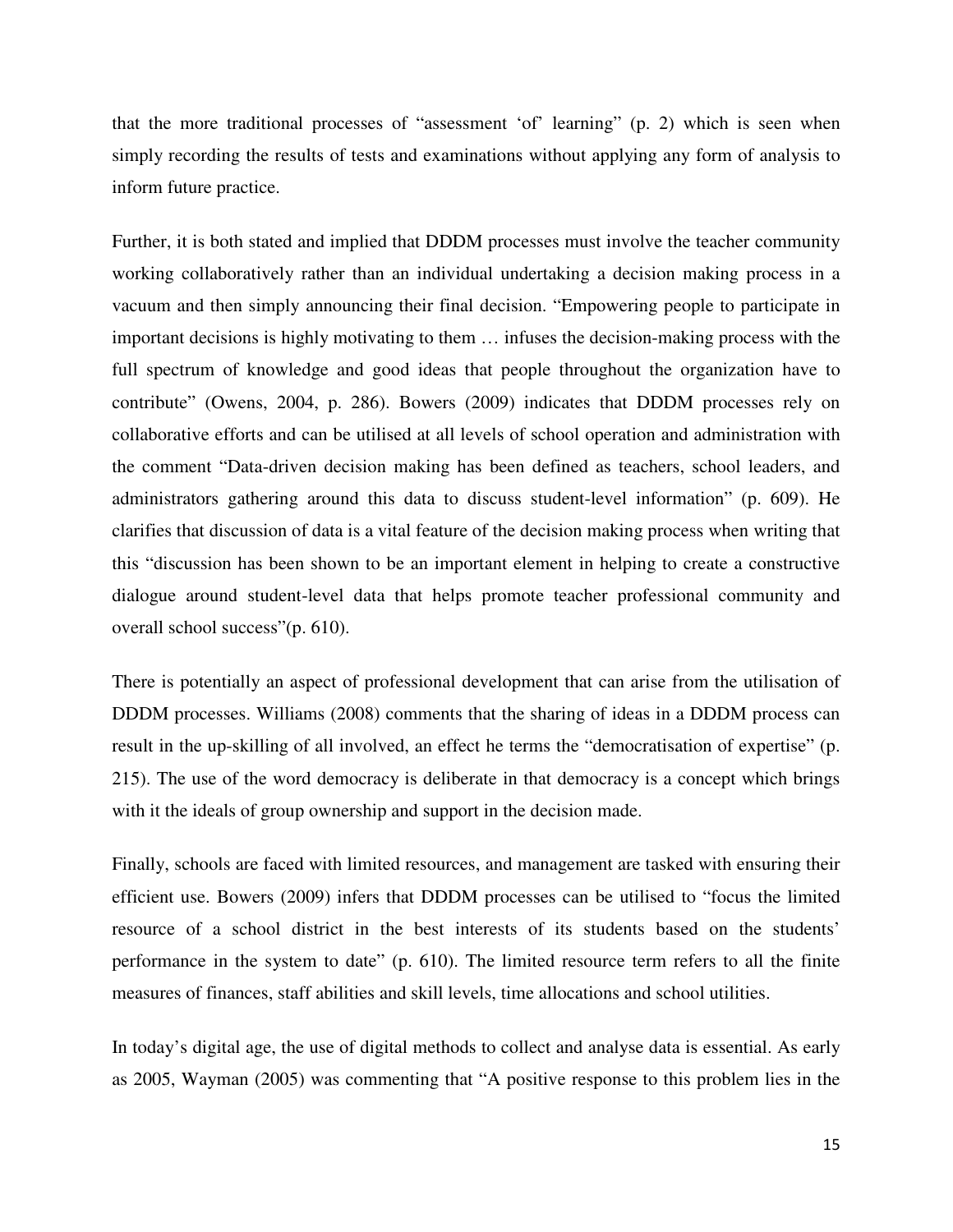application of advanced computer technology to efficiently organise, store and produce data for educator use" (p. 298). Prior to this statement, Bober (2001) wrote about the "School Information System (SIS)" that is "designed to help school personnel perform their assigned duties" (p. 5) which is based on using digital technologies. Closer to current times, Williams in 2008 expounds that Web 2.0 technologies enable "the generation and sharing of *user-generated content*" (p. 215) which will strengthen the accuracy and availability of different types of data.

In order to fully explore the use of DDDM processes within a digital environment, there are several underlying themes that need further exploration in order to expand and build the theoretical base for this research. These themes are all relevant to the research topic chosen as they form the skeleton on which the use of DDDM processes in South American schools is built. Failing to comprehend and address the issues raised in these themes may cause difficulties with the effective use of DDDM processes in schools.

The following themes have been isolated and discussed

#### **2.2 The collection and validity of data**

Whilst data are abundantly available in schools, the collecting of relevant, accurate or valid data is the first challenge in the process of creating truly effective and efficient DDDM processes. The data that is collected has the requirement of reflecting the true picture of what is happening in the situation and should demonstrate some form of influence on the required improvement initiative or plan. Flowers and Carpenter (2009) state that the data collected must be "relevant to [the] school improvement plan" as "By reducing the amount of data to only the most relevant information [will] you increase the likelihood that your improvement groups will use the data when examining improvement issues" (p. 66). The types of information or data which should be collected clearly vary depending on the situation or problem being faced, but any data which are collected must be relevant to the aims of the project. Shen and Cooley (2008) describe the types of data one may use for analysis by stating that processes can be employed in "analysing four types of data: (a) demographic data; (b) perceptual data; (c) student achievement data (both formal and informal); (d) school process data" (p. 322). Mokhtari et al (2007) also discuss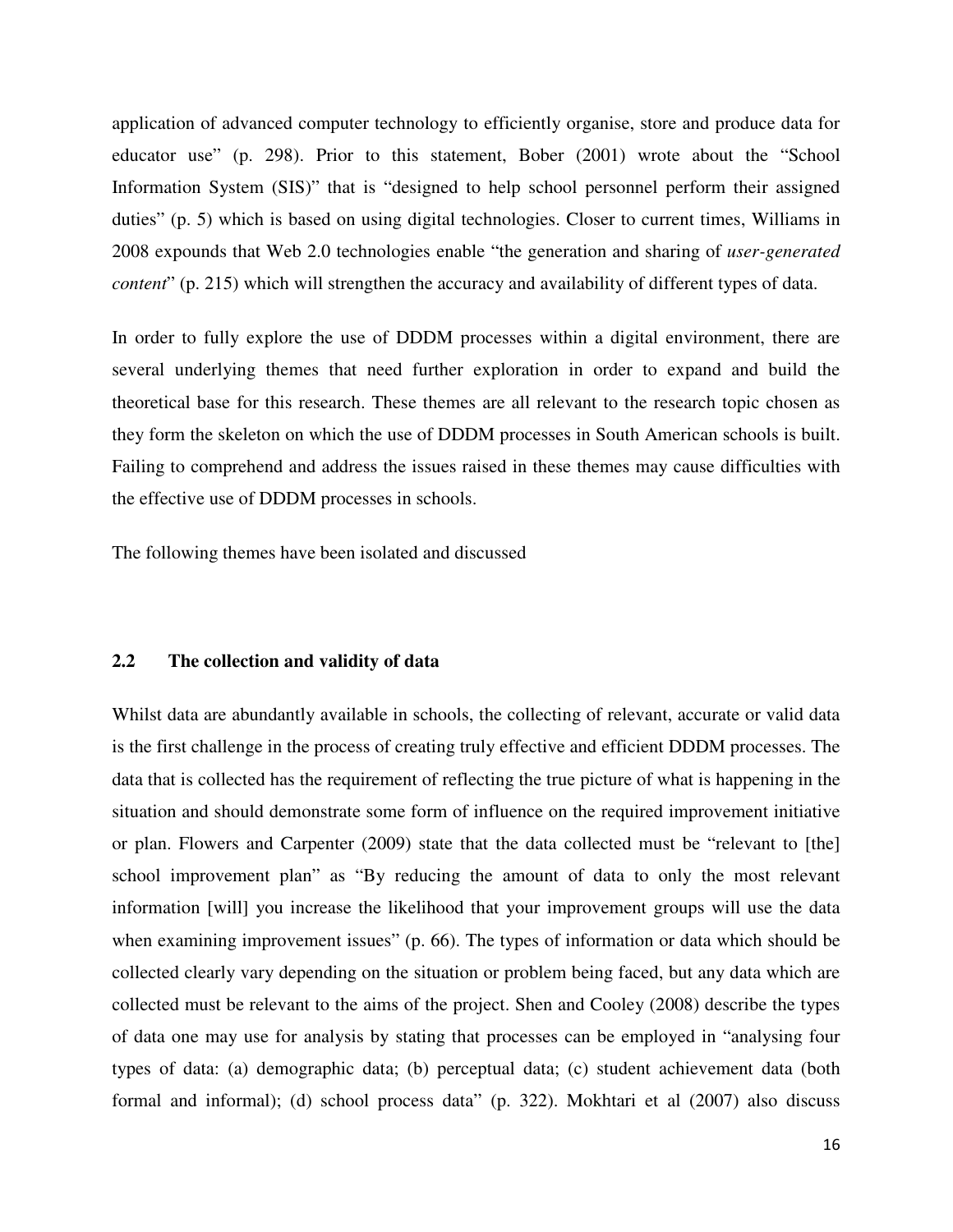various types of data that can be analysed including "feedback surveys … coaches' logs … informal data … reading performance data … standardised tests, criterion-referenced tests, informal classroom assessments, and student work samples" (p. 355). Therefore, these writers are strongly suggesting that there is no one singular set of data measurements or components that should be analysed but rather a range of relevant data sets that combine to form a clear picture of the situation.

Further, the data which is collected should present a clear and accurate picture of the "poor (and good) performance of each and every agent" (Wohlstetter et al. 2008, p. 242). In order to ensure that the data collected achieves this aim, Wohlstetter et al. (2008) suggests that the system of data collection must have a "strong bottom-up information flow" (p. 242). They proceed to argue that the teacher is the key agent that can provide the information which can be used by school leaders to drive improvement changes.

However there is an underlying and often unspoken problem which has the potential of negating the accuracy and validity of any data generated, which can arise during the process of collecting the information from within the teacher's classroom. Teachers, as can be expected, want a degree of job security, therefore being asked to submit their work product in the form of student performance information to analysis may cause consternation and fear. There may be a reluctance of staff to submit their class performance measures to any form of external assessment outside of their classroom "to view their craft and their students' learning through the information lens" (Wayman, 2005, p. 301). Flowers and Carpenter (2009) suggest when writing "One of the most challenging aspects of examining your data is to do it objectively" (p. 66), that teachers may not relish the potentially uncomfortable process of data analysis as it may reveal that the root causes of the problems with underachievement are embedded in their personal practice. Bowers (2009) describes how the data produced may be subjected to "hodge podge grading practices" where "teachers' award grades based not only on an assessment of a student's academic knowledge, but also on a multitude of other factors ... effort, participation, attendance and behaviour" (p. 611). There is the implication here that assessment data may not accurately reflect the student's ability; that it may be tainted or skewed by factors of a social or behavioural nature related to job security, personal relationships with students etc.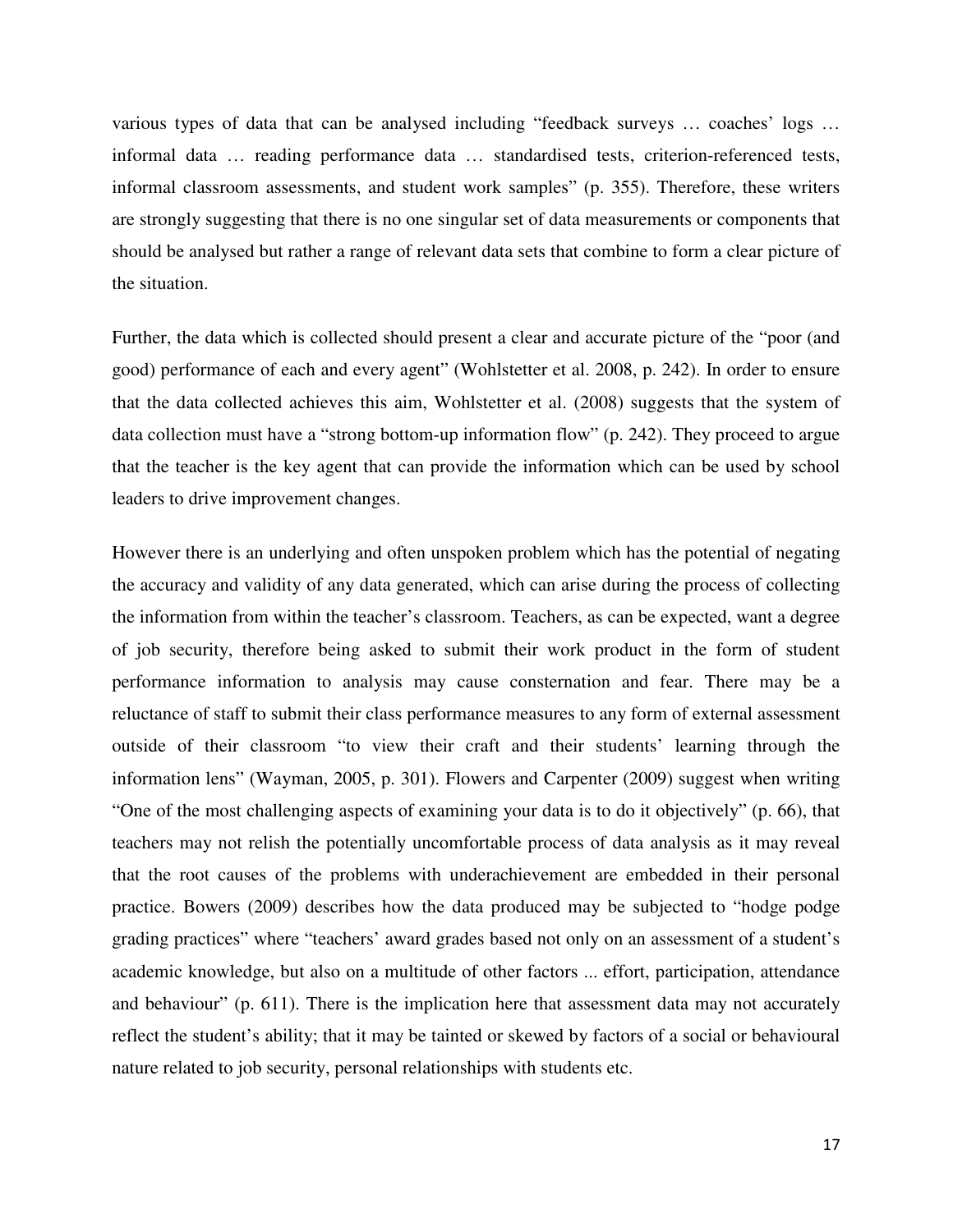Thus, it follows that in order for accurate data to be recorded and then analysed to produce useful information, teachers must be assured as to the potential uses of the data they produce. In order to support this assurance, Wayman (2005) writes that leaders must "not only model use of data but also establish conditions that support and encourage teachers to grow in their use of the system" (p. 303). Further, teachers must be able to trust that their classroom information will be respected and used in a professional manner; they need to be reassured by their leadership how any data they produce could be used as it is this process of analysing data synthesised from the analysis of raw information which is vital to school improvement. Kruse (2000) summarizes this by saying "organizational literature suggests that school reform efforts can be concentrated on the heart of the school – the teaching and learning process – through careful attention to how information enters and informs the practice of teachers" (p. 361). Data entry must be accurate and valid if the information produced from it is to have any relevance or usefulness to these reform efforts.

Another aspect which may assist with accurate information entry and acceptance of the data it generates is the use of groups to collaboratively make and support decisions based on that data. Wayman (2005, p. 304) refers to collaboration processes that involve frequent discussions and group work as potentially having the effect of removing the isolationism and fear that teachers may feel when sharing their work and student results. Robertson (2007) provokes further thought in this direction with her suggestion "Trust is critical in contexts where flattened hierarchies provide a work environment likely to encourage and sustain change" (p. 112), suggesting that the flattened hierarchy provided in a collaborative working group situation provides support for the development of sustainable change initiatives.

In conclusion, the implementation of DDDM processes within a school relies on having valid data which accurately reflects classroom practice. It is the responsibility of leadership to create an environment where the data obtained measures up to this ideal.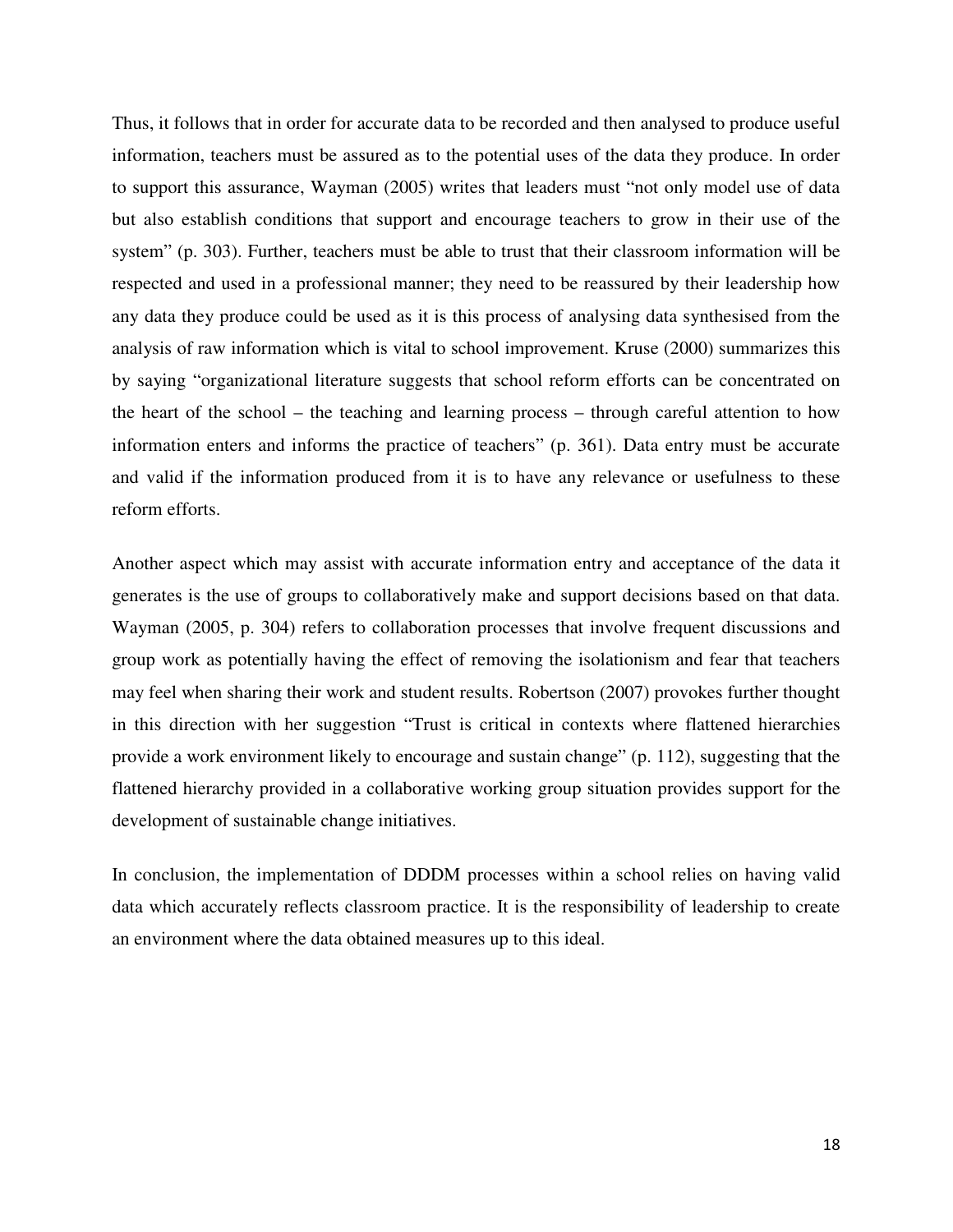### **2.3 The professional development of staff**

Teachers are key change agents in schools, operating as they do within their own "black box" of a classroom and rarely subject to the direct scrutiny of their work processes and procedures. Wohlstetter et al. states that "many studies conclude that teachers are not actively using data to guide planning and instructional decisions" (2008, p. 240). If this is the case, then it is a situation which may argue for a programme of professional development in order to educate the staffing body and create a sense of confidence in using DDDM processes.

Promoting professional development in education is an area of major challenge for any leader. Hargreaves and Fink (2006) are very clear in their attitudes towards sustainable change when writing "Change in education is easy to propose, hard to implement and extraordinarily difficult to sustain" (p. 1). Robertson (2007) alludes to this when she wrote "Actively moving forward usually means disengagement with old structures and ways of knowing, and commitment to engagement with new ways of knowing" (p. 111). Within an international school setting there are many issues to consider when contemplating professional development, including the potential lack of commitment by staff towards change, facilitating the repercussions of the instability caused by the relatively high turnover of the staff within the school, and the availability of relevant expertise in the area that is being developed.

Whatever programme of development is proposed, there must be a clear commitment created within the staff body towards ensuring its successful implementation is attempted. Scott (1999, p. 18) asserts that:

Right from the outset, the driving force of change is people … If an organisation or unit is populated by people who are disaffected, who feel uninvolved, unappreciated, unsupported or who are unwilling to embrace change, then even the most committed leaders in the world will have difficulty gaining their commitment for educational reform.

These obstacles of people-based inertia towards change or development place burdens on leaders to manage their staff and lead the process of improvements. Hargreaves and Fink (2006) state that "Sustainable improvement depends on successful leadership" (p. 1). It is becoming increasingly obvious from academic research that leadership of sustainable change should not be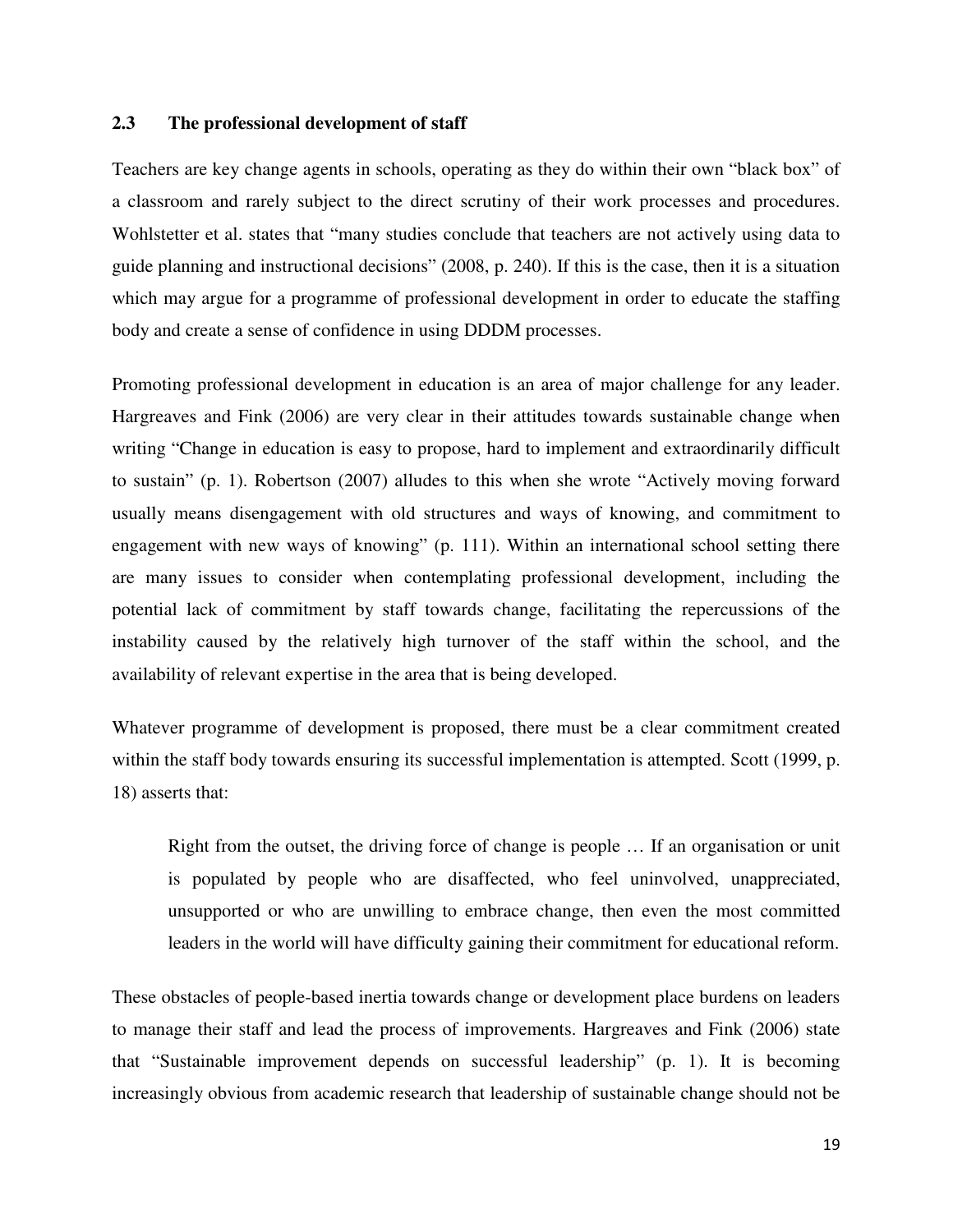built on the 'follow me' type charismatic leadership model. Indeed, Fullan (2003) writes that "charismatic or savior-type leaders are dangerous to the long-term health of organizations" (p.37). He goes on to suggest that the development of leadership opportunities at all levels is the key to getting staff involvement in the change process. "Part and parcel of sustainability in organizations is the way in which they constantly spawn leadership and commitment in all quarters by fostering the flourishing of the intelligence, purpose and passion of all members of the organization" (p. 38). Cardno (1998) describes this concept as "the fostering of 'collective leadership' so that many people contribute appropriately, and at different stages, as leaders and followers" (p. 108). Creating a collective or distributed leadership model may work to ensure the success of any professional development programme such as implementing DDDM processes because it operates with staff enacting change themselves rather than coercing staff into change. Its success comes about through the feeling of empowerment and involvement of the individual staff members and is a key way to overcome the inertia that staff may exhibit.

One of the features of international schools that must be considered in any professional development process, and which may adversely affect the sustainability of the change or development, is the factor of instability created through the relatively high turnover of staff, students and parents. "This relative lack of stability, in large measure, arises from the nature of rapid turnover in students and staff that many schools experience." (Leggate & Thompson, 1997, p. 269). To cater for this challenge there is a need for the schools' Board of Governors to have a clear Strategic Plan or Direction as defined by Johnson and Scholes (p. 10). "Strategy is the *direction* and *scope* of an organisation over the *long term*, which achieves *advantage* for the organisation through its configuration of *resources* within a changing *environment* and to fulfil *stakeholder* expectations" (p. 10). By having this type of long-term strategic plan, the vagaries and inconsistencies caused by a high staff turnover rate may be diminished as Leggate and Thompson (1997) mentioned in stating that the "disadvantages of short-term considerations arising from the transient staff, student and parent bodies" can be negated through the "creation of a rational framework" (p. 273).

Staff development has been defined in a number of ways, all of which generally focus on providing educational opportunities to staff with the intended effect of bettering student learning (Black & Armstrong, 1995, p. 27). Thus, deciding on which form it will take, and the availability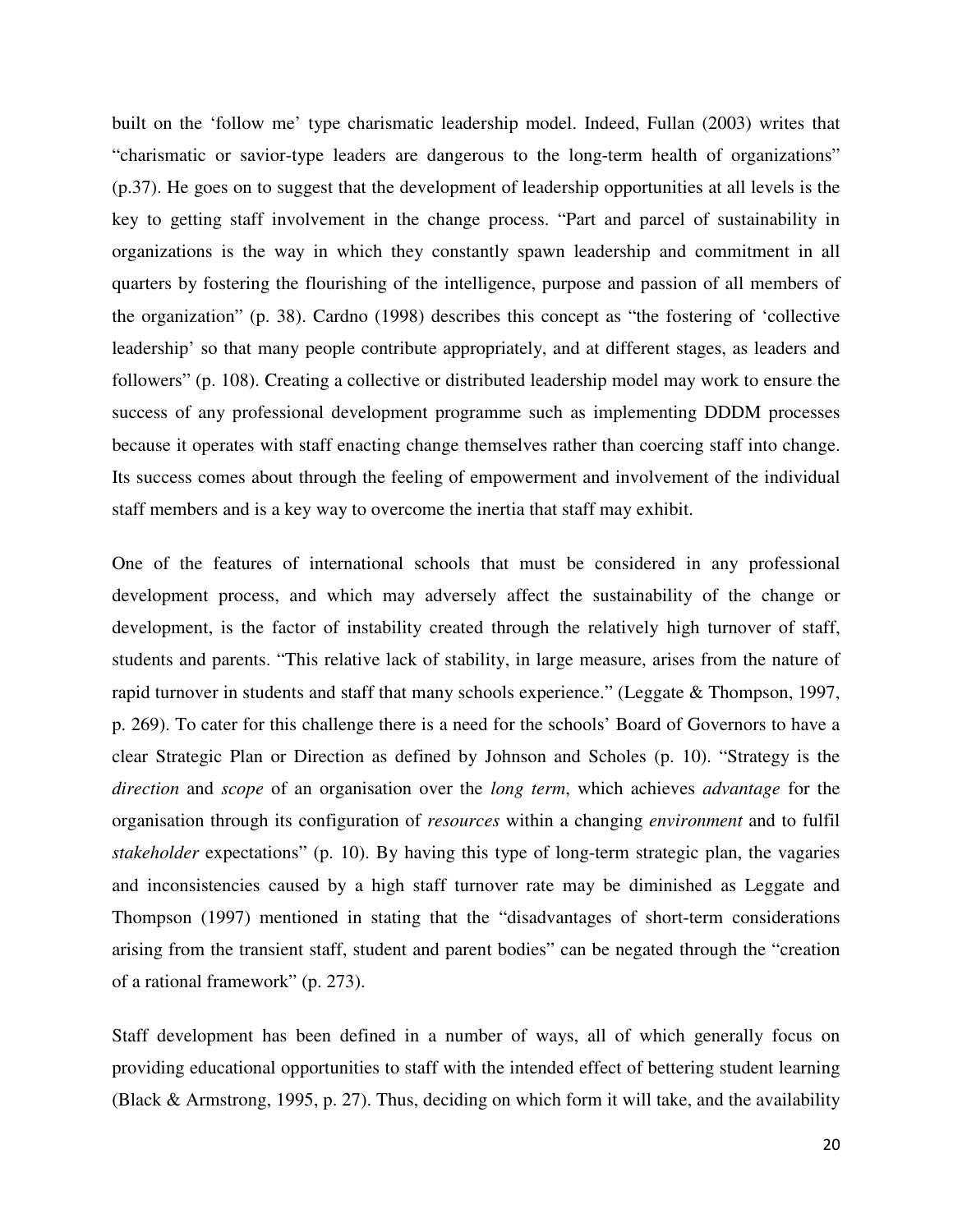of relevant expertise and facilitators, are keys to consider when considering the creation of any staff development project.

International schools are not generally supported by a local educational authority and hence enjoy considerable autonomy (Leggate  $\&$  Thompson, 1997, p. 269) but this brings with it the challenges of being able to adequately source external expertise and the potential loss of the advantages of integration into local school network support groups. Black and Armstrong, (1995) write about these challenges when stating that "Staff development in international schools has been shaped by different considerations and restrictions to those found in national systems" (p. 29) where the problems facing international schools are typified by a "greater order of magnitude; cost of travel and the difficulties of obtaining supply teachers (for covering of teachers absent on a course) being obvious examples" (p. 27).

Black & Armstrong's 1995 study of international schools' staff development programmes didn't negate the value of bringing in external expertise for workshop type programmes, nor of sending staff to conferences or short courses; but a strong recommendation from their research, based on a 96% agreement rate with the statement 'Faculty expertise should be used for staff development', is that more use should be made of the staffing bodys' professional expertise. Black and Armstrong (1995) allege in their research that they have found the use of staff expertise to be very helpful in the professional development process of staff at international schools, "it may be understood that there is considerable agreement that faculty expertise should be used for staff development … using staff expertise within schools and that more use should be made of this resource" (p. 30). The use of internal expertise is one area that should be explored as the experiences and skills of the international staffing body can be made up of levels of expertise not readily available within the local area, "where staff bring forward previous expertise from a wide range of national and cultural backgrounds" (Leggat & Thompson, 1997, p. 269). Adding to the attraction of using internal staff skills in any professional development programme is the by-product of corporate identity creation mentioned previously in this section. By delivering or managing a process of development, there is an immediate effect of staff ownership in the programme which can have a positive effect towards ensuring its success.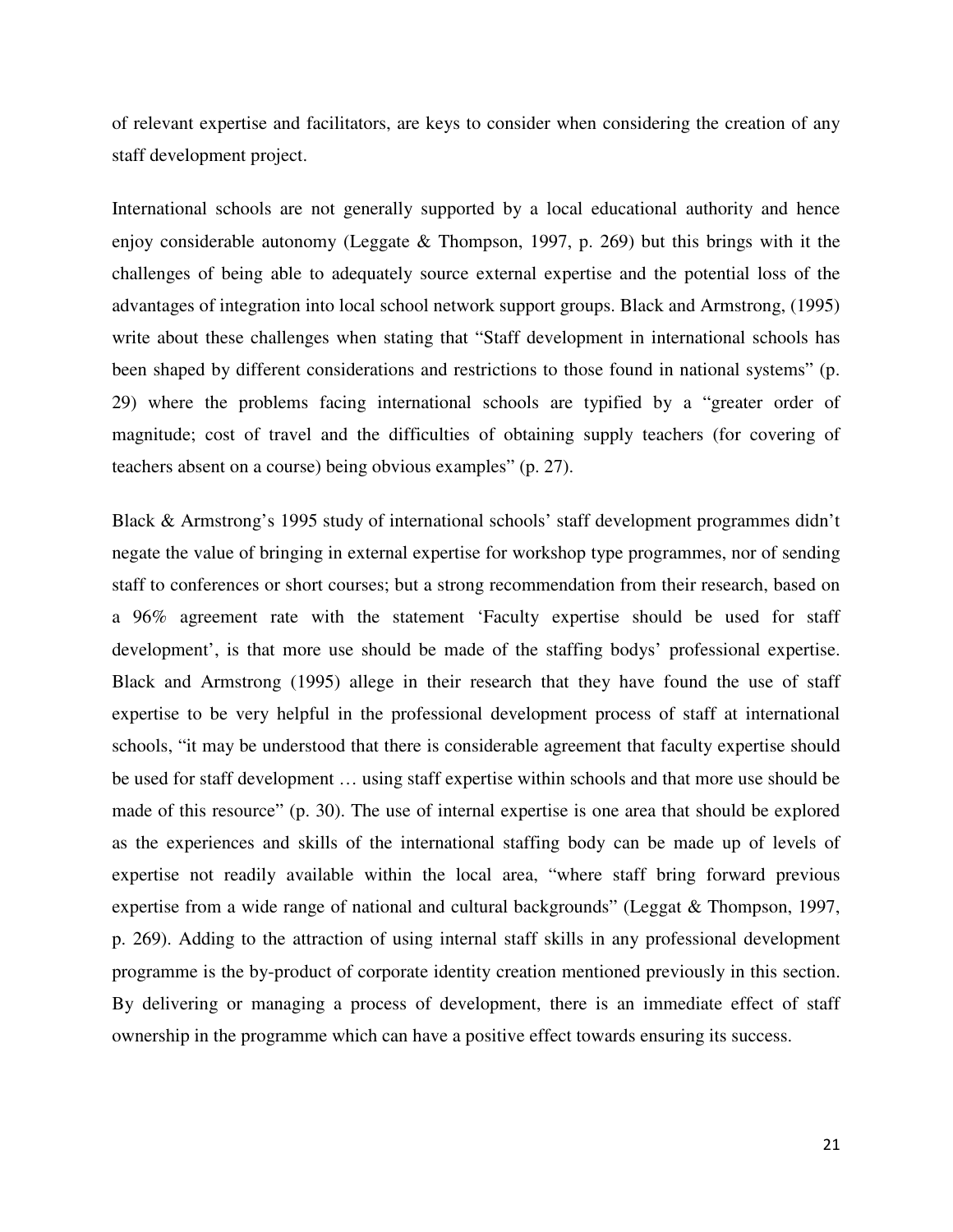### **2.4 The challenges caused by the use of digital technologies**

In order for DDDM processes to be successfully implemented, the using of digital technologies must help, rather than hinder, the flow of information from its source through an analysis process into the producing of relevant data for the teacher to consider. "What educators need is real-time information – data that can help them answer questions while their students are still in their classrooms" (Kadel, 2010, p. 19). As with professional development initiatives, there appears to be a similar issue of inertia to change exhibited when staff are faced with new IT technologies. Williams (2008) warns that "school teaching in England remains a conservative profession possessed of a massive inertia which has enabled it to remain largely impervious to reform agendas" (p. 214). Although he is referring to England, one may argue that this statement is true of many other countries. By failing to make any process simple to understand and easy to use, this inertia has the potential to stall any school improvement initiative.

The challenge facing most staff over the age of 30 is that the digital world they are faced with has only developed in the last 25 years or so, a situation that requires teachers to operate in a landscape of IT systems and technologies that was very different to their experiences at school. By having this landscape develop around them and being fronted with it, teachers are members of the group of the population called "Digital immigrants" (Prensky, 2001, p. 3), a term bringing with it the concept of entering into a foreign land and learning to survive and adapt to the challenges of the new environment. Younger generations are termed "digital natives" (Prensky, 2001, p. 1) as they were born into the digital world and appear to have a much higher comfort level in using the IT technologies resembling ""native speakers" of the digital language of computers, video games and the Internet" (Prensky, 2001, p. 1). Therefore, teachers who may lack a high level of confidence and competence in a digital environment need "systems that should make a teacher's day better, not worse, and should help teachers to become more efficient practitioners" (Wayman, 2005, p. 301). Further, Robertson (2007) highlighted this potential issue with digital technology within one of her five recommendations on using digital technologies to support pedagogical reform – "Professional learning and student success rely on adequate systems support at all levels of planning" (p. 120). Any digital technologies should therefore be extremely user friendly, otherwise there may be a lack of data input into the system. Ease of use also relates to the problem of staff being able to efficiently use IT systems in the time available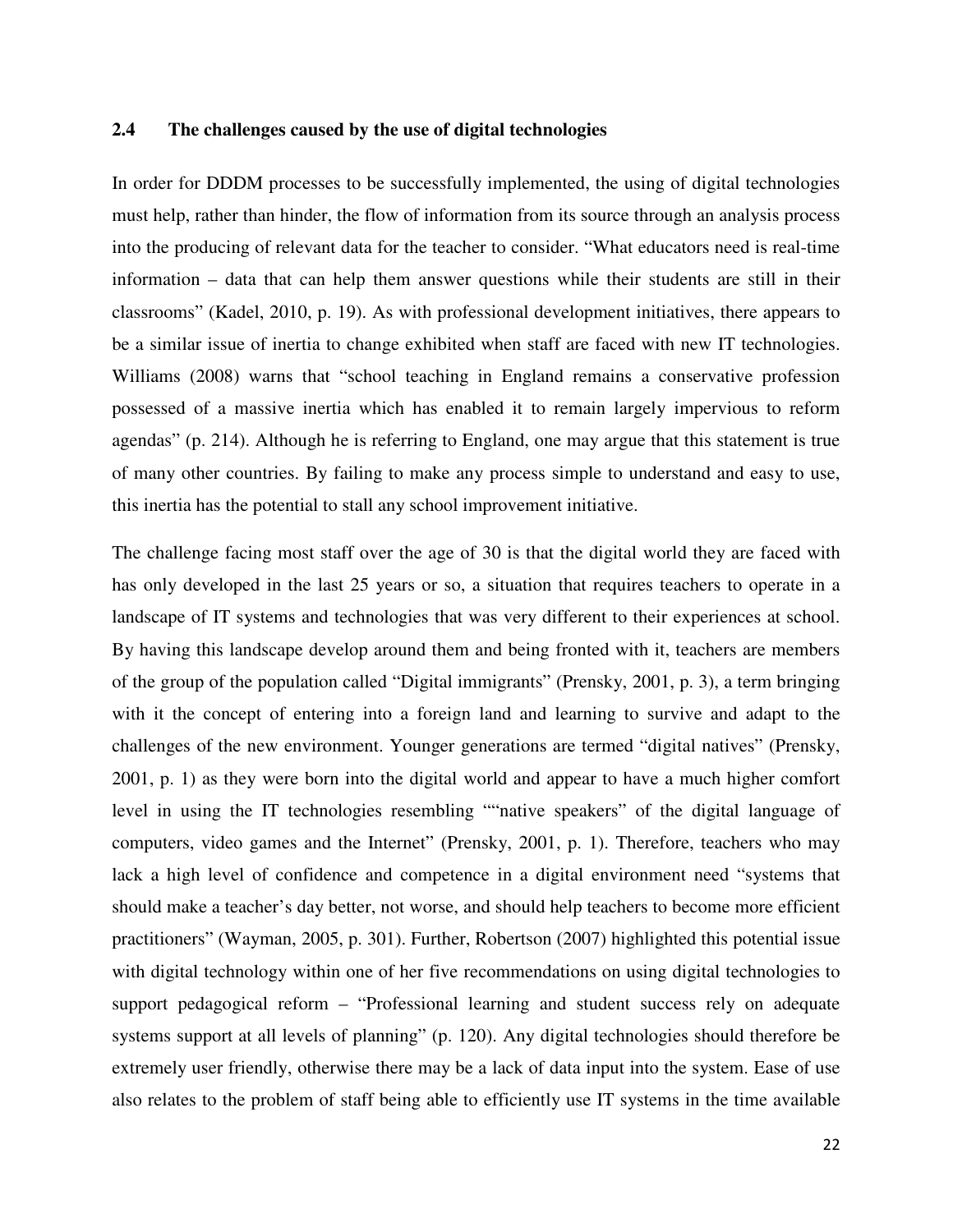to them. Shen and Cooley (2008) refer to this when writing about "the question of ample time for teachers and administrators to conduct meaningful data analysis" (p. 323). If the system is not efficient and conducive to making the teacher's day easier, they are not likely to use it, and thus the lack of data input has the flow-on effect of limiting the ability of decision makers to develop an accurate picture of the situation within an institution; clarity which is essential if decisions are to be made to create solutions and processes that will result in programmes of improvement.

Once the data has been procured, there remains the challenge of ensuring it is analysed to produce information that is useful in the improvement process. Shen and Cooley (2008) state that the lack of infrastructure, and an inability to produce useful information from the analysis process, are both factors that can act to hinder the DDDM process. It is not sufficient to make data input relatively simple; there is a clear need to ensure that the IT infrastructure and software can manipulate the raw data into whatever format is required. They warn that "without the necessary technological infrastructure, data warehousing and analysis capabilities, or something as simple as a 'dashboard' showing critical 'vital signs' of a school, analysing data can be a cumbersome process" (Shen & Cooley, 2008, p. 324). Further, "one of the challenges is to provide data … in friendly, useful forms so that they can use the data to improve curriculum development, instruction, school and district planning" (Shen & Cooley, 2008, p. 323). The requirement on any system is one of ensuring it is designed to produce data and reports in formats that are relevant and useful in DDDM processes.

In conclusion then, user friendly digital technologies are clearly a key component of DDDM processes. Both input processes and analysis systems are equally vital to the DDDM process in order to allow well-trained and committed staff to both enter data and then be able to generate reports or relevant analysis from that data producing information which can be used to improve the teaching and learning process within a DDDM framework.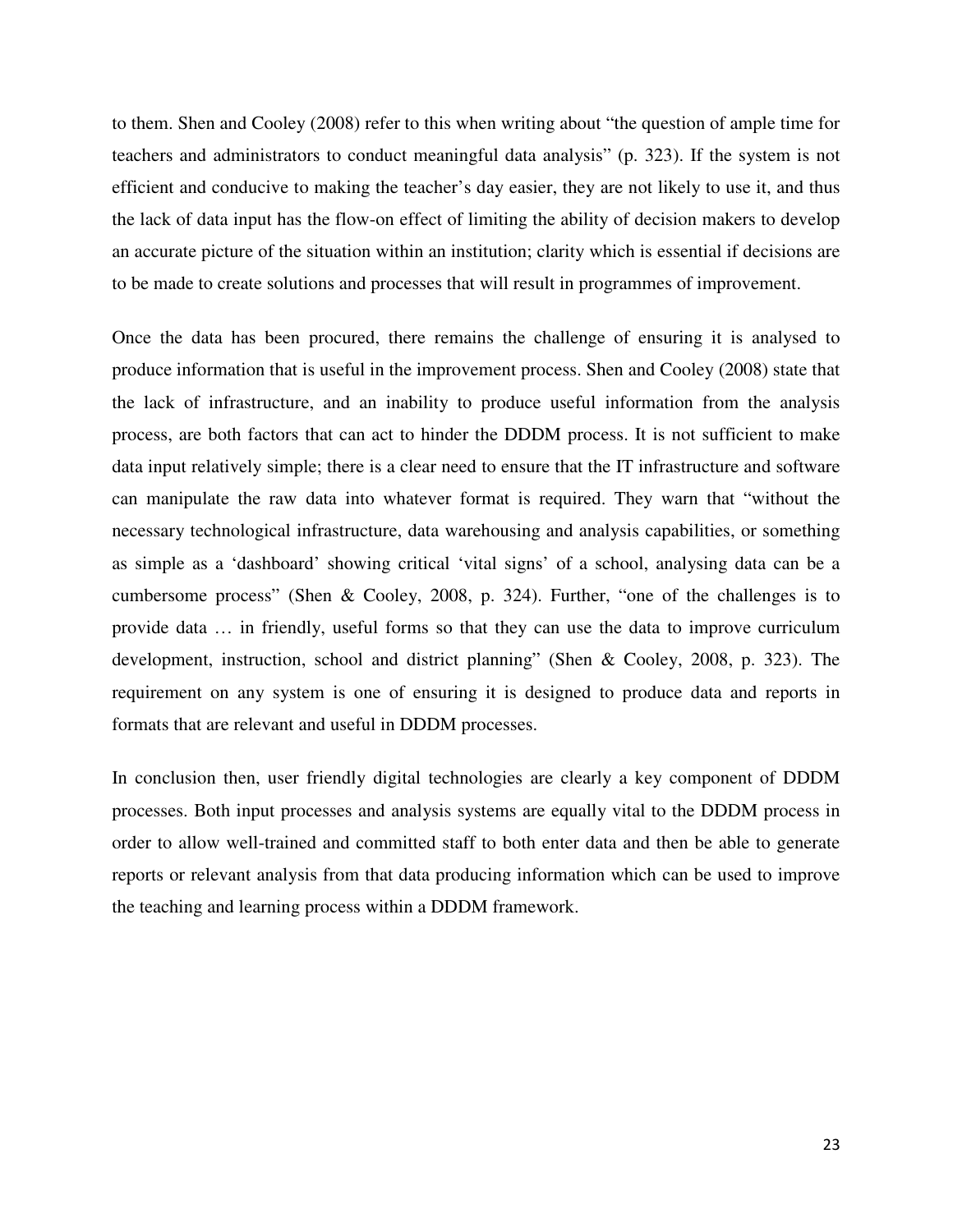### **2.5 Relevance of the Research Questions**

#### • **Why is DDDM important in an educational context?**

Within the Literature Review, research supporting DDDM as a suitable and vital process within educational organisations has been discussed. Having established a theoretical base on which to ground the analysis of research data, it was necessary to compare and contrast current practices and understandings within LAHC schools, and to study the apparent importance of using data in the decision making process. Literature supports DDDM, however the conundrum exists as to whether schools both understood the process or gave it any importance. This question is designed to find out how much use is made of data during the pedagogical decision making process; to understand what structured decision making processes are employed; and to ascertain how much use is made of the data available in schools (Booth, Colomb & Williams, 1995, p. 48). By researching the use of data in the decision making processes in South American schools, the researcher has endeavoured to ascertain if DDDM processes are occurring, or if there is an absence of the "culture of data-driven decision making and accountability" (Mokhtari, K. Rosemary, A. & Edwards, P. 2007, p. 355).

# • **What are the issues and challenges surrounding the use of DDDM in relation to making pedagogical decisions within Latin American bi-lingual international schools?**

Whilst the Literature Review appears to outline the need for DDDM processes, supported by appropriate digital technologies, to be executed in educational contexts, the reality is that this may not be happening. This research project was aimed at trying to assess the "state of play" through the implementation of a Case Study approach into the bounded community of the Latin American bi-lingual international schools community.

In particular, this study explored the use of data in improving the teaching and learning processes by studying the issues and barriers that exist in schools that prevent or support the use of DDDM processes in these situations. In summary, it sought to assess whether the use of the results of the analysis of data is being used widely and in depth to improve the teaching and learning processes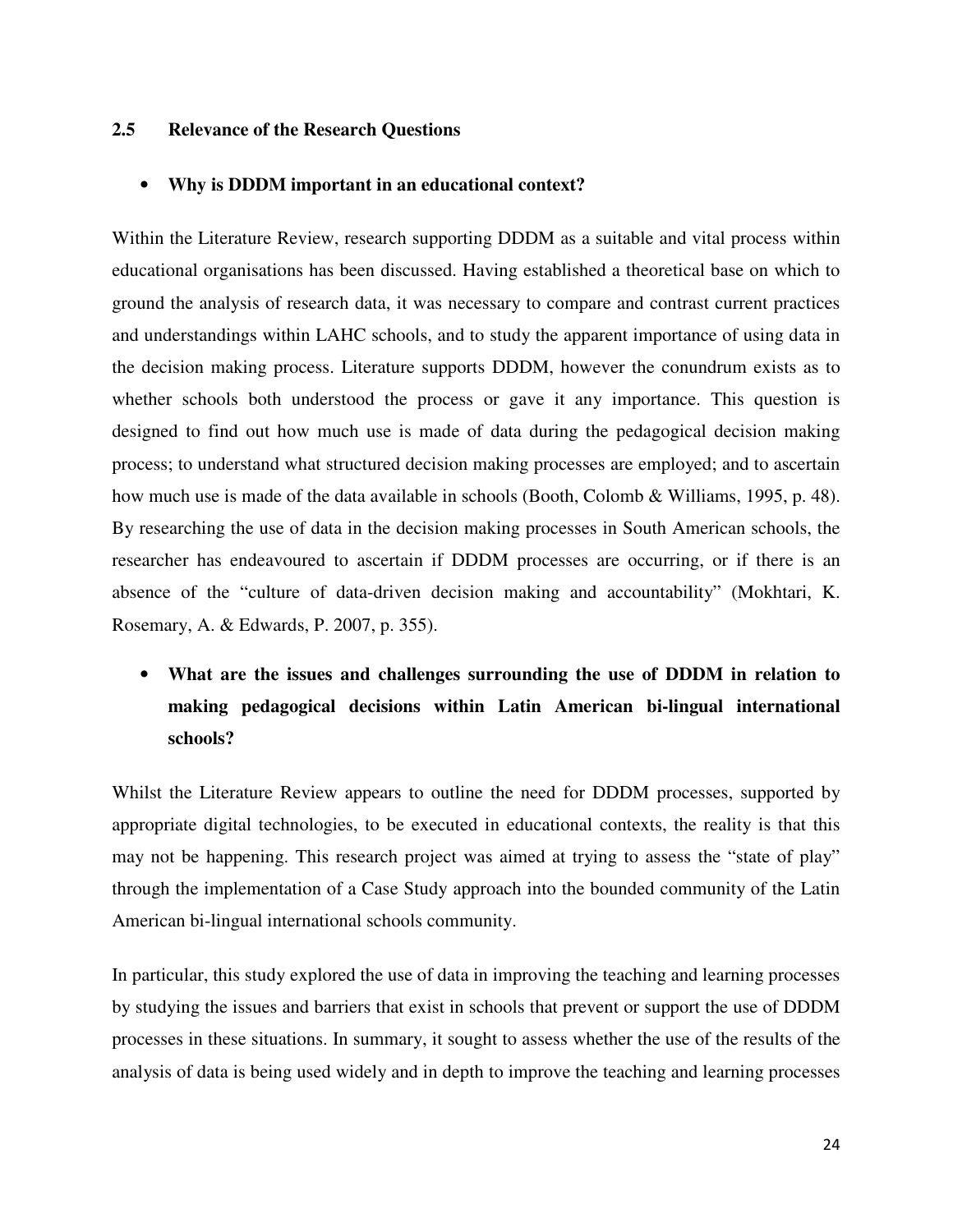in South American international schools or if "Current attempts to use data have largely been superficial and focussed on accountability" (Shen & Cooley, 2008, p. 320).

# • **What are the issues surrounding the use of digital technologies in procuring and analysing relevant data within Latin American bi-lingual international schools?**

Digital technologies are the backbone of data collection, analysis and information presentation. Wayman (2005) comments that "With classroom access to these tools [digital data systems] school systems have the opportunity to allow every teacher to have access to previously unattainable data describing their students. These data can be turned into information to improve classroom practice" (p. 296). The need for utilisation of digital technologies is therefore well established, but the gap between need and actuality formed the basis of this research question. This research investigated the challenges of infrastructure provision and maintenance of hardware, as well as the availability of relevant software and technological support – all factors that may impact on whether data can be converted into information that may be used within DDDM processes to improve the teaching and learning that occurs in South American international schools.

The supply of suitable and user-friendly tools is only one aspect of the move towards implementing DDDM processes. Hardware, software and support systems are tangible assets that can be externally supplied, but there is also the question of whether there exists the intangible aspect of teacher support and commitment to using the technologies and processes. "Teachers need not only the capacity to use data but also the empowerment and the will to do so" (Wohlstetter, P., Datnow, A. & Park, V,, 2007, p. 240). Empowerment suggests the need for professional development, but there are specific challenges faced by international schools in providing sustainable professional development programmes. This research will investigate what the staff strengths and weaknesses are; the focusses of professional development programmes; the barriers in providing this development; and the importance attached to professional development programmes. These areas are extremely relevant to this topic as the ability to provide relevant professional development is crucial if DDDM processes are to be introduced and then continued in a sustainable and effective manner. Further, the intellectual commitment of staff to using DDDM processes – "the will to do so", which Wohlstetter, Datnow and Park refer to, will be investigated.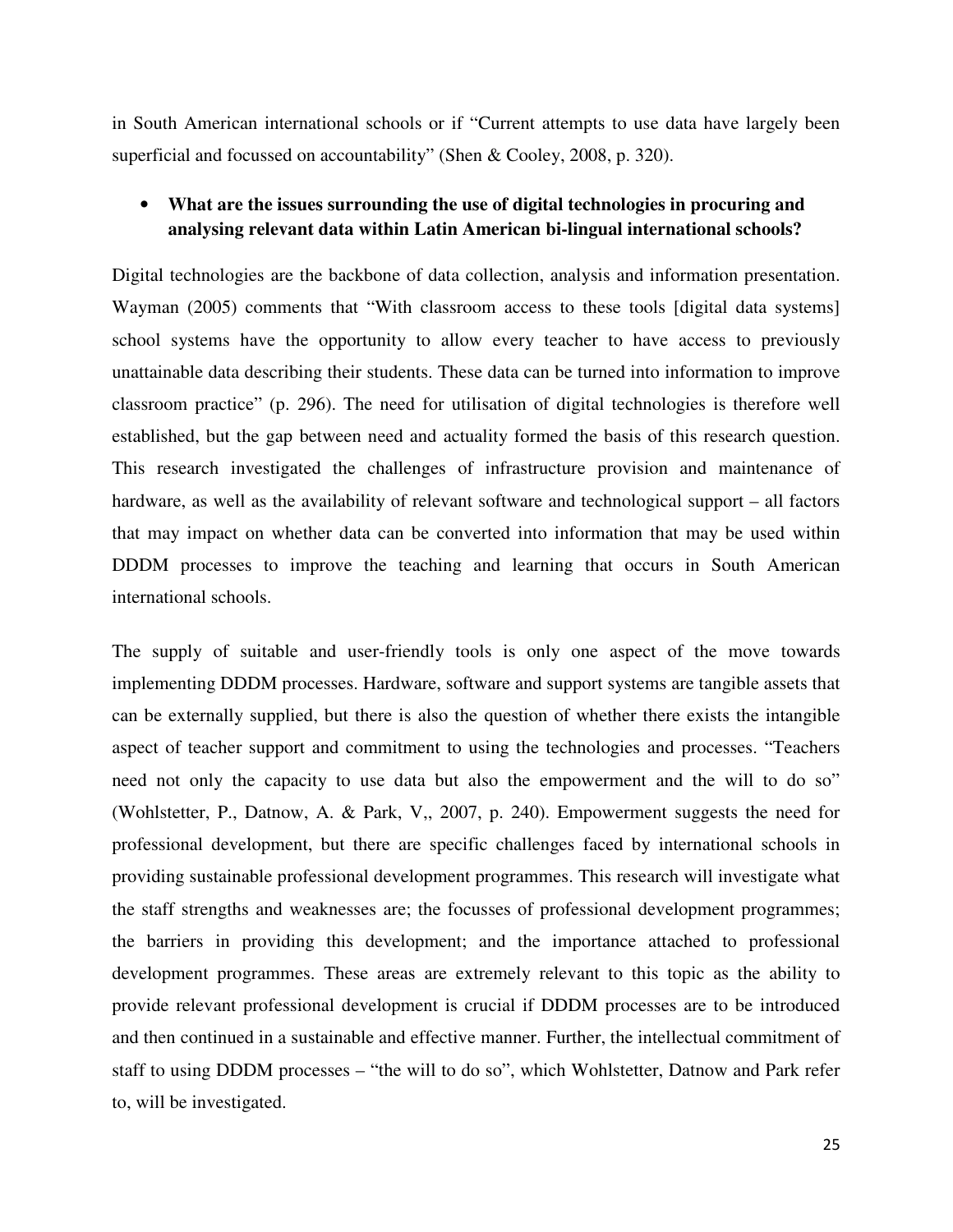### **2.6 Summary**

This thesis has endeavoured to provide a structured and rigorous academic research project into the topic of the use of DDDM processes within LAHC bi-lingual international schools. The "effectiveness of a decision depends on its quality, its acceptance and its timeliness" (Hoy & Miskel, 2008, p. 359). It is the researcher's feeling that employing DDDM within a collaborative environment "may be where the synergy lies that could really make a difference to the quality of school leadership and so help raise educational standards" (Wallace, 2001, p. 166). The challenge of seeking improvements in school performance through removing the hindrance of ineffective decision making, and making efficient and effective use of the copious amounts of teacher-generated assessment data to ensure decisions are made that are beneficial to the educational journey of students, provided the rationale for this research.

In summary, this research study was aimed at determining if schools simply observed their students at work by doing little more than gathering data through simply recording what they observed or assessed. It explored whether schools were taking the next step to generate information by analysing that data, or were they acting as agents of change by using that information to generate positive differences in their students' educational journey through directed and informed decision making processes?

The issues of data collection and validity, professional development and IT technologies, are all related to the use of DDDM processes in schools. The three research questions that have been created aim to explore these themes as they apply in the LAHC school community.

The first question relating to the importance of DDDM in an educational context explores whether there is an understanding of the process, and whether value is seen in its implementation. Researching DDDM use in schools and the use of digital technologies will seek to ascertain whether the issues and challenges posed by staff development programmes and digital technologies raised in the previous sections are reality or fiction in LAHC schools. By structuring this research around these three questions, the researcher will endeavour to confirm whether the suspicions and experiences of poor decision making and the non-existent or inefficient use of information generated in schools which were raised in the introduction of this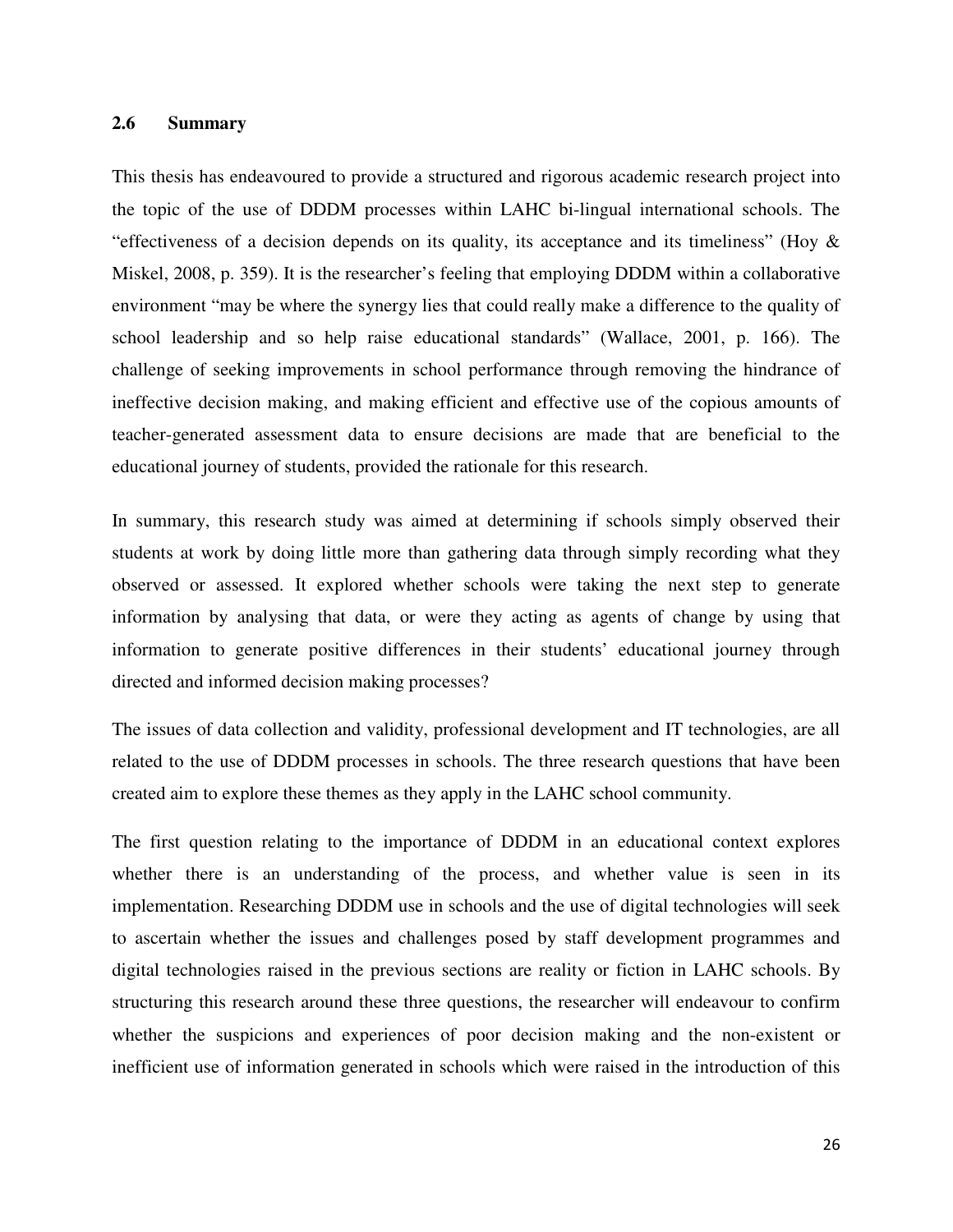thesis are wide spread and applicable to the broader LAHC community, or if they are unique to the researcher's own educational journey.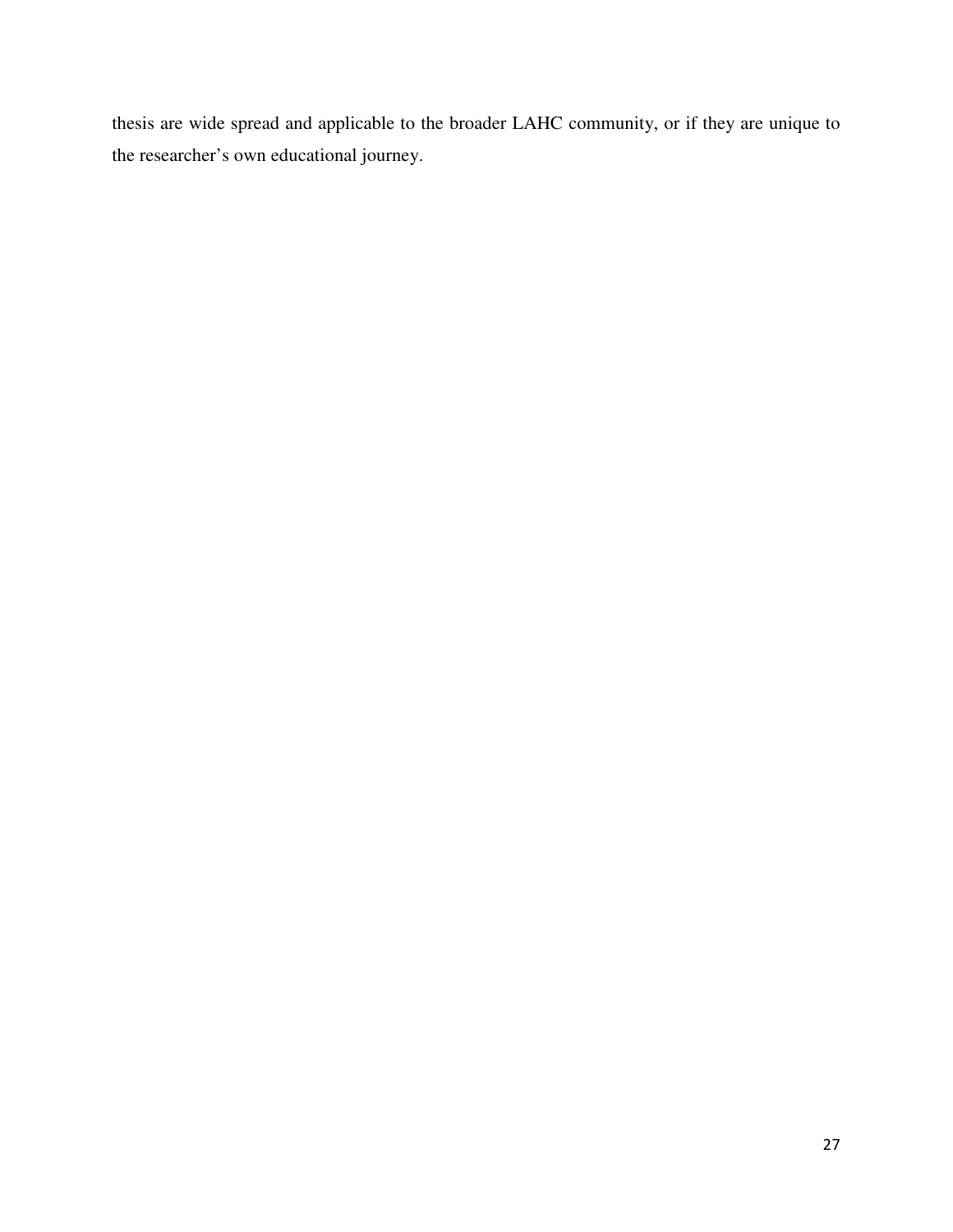#### **Chapter 3 Methodology**

#### **3.1 The Research approach**

The epistemological position adopted is an interpretative one. The research is aimed at collecting information about an aspect of social interaction within schools, namely the decision making process, and then using that information to analysis how or if schools use DDDM processes. It also endeavours to understand some of the issues that surround its usage. Davidson and Tolich (2003) defined the scenario in which an interpretative approach could be adopted by stating "The interpretative approach is the systematic analysis of socially meaningful action through the direct detailed observation of people in natural settings in order to arrive at understandings and interpretations of how people create and maintain their social worlds" (p. 26). This research study can be applied to this definition in the following manner. Decision making processes within schools are the 'socially meaningful actions' that were observed in the 'natural settings' of school settings. The aim of the research is to 'arrive at understandings and interpretations' of how the creation and maintenance of the decision making process is conducted.

In further support of the adoption of an interpretative approach, Bryman (2008) defines interpretivism as study of a subject which "requires the social scientist to grasp the subjective meaning of social action". The aim of the research was to reach a subjective (an interpretation of what has occurred) meaning of the 'social action' of decision making in schools. Davidson and Tolich (2003) define that the reason for interpretive research is to "understand and describe meaningful social action" (p. 27). This research project, therefore, seeks to "understand and describe" the challenges and issues surrounding the "meaningful social action" of DDDM processes in schools. Cohen, Manion and Morrison (2007) state that "interpretative approaches of various hue possess particular distinguishing features" and they continue to list some of these required features within the research, including the requirement that "many events are not reducible to simplistic interpretation hence 'thick descriptors' (Geertz, 1973b) are essential" and the need to "examine situations through the eyes of participants rather than the researcher" (p. 20). In this research, the respondents were asked to describe in their own terms on a 'blank page' their responses to the various questions being asked. By adopting this manner of questioning, the participants were able to respond using their own experiences and language as opposed to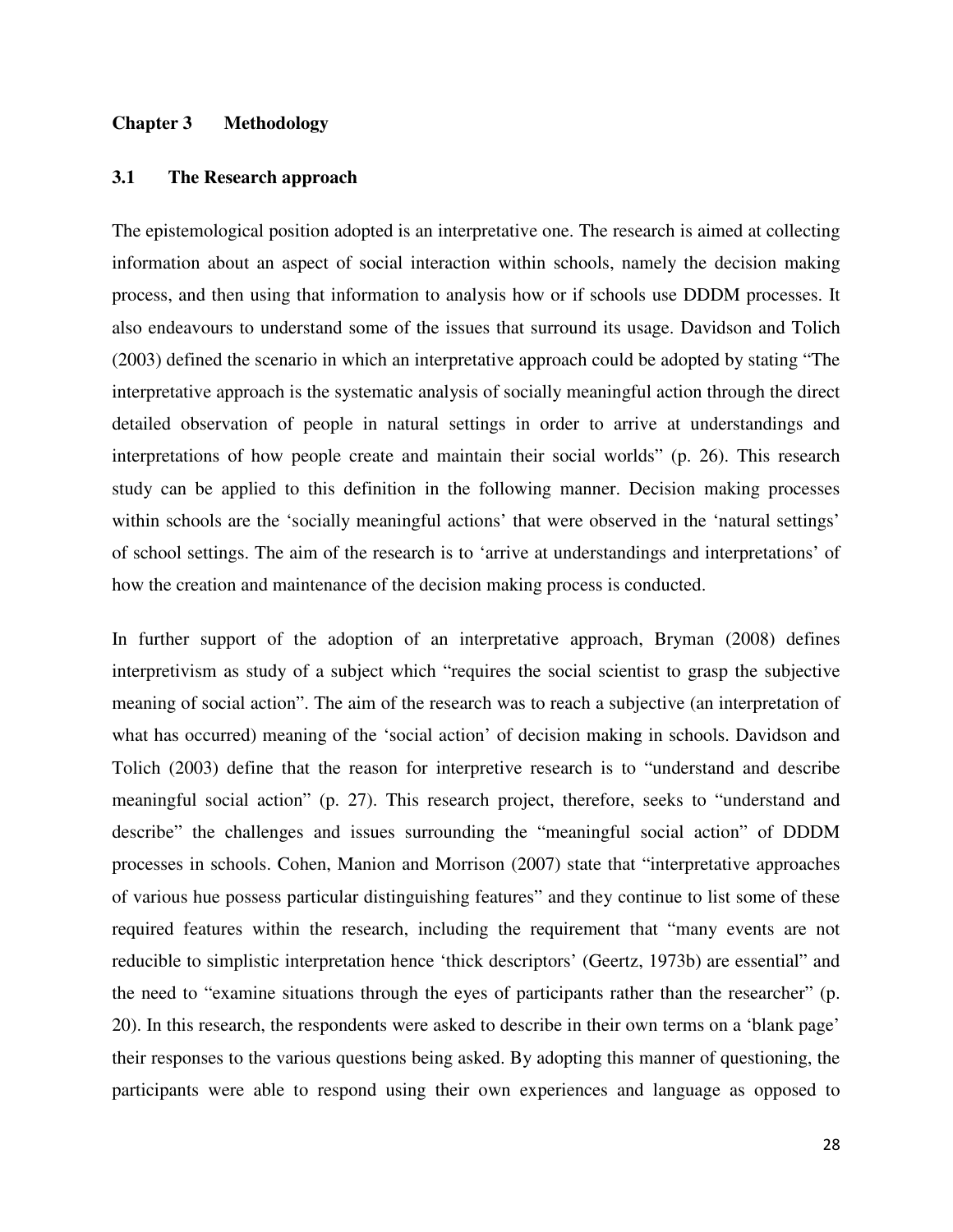choosing from premeditated answers or values, which would be the case using a Likert scale or multi choice type question structure.

In summary, adopting an interpretive approach for this research study into DDDM is fully justified based on the above definitions. Decision making is an act whereby people are able to take an active role in constructing their social world at school. Decisions that are made are the result of people interpreting events and situations occurring around them, and acting on the basis of these events. The process of decision making may not always be reduced to a simplistic interpretation, and therefore there is the need to examine this process through the perspective of the participant. It was envisaged that by allowing the respondent the freedom to respond in as much depth and in the structure that they wished without any form of direction from the researcher apart from the stated question, a clear synopsis of the participant's perspective would be provided when focussing on the issues and challenges of implementing DDDM processes.

The research study adopted the analysis of qualitative data as defined by Bryman (2008, p. 373) when he stated "the typical sequence of steps in qualitative research entails the generation of theories rather than the testing of theories that are specified at the outset". The researcher endeavoured to examine the issues and challenges of implementing DDDM processes without any prior theory as to what these issues and challenges might be. The research process aimed to look at themes in literature, which were then compared and contrasted to issues arising from the questionnaire and interview methods. Based on analysis of these issues, the researcher endeavoured to create a series of theories to describe how DDDM processes are being used in LAHC schools.

By seeking to examine the issues and challenges surrounding the use of DDDM processes in LAHC schools, the questions of how the social experience of decision making is created and given meaning were explored. Denzin and Lincoln (2005) write that qualitative researchers focus in on the social aspect of their inquiry and the factors that shape or constrain it. Qualitative researchers "seek answers to questions that stress *how* social experience is created and given meaning" (p. 10), that they research "the situational constraints that shape inquiry" (p. 10), and "are more likely to confront and come up against the constraints of the everyday social world" (p. 12). The research and focus on the issues and challenges surrounding the use of digital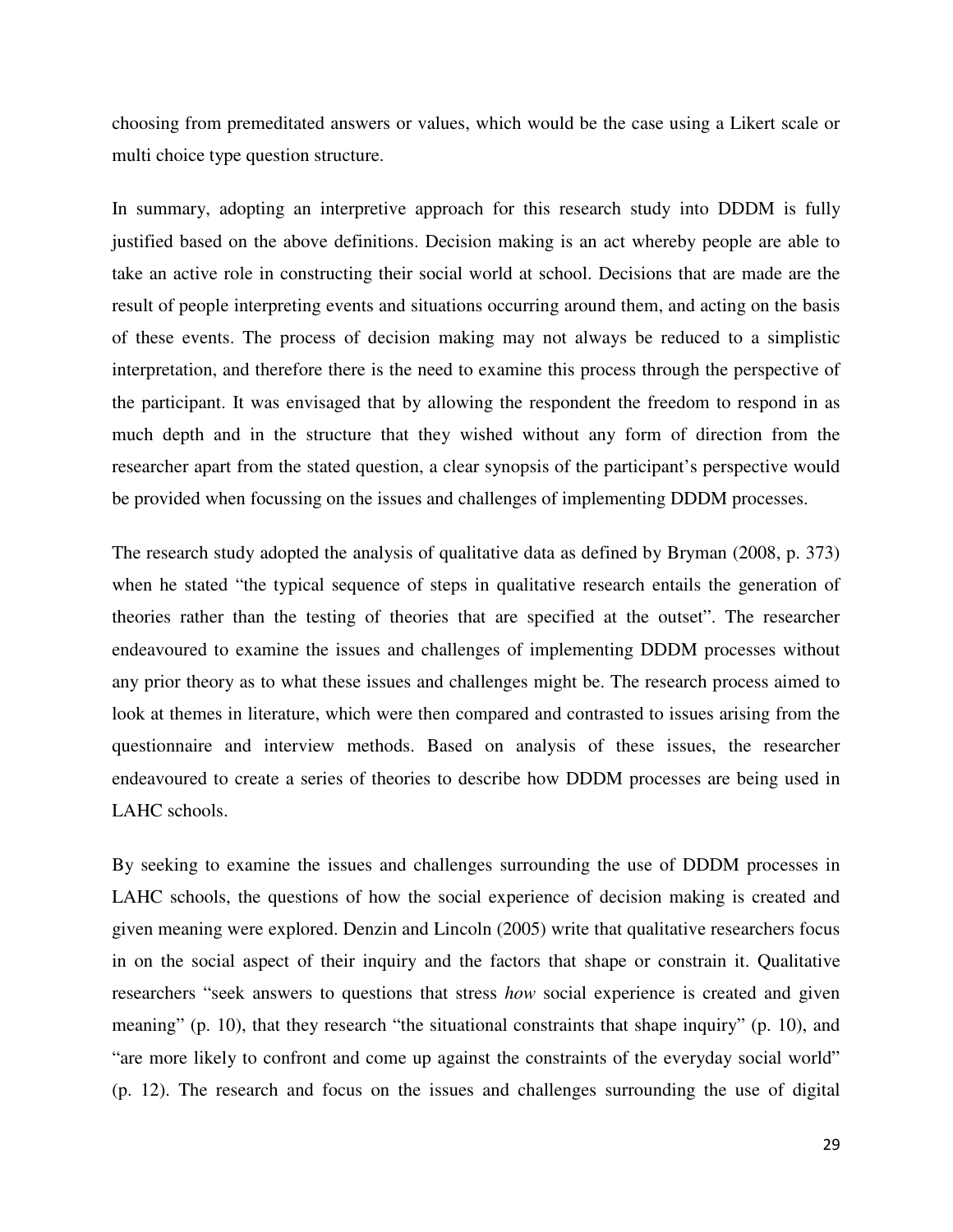technologies examined aspects of the situational background and constraints that may have helped develop or prevent the use of DDDM processes in the everyday social world of a school setting.

Prior to the start of the questionnaire and interview stages of the research study, and based solely on the Literature Review, three research questions were created without a clear agenda as to where the research would go. Effectively this meant that during the entire research process of Literature Review, questionnaire and interview, there was no specific theory of a scientific or structured nature that was to be tested through experimentation. This situation was mentioned by Bryman (2008, p. 391) when he stated that qualitative research "often begins in a relatively open-ended way and entails a gradual narrowing down of research questions or problems". The research process into the use of DDDM within LAHC schools began with the open-ended Literature Review on the three research questions listed in Chapter 1. This review then narrowed down the focus of the research into the questionnaire process. After analysis of the responses from the questionnaires, the focus of the interviews were then further refined into specific aspects that arose from the questionnaire responses.

### **3.2 Research Design – Case Study**

The overall design adopted to investigate the topic of research was Case Study. This widely accepted research method enabled the researcher to conduct a research project that described features and issues of DDDM processes. Support for this design was based on the definition that a "descriptive Case Study in education … presents a detailed account of the phenomena under study" (Merriam, 1998, p. 38) and has been used to "illuminate educational practice for nearly thirty years" (Merriam, 1998, p. 26). Other writers such as Denzin and Lincoln (2005, p. 23) list Case Study as a viable research strategy for qualitative data researchers, whilst Merriam (1998) wrote that "Case Study research in education is conducted so that specific issues and problems of practice can be identified and explained" (p. 34). Given that the focus was researching the specific practice of DDDM processes, and needed to identify and explain the issues surrounding its usage, Case Study was the most suitable design structure to employ.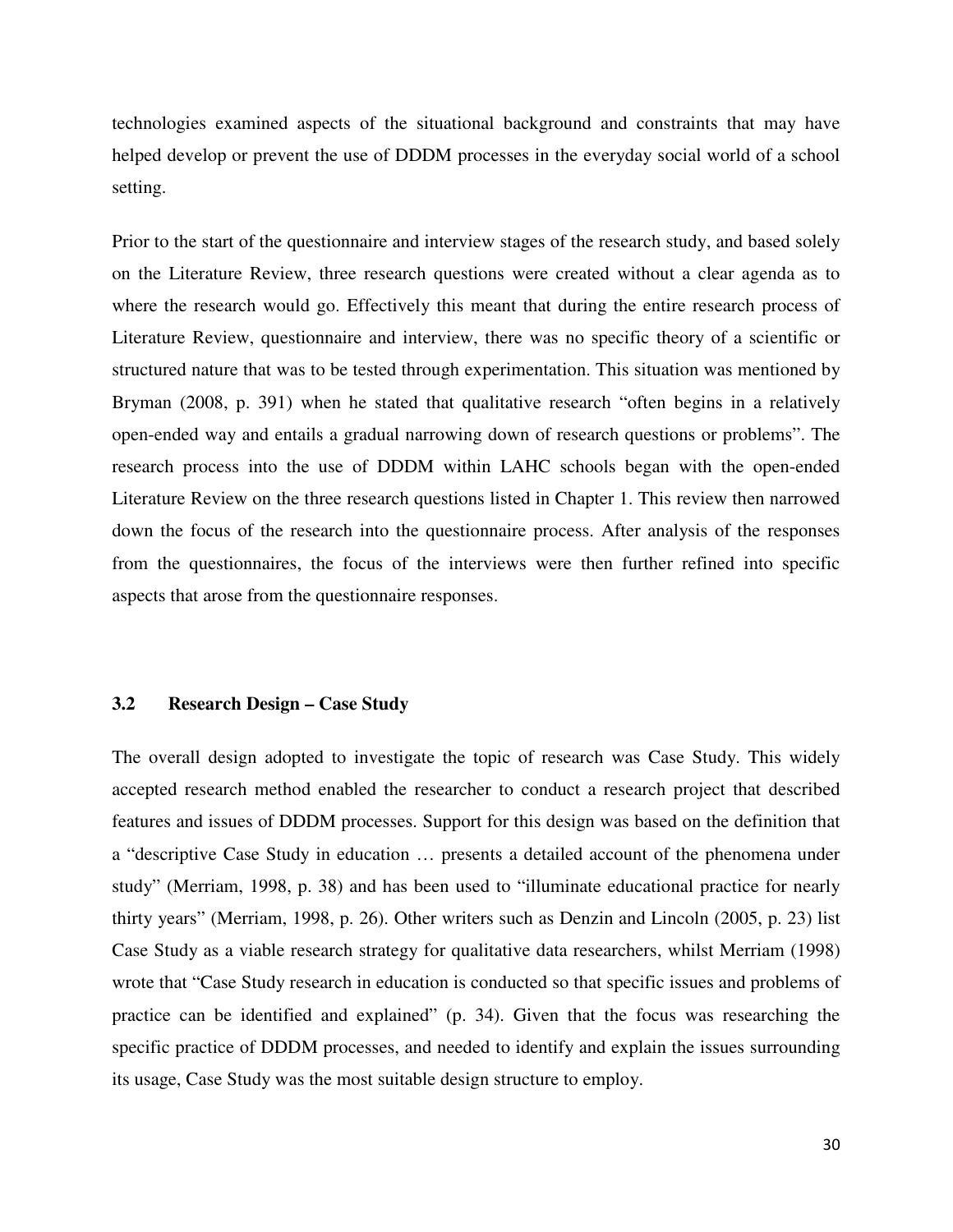Due to reasons of practicality, language and accessibility, research was confined to the schools affiliated to LAHC. This created a specific community within which research could be conducted, mirroring the feature mentioned by Merriam (1998) that a Case Study allows for one to "fence in" what is being studied. Creswell's (2002) definition of Case Study research states that "Case studies, in which the researcher explores in depth a program, an event, an activity … bounded by time and activity … using a variety of data collection procedures" (p. 15) is an acceptable design for qualitative research processes. This research fully met these conditions by exploring in depth over a limited time span from April 2011 until March 2012, the use of DDDM processes through using two data collection processes of questionnaire and interview techniques within the activities and location of the community formed by the LAHC.

In summary, in order to address this research problem, which is focussed on ascertaining the challenges and issues surrounding the use of DDDM processes, an interpretative view point was adopted to analyse qualitative data generated within a Case Study of the bounded system of Latin American bi-lingual international schools affiliated to LAHC.

### **3.3 Methods of Data Collection**

Generating data relevant to the research aims and questions presented numerous challenges as the research study was conducted within the 42 bi-lingual international schools affiliated to the LAHC organization. The schools are located in nine countries throughout Latin America, and within the LAHC are grouped into 4 geographical zones,  $A - D$ . Physically researching the use of DDDM processes in all 42 schools was impossible due to practical reasons of distance, accessibility and time. Therefore the researcher, through a process of email contact, approached all 42 schools in LAHC with a request to be involved in this research. This initial approach was followed up with several personal contacts or through his Headmaster at conferences and meetings. Eventually, 9 schools positively responded to the approach and returned the questionnaire, but adequate coverage representing the LAHC was attained as the sample contained at least one, and a maximum of three schools, from each zone.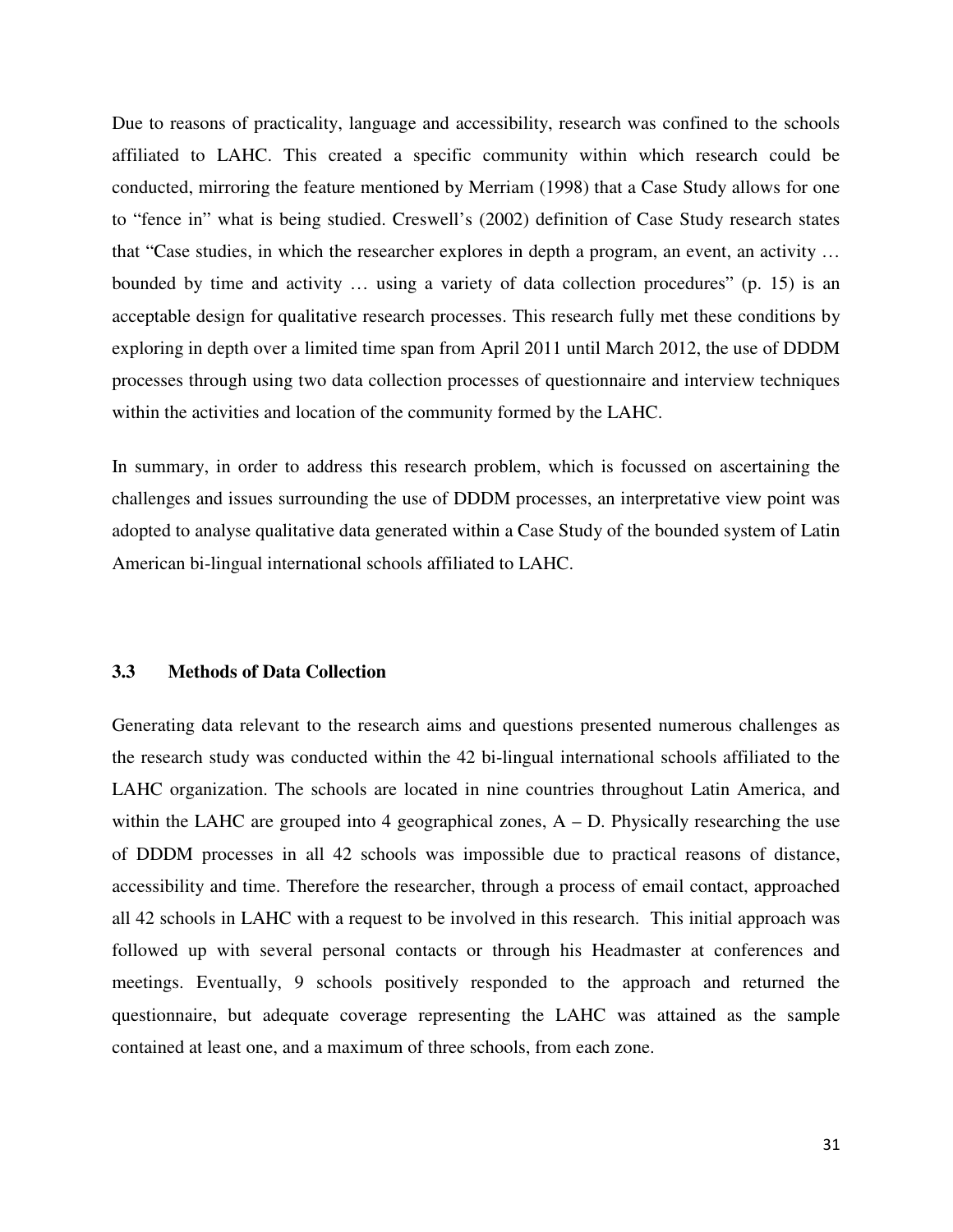Further, research was specifically focussed on each school's Director or Headmaster and their Deputy Headmaster – Academic (or an equivalent position - which is sometimes referred to as Director of Studies), as opposed to randomly selecting staff members from within those schools. This meant that the research undertook "purposeful sampling [which is] essentially to do with the selection of units … with direct reference to the research questions being asked" (Bryman, 2008, p. 375). This focus was in order to get a measure of the "specific issues and problems of practice … identified and explained" (Merriam, 1998, p. 38) from the people directly involved in the area of the research questions, and with the secondary benefit of involving those who may find the results of the research applicable and relevant.

The findings of the research process produced qualitative data. Writers suggest that research of qualitative data using Case Study can be conducted using a variety of data collection processes and the results can be analysed using a variety of methods. "Qualitative research, as a set of interpretative activities, privileges no single methodological practice over another" (Denzin & Lincoln, 2005, p. 6). "Any and all methods of gathering data, from testing to interviewing, can be used in a Case Study" (Merriam, 1998, p. 28). Although these statements allow the freedom to generate or collect data by any method, the methods of data collection that were employed in this study consisted of an open-ended questionnaire and a semi-structured interview; processes which were dictated by the research questions. This process of questionnaire followed by interview is one that is widely accepted for generating data in social science qualitative research. Hinds (2000) lists both methods when discussing research instruments. The need to use "rigorous, systematic inquiry" in a "Case Study (that) draws on a specific environment" (p. 41) clearly describes the research methods employed and should achieve what has been set out to measure, namely identifying issues and challenges of DDDM processes.

#### **3.4 Questionnaire**

The research process had many constraints in the aspects of time, location, funding and availability of relevant schools. In practical terms, the postage system in this country and continent is very inaccurate and unreliable, with post regularly being delayed or lost. Thus, a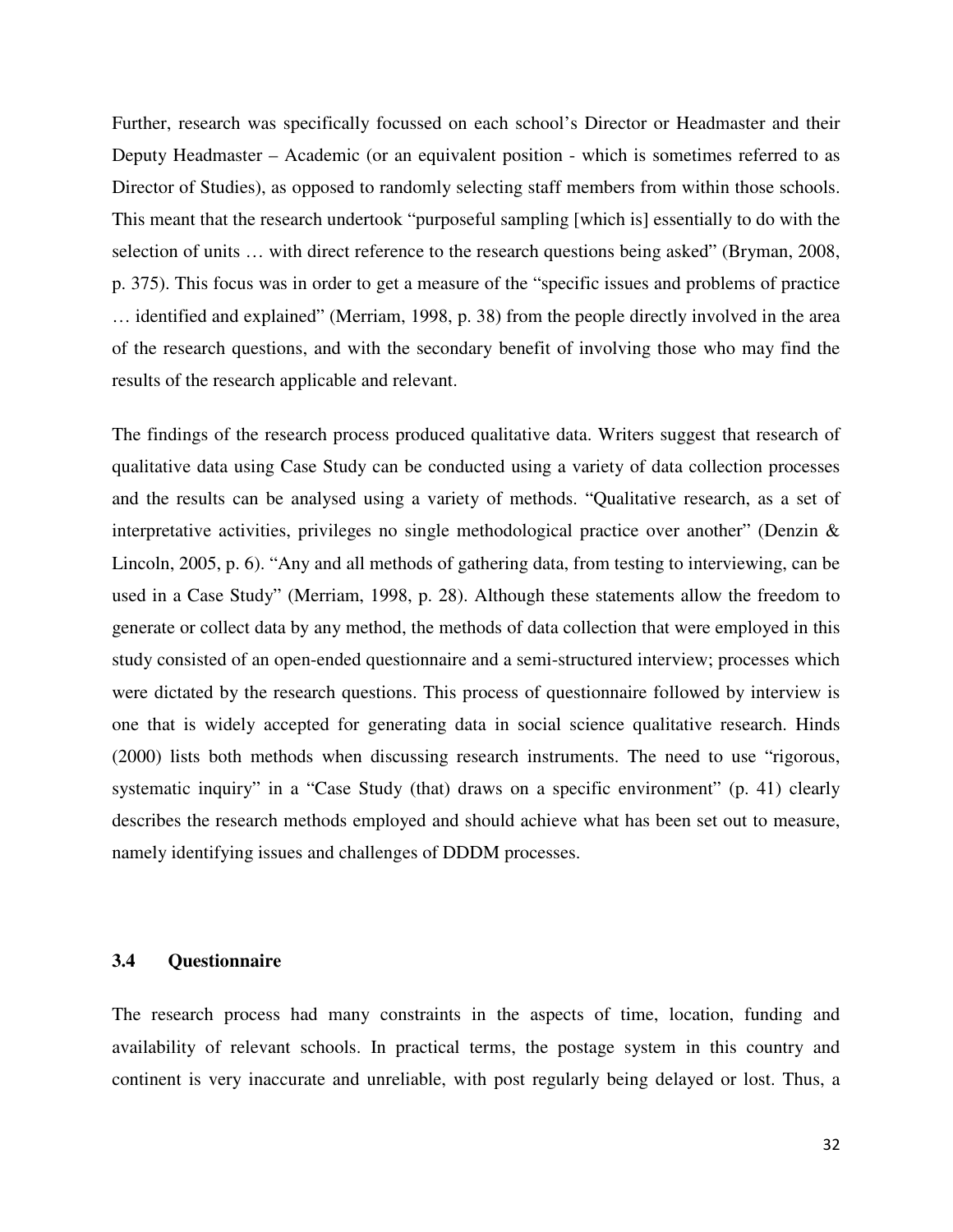system for the distribution and return of the questionnaires had to be created which met the needs of prompt response times but at the same time also maintained the respondents' anonymity. Secondly, whilst the process of generating data needed to be quick and efficient, it also needed to generate results that could have their validity checked. Therefore a questionnaire was created, which was both sent and returned by email, all the while following processes imposed by the ethical considerations required in a social research process.

More specific details and the rationale behind this method are outlined in the following Ethics section, but the actual process employed involved the researcher initially asking his Headmaster to approach the Executive Officer (E.O.) of LAHC and ask him to grant permission to approach all the members of the LAHC. Once this permission was granted by the E.O., individual emails were sent to all Headmasters in LAHC, asking for 'Permission to approach them and their Deputy Headmaster – Academic (or equivalent person)'. Upon receiving a positive response from a number of Headmasters, Ethics Approval for the research project was applied for and gained from Unitec # 2011-1169 in April 2011. Once the approval was granted, the questionnaire was emailed to the Headmasters who had indicated their willingness to be involved in the research project. They then returned the questionnaire through a 'Chinese wall' type process involving either the researcher's Headmaster or secretary, to ensure each school's confidentiality. To avoid language barriers, all documentation was produced in both Spanish and English. The one response received in Spanish was translated into English using a qualified translator who signed a confidentiality statement. Thus, any issues relating to language confusion and / or ethics concerns were avoided, and the accuracy and validity of the information received was assured.

The questionnaire method was used as it can "collect data from a large number of respondents", especially if the "information sought is not complex" (Hinds, 2000, p. 42 and 43). However, she goes on to warn that one should only use a questionnaire if the researcher is certain it will produce the information they want and that barriers of language will not be an issue. Bell (2007) also warns that while questionnaires may seem like a suitable and efficient process of generating data, there are many dangers with using them which may produce useless and inappropriate data unless the writer knows precisely what it is that they want to find out, and words the questions precisely and appropriately.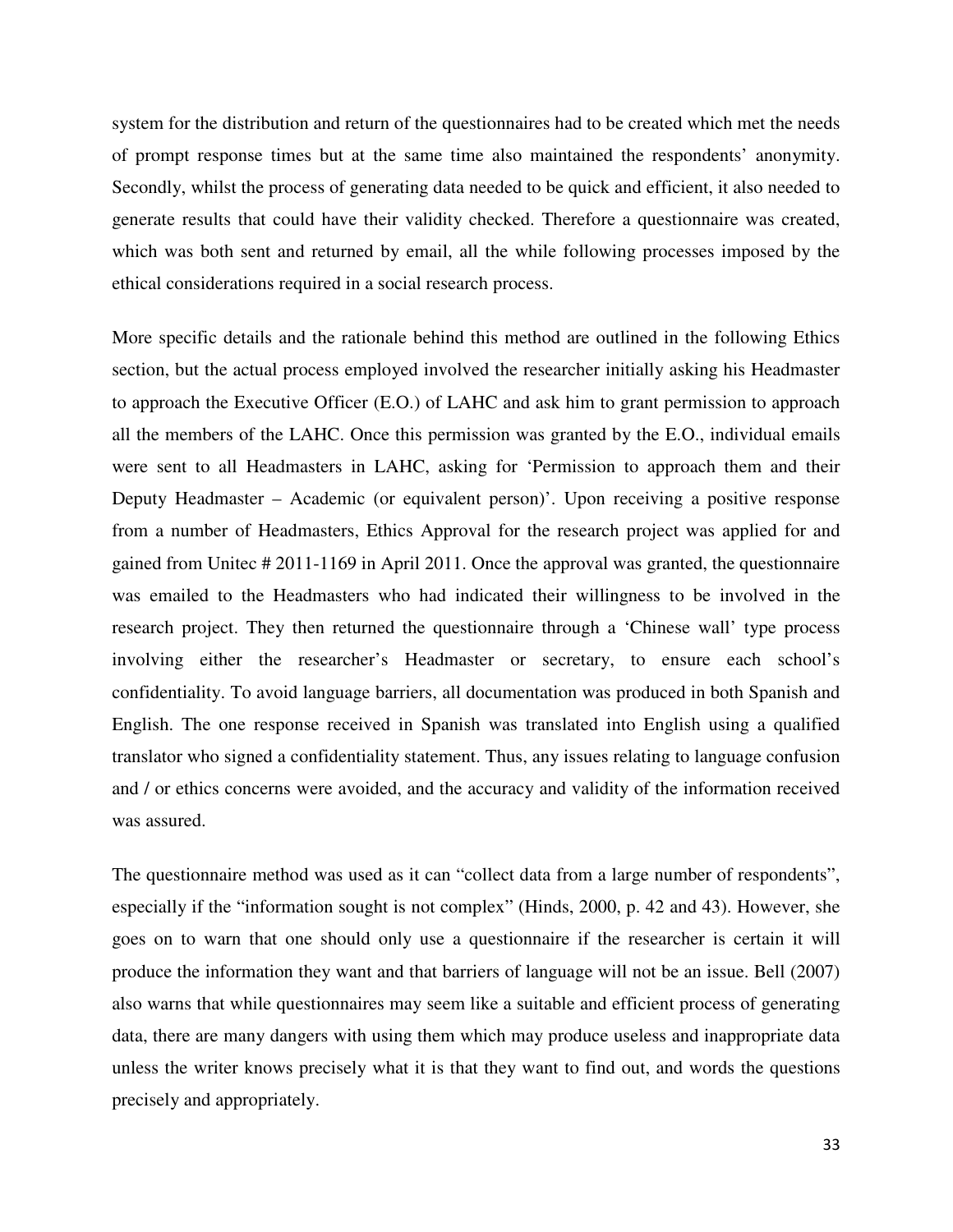Heeding these warnings, open-ended questions were written such as "What types of data relating to students are generated in your school?", "How is this data used to make pedagogical decisions?" and "What collaborative steps or methods are taken in your school to make pedagogical decisions? Please give examples of how these work". Within the first question a definition of pedagogical decisions was supplied so as to clarify exactly what information was being sought whilst the rest of the questions aimed to explore facets of the decision making process, therefore generating a clear picture of how data is used and the issues and barriers surrounding DDDM process implementation. The questions were grouped in a manner that allowed analysis of the responses around the three research questions.

The questionnaire is appended as Appendix A.

#### **3.5 Interview**

As part of the Information for Participants document (Appendix C) which was issued to those who agreed to complete the questionnaire, a statement requesting the possibility of a follow up interview was included. The rationale for this option was to both generate further qualitative data and to give the respondents an opportunity to expand and develop their answers and points of view. The original plan was to conduct these interviews during early May, 2011 in Lima, Peru at the LAHC Annual Conference. Unfortunately, because of time and financial constraints, the researcher was unable to attend the conference so it was decided to interview the Deputy Headmaster – Academic (or equivalent person), from the schools within Buenos Aires who answered the questionnaire, generating a total of three interviews.

These interviews took the form of being "semi-structured" (Bryman, 2008, p. 438) by endeavouring to gain more understanding of the "complex behaviour of members of the society without imposing any a priori categorization that may limit the field of inquiry" (Fontana and Frey, 2005, p. 706). Bryman (2008, p. 437) refers to qualitative interviews as showing interest in the point of view of the interviewee rather than trying to get a measure of their responses to the interviewer's agenda. The aim of the interview was to explore and seek to gain an understanding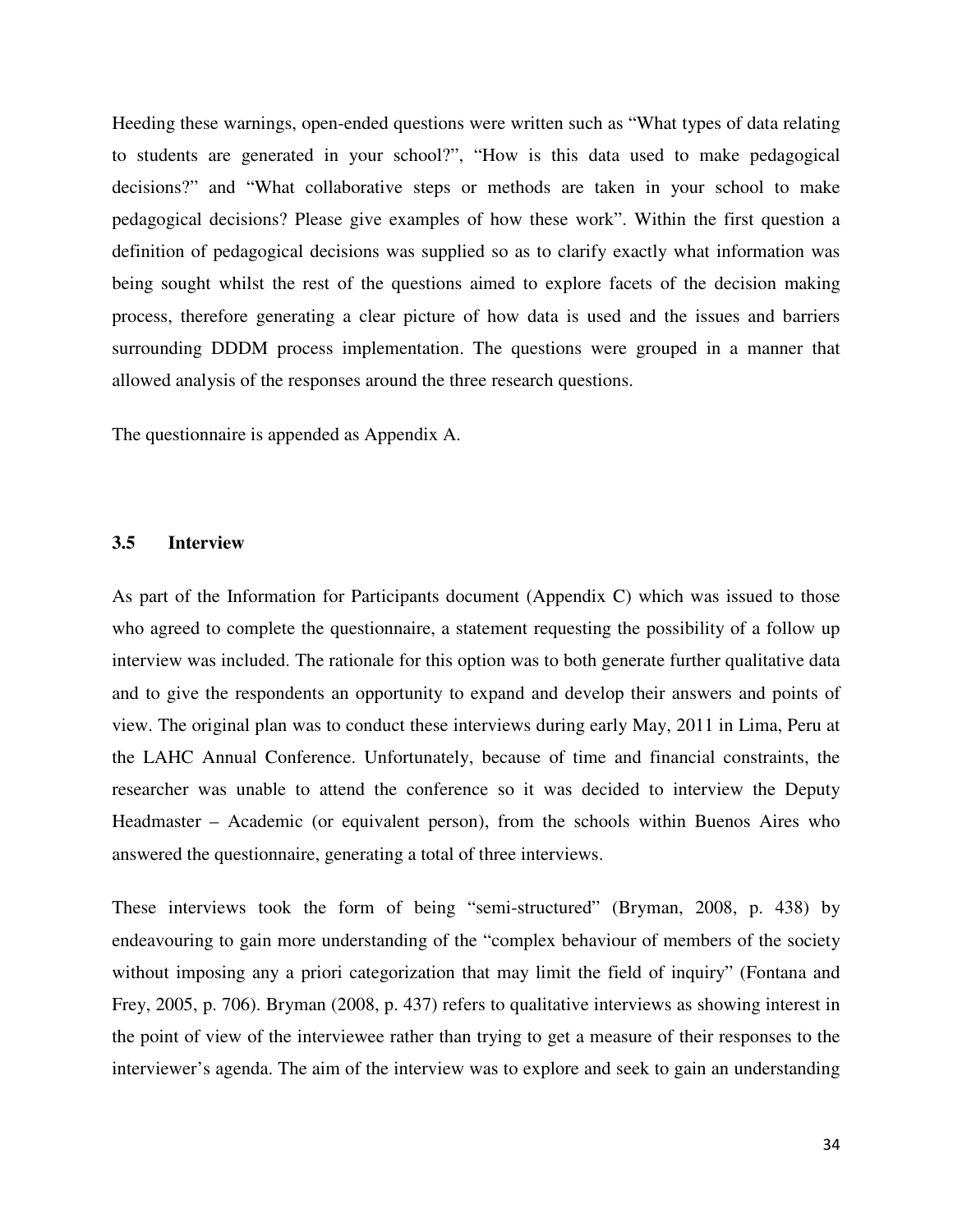of the respondent's answers from their questionnaires as opposed to having them just explaining their answers (Fontana & Frey, 2005, p. 706).

Before the semi-structured interview began, an "interview guide" (Bryman, 2008, p. 438) (see Appendix B) was prepared based on the answers provided in the questionnaire and the themes that have arisen in both the questionnaire and the Literature Review. At the start of the interview, the interviewee was invited to complete an Informed Consent Form for Interview Participants (Appendix D) to ensure that the interview was conducted with their knowledge and support. During the interview, an open-ended style of questioning was employed where a topic was introduced and the interviewee was allowed to respond as they saw fit and in whatever direction they chose. This involved the interviewee "rambling" (Bryman, 2008, p. 437) in their verbal responses but was an acceptable part of the process in that it resulted in a deeper insight into the written responses submitted. Thus, as all the interviewer did was to introduce six broad concepts through an initial question statement, there was a great deal of flexibility in the direction that the interview took as it was the interviewee's views of their issues and challenges that were being obtained.

The interviews were conducted in an atmosphere where the interviewee felt comfortable, safe and able to respond to the open-ended question approach in a manner that generated data reflecting their situation. This was done to ensure that the interviewee felt that they were more than just a research object and that they were people with valuable perspectives on the problem so that "they will work with us to help create accounts of their lives" (Fontana and Frey, 2005, p. 722). Further, as the interviewer and researcher, I was interested in gaining "rich, detailed answers" (Bryman, 2008, p. 437) for this thesis so the power and direction of the interview process had to be shared between both parties to ensure that the interviewee offered enough data to allow the opportunity to gain these rich and detailed accounts

Interviews were recorded onto a laptop using the Gold Wave sound recording program. Once recorded, the interviews were transcribed, the files recorded onto a memory stick, and then the interview file was deleted from off the laptop. These steps were taken to ensure the anonymity of the interviewees.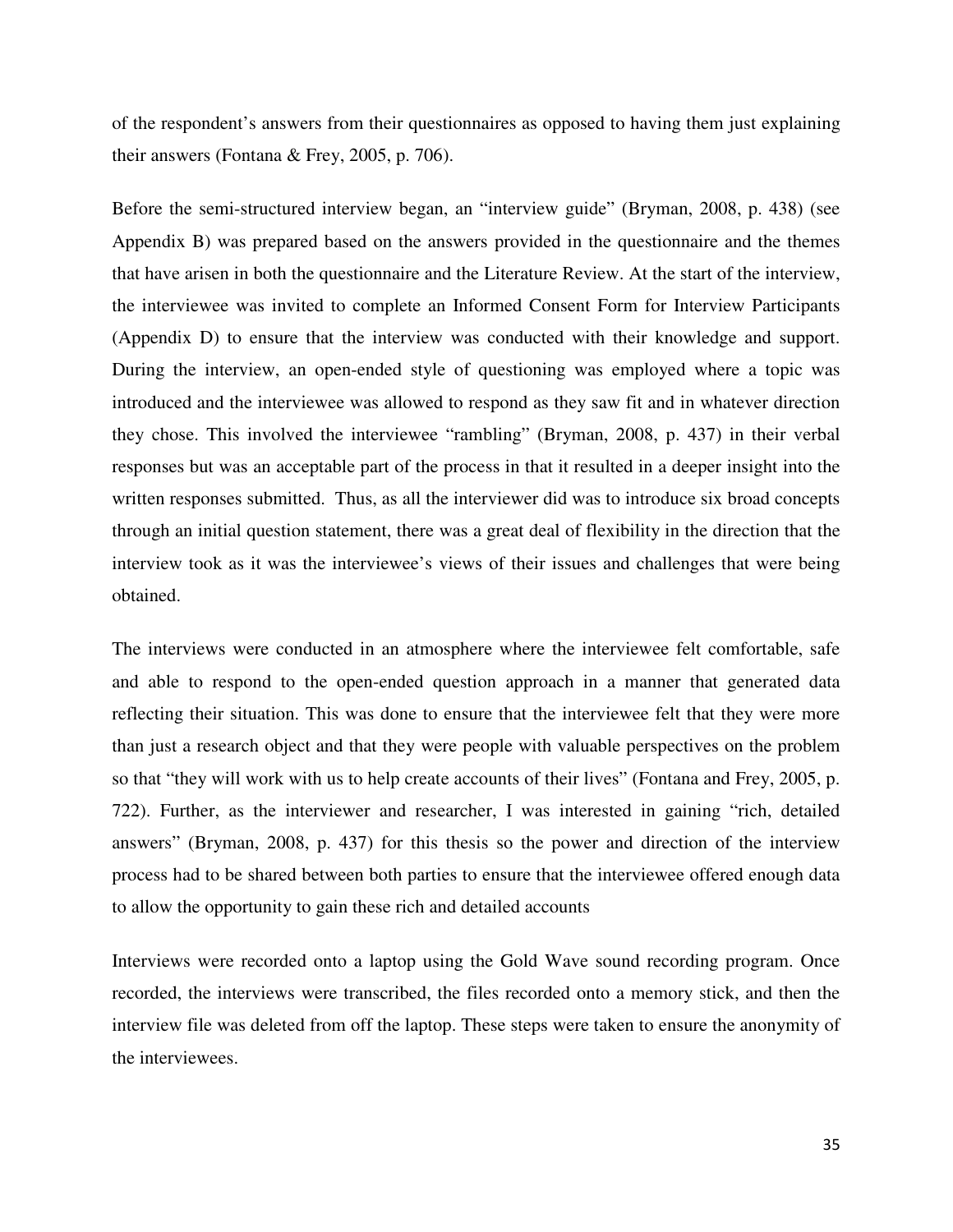### **3.6 Data Analysis**

In the research process, the issues and challenges surrounding DDDM processes in schools were investigated by producing qualitative data using a Case Study method. Two separate methods of generating data, the Questionnaire and Interview processes, were used which were under-laid and guided by a prior Literature Review.

Qualitative data is "not straight forward to analyse." (Bryman, 2008, p. 538) and "clear cut rules about how qualitative data analysis should be carried out have not been developed." (Bryman, 2008, p. 538). This degree of ambiguity relating to data analysis was also noted by Lofland, Snow, Anderson and Lofland (2006) with their statement "you might think that there would be a widespread understanding among field workers as to how this (analysis) should be done. Such is not the case" (p. 195). However, there is an acceptance in much literature that the key operation in analysing the data is through the use of "coding" (Bryman, 2008, p. 539) to facilitate the "transformative process in which the raw data are turned into "findings" or "results"" (Lofland et al., 2006, p. 195). Further, the processes of qualitative data generation and its analysis are not discrete and may involve stages of interaction between each process. Lofland et al. (2006) describe this process as being "highly interactive" (p. 196) where the research is an inductive process driven by the researcher.

In the questionnaire analysis, a coding system was used to categorise the responses for each of the 13 questions, searching for common themes and concepts (Bryman, 2008, p. 550; Lofland et al., 2006, p. 200) that can be linked to, or drawn from the Literature Review. Thirteen tables were created, one for each of the questions contained in the questionnaire. In each of the 13 tables, every school's response to that question was listed in the first column. The second column of the table was used to initially code each school's response using a system of "initial" (Lofland et al., 2006, pg 201) or "open" (Bryman, 2008, p. 543) coding of each line of their response. The researcher endeavoured to highlight terms and ideas which can be used to develop "concepts which are later grouped and turned in categories" (Bryman, 2008, p. 543). In the third column of the table, the initial codes were developed into a more focussed structure by looking for concepts or themes that were evident in each line. This step followed the process suggested by Lofland et al. (2006) who directed that initial codings are knitted together and built upon using a process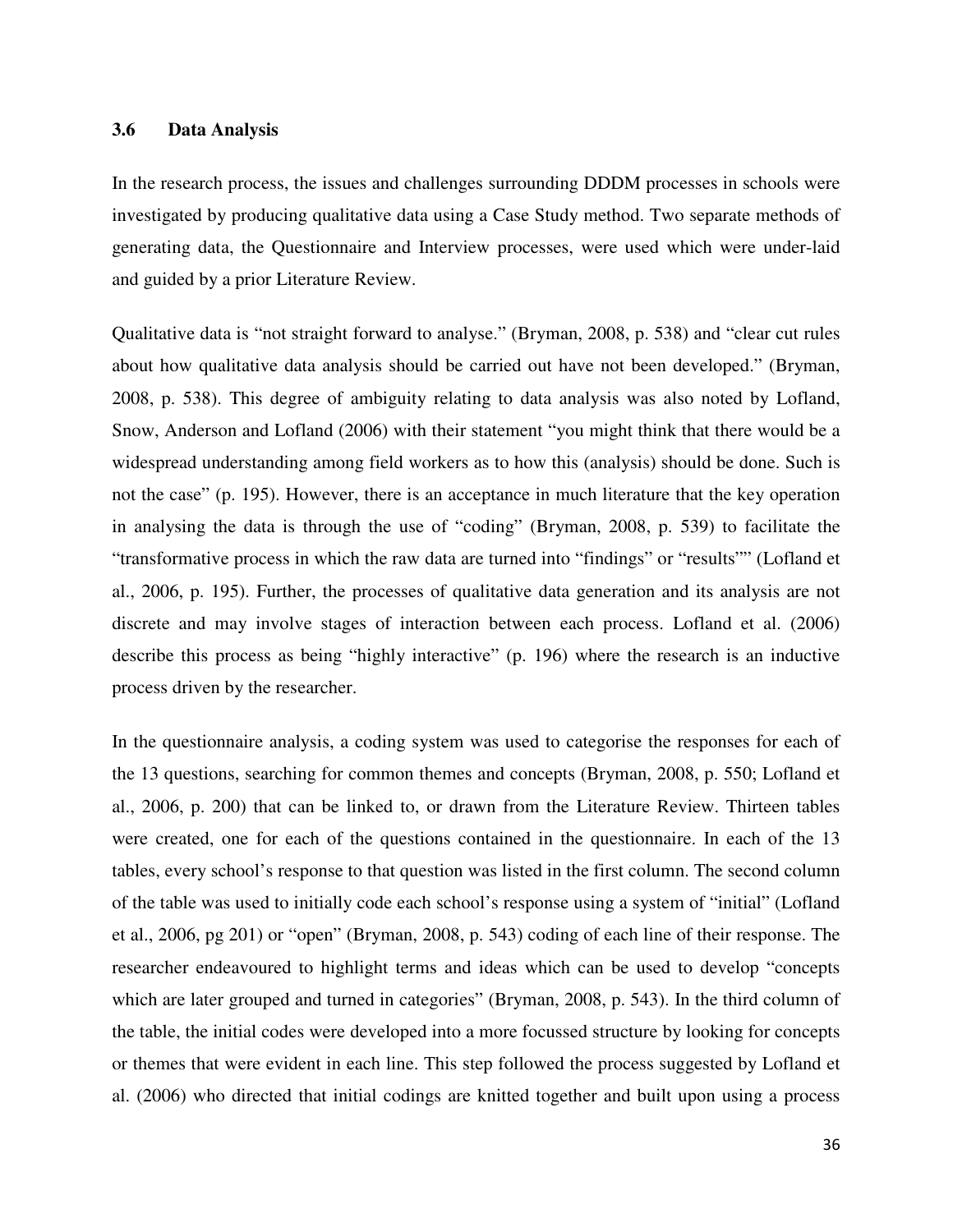called "focussed coding" (2006, p. 201) in the process of "categorizing your data more thoroughly and for further analytical elaboration" (2006, p. 201). The fourth column was then used to combine the categories from each school generated in column three to synthesise the overall themes and issues raised in the responses to the question. This final column is referred to by Bryman as producing "the central issue or focus around which all other categories are integrated" (2008, p. 543), and provides the key ideas to reflect overall practice in LAHC schools.

The interview analysis process was based on transcriptions of the recording of the original interviews (Bryman, 2008) but followed the same process of initial and then focussed coding. These transcripts allowed for thorough evaluation and analysis of what was said by the interviewees, and added to the credibility of the accuracy of the analysis.

### **3.7 Validity**

Throughout the research project, one of the key concerns underpinning each step is that of ensuring that the data is valid. Hinds (2000, p. 42) warns that research "should aim to develop procedures which produce results that are both *reliable* and *valid*".

Validity is defined by Cohen, Manion and Morrison (2007, p. 149) as research that "can be regarded as a fit between what researchers record as data and what actually occurs in the natural setting that is being researched". As collecting of on-site evidence of practices in schools was not possible for numerous practical reasons, the researcher had to rely on the professional integrity of the respondents to ensure that the information supplied accurately reflected practice in the school, and therefore is valid. Also, by using both questionnaires and interviews, the opportunity to check data was afforded, and therefore insights from the two separate methods ensured that the data gathered reflected as accurately as possible the occurrences in the school setting.

The second issue of ensuring validity revolves around the ideal of ensuring the results of the research actually achieved its aims. Hinds (2000) defines validity as being the concept of being able to measure what was being set out to measure, namely identifying issues and challenges of DDDM processes. Cohen et. al (2007) suggest that issues of validity are met through the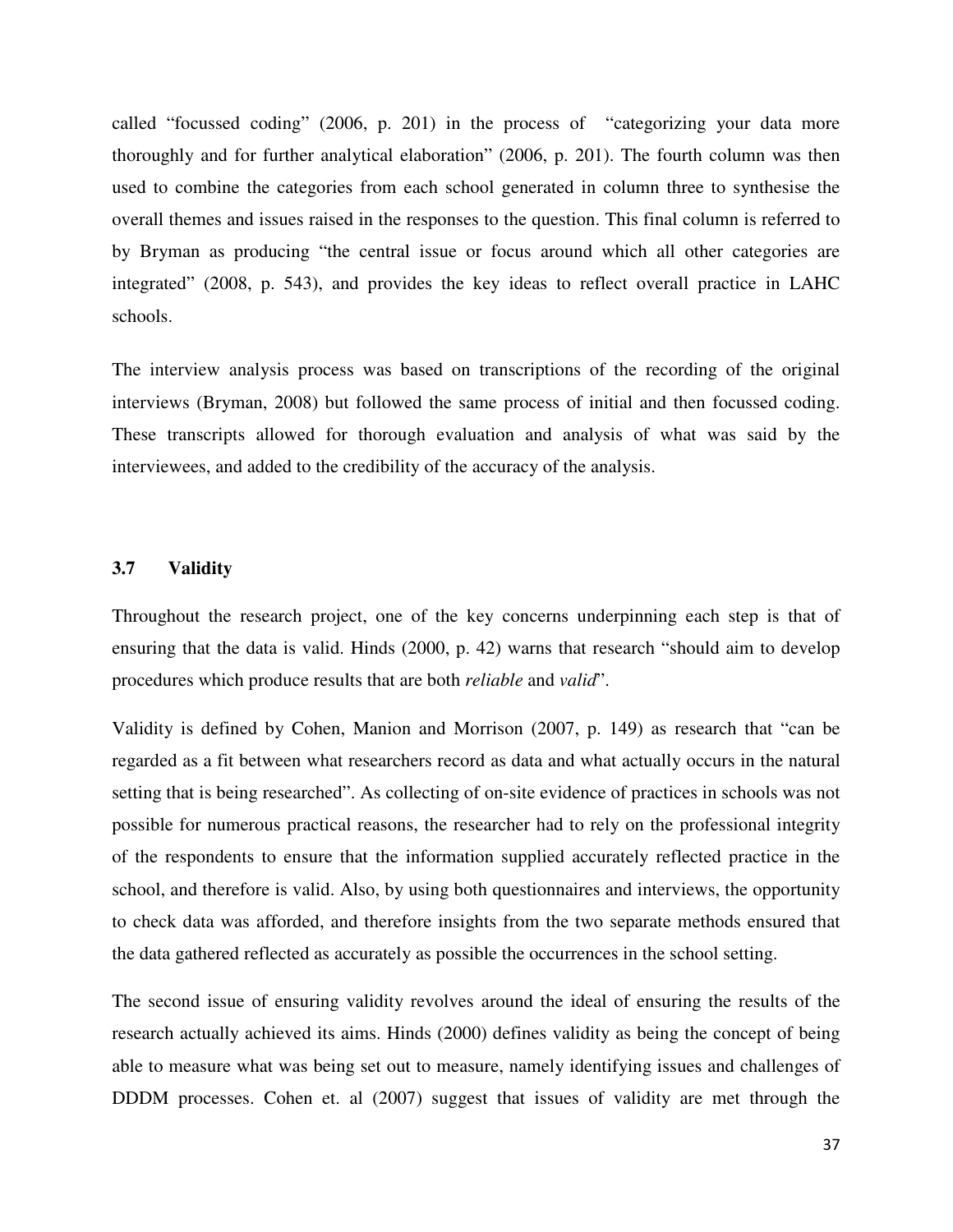"honesty, depth, richness and scope of the data achieved, the participants approached, the extent of triangulation and the disinterestedness or objectivity of the researcher" (p. 133). Cohen et al. also commented that "validity, then, should be seen as a matter of degree rather than an absolute state" (p. 133). By using open-ended questions in the questionnaire and interview processes, the researcher endeavoured to allow the respondents to have the opportunity to provide rich, deep and broad data as outlined above, and endeavoured to analyse the results in as objective a manner as possible. The following up of the questionnaire with interview also assessed aspects of the validity of data generated; this is termed 'triangulation' (Denzin, 1989b, Flick 1998 as cited in Fontana & Frey, 2005, p. 722). By taking these steps and approaches, the chances of ensuring that a clear understanding of the way in which the issues and challenges impact on DDDM processes was gained, and therefore the degree of research validity was raised.

### **3.8 Ethical Issues**

Is research justifiable? Despite the potential that research "offers benefits", it can also "impose burdens" (Wilkinson, 2001, p. 446). The key ethical concerns faced by any research method is to ensure that no harm occurs to any party involved in the research. For the group on whom the research is being conducted, these concerns can be clarified into ensuring that participants in the research give "informed consent" before research is conducted, have an absolute "right to privacy", and enjoy "protection from harm" (Fontana & Frey, 2005, p. 715) during the research process and when the results of the research is produced.

As this research was conducted under the auspices of the Unitec Education Department, the project had to meet the ethical demands placed on it by the Unitec Research Ethics Committee (UREC). UREC has defined eight guiding ethical principles governing research using humans. These principles are outlined in both the Information Sheet for Participants (Appendix C) and the Informed Consent Form for Interview Participants (Appendix D).

Within the research process, the following steps were adopted to address the ethical concerns outlined above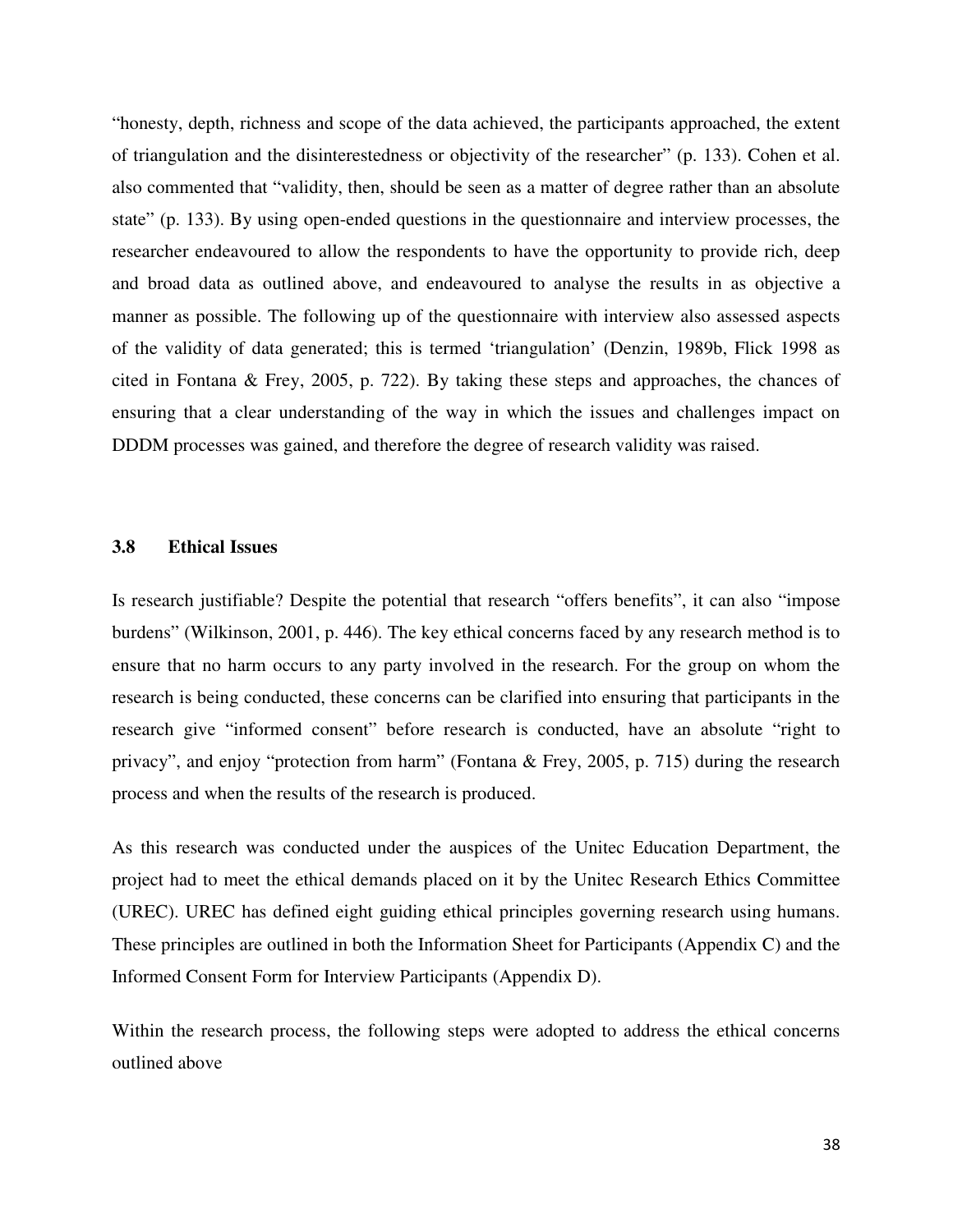To ensure informed consent, from the outset participants in the study were informed about the key aspects of the research and its implications. This was done in several stages. The researcher's Headmaster made an initial approach to the Executive Officer of LAHC with an outline of the proposed research requesting permission to approach all schools associated with LAHC. Once this permission was granted, the researcher sent a letter to all the LAHC Headmasters asking them for permission to approach their individual school with the questionnaire and the potential of a follow up interview. Once this permission to approach a school was granted (and after Ethics Approval  $#2011 - 1169$  from Unitec was granted), the following documents were sent to each respondent.

- An *Information for Participants* (contained in Appendix C) fact sheet was issued to all participants outlining the advantages and disadvantages of the research and fully informing them of its nature, their role, and how the findings were to be reported.
- The *Questionnaire* (contained in Appendix A) indicated to all participants the process by which their confidentiality and anonymity would be preserved. It was assumed that by completing the questionnaire, a respondent was giving their tacit, informed consent
- Prior to the interview process, a signed *Informed Consent Form for Interview Participants* (contained in Appendix D) was required to be completed before each interview was conducted

Voluntary participation was ensured as there were no inducements or direct personal gain for any participants in the research process.

In order to respect an interviewee's rights and confidentiality, and to ensure the anonymity of respondents, the following steps were taken in the data collection process:

- All responses were treated in the strictest of confidence at all times.
- The confidentiality and anonymity of responses to the questionnaire was ensured through a process where respondents returned the completed form as a PDF or electronic file attachment to the researcher's secretary, who worked in a separate office space to the researcher's office. Upon receiving the email, the secretary downloaded the attached file and saved it to the desktop with a file name such as School 1. The file was then sent to the researcher as an attachment in a new and clean email. Once the secretary verbally confirmed that the clean email had been received, both the original email and the file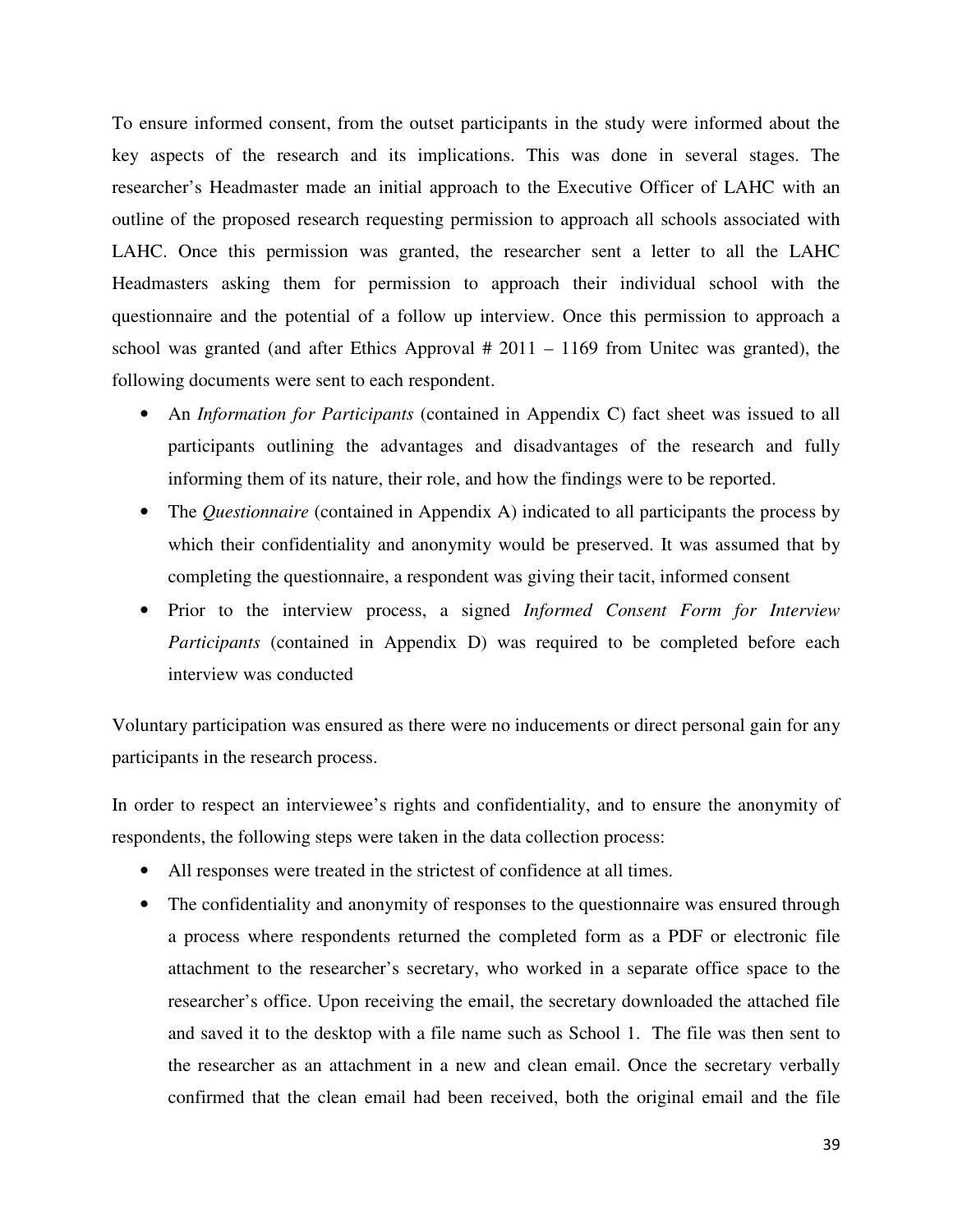were deleted from the computer where it had been saved. This process eliminated all opportunities by which the actual respondents could be tracked to the questionnaire, and so the anonymity of each response was preserved.

- In order to protect the anonymity of interview participants, all recordings of the interviews were removed from the laptop used and retained only on a memory stick.
- A confidentiality form was signed by the translator of the questionnaire answered in Spanish.
- Neither personal names, nor the name of any organization was used in any public reports, and respondents had the option to withdraw themselves or any information they provided for this project without penalty of any sort.

Given that there is potential for public presentation of the research's findings, and therefore a need to minimise potential harm to participants, all information is presented in a neutral manner and any potentially identifying features or facts are removed. During analysis and reporting, any identities and names of schools, participants and identifiable programs were removed and replaced with generic terms such as School 1, staff computer program, etc. This was a vital step as the bounded community in which this research was conducted is small, and no schools or persons should be identified. The negative results of being identifiable could be very harmful in many aspects such as reputation, credibility, staffing etc., for both the participants and the researcher.

Going hand-in-hand with human research studies is the need to be socially and culturally sensitive. It was endeavoured at all stages to be aware of, and sensitive to, the needs of the participants who came from a variety of ethnic backgrounds and cultures. Several major cultural issues had to be faced in this project; in particular the issues of Language and Legitimacy, and Hierarchy

Language – all documents were translated into both Spanish and English to cater for the potentially differing languages of respondents. For the respondent who wrote their answers in Spanish, a translator was employed who translated their written answers into English. It was essential that the content of the Spanish language answers and the native language of the subject be accurately translated into English, the researcher's native language, for analysis.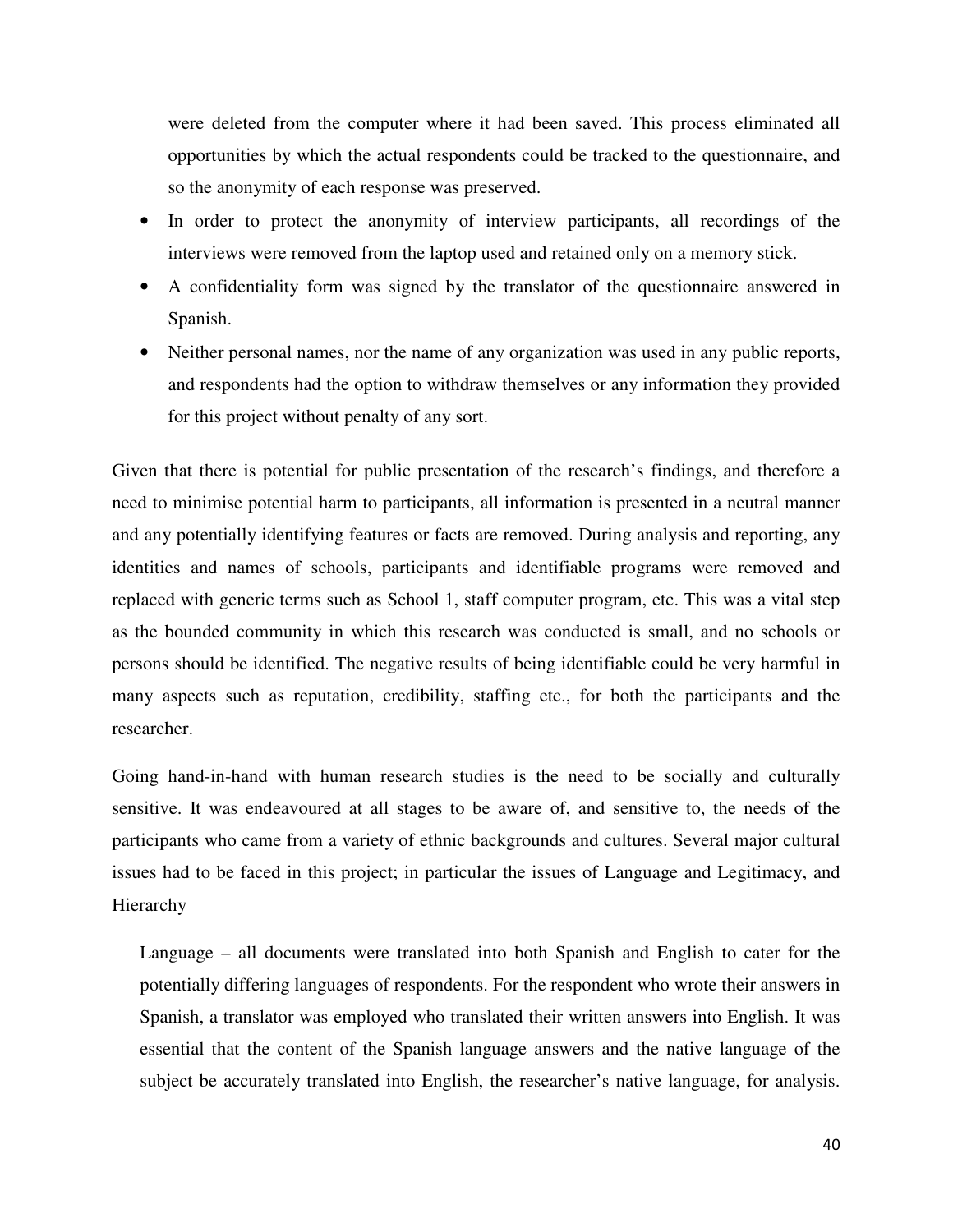This was done to ensure that analysis could be conducted on what was actually said, rather than using a somewhat limited interpretation and thus avoiding any inference of selective or incorrect recording and reporting.

Legitimacy and Hierarchy – from the researcher's personal and professional experience, it has been noted that Latin and South America peoples need reassurance with ensuring that projects are legitimate and worth their time responding to. Also, there are cultural issues related to ensuring that the right people have been consulted in the process of any project. To gain legitimacy, the approach to respondents was initially ratified by the E.O. of LAHC. In terms of hierarchy, the researcher's Headmaster initially approached the E.O. of LAHC to ask for his support in distributing the Permission to Approach letter to the Headmasters of each school in an effort to follow unwritten protocols of working through superiors rather than around them. It is the researcher's belief that if he had attempted to go immediately to LAHC Headmasters without undertaking this process of garnering support, there would not have been as much success in gaining respondents as was finally achieved.

By following all the steps outlined in gaining permissions and approvals from LAHC and schools as listed above, there was no deception involved in this research project.

The concern for the respect of intellectual and cultural property ownership was met by sourcing and referencing any materials as per Unitec guidelines, and by the sharing of the results of the research in a timely manner.

Any conflict of interest was avoided by not considering any of the researcher's current or previous institutions as subjects of the research study, and not using participants with whom the researcher has close personal ties. However, whilst there was no formal relationship between the participants and the researcher, given the fact that the research was conducted within the LAHC, an organisation which contains a group of schools that are professionally linked with the researcher's school and with which interactions occur, casual friendship links with some respondents is unavoidable. Through the process of data gathering outlined above, there was no track of actual respondents or their questionnaire answers, so these links had no influence on the analysis or reporting of any research findings. Also, as there are no close personal or formal ties with any of the interview participants, the interviews are also free from personal bias.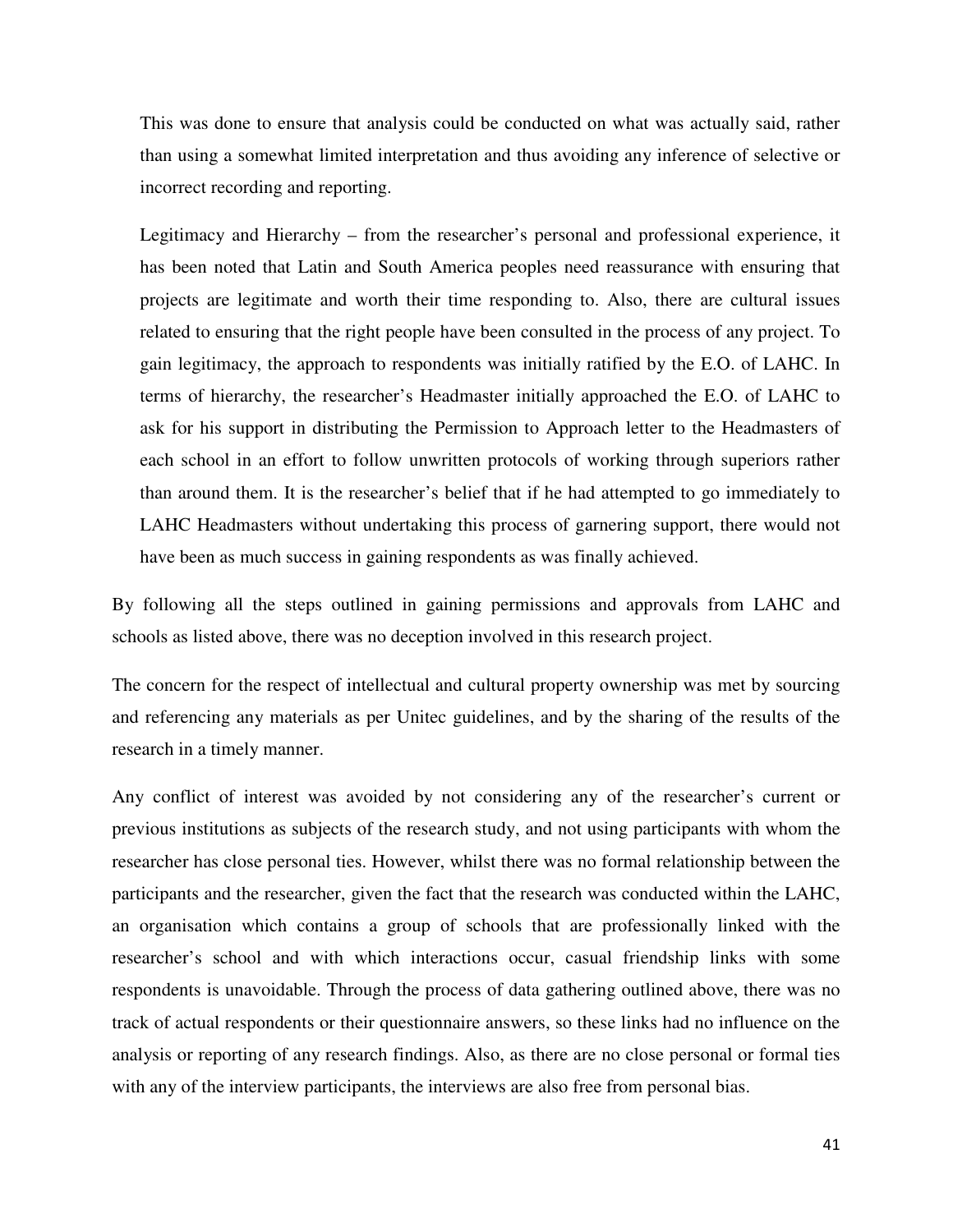In conclusion, the ethics of conducting research are a vital consideration in any research process. Throughout the research, every effort was made to ensure that no harm befell any participant or their school, and that at the conclusion of the research process and production of the thesis, some potential benefit is available to those who choose to read the thesis. The researcher strove to maintain an honest, open and professional relationship with those who assisted in the research as well as ensuring that all involved in the project were treated with the respect they deserve; respect that the researcher would appreciate receiving if they were the subject of a research process.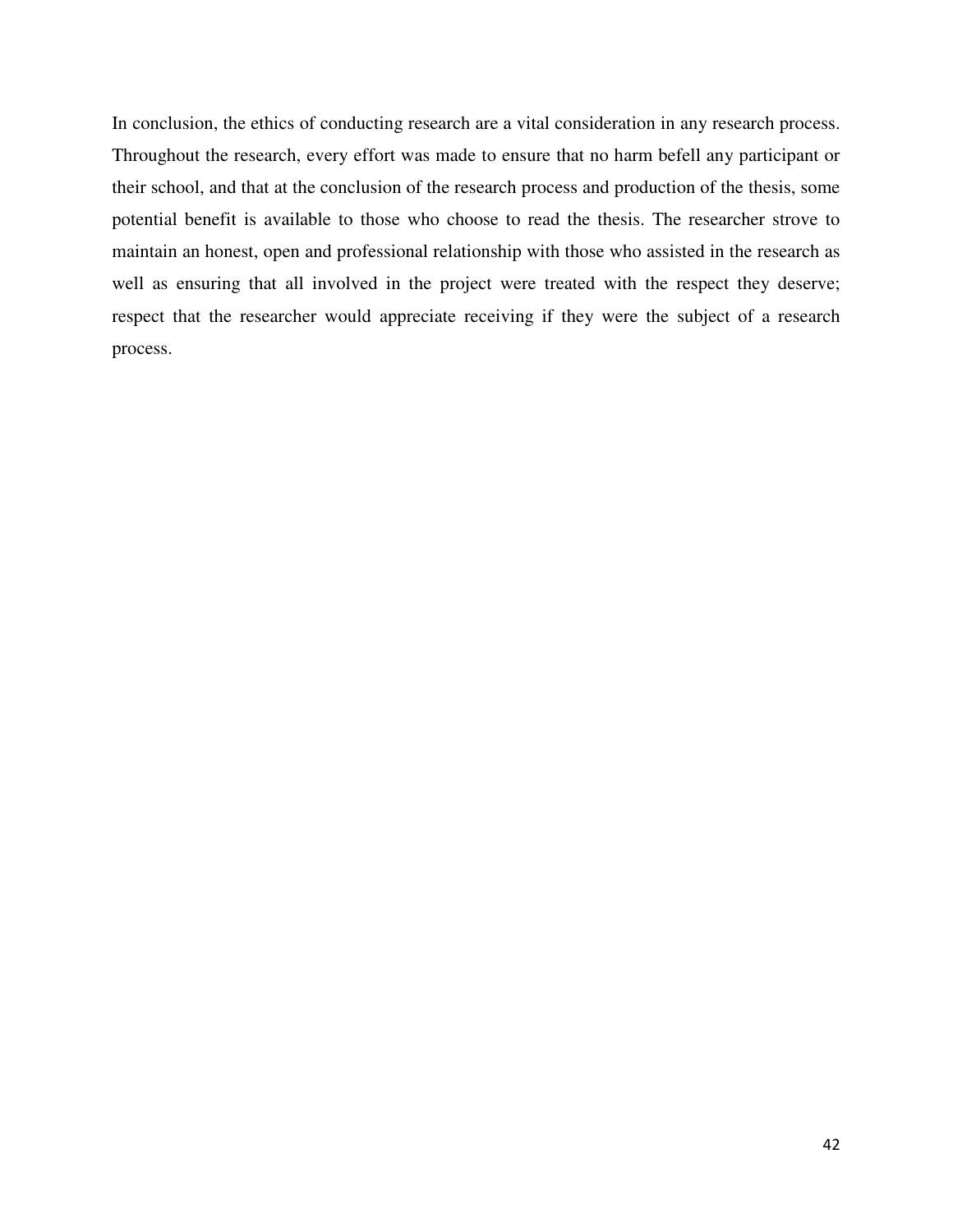#### **Chapter 4: Findings**

This research study consisted of a Literature Review, nine questionnaires and three interviews. The questionnaire was designed to produce information relating to the three research questions, whilst the interviews were conducted in order to elicit further information as to the practices and procedures of school operations. As the questionnaires were mainly completed by the Headmaster of the school and the interviews were conducted with the Director of Studies (DoS) or a person in an equivalent senior management position, there were varying views as to what should be, and what actually is, happening within a school. The contrast and comparison between what is perceived to be happening by the Headmaster or as dictated by school policy, and what the practicalities and eventualities are in terms of implementing the processes, procedures and outcomes as seen and experienced by the interviewee, produced both confirmation and conflict between the two points of view, and have highlighted potential areas for research beyond the scope of this thesis.

The structure of this chapter will be to look at the responses in two sections: firstly from the questionnaire results, and then from the interview responses. The analysis will be focussed on the three research questions. Following the analysis of responses to each research question, several key findings in both the questionnaire and the interview sections will be presented before synthesising issues that will become the themes for Chapter 5 of this thesis.

### **4.1 Questionnaire Responses**

As the questionnaire produced responses of a qualitative nature, the response data did not give itself up to quantitative numerical analysis. However, it was noted that there are generally recurring themes in the majority of responses to each question within the questionnaire. Efforts will be made to give some idea of the proportion of responses that support that theme as well as any responses which oppose or provide another viewpoint to contradict the general consensus.

The written responses were analysed using a coding system as described in Chapter 3 – Data Analysis. Responses were grouped according to question number and school number, then analysed with an initial coding of each response by listing key ideas, phrases or terms. Following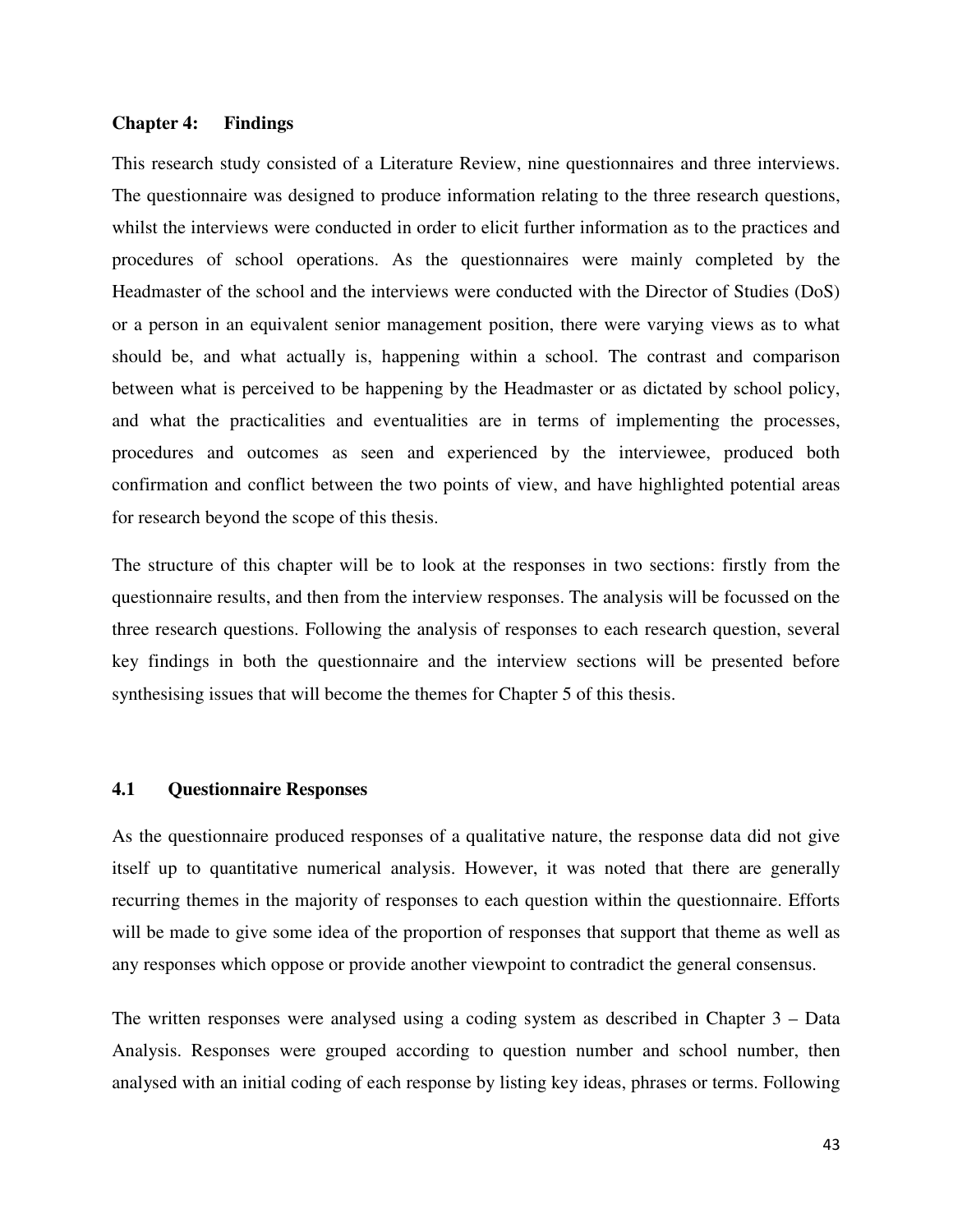on from this initial coding, a secondary or 'focussed' coding step was taken to derive the succinct points of each response, before a summary was conducted of all nine secondary codings to produce an overall summary of ideas and concepts for each question.

The research questions focussed on were:

- Why is DDDM important in an educational context? This question was explored in Questions 1, 2 and 13 of the questionnaire.
- What are the issues and challenges surrounding the use of DDDM in relation to making pedagogical decisions within Latin American bi-lingual international schools? This question was explored in Questions 3, 4, 5, 6, 7 and 8 of the questionnaire.
- What are the issues surrounding the use of digital technologies in procuring and analysing relevant data within Latin American bi-lingual international schools? This question was explored in Questions 7, 8, 9, 10, 11 and 12 of the questionnaire.

#### **4.2 Why is DDDM important in an educational context?**

To answer this question, the researcher investigated each respondent's understanding of what DDDM meant, what data is being generated in their schools, and whether it was important to schools to use this data in making pedagogical decisions.

Question 1 in the questionnaire focussed on the understanding that respondents had of DDDM. From the responses, it was clear that the term DDDM was generally understood to mean a process whereby information that is being used to make decisions is derived from generated data. All respondents used the terms "data", "information" and "decision" or "decision making" as well as some idea of collecting data over a period of time. Further, all the responses developed the idea of not only collecting data, but also analysing it in various methods to compare performances and then using the information generated to implement changes or decide policy at many levels. School 3 wrote "Data is collated and analysed in order to decide policy, from pupil to school-wide level, within the school", whilst School 9 clarified this process concept stating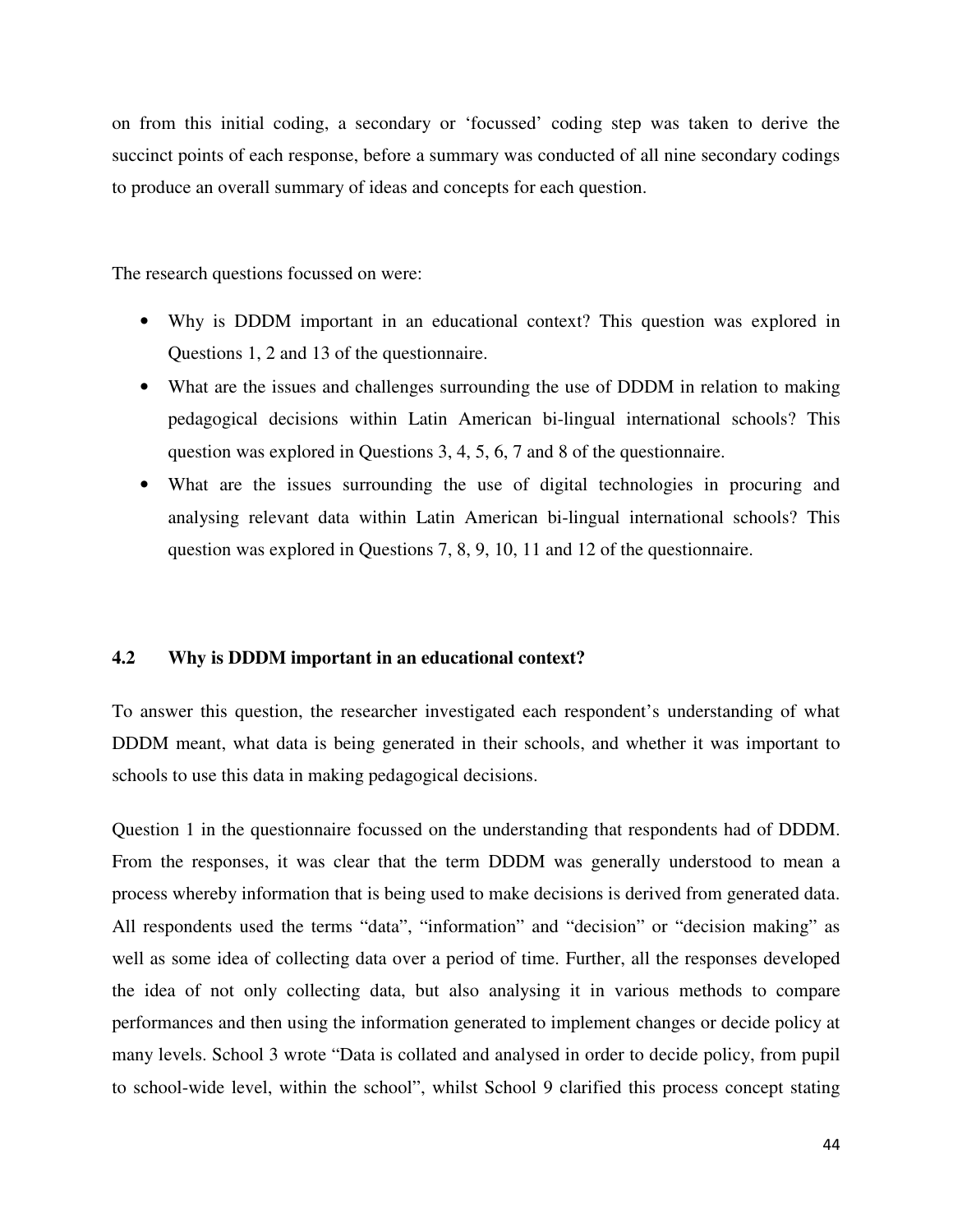"When decisions are being made, there is data available with regard to the variables and parameters of the implicit or explicit model that links inputs and outputs of the educational process viewed as a system". The fact that all of the respondents mentioned the concept of data collection and analysis prior to and supporting a decision process indicated that the concept of DDDM was well understood.

The broadening of the focus from student-focussed or curriculum-based programmes into school-wide concerns of policy and practice can be seen in the comparison between the responses to Question 1 from School 2 - who referred to DDDM as "The use of information (academic and other) gathered probably over an extended period of time to inform decisions about our students" whereas School 6 stated:

DDDM refers to the use of data (information) derived from student assessments and other records to inform decisions related to instructional planning and practice or guide specific interventions. It can be used at any level of the educational structure (district, school, classroom, individual student).

School 7 highlighted the idea that DDDM is a process by stating "DDDM proposes that data is selected (even created) in a rational, coherent way with the clear intent of it being used to change individual and institutional practice with the ultimate goal of improvement of performance and standards." indicating that a period of time is needed to work through a process with the intention of achieving the stated goal of improving performances.

Question 2 asked about the types of data relating to students which is generated in the school. These responses were also fairly coherent and could generally be broken into two areas – namely academic performance and welfare (pastoral) areas.

Some of the types of academic data mentioned were external or international examination system results such as GL online assessments, Sistema de Medición de la Calidad de la Educación (SIMCE) and Prueba de Selección Universitaria (PSU) nation-wide examinations, Canadian Achievement Tests – Third Edition (CAT3) test results, Cambridge exams and International Baccalaureate (IB) grades (Schools 3, 4, 6 and 7). Other information was generated by internal assessments including "Test results, examination marks, partial marks from formal and informal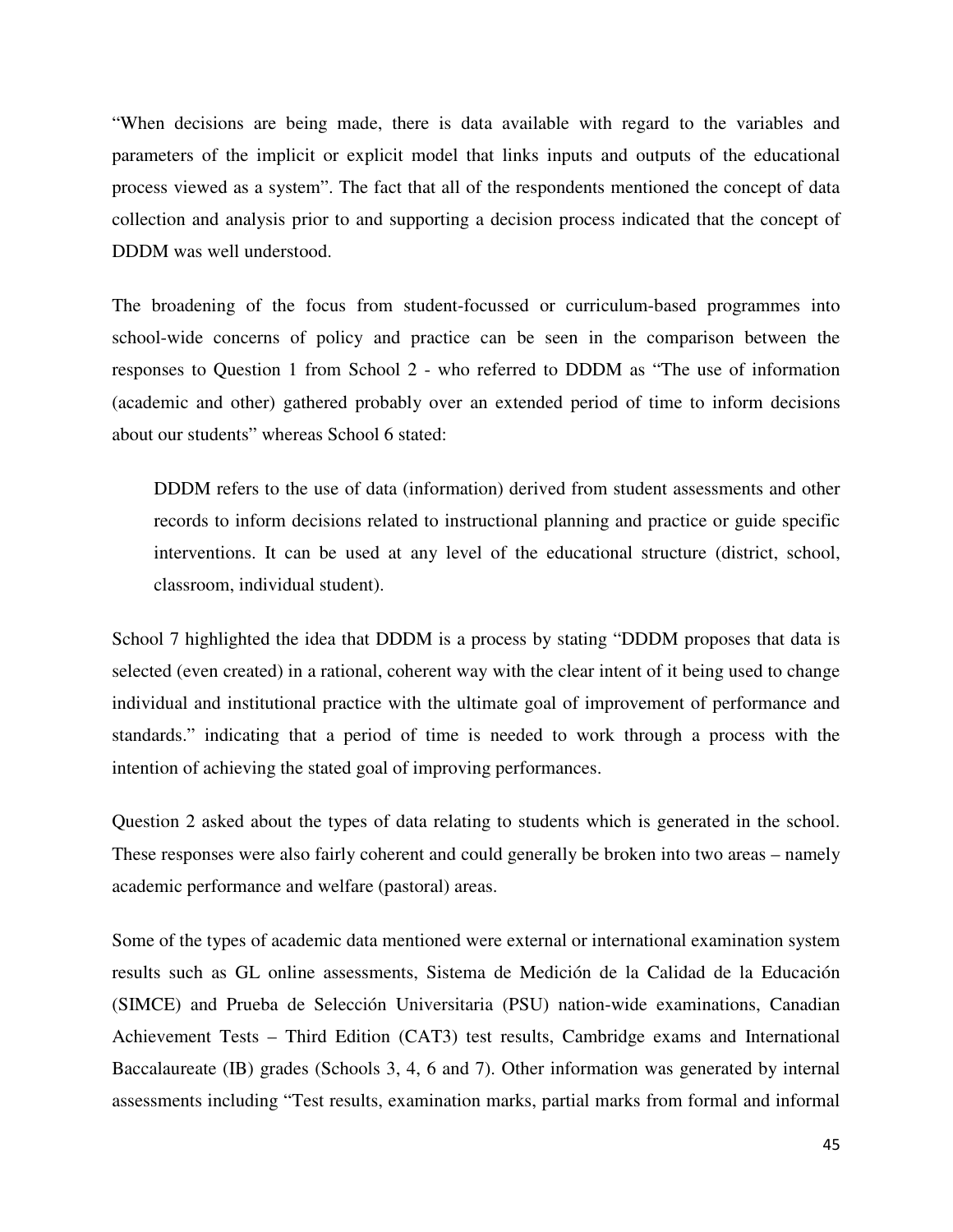assessments (written tests, oral presentations, written work, work in class)" (School 6), and "Honour Roll Academic average" (School 1). Pastoral or welfare data included "Discipline, attendance" (School 8), "Personal information" (School 1), "Full family history" (School 2), "Observation of the student's attitude" (School 5) and "Sociometric testing" (School 4).

Not all data mentioned was of quantitative nature. Three schools mentioned the recording of observational data (Schools 4, 5 and 7); four discussed teacher reports on students (Schools 1, 2, 5 and 6 and two schools mentioned the idea of "Grade prediction exercises" (School 3 and 7).

School 7 raised the concept that schools only record selected or isolated types of data that can be of value or "utility", whereas "Every type of data is generated every second of the day by every individual in the school". The data that schools usually choose to record is of the type that can be classed as quantitative in that it can be readily transcribed into mathematical, statistical or graphic form that schools talk about as 'data'. Data presented in written, narrative form (tables, written reports etc.) may also be readily used whereas qualitative data such as "anecdotal (ideas, feelings, personal observations, personal histories)" also has its place but is not regarded as 'hard data'. School 4 also referred to the quantitative nature of data being the main source of recorded data when saying "The data that is commonly collected refers to subject-area content and skills, mainly based on diagnostic, but also formative and summative assessment".

Further, School 7 introduced the cyclical nature of the use of data in the decision making cycle with the response:

Data eventually gets perceived, assimilated and interpreted by the decision-makers (teachers, counsellors and administrators) who then try to alter (in whatever form) the behaviour and performance of the pupils. This gets feedback to the pupils as more data. The response of the pupils provides new data and so on in a never-ending cycle (or hopefully, virtual spiral) of change.

The idea of an action research type cycle where the process of data is being used to inform the learning process was also mentioned by School 4 when stating "There are frequent and established mechanisms for communication to take place regarding data, via the departments and general teacher meetings." This response indicated that a key feature of data usage is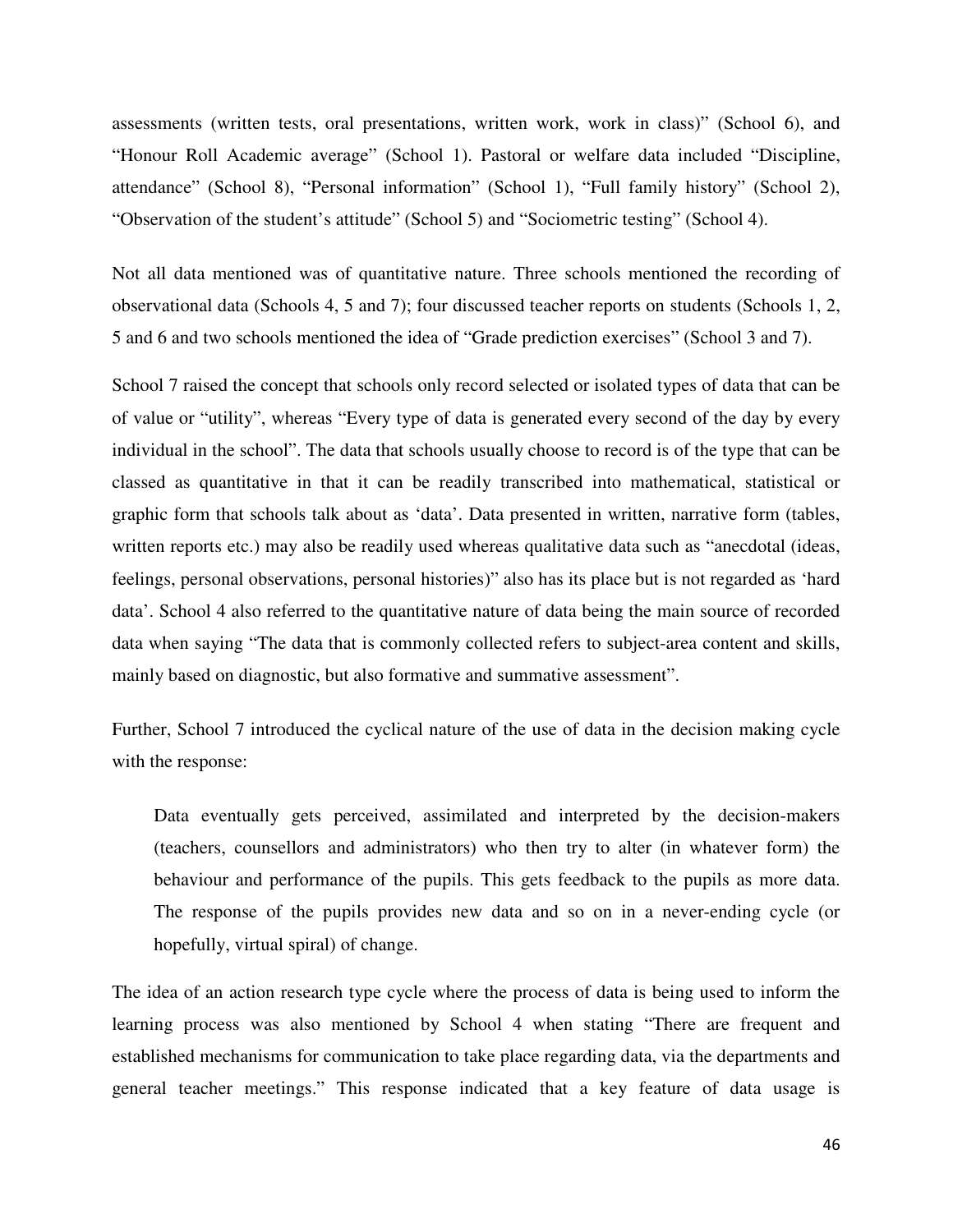communication between involved parties, including administration, departments, teachers and students.

School 7 also concluded that while decisions are made based mainly on numerical or quantitative data, there is room for the use of qualitative data, and indeed most decisions are made using a mixture of both. "However, decisions often (and quite rightly) get made with both rational (usually quantitative) hard data in hand offset by considerations of data of an affective, intuitive or even emotional origin."

Question 13, in asking "Why do you consider it important to have a high level of knowledge in using generated and / or assessment data to make pedagogical decisions within the staff body?", provided the opportunity to discuss the importance of using data to inform the decision making process within a school and yielded a wide range of responses.

The vast majority of schools agreed that forms of DDDM processes are necessary with eight out of the nine expressing support for DDDM processes. Comments reflected that "making decisions based on fact is vital" (School 1), and "Knowing about techniques for data collection and to have the necessary elements for the interpretation, storage and recovery of it, is really important in an educational institution" (School 5). School 8 mentioned that DDDM "provides an objective frame of reference to make better informed instructional decisions, and to better ground pedagogical decisions based on hard facts rather than on more subjective perceptions by the staff and/or the Heads." School 4 went on to state that data allows decisions to be made which create consistency in a school with the comment "conceptions vary from teacher to teacher. The data is what can allow for accurate, collegiate, pedagogically driven decisions to actually occur, and for these decisions to truly benefit individual and collective learner outcomes." Looking into the community, School 3 wrote that "Parents need to see hard facts in order to be convinced to take action", suggesting that DDDM processes have a role in the broader fabric of school life as well.

Using a process of DDDM to help avoid problems or poor practice was mentioned by four schools as another reason for using DDDM. School 3 warned that "One cannot run a school based on anecdotal, staffroom stories", whilst School 1 alluded to the absence of DDDM processes in schools when saying "In education many decisions are taken on feelings". An absence of DDDM processes resulted in "knee-jerk decision making based on a few poor pupils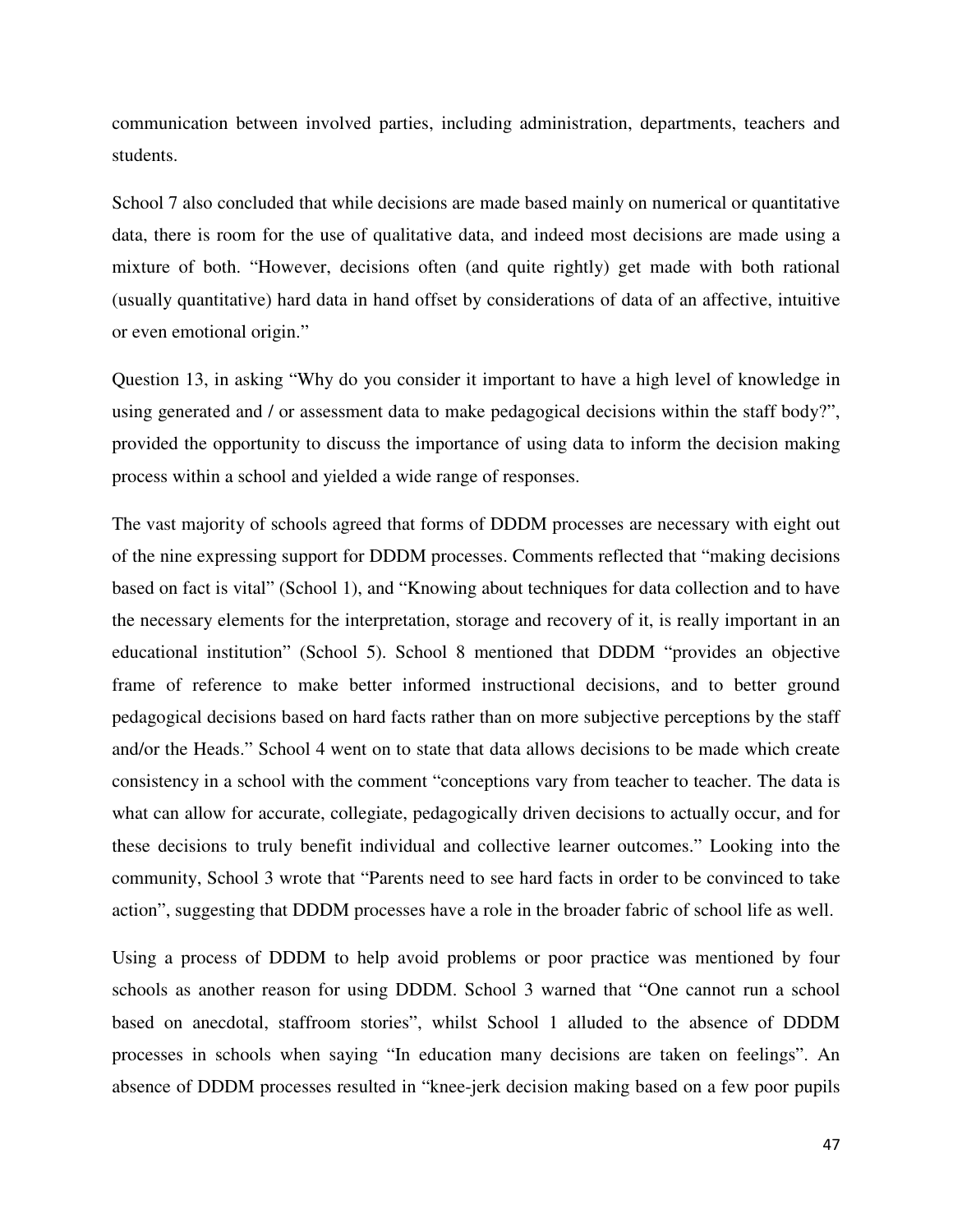or a few vocal stakeholders" (School 3), and School 4 wrote "The absence of a data driven decision-making process produces a school that makes its decision on guesswork and personal beliefs".

However, the acceptance of DDDM processes by respondents came with caveats as there were five respondents who made comments which reflected that the use of the human factor in the interpretation of the information generated is also necessary. School 2 illustrated this when asserting that data use must be accompanied by the "Need to understand and appreciate its obvious limitations" and "Those with advanced knowledge of the data are the ones who appreciate that human instinct must sometimes supersede raw interpretation". School 7 warned "What is CRITICAL is ensuring that the school and individuals are collecting the *right* data and ensuring that individuals and groups have the competence to analyse and make appropriate use of that data". School 6 stated that "It is difficult to use what you don't understand" although it was admitted that "Constant use is perhaps the best teacher and revealer of what is possible". School 5 also mentioned the need for this interpretation of data when writing about the need for "Integrating analysis and data collection".

The strongest opposition to use of DDDM processes came from School 9 who wrote about their "Serious issues with the quasi scientific use of technology in education". In-depth analysis of results and quantitative data removed the "Human approach to education based on the whole person" (response to Question 6 by School 9), and they concluded with the statement that "As Einstein said 'not everything that counts can be counted, and not everything that can be counted, counts'".

In summary, the questionnaires revealed that all schools are collecting both qualitative and quantitative information about their students in a variety of methods and from a range of sources, and that there is an accepted need to analyse this information. However, the methods of analysis of this information and the subsequent use of the analysis data to influence practices and procedures in schools varies immensely.

From the responses, it seems that there are a range of rationales and viewpoints on the use and effectiveness of DDDM processes within schools, from strong acceptance to almost complete rejection. These viewpoints and rejections seem to be based strongly around the concept of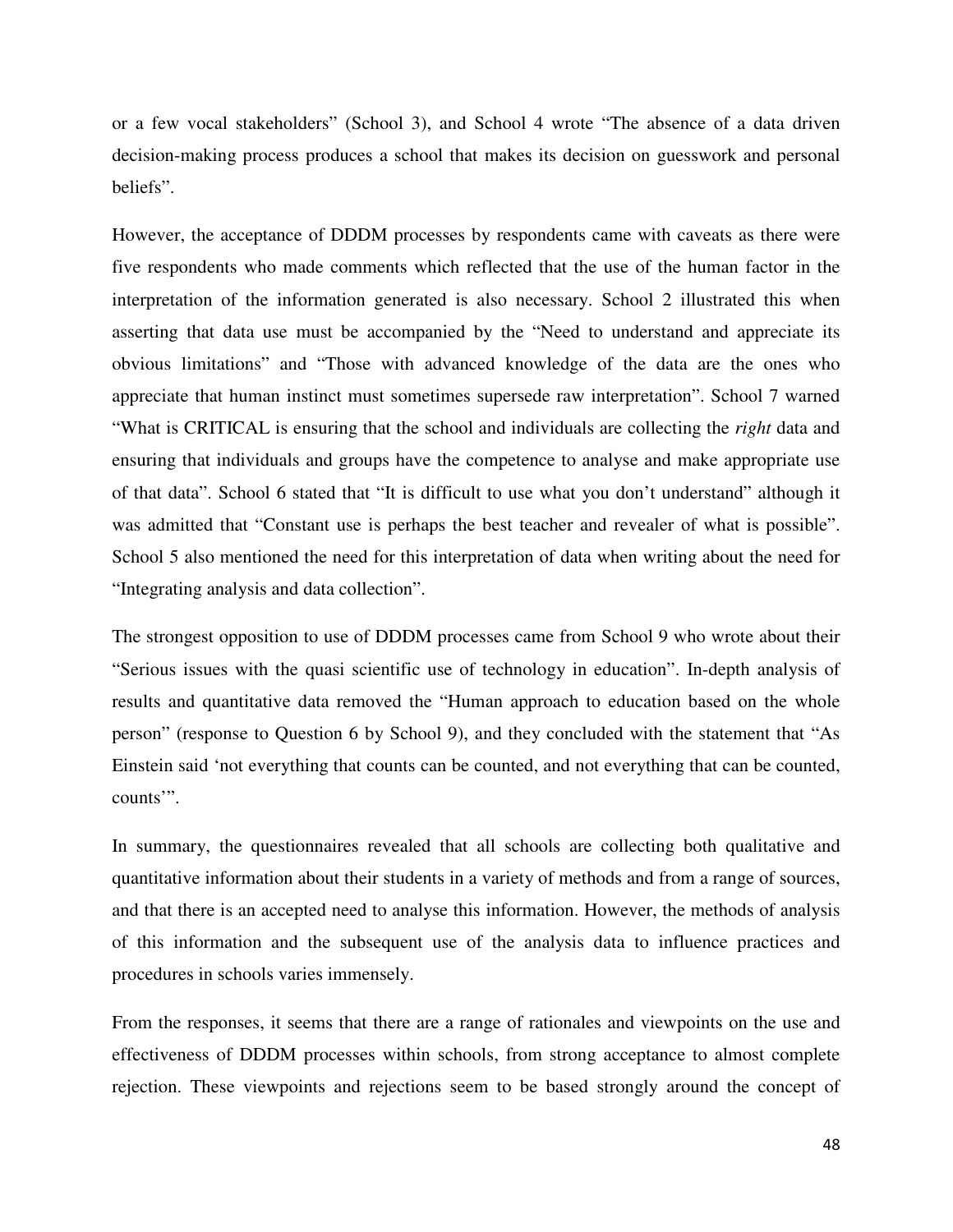applying analysis to information whilst potentially ignoring the variability aspect of human nature.

Thus, in answer to the first research question, the questionnaire responses suggest DDDM processes are important in an educational context if the results of DDDM processes are combined with some form of interpretation based on the educator's experience. By combining these two aspects, a decision making process can be implemented which is effective and positively influences the educational journey of students and schools.

The following two research questions will investigate how data is analysed, what barriers exist to make the process more effective, and how the use of IT can impact the DDDM processes.

## **4.3 What are the issues and challenges surrounding the use of DDDM in relation to making pedagogical decisions within Latin American bi-lingual international schools?**

In order to assess issues and challenges, the questionnaire was structured to investigate current practices in schools within Questions 3, 4, 5 and 6.

Question 3 asked "How is data used to make pedagogical decisions?" with 'Pedagogical decisions' then defined to be decisions which relate to the educational processes of students ie setting of classes, choosing of subjects, planning of courses and lessons. However, within the responses to Question 3, the educational processes of students could be more broadly grouped into 3 categories: decisions concerning student-focussed academic matters; department teaching programmes and practices; and pastoral concerns.

Data usage in student academic matters was mainly focussed around decisions of course choices or class setting, and was mentioned in all nine responses. In respect of course choices, School 1 stated "IB Diploma choices are discussed with the students looking at International General Certificate of Secondary Education (IGCSE) and Middle Years Programme (MYP) results" and School 2 discussed the use of data in the process where the school works with students to "Consider their subject options; level of graduation; ability or otherwise to move from one section of the school to the next". Class setting was mentioned by School 6 in "Data is used to make … seating arrangements, learning goals, … define options offers, student assignments to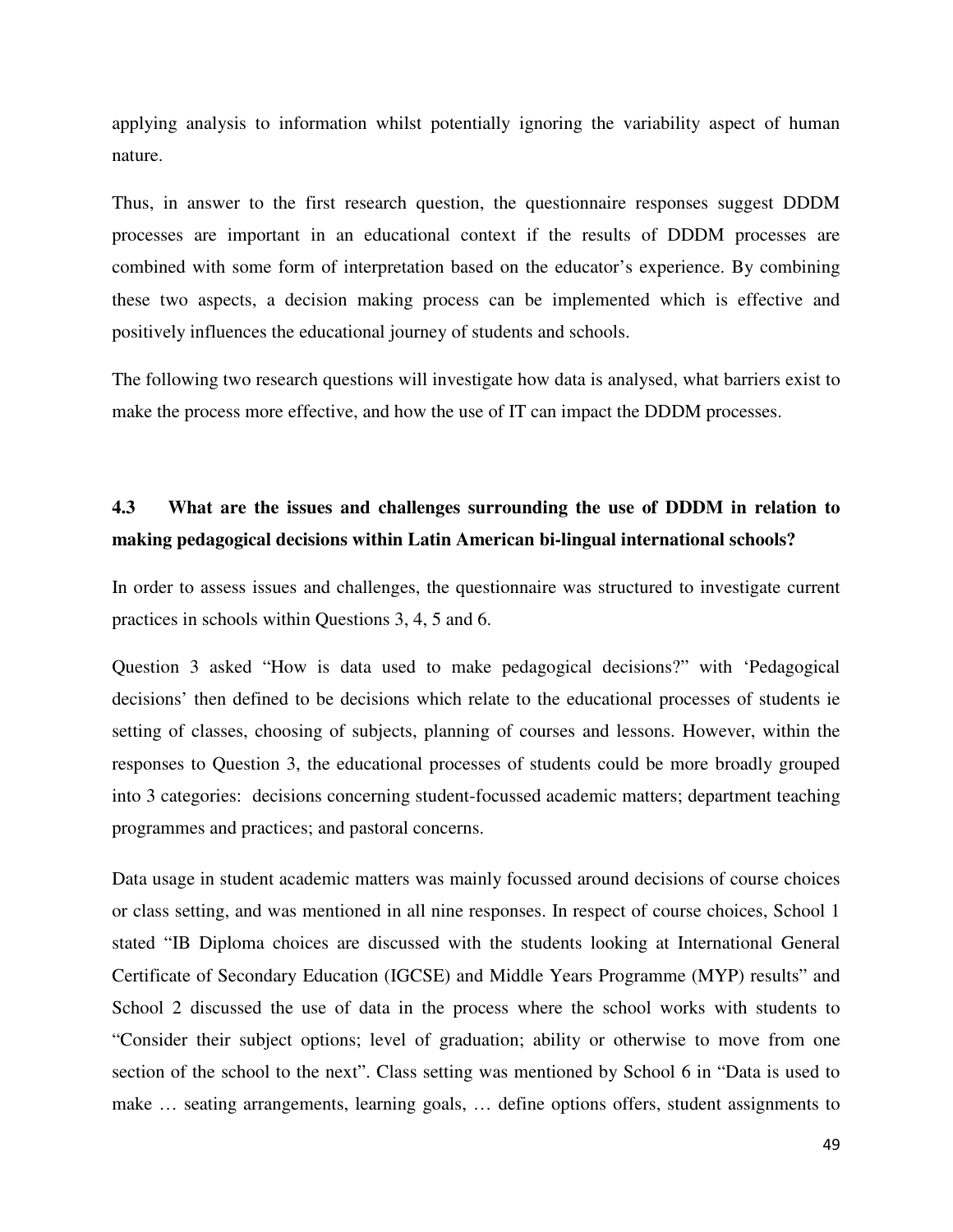groups", School 7 used data for "Defining sets in secondary school Science and Maths, guidance for subject options at Class 7 and for IGCSE and IB choices, identifying pupils with specific needs, and defining appropriate learning support (LS). (LS department has continuous access to data from class teacher)".

Data usage strongly featured in seven responses when discussing decisions taken at department level regarding teaching programmes, resource allocation, teacher assignment and performance assessment. School 4 stated "All teachers are involved. The data is the basis for decision-making in terms of planning and improving assessment tools" and "Commonly produces changes in planning and allocation of resource materials", while School 5 mentioned:

The data obtained help us to make decisions based on the students´ needs, which are the most important thing in our educational practice. In our school we have developed the "Academic Recovery Programme" as an answer to academic results in areas such as Mathematics, Communication (Spanish), Science (Physics, Chemistry, Biology) and English.

School 5 also said that data was instrumental in "course planning" as did School 6 when they stated that data was used in "Teacher assignments, student assignment to groups, instructional approaches, texts etc." School 8 stated that data "Impacts decisions that are related to curriculum, course assignments, supplementary teaching needed".

In five responses the use of data in making decisions of a pastoral or social nature ranged from determining continued attendance or receiving privileges at school, through to determining student groupings. School 2 was clear in that data from "Conditional matriculation" was used to make "Informed decisions about whether a student is able academically, or in terms of discipline, to remain in the school". School 3 used data to "Decide whether pupils go on sporting trips during term time" while School 7 used data in "Defining how (and who) to celebrate good effort and progress (publicly and privately)".

Data was mentioned as being used by Schools 4 and 5 in forming student groups – in particular "Sociometric testing and sociograms are used to analyze and decide on group dynamics improvement" (School 4), while School 5 wrote: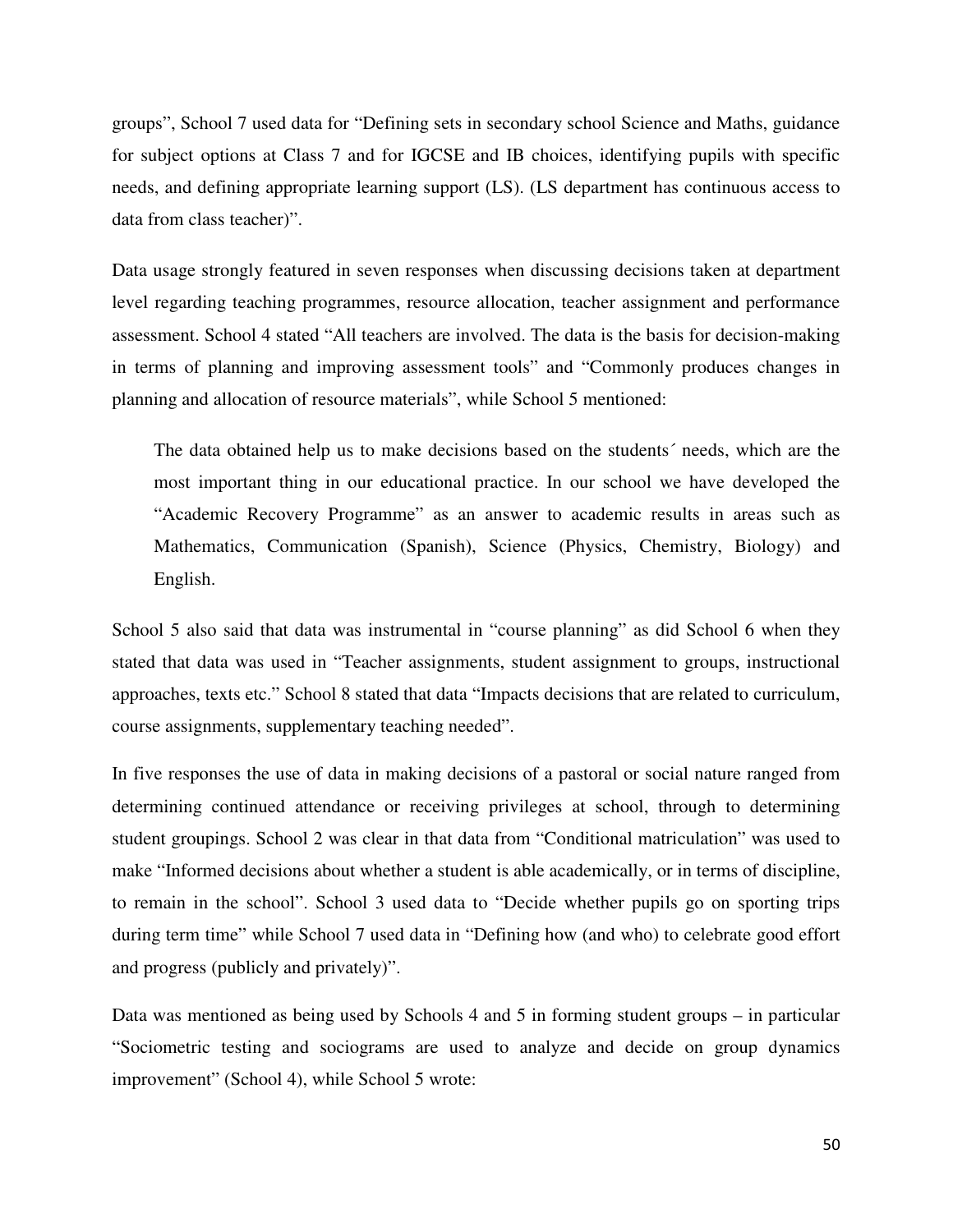The tutors arrange the student's classroom distribution with the teachers´ assistance before the classes start at the beginning of the year. The distribution is made taking into account the academic level, and trying to form heterogeneous groups; that the idea is to mix featured students with those who are not so.

By inference, within most responses, these areas are interconnected and influence each other. For example, a decision that needs to be made with respect to a behavioural issue can potentially influence another decision concerning academic progress, indicating that many decisions are not made in isolation.

However, there was a trend throughout the responses indicating that data is not the stand alone factor in any decision making process. School 9 was the only one to specifically highlight this point by mentioning that data is used in an almost ad-hoc way through its use "In an informal rather than a formal way. Decisions are usually taken on a case by case basis taking many factors into account. Data may be referred to but do not drive decision making". Phrases of the type such as "Data is used", "Data impacts decisions", or "The data obtained help us to make decisions" appeared in eight out of the nine responses, and was inferred in the ninth response, indicating that data is being used in many decision making processes in schools but doesn't necessarily drive them.

Question 5 developed the theme of data usage from Question 3 by asking "How much is data used to direct and predict the student's future?". The main use of data mentioned (eight out of nine schools) was derived from student performances in standardised tests, summative assessments or international exams, and was used to "Guide them and have a vision of their future" (School 5), or "For careers guidance" (School 9). The use of data to predict future performances was not a major feature of school operation with three respondents answering this question with the statements that data is used "Not very much" (School 8), "Very little" (School 9) and "Probably not enough!" (School 7).

However, four schools mentioned the use of data at levels prior to the final year of school to predict performances as a student progresses through school, rather than solely at graduation or progression into university or careers. School 2 wrote that "Data is used to a significant extent … will considerably influence any decision on whether a student stays or goes", and School 3 used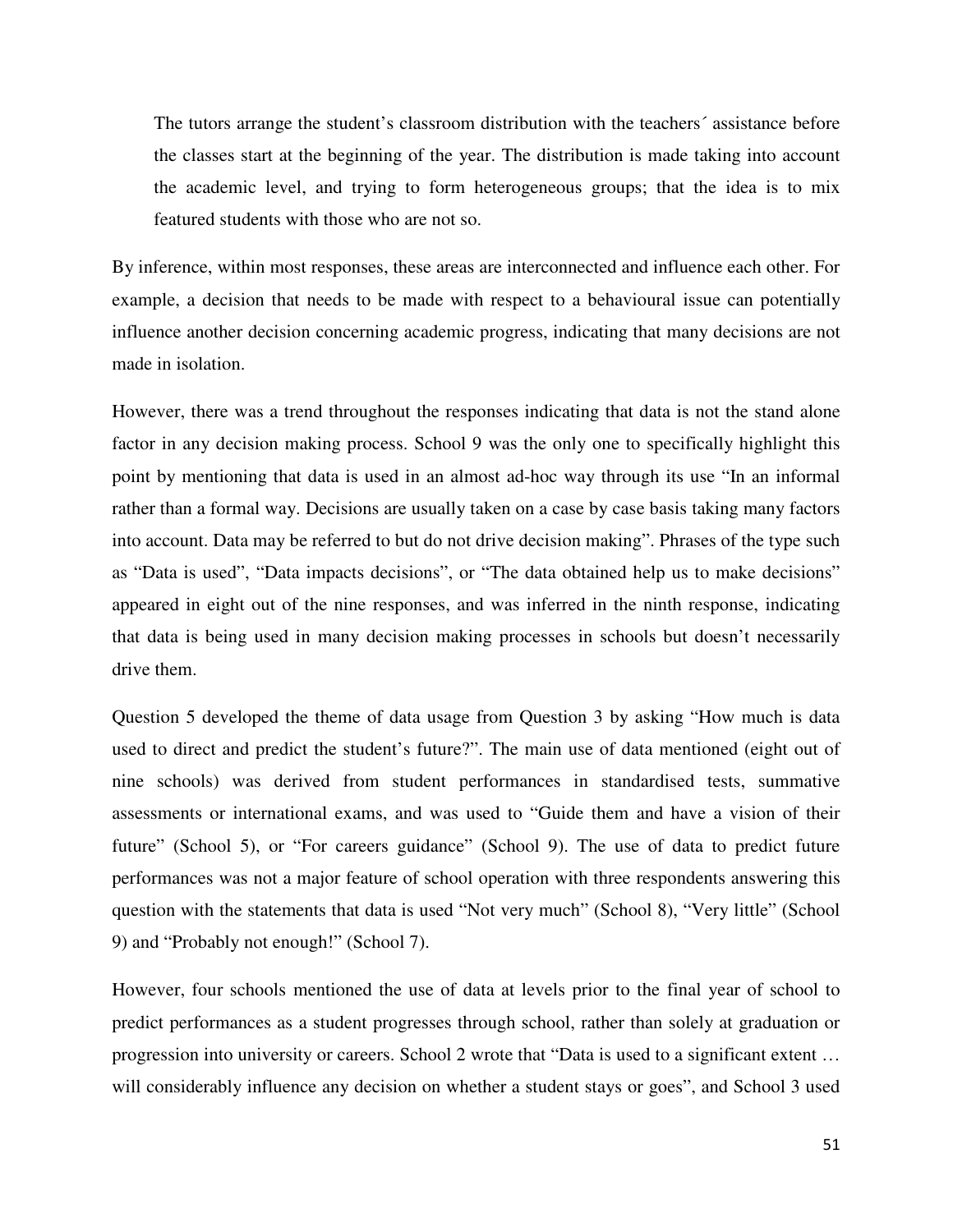"Grade Sheet data to identify students who may fail the academic year". However, current use in three schools had either ceased or was in developmental stages. School 1 mentioned the use of Year 11 Information System (YELLIS) "In the past", while School 7 commented on "Developing individual student tracking throughout the Primary School but this is not coherently developed nor consistently used." School 7 then gave a specific example of how data was previously used in this manner but lack of suitable tools has now stalled the process.

In the past we used the United Kingdom Standardised Assessment Tests (UK SATs) which started to build up some very useful individual and institutional data but with the demise of the SATs we subscribed to the GL online assessment process in 2010.

A good example of how data has been used to direct future performance was when SAT data on reading levels was analysed across a Primary year group and a wide variation noted. This led to a review of reading practices established by the teachers and the sharing of good practice by the teacher whose pupil performance clearly surpassed the others.

Based on these comments, the use of data to predict future performances is a potential area that schools could be developing.

Question 4 asked about the collaborative steps or methods taken in schools to make pedagogical decisions. There was much evidence of collaboration amongst staff at various levels, with six out of the nine schools specifically mentioning collaborative processes, although there seemed to be a high representation of DoS and Heads of Department in the processes. School 1 wrote about the involvement of "Senior management team, Academic Board (Heads of department). Heads of Department", and School 5 listed "Senior Management Team (SMT) with the participation of the Heads of Faculties and the team leaders depending on the area involved". Schools 3 and 4 mentioned the involvement of the DoS in various decision making processes of option choices, new courses being offered, and other course planning. Schools 7 and 8 specifically mentioned various teams participating in decision making with the comments "A range of collaborative units involving school staff" and "Working parties that collaborate to make decisions that are related to the teaching and learning process".

The other feature of responses to this question was the regularity of scheduled meetings occurring in all nine schools – weekly, fortnightly, monthly, per term or annually depending on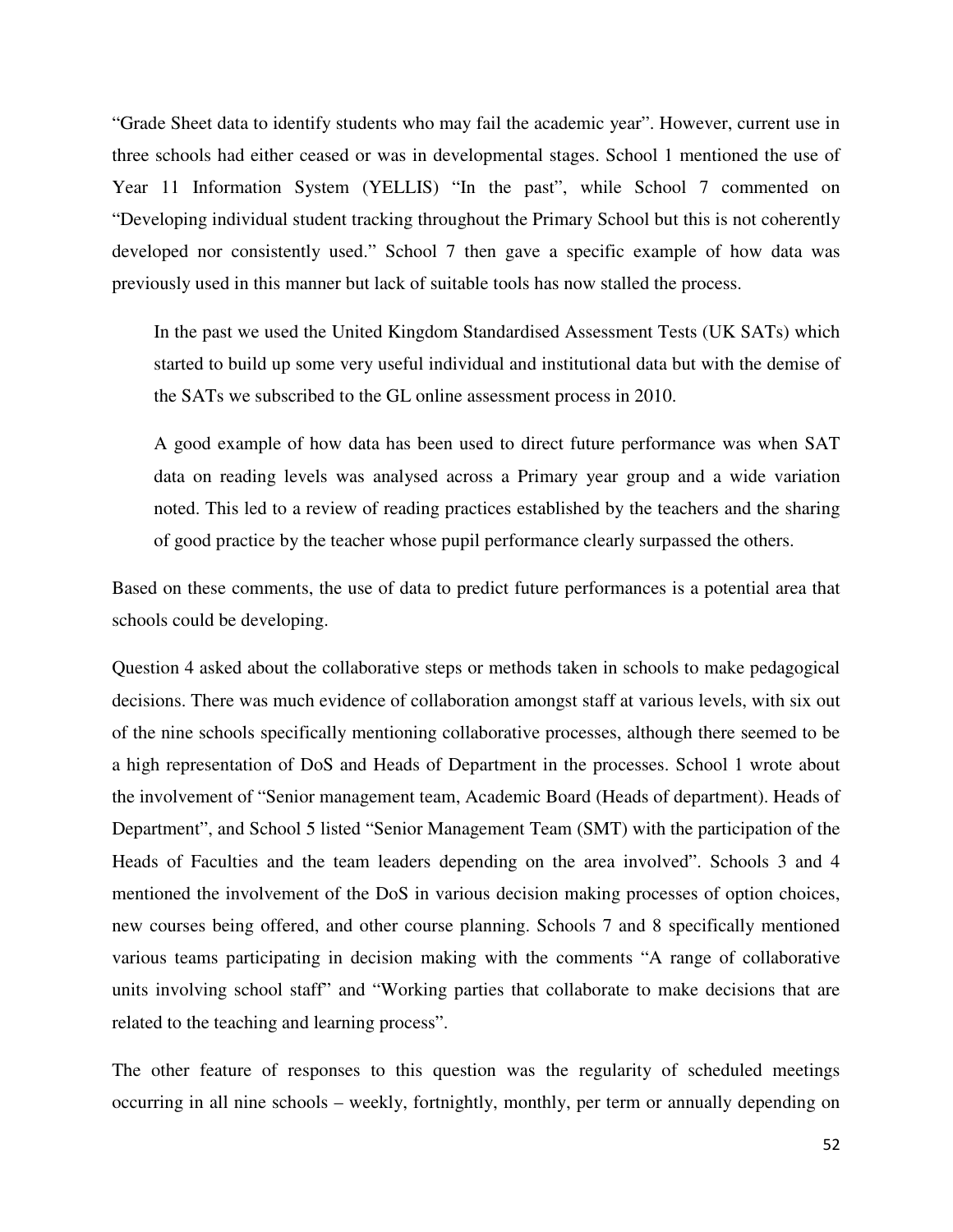the nature of the group meeting. Setting of classes and whole staff inset occurred annually (School 3, 4 and 7), department meetings were mentioned as being held weekly (School 6, 7 and 8), staff meetings were held monthly (School 6), while other groups meet as appropriate to discuss new courses, student issues or management (all schools).

It was of note that four schools mentioned the involvement of parents in the decision making process, usually at a later stage of a behavioural management process, as evidenced by School 2 who said that "After a discussion on an individual student's progress, parents may be called to interview. The academic record data is often used for the basis of any such meetings." However, School 3 had parent involvement in other areas such as option choices, and School 7 mentioned parental involvement in collaborative decision making processes through:

The Executive Committee of the Parent Teacher Association (PTA) meets monthly. It is composed of parents, teachers and the Director. Agenda items often relate to issues of a pedagogical nature and often ideas that arise are fed into the system above.

Mention of student involvement in decision making processes was absent in many responses with six out of the nine questionnaires containing no mention of any student involvement in decision making processes. School 6 did involve students in some aspects of information gathering (as opposed to the actual decision making process) by involving them in "Self Elected Learning (SEL) workshops … At the end of each four week session cycle students evaluate the workshops and teachers adjust when consider necessary" as well as at "Assemblies – students voice their opinions and contribute ideas towards the improvement of different aspects of school life." School 9 also involved students and parents in some decision making processes, specifically mentioning the involvement of many parties in the school community when helping students make decisions on their IB subject choices. School 7 identified involvement of students in decision making processes as an area of potential development when they stated "As yet, formal student involvement in this process has not been developed – perhaps a serious omission!"

Question 6 completed the section of the questionnaire related to the second research question by asking "Are there any other potential opportunities for data that has been generated relating to students, that you would like to see being used in your school?", thus providing respondents with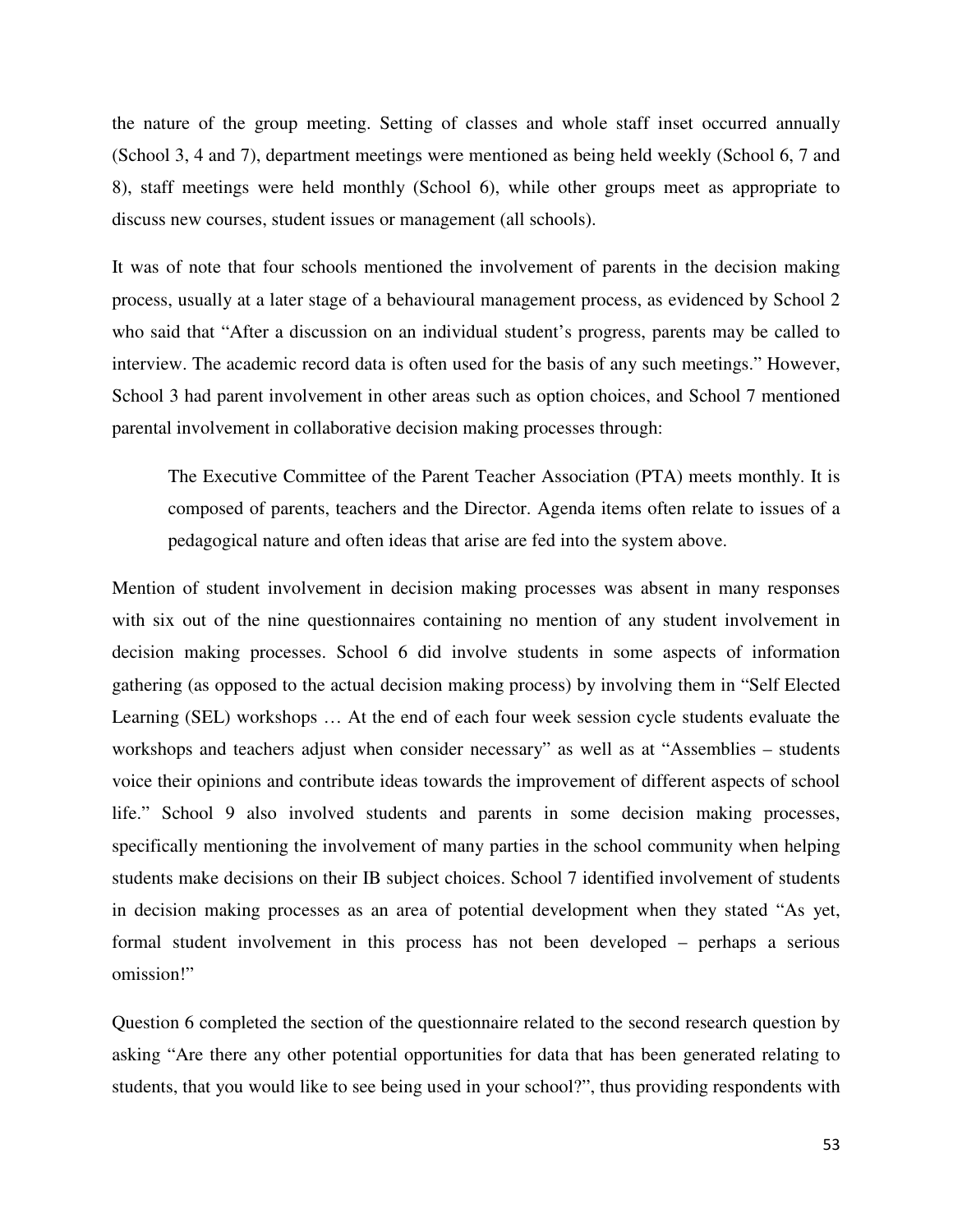a chance to clarify any issues or challenges that exist as, well as to indicate where DDDM may be used in their schools.

Two schools were very succinct and clear in their responses to the further development of data usage with the closed statements "I don't think so. We try to foster a human approach to education based on the whole person and not just their quantifiable characteristics" (School 9), and "I would like to see us limiting the generation of such data" (School 2). These statements provide a position that was almost the extreme opposite of the other seven schools who were open to developing opportunities for data usage.

The other seven responses indicated that there are several key areas that may be developed. All schools stated implicitly that some systems of information recording and data generation are in place but there is room for much more usage of data in decision making processes. School 1 wrote that "Secondary staff are all involved in research groups" with the rider that although research is happening, data is not being used productively, and concluding with the comment "…but not many are generating data to help solve the problems".

The use of data collection to track and monitor individual students in order to solve issues before they arise, or to reward achievement as opposed to whole group analysis of performances, was a major feature of four responses to this question: "Greater tracking of individual pupils … use of non-attendance to spot patterns ... use of reward and sanction data to spot patterns" (School 3); "I would like to see the school develop a more coherent system for monitoring recording and celebrating students' involvement in activities and achievements outside of school" (School 7); and "Collecting sociometric data that might allow us to have a more efficient decision-making process to work with group dynamics to improve learner outcomes and to improve student relationships" (School 4). All four schools indicated a desire for a system of information gathering and data generation that will highlight student needs and issues.

It was also of note that three schools commented on the belief that whilst they have some systems in place to record data and generate information, they were pondering on whether the system itself is being used efficiently or effectively. There are several factors that impede the use of any system currently in place with the key one being the availability of time for teachers to assess and consider the information produced. "More reflection by teachers on the results of their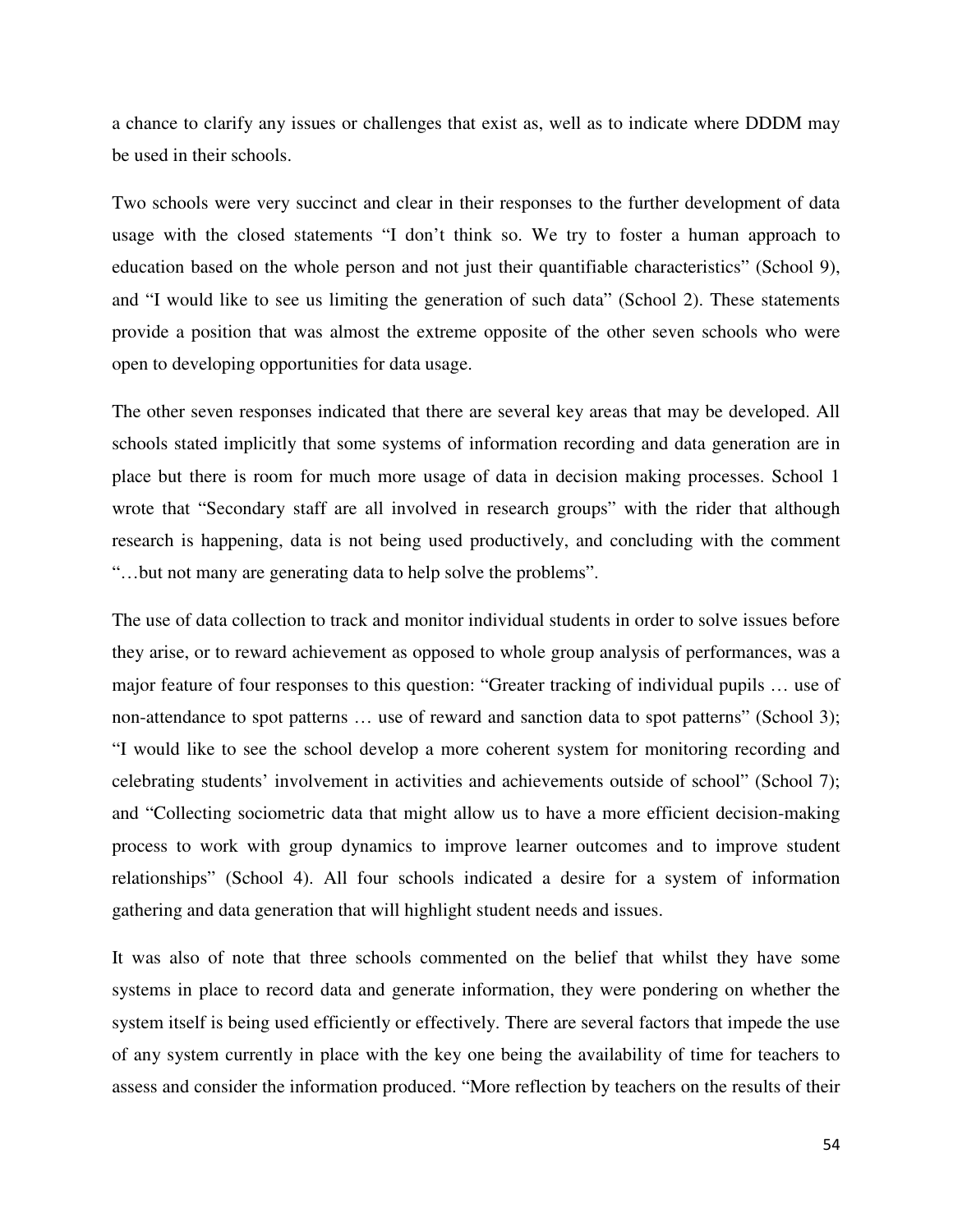classes" (School 6), "More intensive use could be made of all the data accumulated in the academic system" (School 8), and "The systems we have already set up just need to be used more consistently, efficiently and effectively" (School 7). All suggest that allowing staff the time to reflect on results is the key issue to ensuring that any data generated is used in a manner that benefits the students and their educational journey.

School 5 did mention a positive result when discussing a process of using data:

Our school has a psycopedagogical department that has been created to support students, parents and teachers. … This kind of intervention has recently been implemented and it is something that I considered a necessity. I see it as a generator of positive results.

This is an example of a structure that is in place and which is working well using data to drive the decision making processes.

In summary of the findings related to Research Question 2, it appears that all schools have forms of information gathering and data generation systems in place. Further, all school have forms of collaborative meetings and processes that occur, many of which appear to work well and provide a sense of team work and ownership of the results and decisions made. However, there does appear to be differing levels of comfort with ensuring that the data generated from the systems, forms the basis for the decisions made, ie the use of DDDM processes. One of the limiting reasons revolves around a philosophical acceptance of the use of data to make decisions and whether data can be, or should be, used as basis for making decisions, given that the decision process is focussed on human beings and their needs, and the decisions are being made by human beings.

The other key issue limiting the use of data by teachers or decision makers is that caused by a lack of time. The factor of time influences the ability to efficiently enter information, then fully comprehend, assess and apply the data generated. It seems that while educators are willing to use data to drive decisions, there is a challenge with procuring the data needed.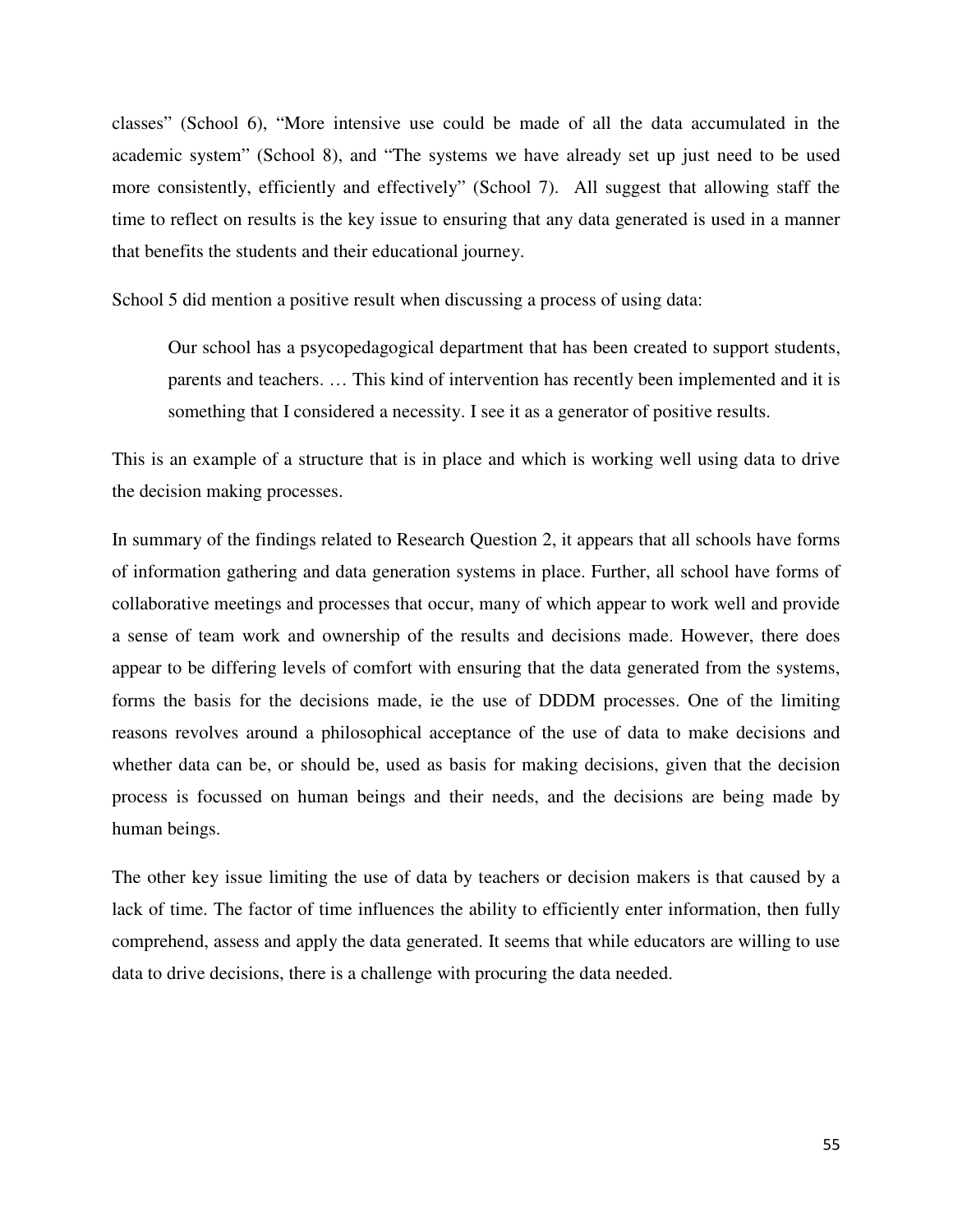## **4.4 What are the issues surrounding the use of digital technologies in procuring and analysing relevant data within Latin American bi-lingual international schools?**

The third research question focussed on the digital technologies used in schools to collect and analyse data, and was investigated in the final questions of the questionnaire. Questions were focussed on determining what Management Information Systems (MIS) are currently in place to record and access data; how accessible and organised is this data; inquiries as to the strengths and weaknesses of the current IT system; and how much actual use, potential use and improvements of the system in place are possible. Questions 11 and 12 of the questionnaire explored issues of staff involvement and use of IT systems. The questions were structured this way to explore what is happening in schools, what would be desirable, and what are some of the barriers to these achieving these desires.

The first part of Question 9 asked whether a school had an IT based student database systems in place. All nine schools mentioned an IT based system of data recording: specifically a centralised data base (Schools 1, 2, 3 and 5), administrative software (Schools 4 and 6), or academic system software (School 7, 8 and 9). These systems varied in nature from commercial packages to site-specific developed databases, but all recorded aspects of academic and behavioural information at varying depths and levels.

Question 7 and 8 asked for examples of how staff can record and / or access data generated about students, and the accessibility of this data to both the individual teacher and other interested parties.

School 2 was alone in stating that the data was "Highly organised and instantly accessible" while School 1 mentioned that the use of a commercial package was in the initial stages and so ability to enter data and then accessing information from the system is "Very much in the developmental stage."

On the aspect of entering information into the system, School 4 wrote that "Staff members record and access data" but mentioned that their commercial package has the problem of limited availability to users as access "…depends on a license. Only a certain number of users can access data at the same time. This constraint has caused difficulties over time." Three other schools that are using commercial packages (Schools 1, 2 and 5) also mentioned the need for access to enter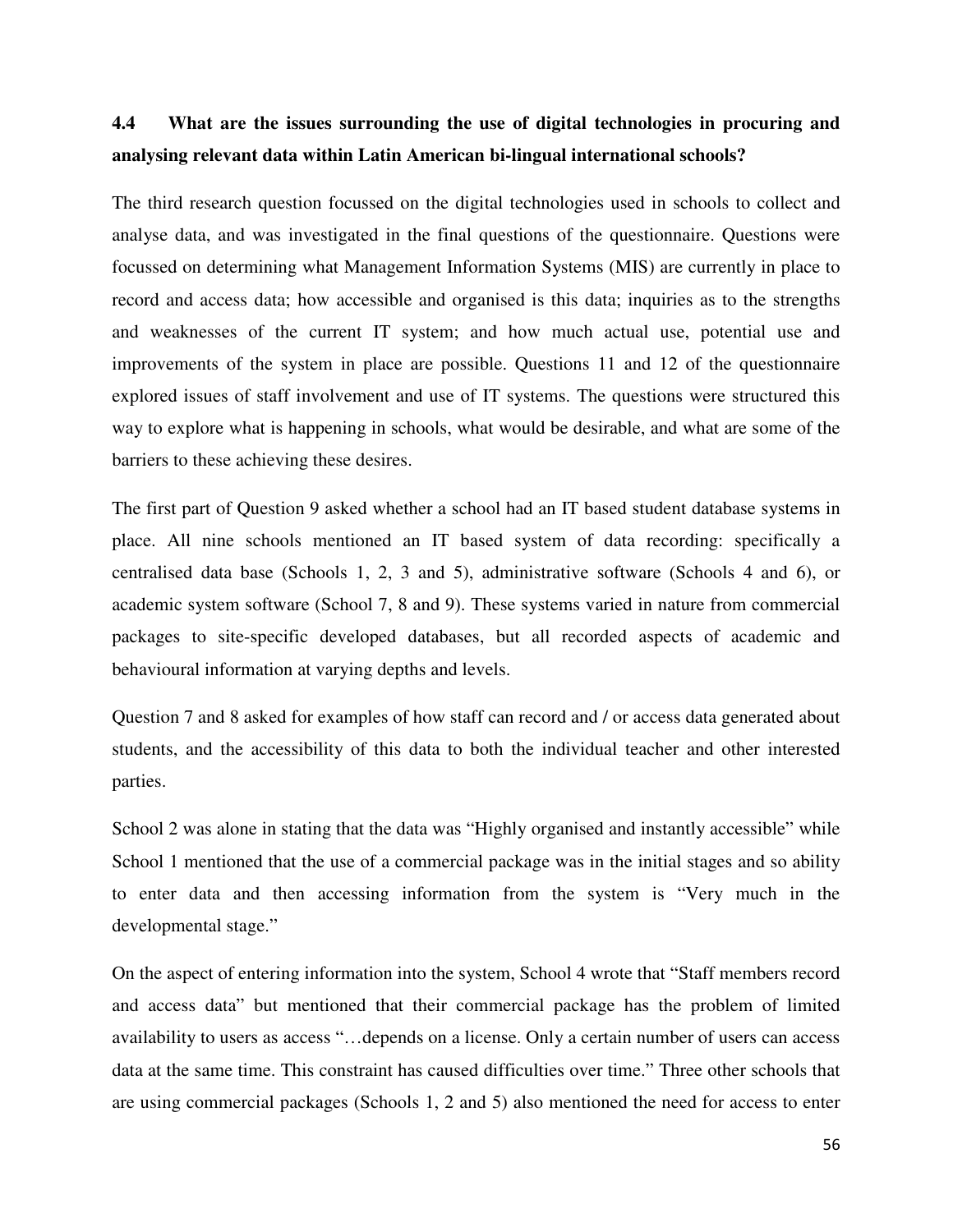information is granted to staff as they required it. School 7 acknowledged that there is a problem with their site-developed system in that sections of it were too dispersed but they were hoping to consolidate the separate systems into one interlinking system by purchasing a new MIS.

However, in nearly half the schools questioned (four out of nine), access to information from the analysis of data appears to be limited and usually relied on a staff member seeking out the information from another party who was higher up the management line. School 5 exemplified this aspect by writing "If a teacher needs specific information of any students, should ask the Tutor or the Team Leader, or the Headmaster Academic, or the Academic Secretary who records all the personal files of the students." Three other schools offered only limited access to the information generated, typically with the permission of senior management – "It is made available to teachers when Heads consider it necessary" (School 6), "Senior management have access to it [data generated] as do head teachers. Should more people want it, it could be made available" (School 9), and "Analyses sent (by DoS) to tutors / Heads of Year / SMT before grades are published" (School 3).

The second part of Question 9 asked schools to list the strengths and weaknesses of their current IT database system and are summarised in the following table

|  |  | Table 4.1 Strengths and Weaknesses of IT based student data bases |
|--|--|-------------------------------------------------------------------|
|--|--|-------------------------------------------------------------------|

| Strengths                                         | Weaknesses                                      |
|---------------------------------------------------|-------------------------------------------------|
| Ease of information collection (Schools 1, 2, 5,  | Data being misinterpreted (Schools 1, 3)        |
| (6, 9)                                            |                                                 |
| Ease or speed of analysis (Schools 1, 3, 4, 5, 9) | Reliance on technology (Schools 1, 3, 6, 7, 9)  |
| Transparency (School 1)                           | Lack of staff training or them accurately using |
|                                                   | the system (School 2)                           |
| Parental access (School 1)                        | Limited access to results by various parties    |
|                                                   | (Schools 4, 6)                                  |
| Customised features for each school (Schools      | Reliance on external suppliers to support the   |
| 7, 8)                                             | system (Schools $4, 5$ )                        |
|                                                   | In house support needed to keep<br>system       |
|                                                   | operating (Schools 3, 5, 6, 7, 8)               |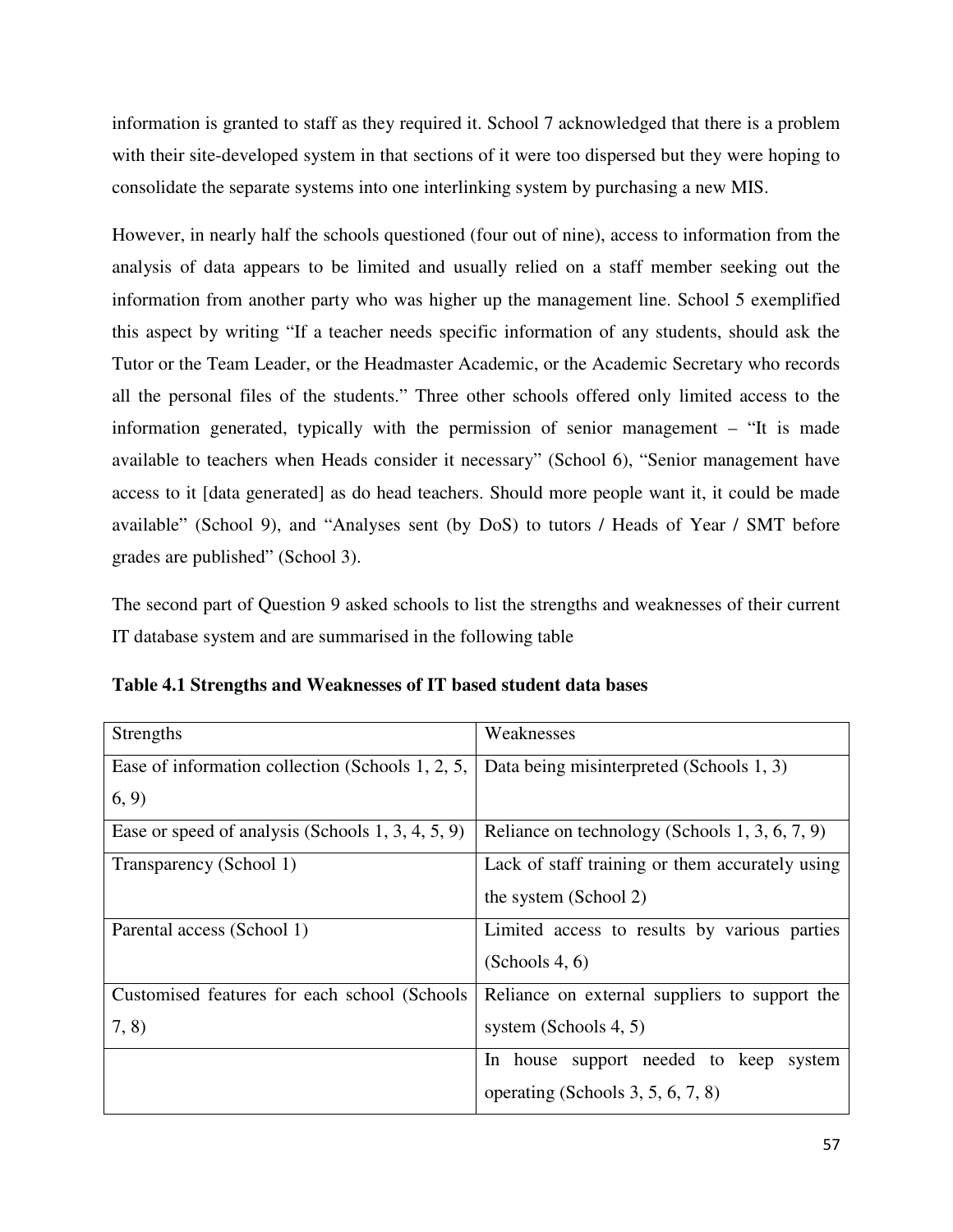In summary, the positive aspects of operating an IT based student database system focus around the ease with which data can be collected and analysed in order to produce relevant information, as well as allowing the system to be customised for each school.

The weaknesses could be grouped into two broad areas, firstly technical issues, and secondly, the issues surrounding staff training and correct usage of the system. Technical issues relate to the running of the system and its support, and featured in six school's responses as creating concern or being a weakness with their particular MIS. Using a commercial program can introduce the benefits of compatibility between the pastoral, academic and administrative sections of the database but may bring with it the need to rely on external agencies to support or introduce changes to the system. This support will usually incur costs of time and finance. Using a system that has been developed on-site can suffer from the vice-versa effect, ie the expertise to operate and support the system is readily available, but the package may not work as smoothly or cohesively as a commercial program.

There is also the concern expressed by five schools that regardless of the origin of the student database system, there is the total reliance on technology to support the process. Power outages were one concern, as is the fact that the actual school IT network may not be able to support the MIS in a manner that makes it easy to use. Various hardware issues such as the lack of band width, machine age and speed, intranet capabilities, etc can affect the network supporting the student database system, causing the system to crash or malfunction, with the resulting frustrations and lack of confidence this creates.

Issues surrounding the 'teacher as a user' form the other area of weakness perceived with student databases. If staff are not adequately trained in its usage and / or committed to inputting accurate information, the ability to create meaningful and useful data is severely limited. The limiting of access to generated data by interested parties mentioned by Schools 4 and 6 was also registered as a concern, although this may be seen as an internal management issue as opposed to an inherent weakness of a student data base system.

Given the acknowledged opportunities given by a system, and the strengths and weaknesses of the student database system currently in operation, Question 10 proceeded to investigate if use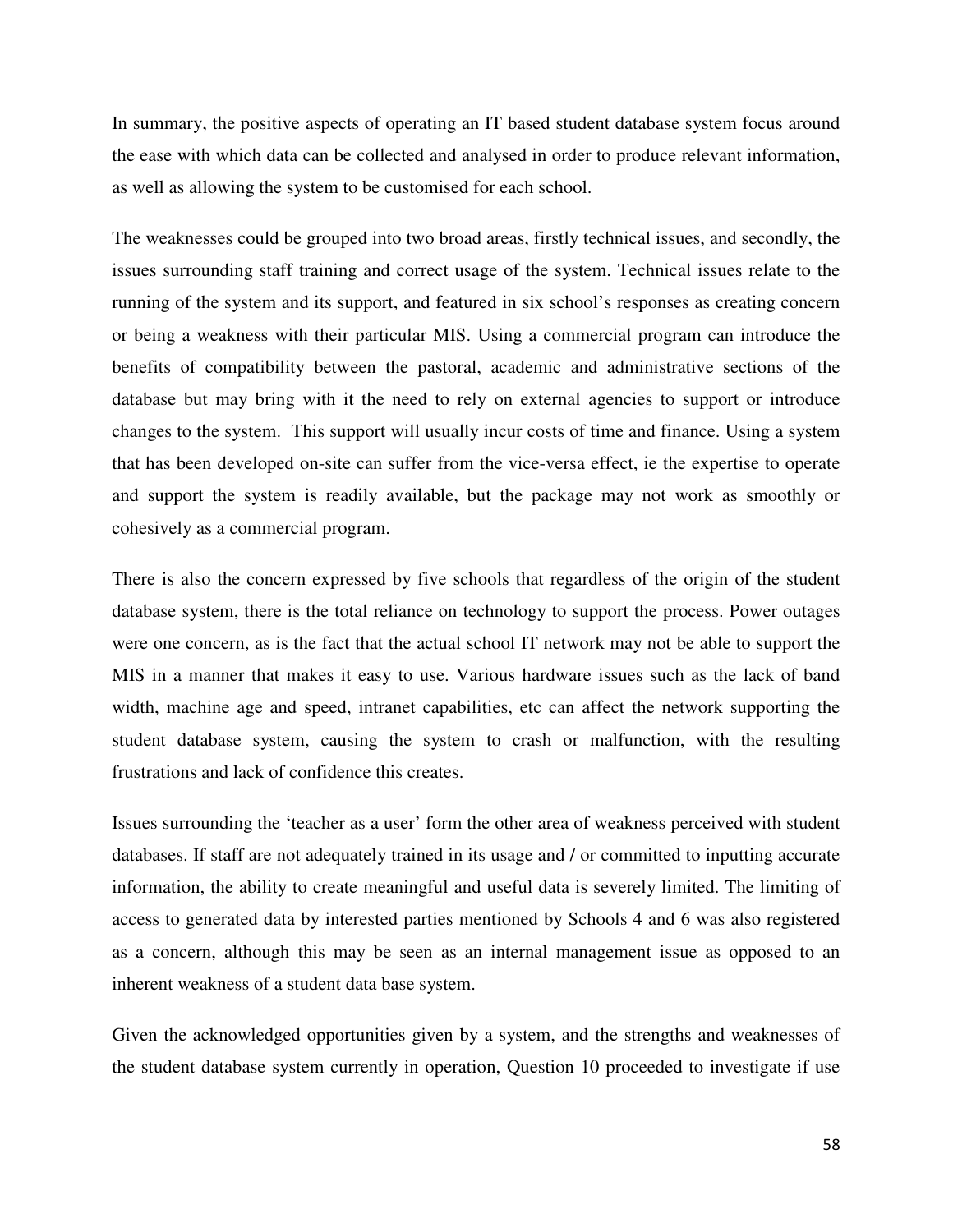was being made of the system by staff in the decision making process, and if more use could be made of it.

Of the nine responses, two schools showed a strong usage of IT in decision making processes. School 2 wrote that "IT resources are used a huge amount in the decision making process", and School 5 stated "The information contained in these files always help us in the decision making, in academic and tutorial matters".

In all of the other seven schools, there was acknowledgement that more use could be made of IT resources in the decision making process. The schools all stated that the IT system was not being used in the decision making process to any great extent, with comments such as "As an organization not much use is made" (School 1), "Very little" (School 3), "The aforementioned restriction limits teacher access. This discourages the use of IT in the decision-making processes" (School 4), and "Generally speaking though, teachers upload the information but don't use it" (School 6). Three schools noted that the use of IT varied depending on particular staff members' expertise with comments such as "Very varied in individual staff" (School 1). Finally, one school continued to raise a philosophical barrier to the use of IT sourced data with the response "Not much. More use could be made but I am not sure that that is what we want" (School 9).

School 7 questioned the sole reliance of staff on IT based DDDM processes with the statement "There always needs to be a balance between the statistical data-driven approach and the intuitive one" but also admitted the desire for staff to integrate a form of DDDM processes into their teaching by stating that they "Will need support and training in making data-based decision making (not data-DRIVEN decision-making) a natural part of the teaching and assessment for learning process."

The final point to be made was succinctly stated by School 7 who said that the key feature in improving the usage of IT resources is not introducing a new system but rather working on the attitude of staff towards using the system. "Again, is it accurate to assume that the new MIS system will be a panacea? No! It will provide a good tool but the changing of staff attitudes and training will be the key issue."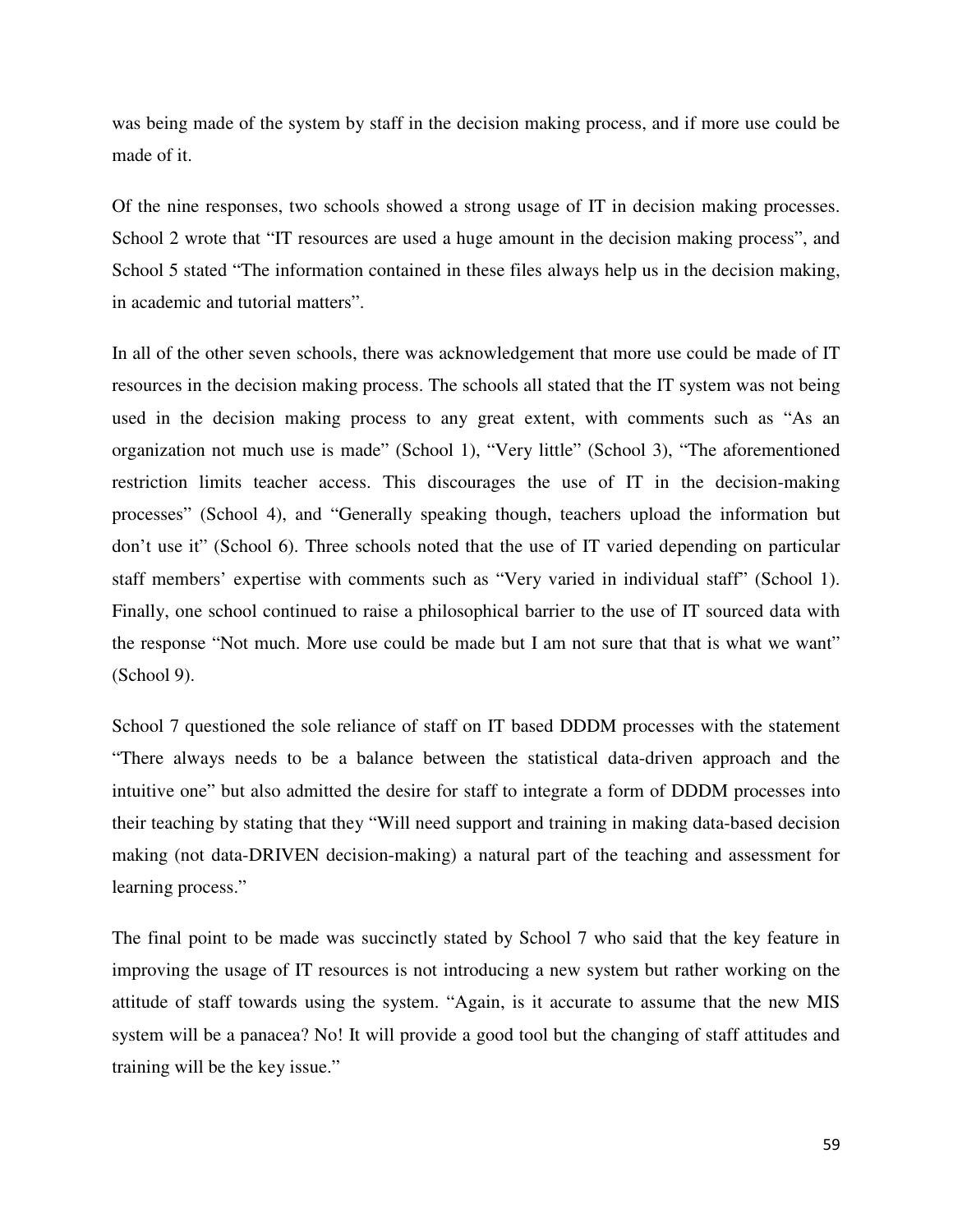Also in this question, there was an opportunity for commenting on the potential use of IT resources. The key theme in seven of the nine responses focussed around the analysis of assessment data by teachers and departments in order to highlight learning or teaching patterns, and to improve results. School 3 wrote about this feature occurring at department level "HoD's should do a greater analysis of their department's grades in order to spot patterns etc", whilst School 4 mentioned analysis should be occurring at an individual teacher / student level:

It would be very interesting to see all teachers access data regarding their students. The data they review might tell them more about their teaching, their strengths, the opportunities for improvement they might have and where they can support a specific child.

Although this thesis's research was focussed on the use of IT resources with respect to analysis of information contained in a database, in two of the responses, the term "use of IT resources" in the questionnaire was also taken to mean IT tools involved in teaching processes. School 5 mentioned the desire for staff to improve their use of "Informatics resources", namely tools used to assist the teaching process such as smart boards, while School 8 mentioned the desire for improved usage of a "Curriculum mapping platform" which could be used in curriculum development and planning and "Student response units", which are an interactive tool used to elicit student responses within the classroom. Although these particular types of usage are beyond the scope of this thesis, it is worthwhile noting that respondents saw IT resources being broader than the computer database and processor, and may be used as the focus for other research projects.

Questions 11 and 12 looked specifically at the issues and challenges surrounding empowering staff to effectively use IT resources. In their responses to Question 11, all schools mentioned professional development programmes of varying lengths and timing during the year. For some, inset courses occurred at the start of the year (Schools 3, 5 and 9), while other schools held ongoing or on-demand courses throughout the year. Schools 1, 2 and 3 mentioned sending staff to training courses off-site and then using the staff involved as trainers within the school, whilst other schools (Schools 4, 6, 7 and 8) also mentioned the concept of using staff members as site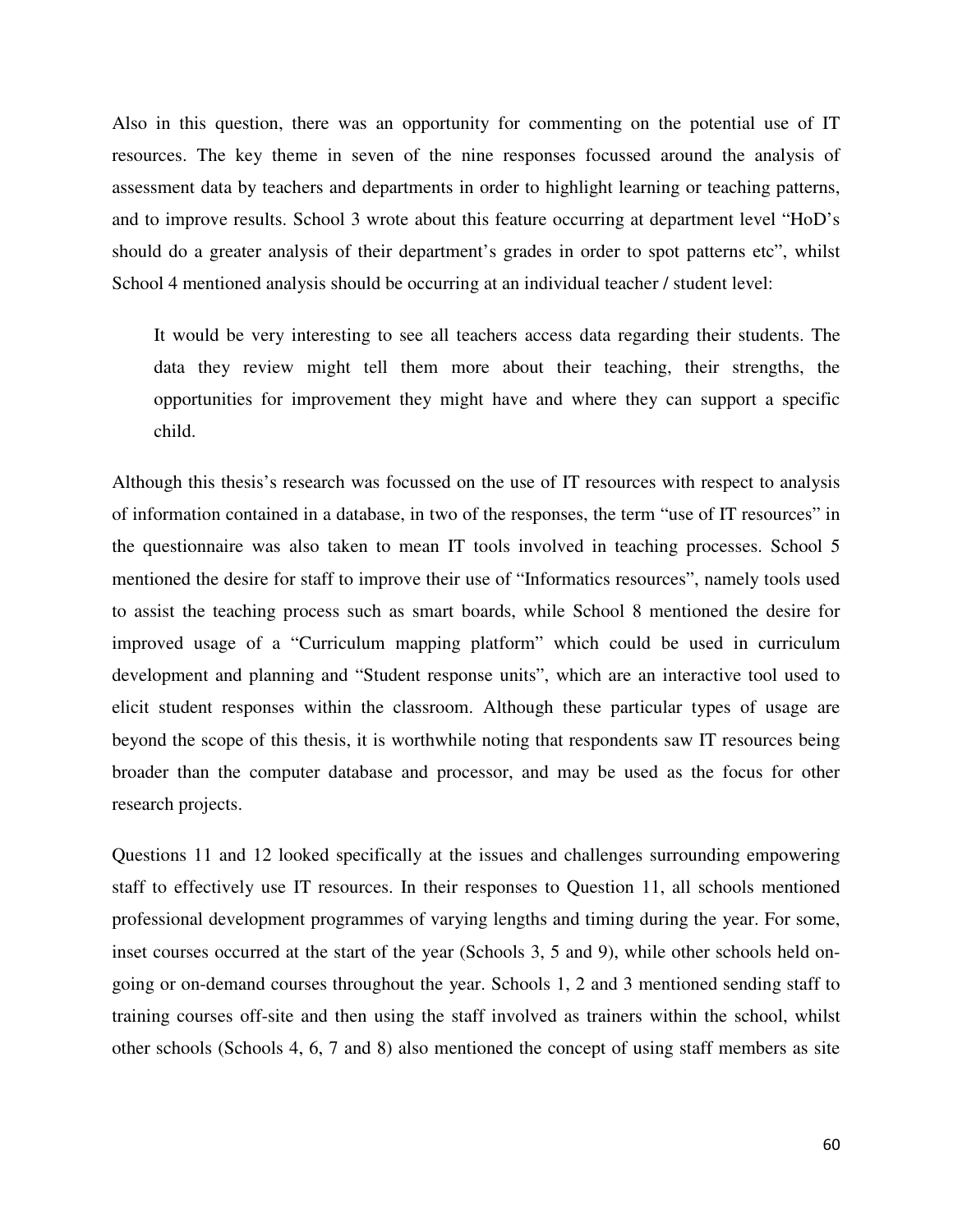trainers. Ensuring that new staff members are bought up to similar skill levels of the existing staff was a feature of four professional development programmes.

As School 7 is planning to introduce a new MIS system, they are holding a series of inset workshops to prepare for its implementation, but they also made mention of an existing internal IT training program which is designed to raise the overall levels of staff members. This program is self-guided with staff completing it at their own pace. It consists of 3 levels, with all new staff required to complete the first level of basic IT skills. Staff are then encouraged to move into the second level relating to specific classroom applications, and ultimately onto the third level focussed on a "Personal development / interest project" which can be used to "share with others". This is a further example of using on-site expertise in professional development opportunities.

The theme of Question 12 was inquiring into perceived barriers to the effectiveness of these professional development programmes, and to developing IT resources. There were two recurring themes mentioned: one related to externally controlled matters such as time allocation, hardware and software availability and reliability, and suitable budgets being allocated; the second theme related to the intangible aspects of staff inertia to up-skill, and their willingness to use IT for educational purposes.

On a positive aspect, School 7 acknowledged that they have "Experienced few barriers" because of two key factors, namely the allocating of "Substantial budgets for both staff development and ICT development", combined with the fact that:

ICT has a clearly developed Vision and Strategy document to guide practice and a very clear and continuously updated development plan. This development planning has taken place through wide and on-going consultation with school leaders and managers.

This combination of funding and collaborative planning appears to have removed many of the tangible barriers that were evidenced in other responses. The lack of time available for upskilling of staff was mentioned in the responses of Schools 3, 6, 7, 8 and 9. Further, the pace of life at school due to "The demands of international examination programs" (School 8) and "Too many other things going on and being required of people" (School 7), means that time is a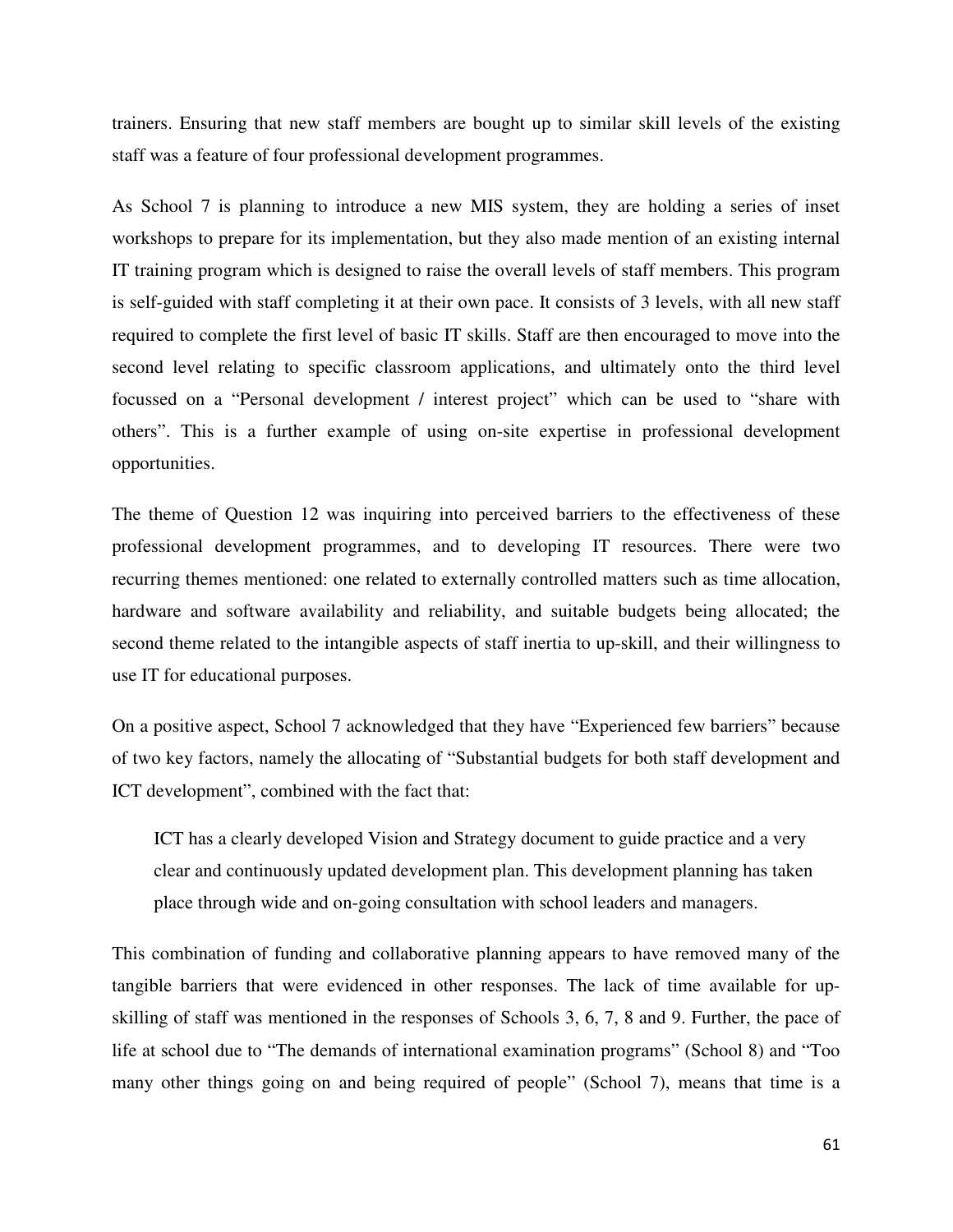valuable resource and not often available to be used in resource development "which leaves very little time for innovation" (School 8). Hardware reliability was listed as a barrier by School 3 and School 7, and "Lack of a comparable system elsewhere" (School 2), was also mentioned as presenting challenges, while budget, alluding to the high costs of hardware and software, appeared in the response from School 1.

It was noted that intangible issues surrounding staff usage also appeared in three responses. School 4 wrote that staff inertia to change is the main barrier to implementation with the statement "The main barrier I have faced is the resistance to change. There are too much (*sic.*) teachers that prefer to keep their own pedagogic style". School 3 used the term "Technophobia" to describe one of the barriers of usage by staff. In this school, IT usage is regarded highly, "There is an important level of recognition of the benefits of using IT-based decision-making and instruction.", but the actual use of these resources is very low as seen by the observation that "The statistics of access to IT falls short from what is desired." Despite acknowledging that they have not experienced many barriers in implementation, School 7 also raised the "human barrier" issue where teachers question "Issues of relevance/need – is this what I really need for my teaching?".

Finally, there appears to be a fear of exposure of the teacher's lack of skill in using IT technologies. These technologies can be beyond their area of expertise and thus teachers are likely to face being placed in a position of potential embarrassment by others, including students, who may seem to have a much higher degree of skill and comfort in the use of IT technologies. School 8 best summarised this when writing that there exists a barrier with "The fact that some teachers have certain difficulties operating the technology, and being out of their comfort zone, in an area where, more often than not, students know more about the technology than the teachers themselves."

In summary of Research Question 3, there appears to be a universal use of IT technologies in schools to record student information but the use of technologies to generate data from this information, and its use in any subsequent DDDM process, appears to be limited. Placing restraints on the successful procuring and analysis of data by limiting the efficient and effective use of IT technologies are issues which can be broadly themed as tangible and intangible barriers. The collaborative development of school-wide IT policies, vision and strategy,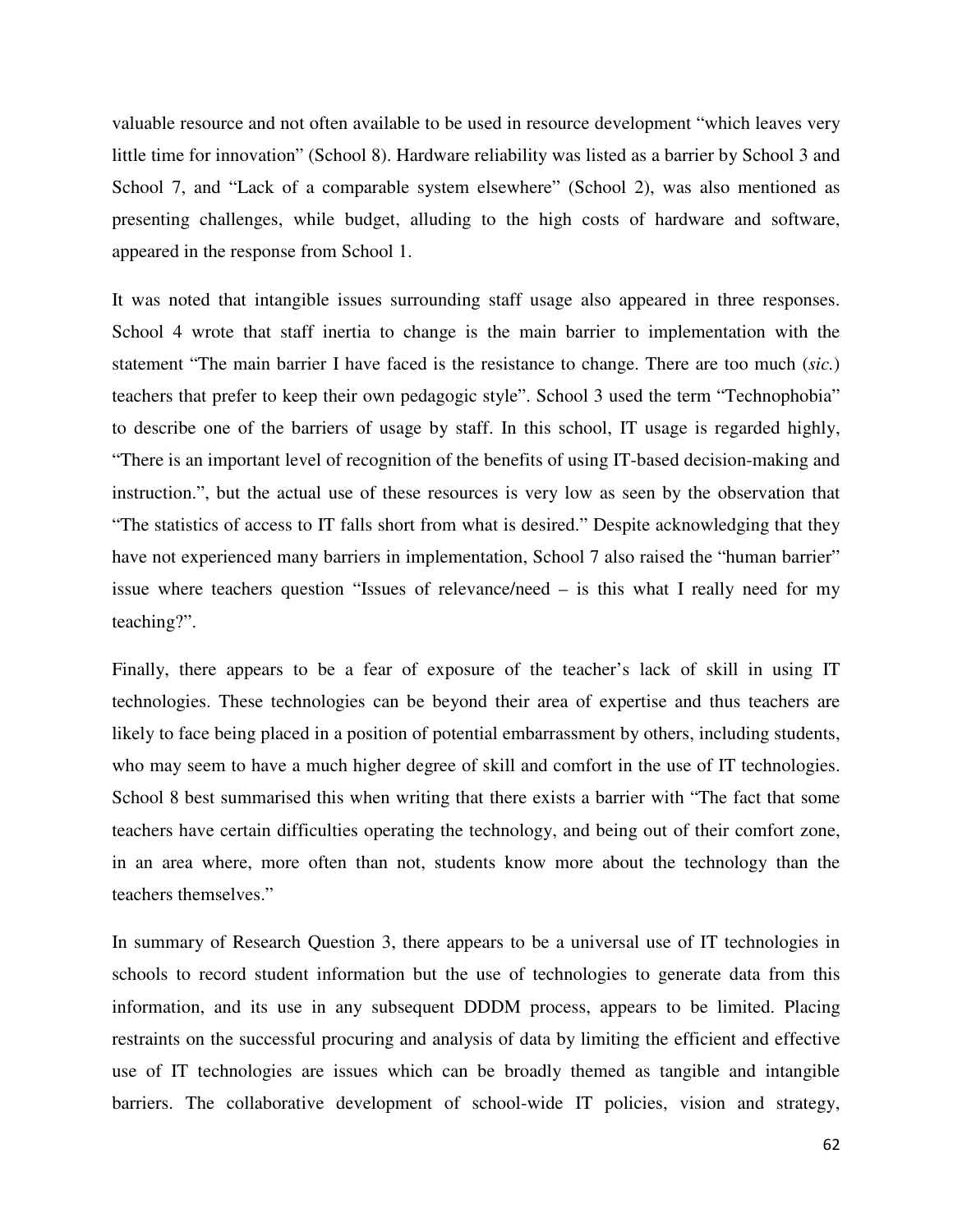combined with their acceptance and implementation, are key factors which help to remove the tangible barriers of time availability, and which also lend support to budget allocations to improve hardware and software reliability. These policies et al can also be used to drive solutions to the issues of low IT skill levels in staff, as well as allowing staff access to, and raising their knowledge of, how to use the technologies to generate data from the information recorded.

It is noteworthy to observe that many of these issues surrounding the use of IT technologies were mirrored in the findings of Research Question 2, including time availability, accuracy of information procurement and data analysis, and finally, the inertia of staff to engage in DDDM processes due to a lack of confidence or understanding of its potential uses to improve teaching programmes and outcomes. However, now that this research has clarified some of the issues surrounding the implementation of DDDM processes, a target has been provided for educational leaders to work on if they are convinced of the value of DDDM processes for improving the educational journey and outcomes of their students and institutions.

#### **4.5 Interviews**

In order to develop richer and deeper answers, examples, practices and processes mentioned by the responses provided in the questionnaires, and to triangulate some of the information gained, the researcher proceeded to conduct interviews with senior management persons in three schools that had responded to the questionnaire. The triangulation was enhanced in that in each case, the person who had been interviewed was not the person from the school who had completed the questionnaire, but all three were either the DoS or involved in the SMT through their position of running large departments within their school. All three interviews took around 30 minutes to complete, and participants completed an Informed Consent Form prior to the interview. The interview was recorded onto a digital file which was then transcribed and analysed following the interview.

Before the interview, and to ensure a degree of consistency in approach and questions, an "interview guide" (Bryman, 2008, p. 438) (see Appendix 2) was prepared which allowed the interviews to be conducted in a "semi-structured" (Bryman, 2008, p. 438) manner. During the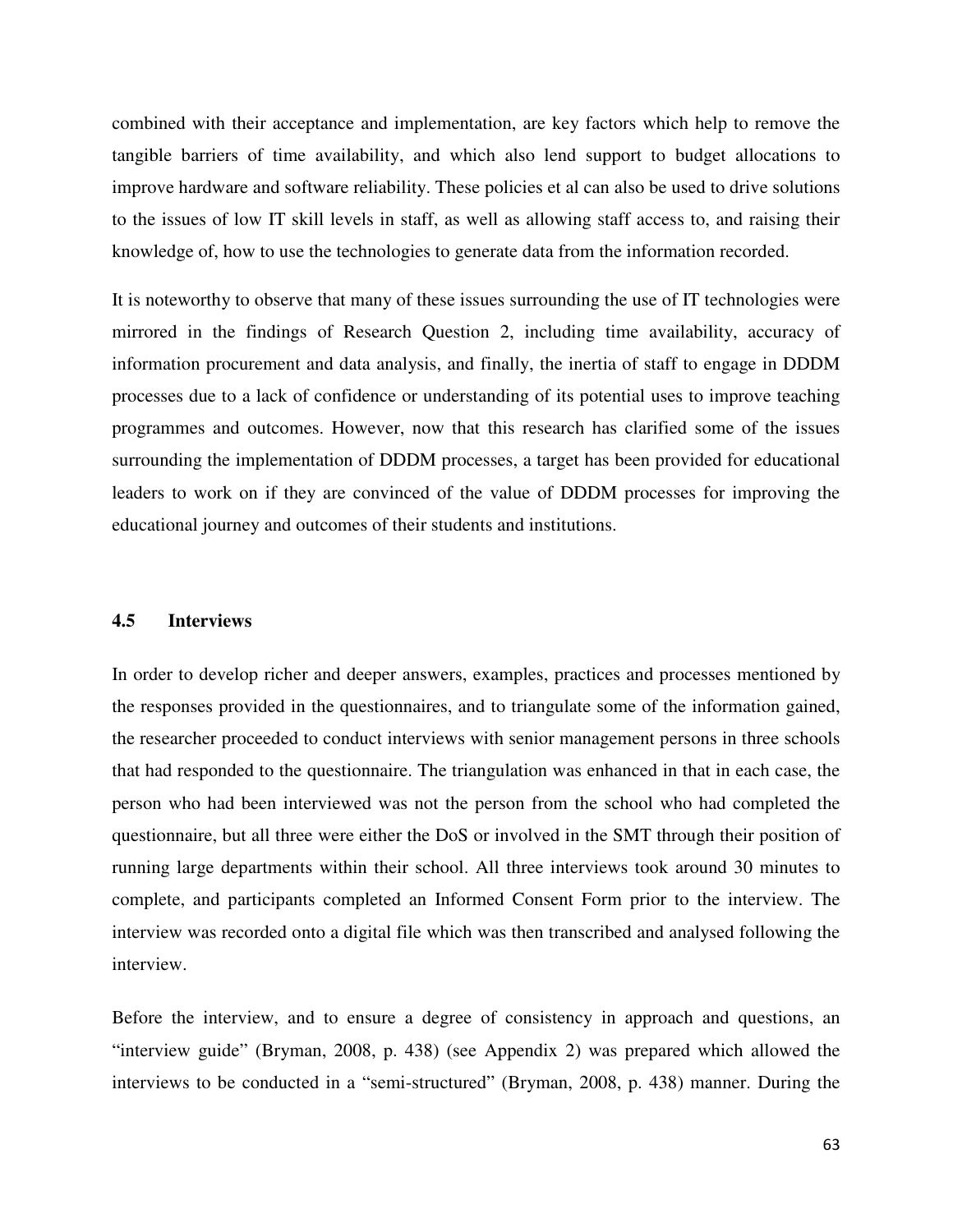interview, an open-ended style of questioning was employed where a topic was introduced and the interviewee was allowed to respond as they saw fit and in whatever direction they chose. This meant that there was a great deal of variability in the direction that each interview took, but by referring to, and gaining guidance from, the interview guide the interview was directed into the desired areas of interest, exploring the three research questions from other viewpoints apart from the persons who completed the written questionnaires.

In order to maintain the confidential nature of the interview process and also to protect the anonymity of the respondents, the interviewees were labelled as A, B and C. Interviewee A was not necessarily from the school who returned the questionnaire labelled as school 1. This was done to eliminate any direct connection between the school response to the questionnaire and the person interviewed. Also, the male pronoun was used when describing responses, even if the interviewee was female.

The Interview Guide comprised of five guiding questions, loosely based on the focusses of the research questions and issues that arose from the questionnaires, without the clear delineation between each question that was offered within the questionnaire. Question 1 aimed to generate an understanding of whether data was actually manipulated and analysed in order to produce useable information. Questions 2 and 3 asked how decisions for the best possible educational journey of students were made against the backdrop of potentially conflicting expectations and requirements of parents, government, staff experiences, etc and how much the decision maker allowed others to assist in the decision process. These were asked so as to investigate the school's decision making processes, and to ascertain if DDDM featured. Question 4 proceeded to inquire as to how data may be used to make an optimum decision as opposed to one that is "satisficing – that is finding a satisfactory solution rather than the best one" (Hoy & Miskel, 2008 p. 324), aiming to broadly investigate the challenges and barriers to using DDDM. In concluding the interview, Question 5 probed the area of IT usage by asking if teachers have classroom access to a computer, and how much use of assessment data is made to improve classroom practice.

By allowing the interviews to proceed in a semi-structured manner, responses to each guiding question could potentially influence or relate to one or all of the three Research Questions.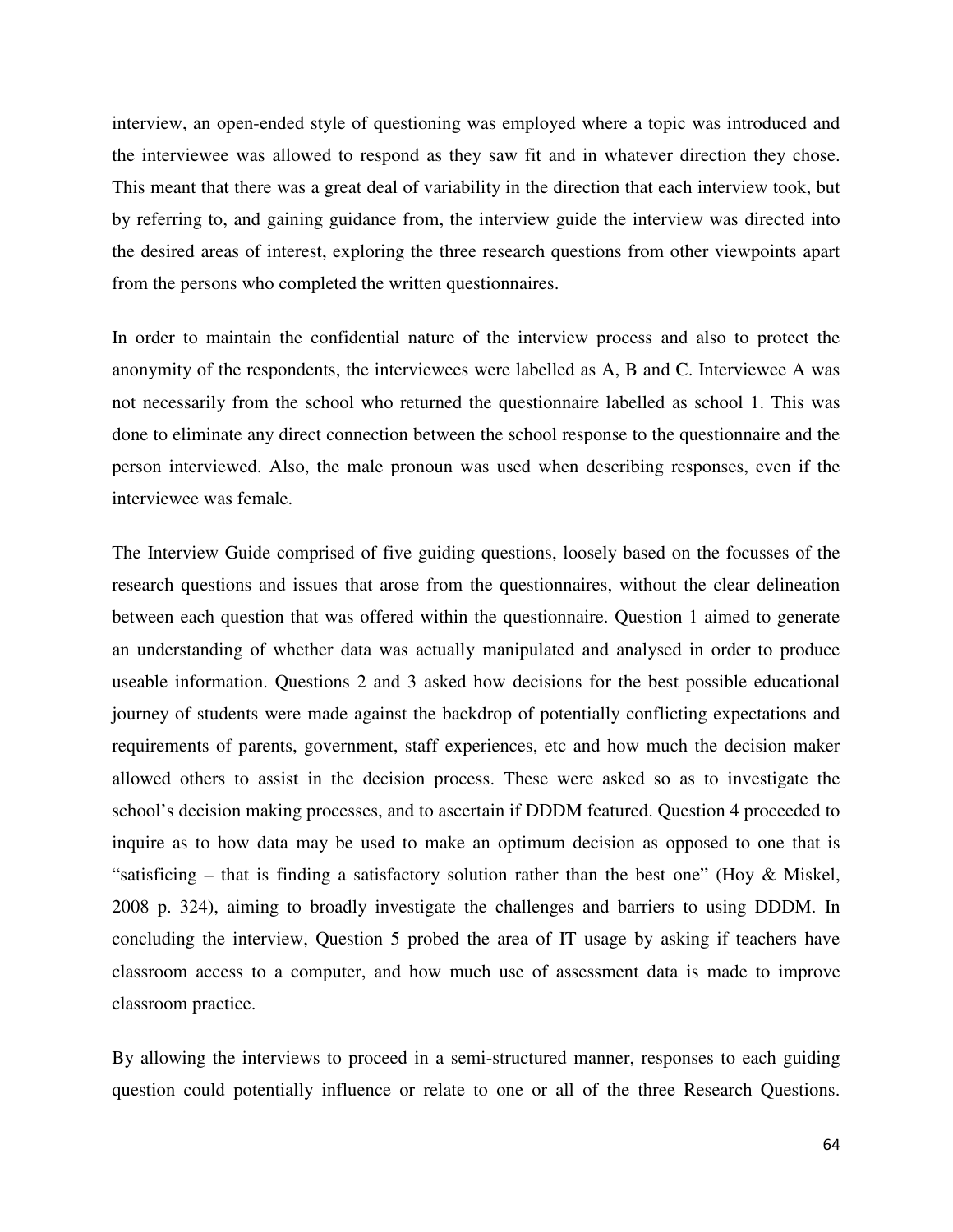Therefore, when analysing the interview responses, "thematic analysis approach" (Bryman, 2008, p. 554) was adopted where the complete interview was assessed against each of the three Research Questions. It was noted that recurring themes appeared in almost all of the five questions as the interviews proceeded. Finally, in all instances, examples of current practice to justify or support the answers given was asked for and generally provided.

## **4.5.1 Interview responses to Research Question 1 – Why is DDDM important in an educational context?**

Interviewee A responded to the first interview question by stating that he believed the model of data rich but information poor, completely matched his school. He said that "There is lots of support for this statement. There is written information on paper and files everywhere but many don't know where it is or what to do with it." He did proceed to mention that some records were kept electronically which allowed for "Limited electronic access" but he finished Question 1 by restating that "Yes, we are neither information rich but we have plenty of data." The lack of any real structure in decision making was highlighted by Interviewee A in Question 2. When asked about how decisions were made, he simply stated "In my observation, decisions are not necessarily made ... no initiatives are taking place ... one year runs into another and any decisions on promotion are so minor." Further, in Question 3, the comment was made "(Decision making) is very much at the top – lot of SMT collectively making decisions, top down and no parental involvement in most decisions." Based on his comments, it appears that there is a lack of any formalised or structured adoption of DDDM processes and thus by implication, DDDM processes are not considered important in his school's educational context. Later comments and responses indicated that he personally saw value in DDDM-based decisions as when asked what his thoughts were, he replied "I'm not comfortable with this at all; we need to collect more data, use more data."

Interviewee B took a broader view to this question in his responses, providing a picture of data usage in decision making that wasn't specifically termed DDDM but exhibited many features of DDDM processes as it appeared to be built on the basis of a robust process of data collection, analysis and generation of information. When commenting during the interview about making decisions, he stated that numbers should be used as a starting point, but other factors which may also be considered as data should be considered. He stated "Use the numbers as your starting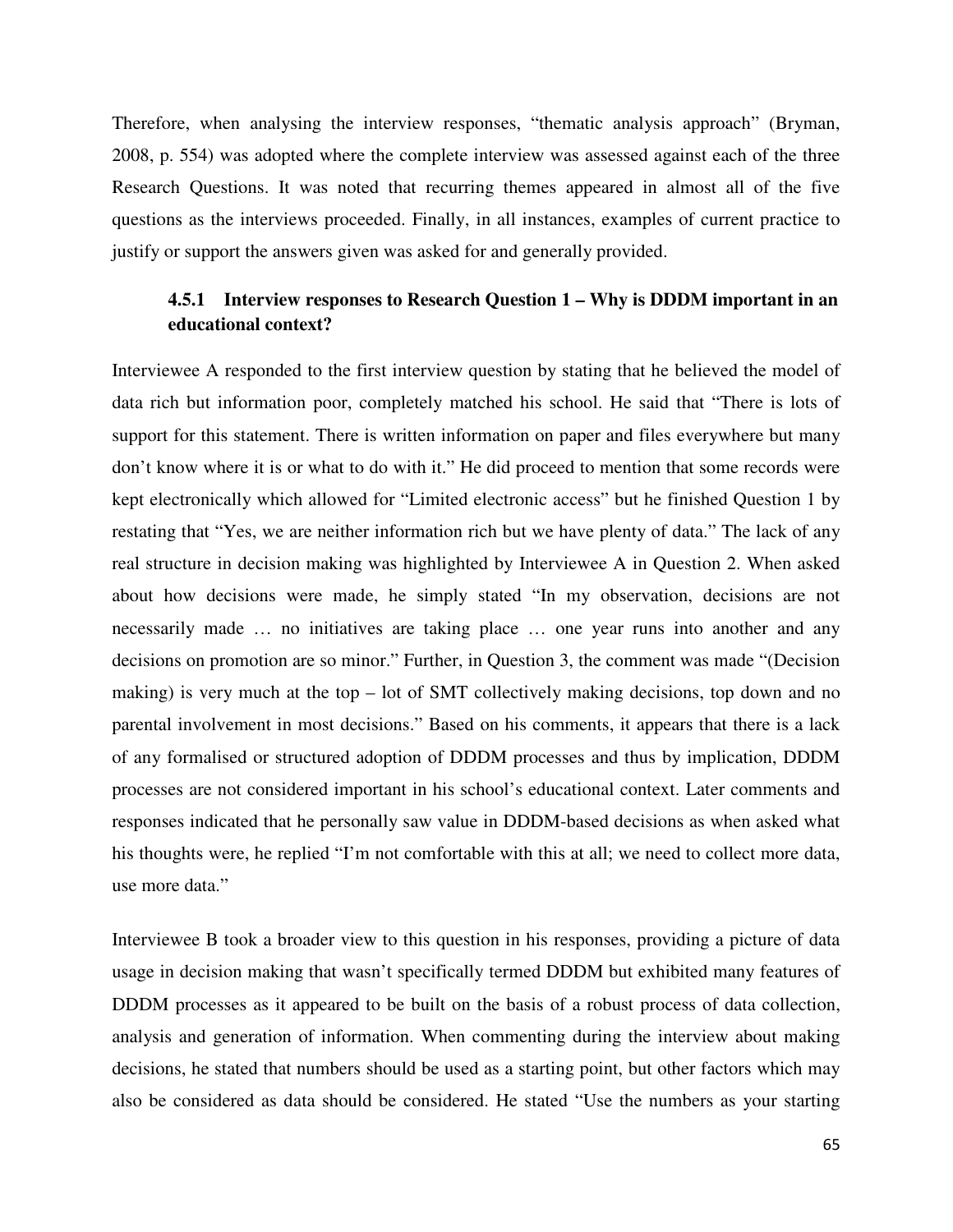point to create a sense of the student" and "Written data forms a basis – it's usually statistically valid at national level for example." Later on, he also stated that "Main data points form reference as to where students expect to be at a certain time on their journey so data points are also important on measuring student's progress and where they should be going."

Interviewee B proceeded to discuss the idea that numerical data may not necessarily be the only factor to consider. He discussed the concept of using other references within a decision making process as being equally valid. As an example, he discussed the process of setting of classes, which is the grouping of students in a structured manner that is usually (but not always) based on ability. His school created an initial list of classes based on achievement data, but then allowed other factors to impact on the final result:

 You may set them on ability from most able to least able and then chop them up into four or five or ten classes then give them to teachers sitting in a meeting somewhere and let them have their say to discuss their class whether they have students in the right place.

Other factors to influence the process include school policy or needs and were termed "The other information" that require "A little bit of fuzzy logic on the way" and utilise "The secondary data you use to try and create the most positive learning environment you can for all students" in order to "Eventually end up with classes sort of fitting the model you want". DDDM appeared to be an important feature of the process, but was not the sole determining factor as aspects of teacher experience or bias were allowed as influences in the decision making process, and thus impacted on its final result.

Interviewee B cautioned against complete use of DDDM processes because he saw DDDM as having the potential to reduce students to simple numbers or achievement objectives. It was his view that relying solely on numerical information has the potential effect of removing the variable elements arising from personal knowledge of a student, their broader environment and personality with his comment:

Data rich suggests lots of information points of all student data including social background, achievement on national tests, progress we expect them to make – so yes, information poor might be that it reduces each child to a set of data points rather than thinking about the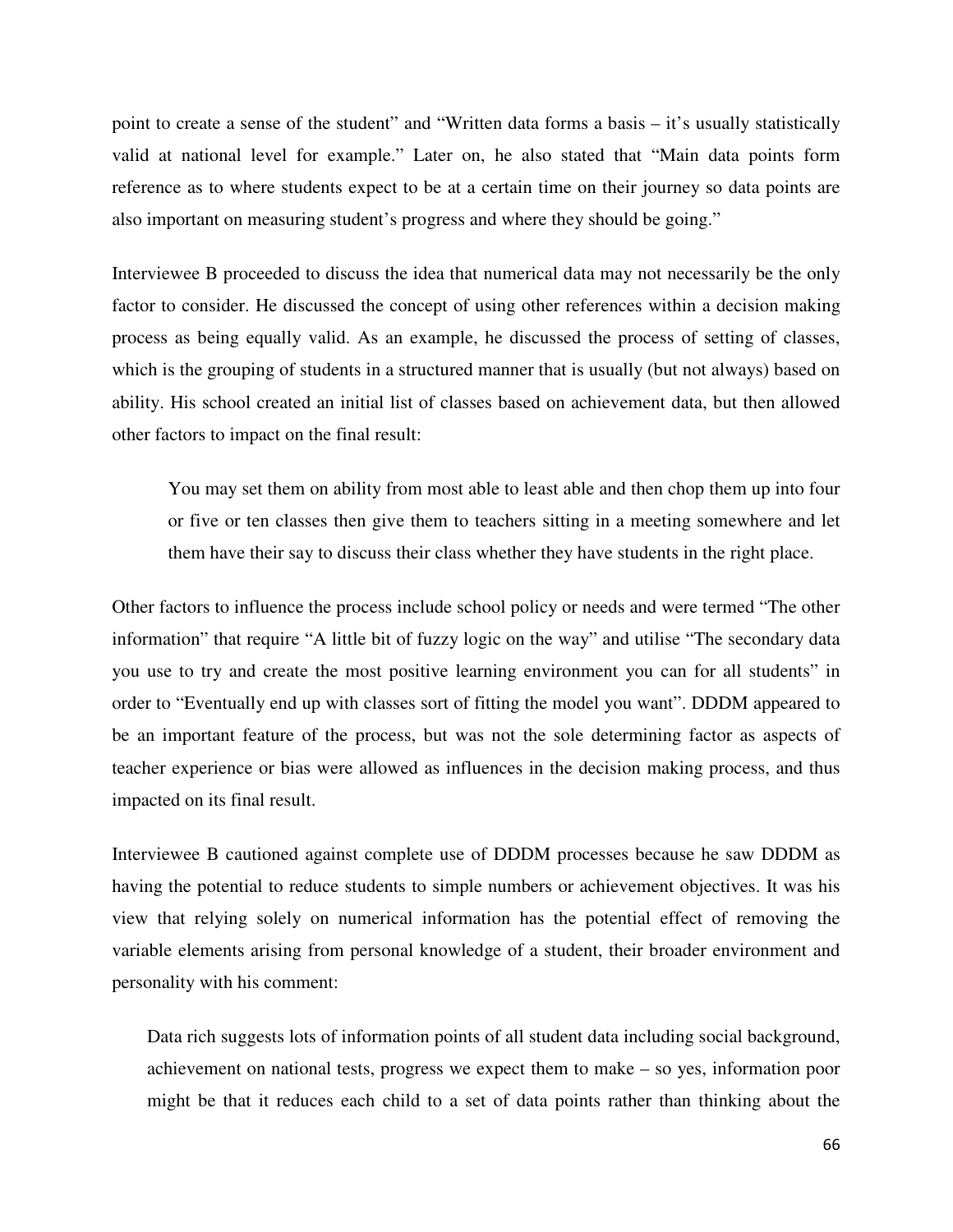individual as an entity or being that's got their own individual set of problems, desires and backgrounds. A set of numbers about a student don't make the whole picture … there's more about students than their base line data.

Interviewee C took a similar view to Interviewee A in that he felt very little use was made of data in any decision making process. He stated that "I don't find the schools are very analytical with the data or use the data to identify what is really going on in the school and then try to make decisions based on that." Despite the fact that his school had recently conducted standardised testing, he mentioned that little use had been made of the results apart from a broad instruction from Senior Management to improve one aspect of student learning. He stated that the sole feedback he received was that "Students were weak in their problem solving skills" and he bemoaned that "Now I have to come up with, to respond to that. However they didn't show me the tests so I have no idea what they were tested on." He further expressed frustration at a lack of DDDM processes in other areas when saying that

To get precise information on kids is a difficult one – kids do have some weaknesses – I need to see exactly what the kids are not doing well so I can get specific feedback and begin to think about what we can do in the classroom.

He mentioned that data didn't have to mean solely student-generated assessment data. He developed the concept of data to include academic research and thinking as providing valid external referents with comments such as "I will go to them (SMT) and say, current educational thinking based on evidence collected now is this; these are the reasons behind it" and "Collecting information through papers and things like that so I can say current education is saying this and so why are we doing that?".

This frustration with senior management's inability to provide clear data based information, or their apparent lack of willingness to use information produced from other sources, appeared in many of Interviewee C's comments. He expressed the wish that "More data – yes I would hope we would use it, help us to become more analytical and decide the way forward" and in conclusion, he stated that "Data drives my decisions but not sure whether I can take the guys with me on it as they tend to go along with it but not sure how much they support it."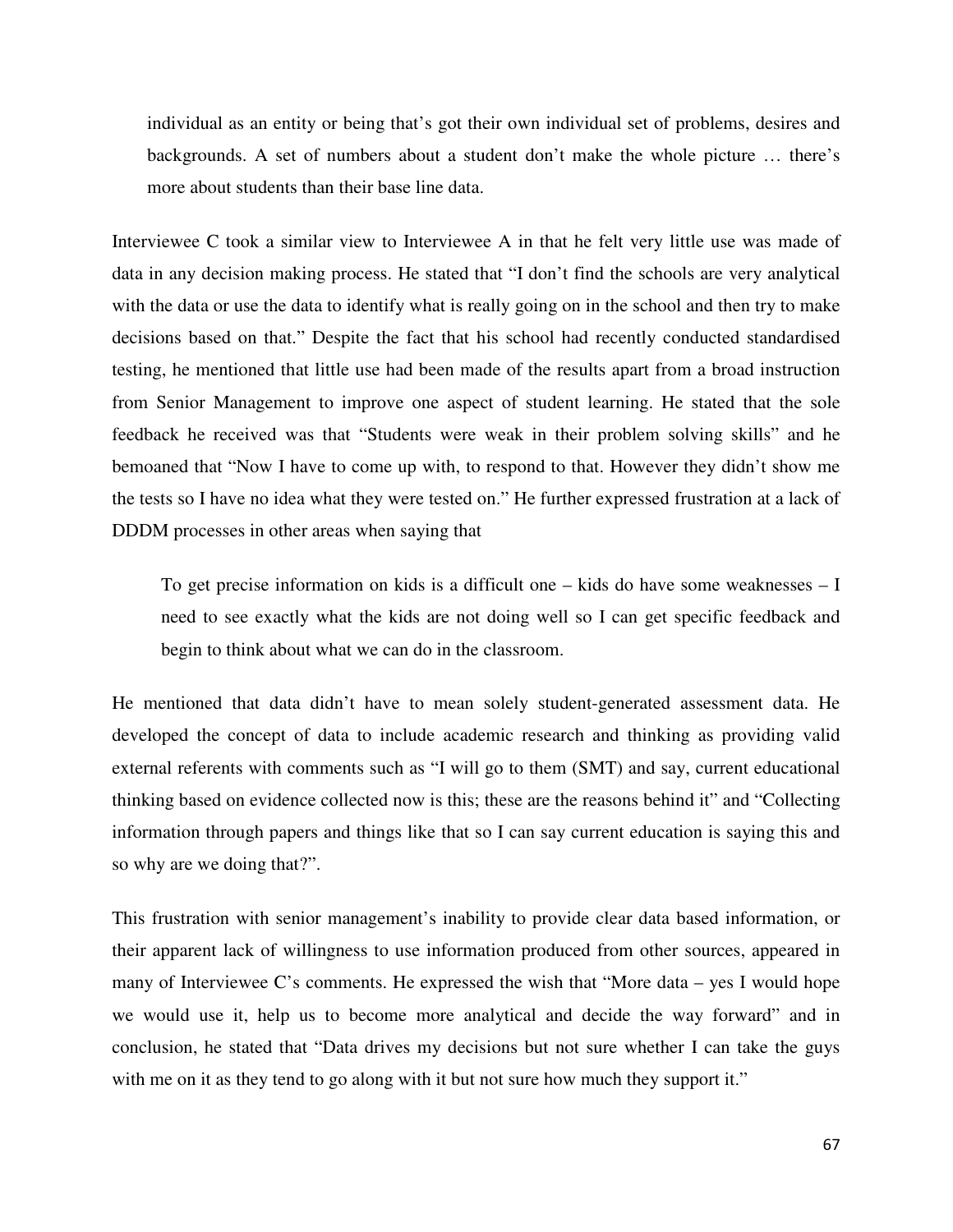In summary, during all three interviews it was apparent that despite an acknowledgement of the value of DDDM processes, two out of the three schools had no clear processes in place, and the third school utilised DDDM with some misgivings and concerns. Data is being collected, but the analysis of the data, and use of information from that analysis, is very minimal in most cases. All three interviewees agreed as to the value of DDDM but all faced the common features raised against the use of DDDM as revolving around either a lack of understanding within the SMT of the value of DDDM, or an unwillingness from within the SMT to implement change procedures that utilised the information produced. Finally, the lack of data analysis was widely acknowledged as hindering school development and holding back the meeting of students' needs.

# **4.5.2 Interview responses to Research Question 2 – What are the issues and challenges surrounding the use of DDDM in relation to making pedagogical decisions within Latin American bi-lingual international schools?**

When asked about the issues and challenges of using DDDM within schools, all three interviewees raised commonly recurring themes. As mentioned in the previous sub-chapter, some of the greatest challenges come from within the SMT, where there is either an apparent lack of understanding of the possibilities afforded by DDDM processes, or it seems that they exhibit unwillingness, for whatever reason, to implement the findings from the information generated.

However, there were several other recurring issues and challenges that arose during the interviews. The key ones concentrated around a lack of staff understanding or willingness to change their practice, the time needed to collect and analyse data, and the fear of the repercussions from other parties who may be affected by the information that is generated.

The first issue revolves around the willingness or otherwise of staff to change their practices based on information gathered. This issue featured strongly throughout the interviews conducted with A and C. Interviewee A stated that there was an overriding desire from school and parents for a student to progress through the school years and thus the need to alter programmes or practices based on the results of data analysis was not deemed necessary. "We make satisficing decisions to get a 7 … as long as a student receives promotion, gets through to the end, that's the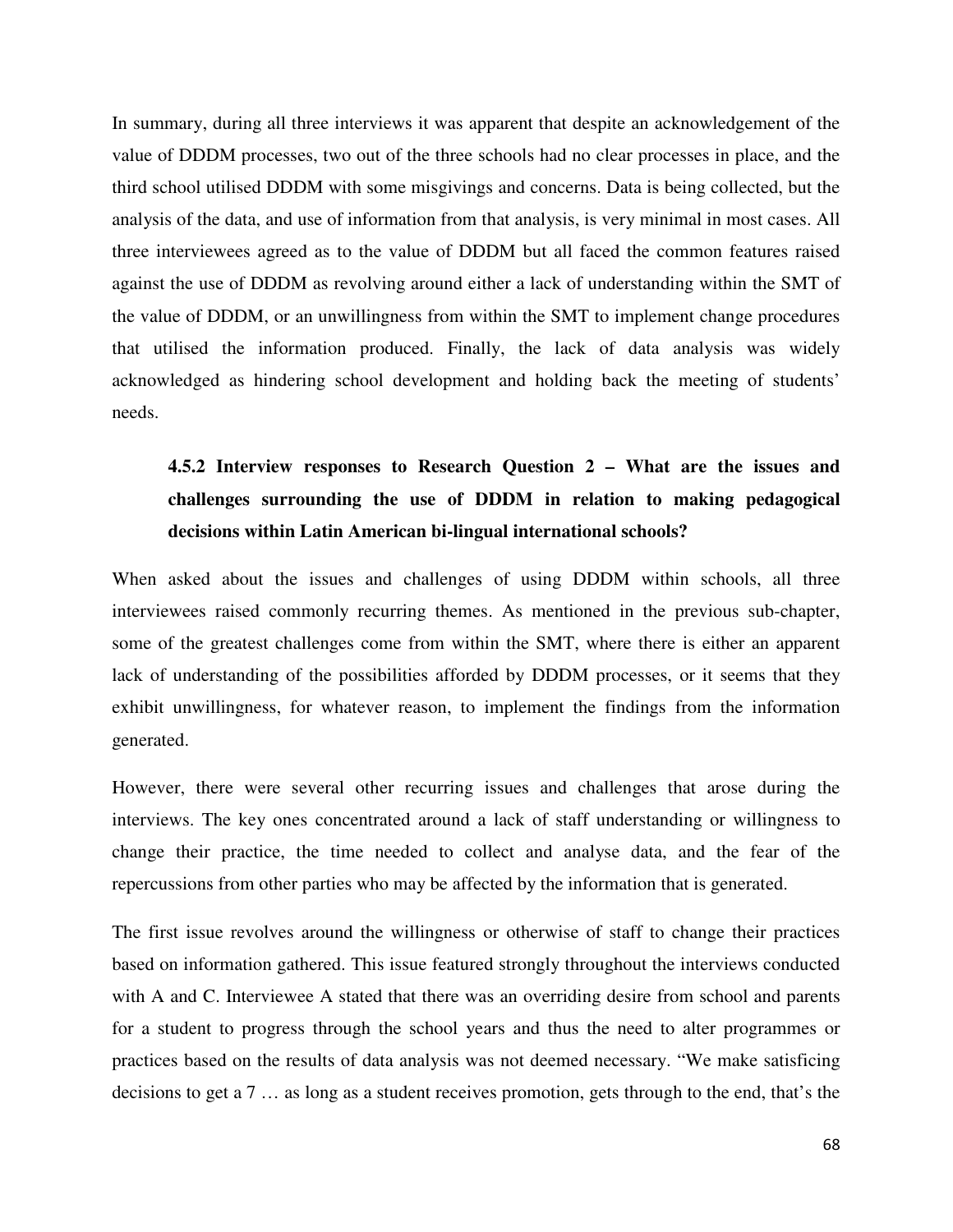priority and for the teacher" and "They're concerned with getting through, passing the year, and promotion rather than decisions that might lead towards the right IB and IGCSE". However, if changes are made, they are generally made on the basis of the teacher's experience, and the use of any data is minimal - "Data is available but professional judgement may or may not be backed up with testing. Conversations are made but not necessarily backed by data."

Interviewee C also developed the theme of staff inertia to change when he stated:

Teachers rely on gut feeling and they, you know, some of them are very traditional, very much chalk and talk … these really traditional, outdated sorts of ideas that are really proven not to be useful.

Further, within his observation that "Teacher's have a perspective based on their experience and their interpretation is not always the correct interpretation", there is the need for him to bluntly assert to his staff that "Your ideas are only based on nothing; just an opinion and my ideas are based on hard evidence collected over a period of time. I need to convince them that the ideas are valid." However, he concluded the interview on a positive theme when he admitted that some teachers are beginning to see value in DDDM processes. In particular he mentioned the Mathematics department where he felt that, as Mathematics teachers are generally comfortable with data analysis, they could see its value, and by them "having some data to base it on, it might help them change their minds and see that some other path might be a better way to do things."

Both interviewees mentioned the MIDYIS and YELLIS system of on-line predictive testing and how it had been less than enthusiastically received. Interviewee A mentioned that he saw the acceptance as being "not short-term, in a three or four year plan" while Interviewee C mentioned that "YELLIS had a cool reception as it is one way of teachers measuring kids but also measuring them." It appears that there may be a broader issue of change management and staff inertia to change that may hinder the implementation of any initiative and not be solely attributed to implementing DDDM processes, a question which is outside the scope of this thesis, but it is certainly a recognised barrier for DDDM processes.

The second major issue or barrier that arose during the interviews was the question of time availability. For the acceptance and implementation of a decision to be achieved, there are two aspects of time management that need to be considered. The first aspect involves the pre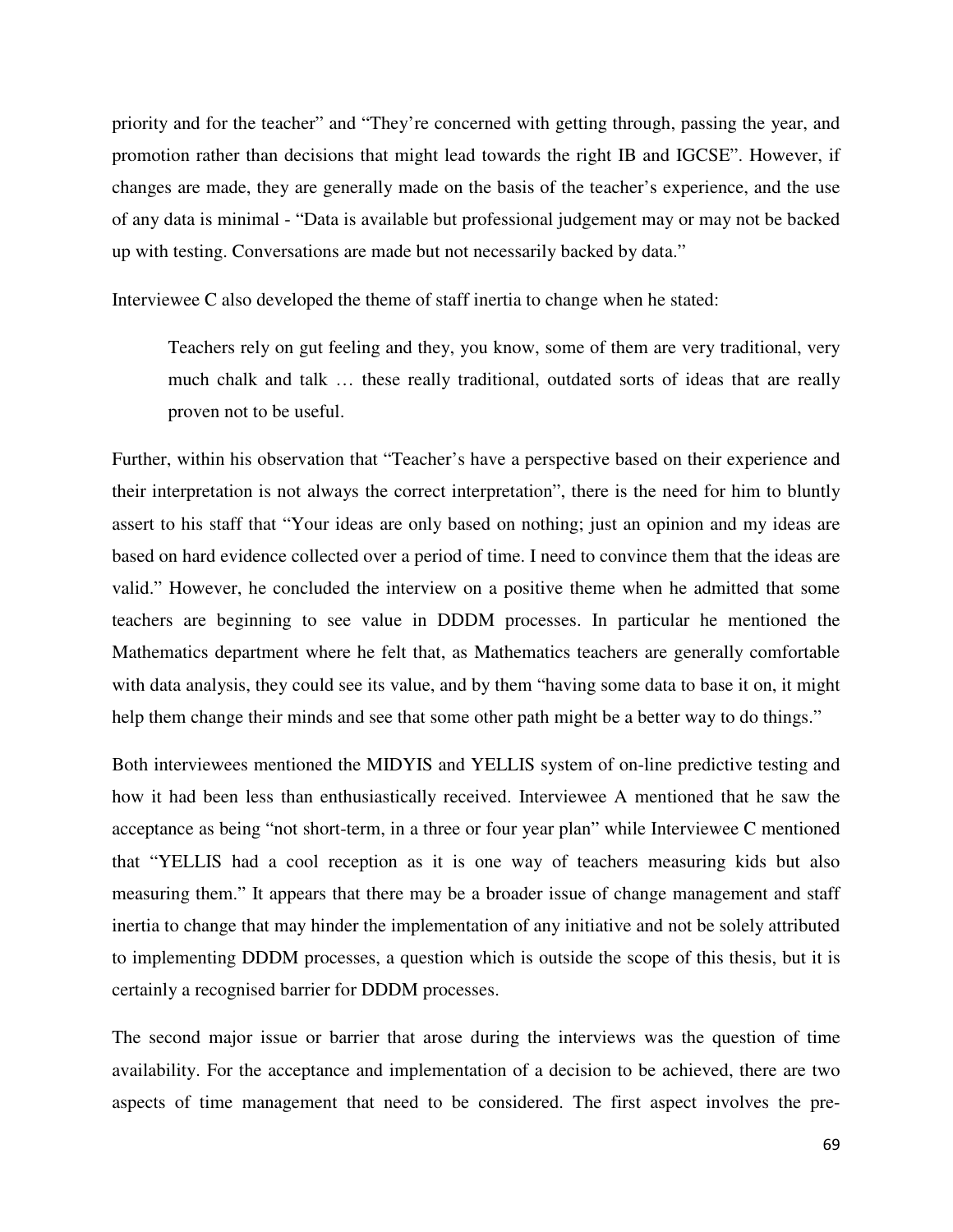decision time of data collection and analysis, and then the post-decision period of explaining and supporting the decision that has been made. As both of these periods consume time, the value of investing time into the process was mentioned by all three interviewees.

Interviewee B discussed both aspects when considering the setting process. Much time is spent in endeavouring to set classes by "trying to find the best model given all the constraints" which he defined as "School strategic plan; background of inspection; I've only got four classes to work with instead of five", etc. Following this process of initial setting, there was then the process of consultation with staff as mentioned in the previous sub-chapter. He also discussed the post-decision period where he mentioned the need to hold "complex conversations" with parents and staff to explain the decision made.

Interviewee A mentioned that discussion was held around the YELLIS issue as "It is not requested by universities so why do it?", while Interviewee C queried the time available for the whole process when he stated "For me to have the time to collect the data, analyse it, and come to some valid conclusion, is very difficult – probably some outside agency to some extent is needed." Later in the interview, he stated "This evidence-based stuff is going on a lot in the UK" but when queried if it is happening in his school, there was a resounding answer of "NO, no time." The question of time availability also arose in connection with the issues and challenges associated with IT matters and will be further discussed in the next sub-chapter.

Finally, the third issue or challenge to implementation of DDDM processes within a school revolved around the question of who is affected by the information produced. These parties fell into two broad areas: school management and parents.

The SMT provided perhaps the biggest obstacle, and conversely, the biggest support of DDDM processes according to all three interviewees. Interviewee C mentioned that the SMT had embarked on a DDDM-type process when they implemented a series of standardised tests in order to review student performance and thus have some evidence to conduct future planning. The SMT wanted to assess "strengths and weaknesses, to plan around it" but "Students got the results we expected" and the process simply produced blanket statements from the SMT like "Improve the student's problem solving skills". He admitted that the whole process was a surprise, and "I was a bit shocked when these results were simply presented as fact." He went on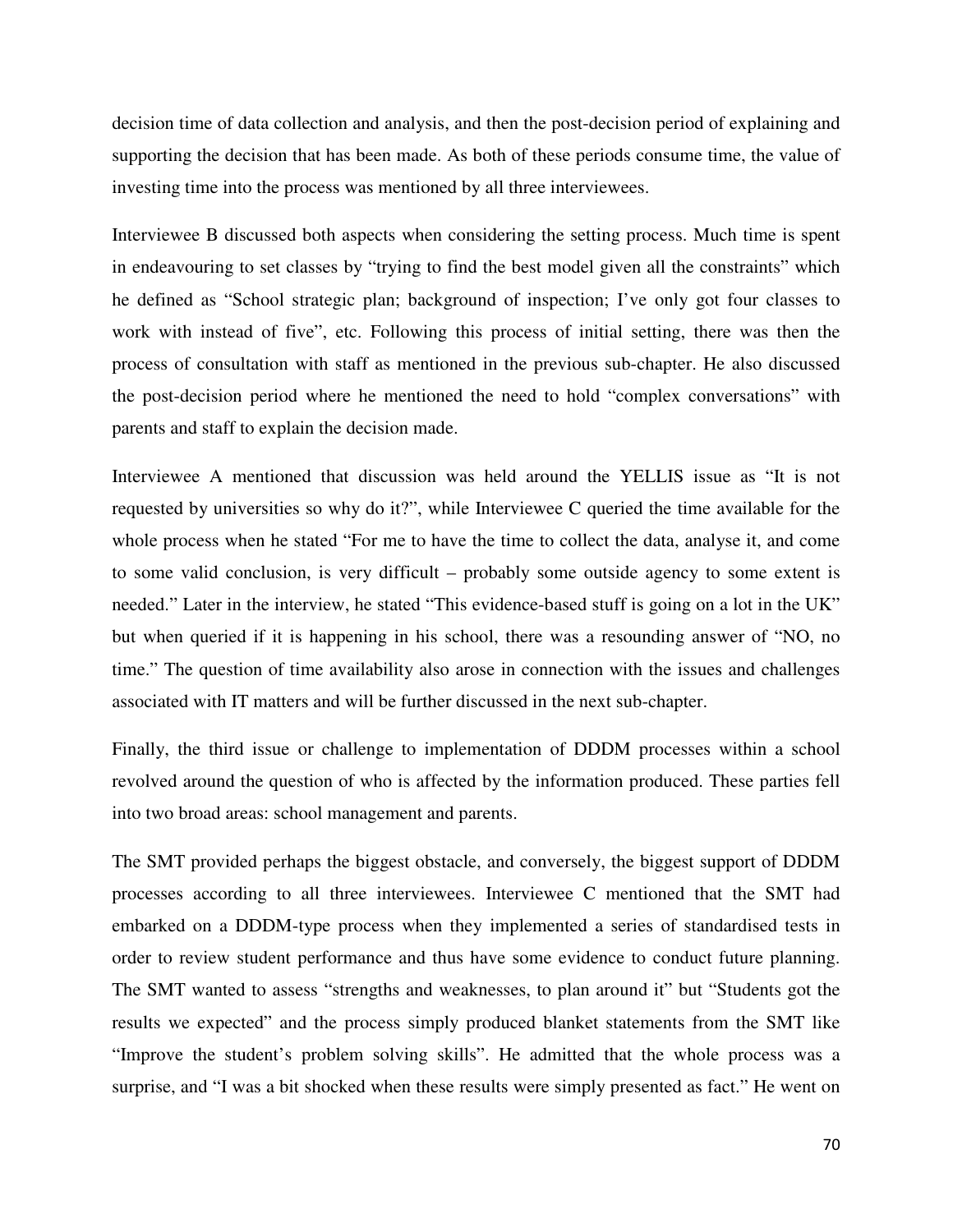to say that unfortunately, this is not the first such poor handling of a DDDM process. Previously, when YELLIS testing was conducted, the poor results were a cause of concern to the management team as they "didn't always give the results management wanted as they weren't always nice, so it was a hard pill to swallow. So when you get this hard evidence, it's not always a nice thing to have." The YELLIS process was subsequently cancelled.

Interviewee A mentioned in further support of a lack of DDDM processes, that when there is a discussion of issues relating to a student, it is usually done with only minimal reference to existing data. "There are discussions of students at risk – not succeeding or underperforming – discussions are made but not backed up by data other than those report grades or trimester results."

The SMT were indirectly mentioned by Interviewee B when discussing the process of setting classes. They were the ones who were creating the rules of setting classes and hence forming the structure through which data needed to be analysed and used. The SMT were responsible for the setting of strategic objectives and thus were requiring Department heads to "consider the needs of the school – perhaps underachieving students from a demographic group – whatever are the aims of the school." This means that setting is done in a way that is quasi-DDDM resulting in decisions where "We have only satisfactory solutions for people because of the school strategic plan, such as to prioritise C grade passes in IGCSE." He mentioned that "In reality, I always try to find the best possible (solution) but probably not the best one" because of other external factors placed on the decision maker by limitations of resource such as number of available teachers. He stated that, given these constraints, he was forced to take the information and prioritise around one or two key areas when reaching the final decision. He said "I always try to find the best model given all these constraints. I normally prioritise something in the model and make sure that's best and then there are other things that have to be satisfactory".

The influence of parents as an impact on the decision making process, operating as a limitation on the use of DDDM processes, also appeared as a feature in all three interviews. The concept that was mentioned throughout revolved around the premise that as all three schools are private, fee-paying institutions, there was the need to possibly temper decisions to garner the parents' approval and thus not lose a potential income stream. The influence of parents was noted by Interviewee A as occurring especially when difficult decisions are to be made about, for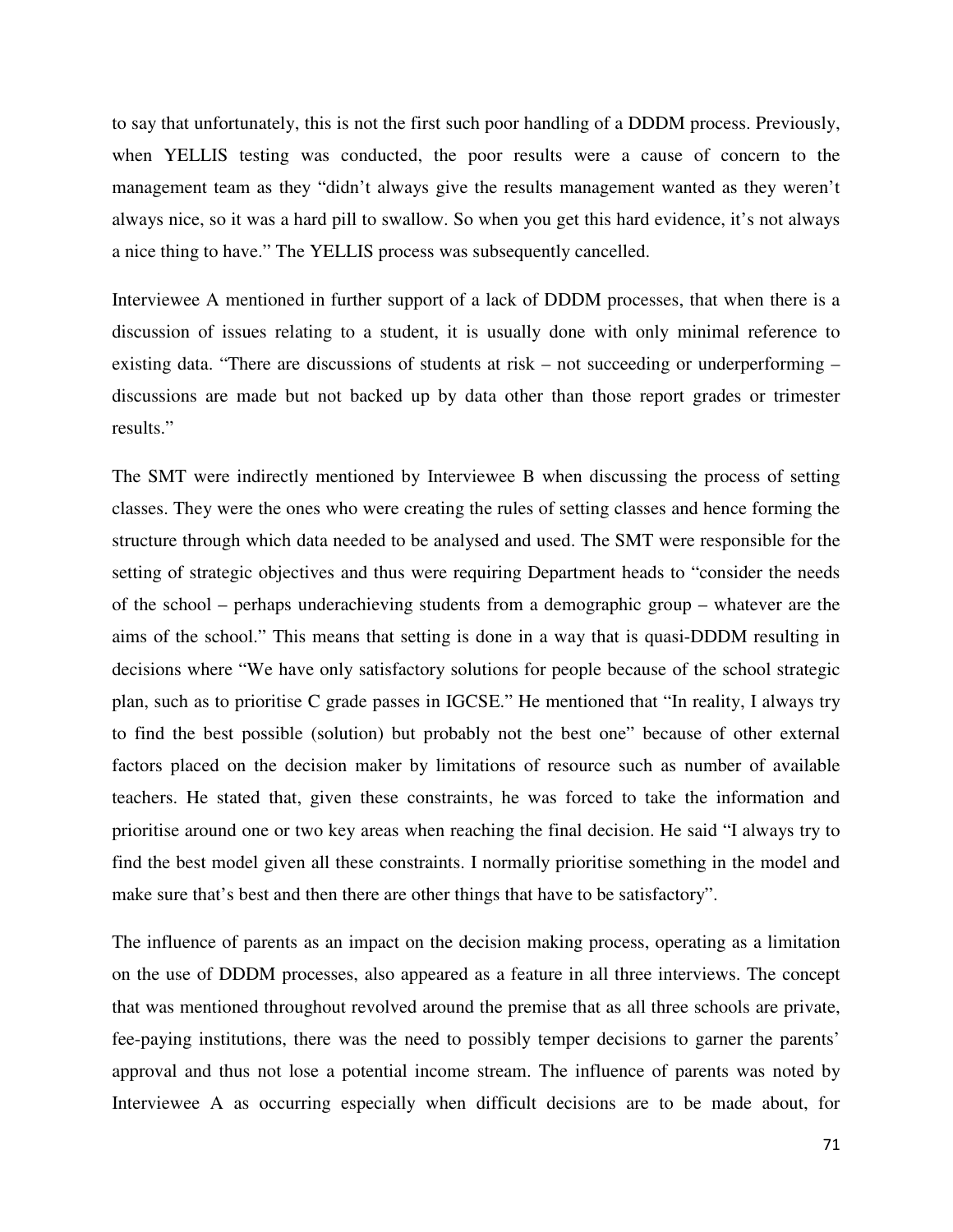example, a course of study. He stated that whilst the school would like to make a decision based on sound reason, in reality the decision is only a recommendation and the parent is accorded the right to accept or change the decision. He went on to say:

Looking at difficult decisions about a course that a student chose which is not right, our decisions about subjects are recommendations, guidance, they (the student) are not necessarily prevented from the course. Private school parents are paying salaries so parents have the right to make decisions

He also said that parents are usually happy with the school decision and "What we are doing; (they) generally accept the school judgement in matters of course choice or suitability of classes" but the influence of parental acceptance looms large as their chief concern appeared to be "passing the year and promotion" of their children.

Interviewee B mentioned that parental interaction usually occurs as an end step of the decision making process. In particular, the decisions around the setting of classes which have used nonempirical data are sometimes the hardest to explain, and require "complex conversations" with parents in order to gain their acceptance and understanding. The use of "secondary data" to "try and create the most positive learning environment you can for all the students" creates the challenge for leaders with parents: "It's that bit that's more difficult to communicate to parents. They don't understand that as it's much less black and white." However, as with Interviewee A, he did mention that parents do accept decisions if the results are positive for their child. "If our model is right and all students are learning then the parents are generally happy – if not, we have difficulties" and the key to all discussion is "It's a matter of communication."

The parental influence mentioned by Interviewee C revolved around the process of sharing news that is not necessarily positive. As mentioned previously, the YELLIS test results revealed concerns about the students' abilities and performances, and thus, by implication, could be seen by the parents as indicative of poor teaching and school processes, hence the comment "Sometimes you think, 'I can't tell the parents that'". He mentioned that in any decision making process, the underlying concern was "At the top it seems to be to keep the parents happy." He mentioned an incident where an SMT member said to him "I've got this parent on my back so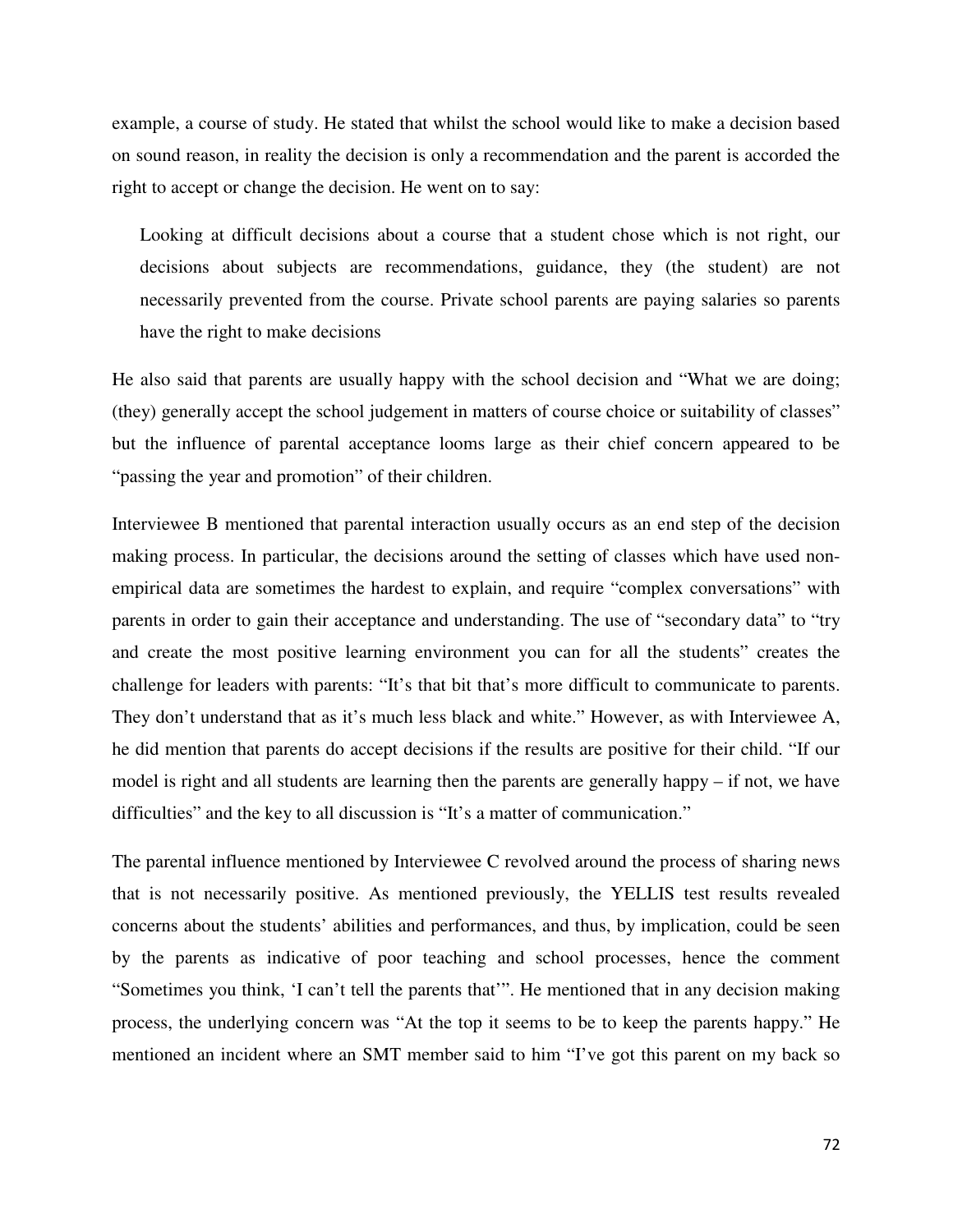sort it out" resulting in a decision and action that "May not be the best decision but it's the one the parents want."

In summary, the main issues or challenges to the implementation of DDDM processes appear to revolve around the time allocated to it, compounded by people-related factors. By not understanding the processes or appreciating the value of information generated, the influence and potential impact of DDDM processes are limited. In particular, if time is not allocated to data collection or analysis, then relevant results, a clear picture of performance, and thus useful information are not created. If the information produced is not useful or apparently relevant, then staff will be sceptical of it and will not see the need to alter their teaching practices, SMT will be loath to publicise or use the results, and parents will have no confidence in allowing their children to be subject to the decisions being made.

# **4.5.3 Interview responses to Research Question 3 – What are the issues surrounding the use of digital technologies in procuring and analysing relevant data within Latin American bi-lingual international schools?**

All three interviewees discussed the use of IT systems within their schools as being a tool for the collection and analysis of data. All three mentioned that teachers had direct access to computers and that some form of a student information management database program was being used within their school, but all three reiterated and reinforced some of the issues against its widespread use that were mentioned in the written questionnaires; issues such as a lack of training for staff, teachers not being comfortable with new technologies, and the lack of confidence in the software to produce the results that are desired.

Interviewee A mentioned that his school has just begun the school-wide use of a new MIS database program which is being used for recording of data items such as attendance and assessment results. The process of implementation has been well received by staff, but he is concerned that the full potential of the system will not be reached as there isn't a person delegated to drive the project forward. He stated that:

Feedback is pretty much positive; the system seems relatively easy; not time-consuming; straight forward… buy-in is very popular; its saved a lot of time and there isn't any sign of a wall of staff resistance; they seem quite happy with it – this was so even though the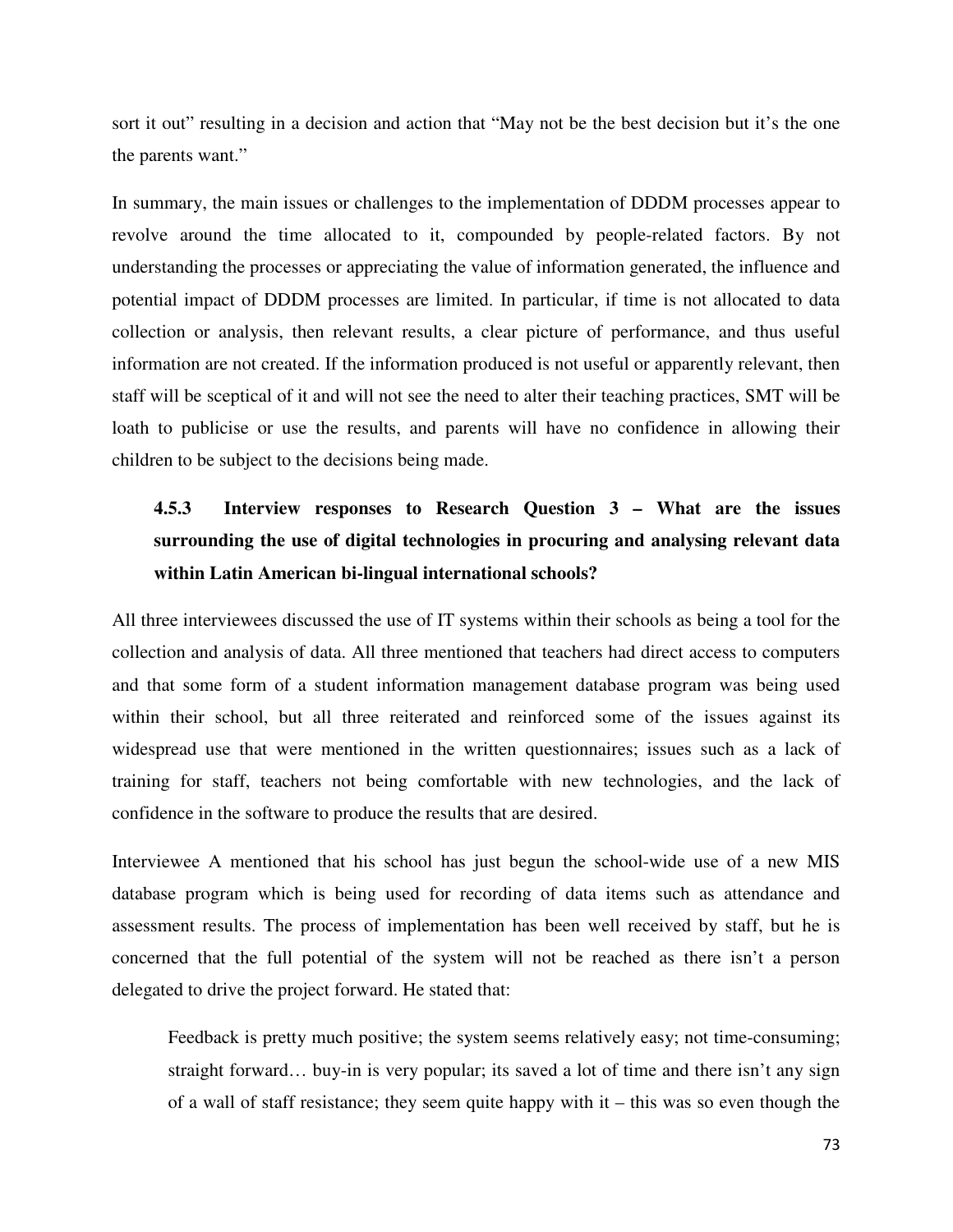system has had the occasional malfunction. We've had occasional problems with hardware but not a lot.

His concern is mainly around the lack of drive by the SMT to fully utilise the potential of the data being recorded. He noted that "There's a lot more the system can do" and "Beyond that (attendance and assessment results) as to pushing boundaries to their potential, it's not being used because there's a lack of drive from someone to push it forward."

Interviewee B was very positive about the use of IT within DDDM processes and its potential to quickly analyse data from numerous sources to produce trend lines, targets and other measures of progress or achievement. He particularly mentioned the way that IT can eliminate the need to have paper records, and the ease with which interested parties can access data for their particular needs. However, he raised concerns about several issues that mitigate against the successful school-wide use of a MIS system, concerns which have also been mentioned in the questionnaire – namely the consistency of suitable hardware, and the time available for staff to enter data in a manner and at a time that suits them.

According to Interviewee B, the potential of a MIS in a DDDM process is that "Base line data becomes a user-friendly thing – whatever that thing is about each student." He mentioned that "All that data converts into one target point that a teacher can measure progress against" and "Generally, the more data you record, the more trend you can generate." He praised the use of IT by commenting:

I like  $IT - I$  hate bits of paper – the key with IT is you manipulate data very easily on spread sheets, databases and set up all sorts of tracking you can't do on paper … IT speeds up the process and also allows access to things you couldn't do anywhere else

However, he did raise concerns over issues such as the mixing and matching of resources within a school, which creates problems for the seamless use by staff:

The wired networks, wireless or internet not working due to hardware or software – some are running on Windows XP, some on Windows 2000 and senior management on Windows 2010 – so they're sending stuff such as docx which we can't read or open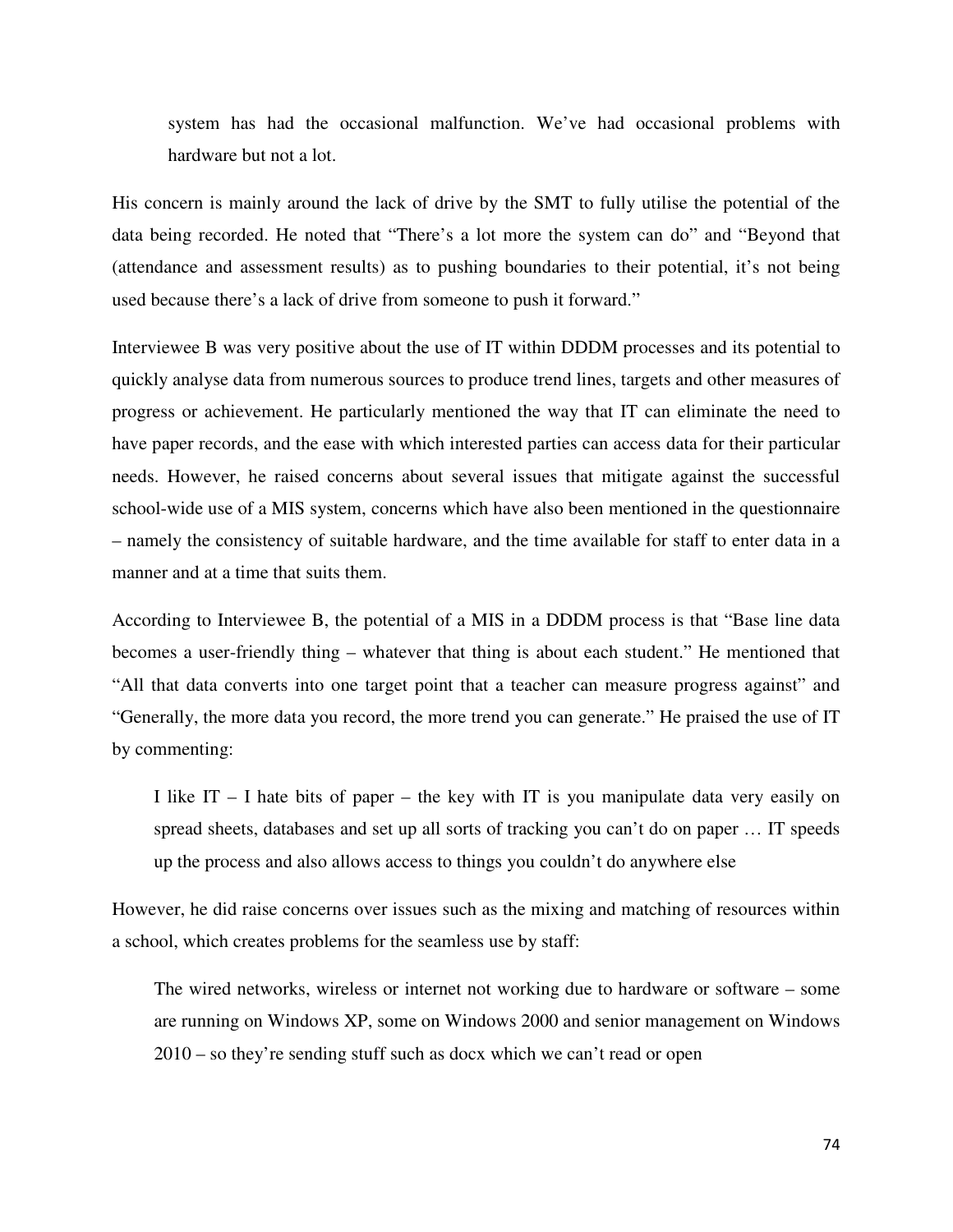Further, the time factor was raised as being another issue or barrier to the successful use of an MIS within a school:

Problem for a teacher in a lesson is you have 20 students in front of you, mark whatever you are doing and then enter that data in somewhere, some sort of thing and if that thing is not user-friendly or on-line or working when the teacher needs it, then the teachers will find another way of doing it.

In order to ensure that data is consistently recorded and available for analysis by whomever needs to access the data, he stated that there is the requirement for a MIS system which is userfriendly for all:

Got to have teachers that are using it quickly and as a basis of what they are doing ... got to have hardware available for teachers to access the program whenever and wherever they want to – out of the classroom, at home – got to have the right program.

When asked if he has had experience in whether these programs exist, he succinctly commented "Everything exists; it's just how much do you want to pay for it?". He finished by mentioning that generally a school will purchase a program which is satisficing and falls within the set budget

They get a satisficing program – might not be perfect but as long as it focusses on what you need – maybe easy to use, up and running, data is safe, data is on site, cloud access, parent access – decide on the priorities and play with the variables.

Interviewee C discussed the situation at his school which appears to be similar to A in that the MIS has recently been introduced and is being used in a very limited capacity. He mentioned issues of hardware and software as limiting the potential use of the MIS, but the biggest challenge his school faced appeared to be in the understanding by the SMT of the potential uses, and confidence in the results garnered from MIS. These challenges may stem from a lack of training in the use of the system, and the inability of the software providers to clarify the system's potential, but it is problem that may take some time to resolve according to C.

He started the discussion of IT usage by stating that all staff have classroom access to computers "All teachers, yeah, there's a computer in every classroom", and that an MIS has been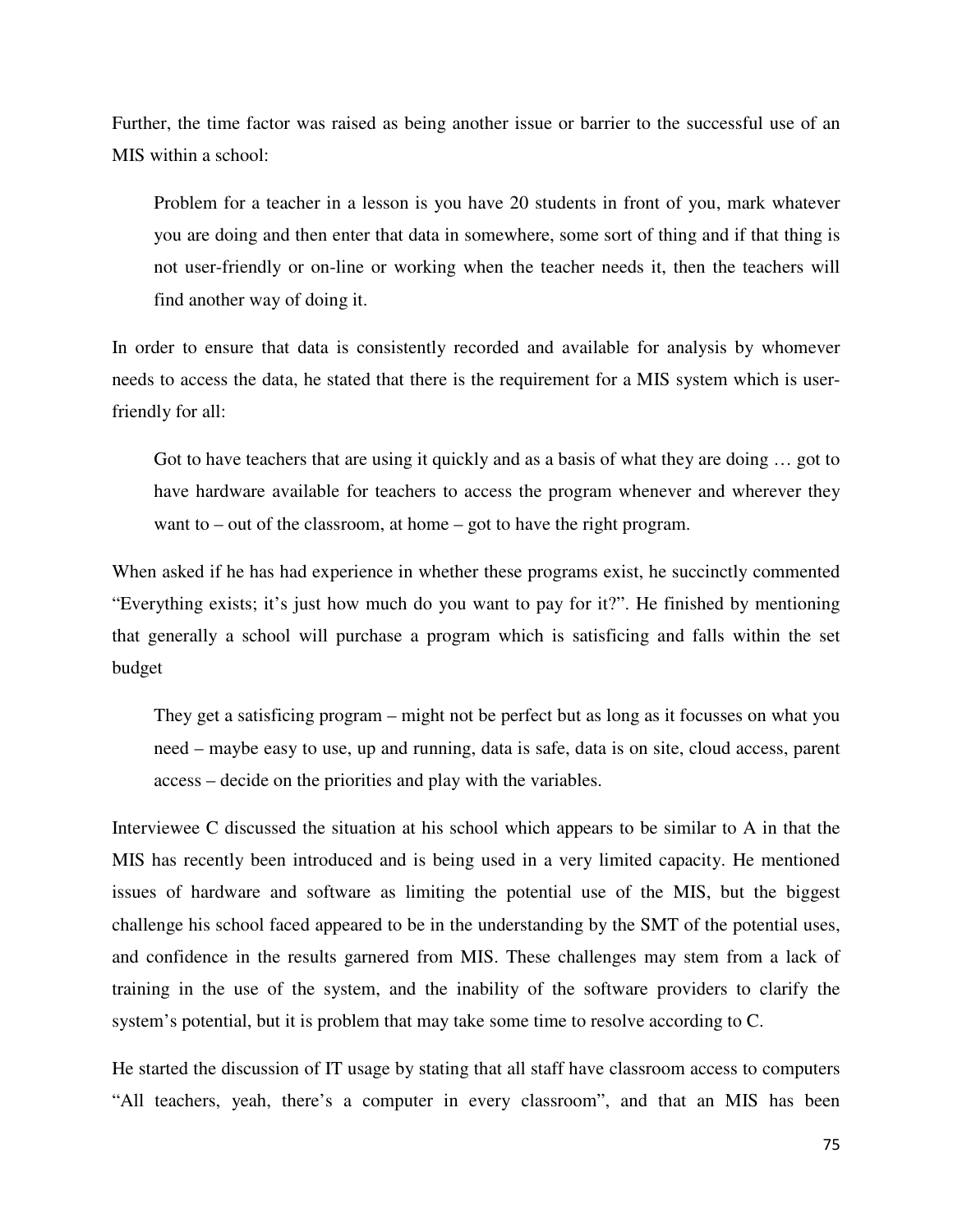implemented "We have got \*\*\* (name of commercial program omitted), used in a limited capacity to record trimester grades". This led to the comment that "Issues are bandwidth not good, also teething problems with \*\*\*". He believed that \*\*\* has potential to meet the school's needs as there is "Quite a lot you can do on that if it gets going well" but that time is needed to build up confidence. "Teachers are not confident; give it a year or so to see how it goes and then might use it more". He went on to mention that very little training was given in the system, and in reality, he ends up having to manage most of his department's usage because of this lack of training. "There was not much training given in how to use it  $-1$  sort of mange it for my department."

Interviewee C was asked if he saw wider use of the MIS in the school, to which he replied that "I am not sure senior management do; they're a bit sceptical." This may be due to the program itself as he mentioned that the school was committed to improving its IT resources: "We have a big drive into IT, more computers into classrooms, more computers into places around the school" but as there was little or no training in the use of an MIS, there is little understanding of its potential to assist in DDDM processes. When questioned about whether he was aware of any training that had taken place, he replied "Nothing, no training on analysis of data" but concluded by stating that "More data, I would hope we would use it, help us to become more analytical and decide the way forward" but he is "unclear as to where it's all going."

In summary, it appears that all three schools have an IT system that supports an MIS. All three interviewees mentioned that their schools have various issues with both hardware and software, but it seemed that only one school is using the MIS in a proactive way to support DDDM processes. Outside of the issues of hardware and software, the key issues and challenges limiting the effective use of the MIS appear to arise from either a lack of understanding of the potential uses of the system, or a lack of clear direction and confidence in its usage from the SMT. Interviewee A specifically mentioned that there is the clear need for a person willing to drive the project forward as being the key element to the successful use of IT within a DDDM process.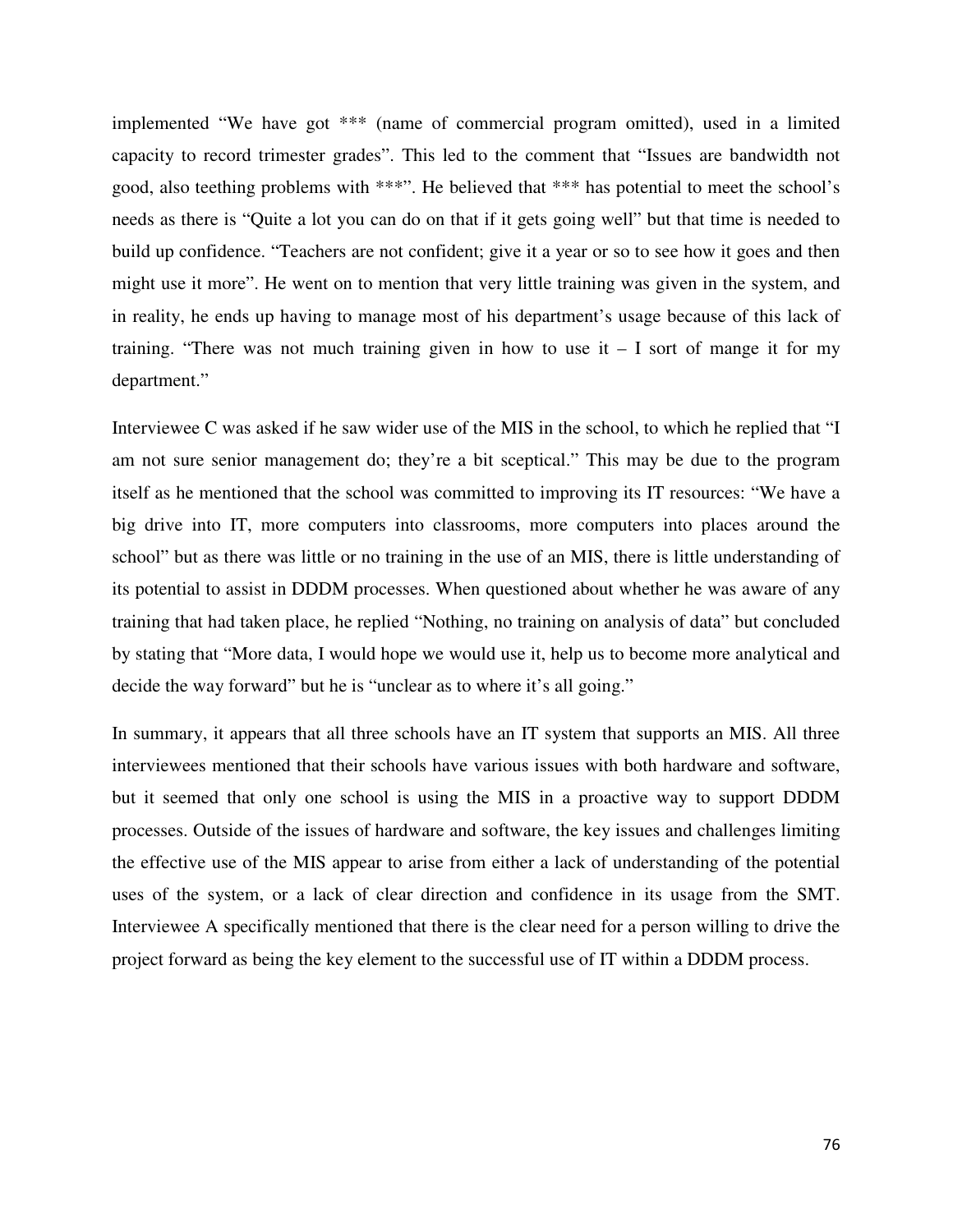## **4.6 Summary**

The questionnaire and interview findings correlate with each other over six key issues that permeate the successful implementation and operation of DDDM processes. The key issues that were supported by both the interview and questionnaire responses are:

- Understanding how DDDM processes can potentially create improvements in schools
- Acceptance of DDDM processes by management, staff and other parties
- Staff attitude and resistance towards changing current practice
- Validity of data being collected and analysed
- Time availability to collect and analyse data
- Barriers and challenges to the use of IT in DDDM processes.

These issues will be discussed in Chapter 5 by considering the literature to theorise the findings.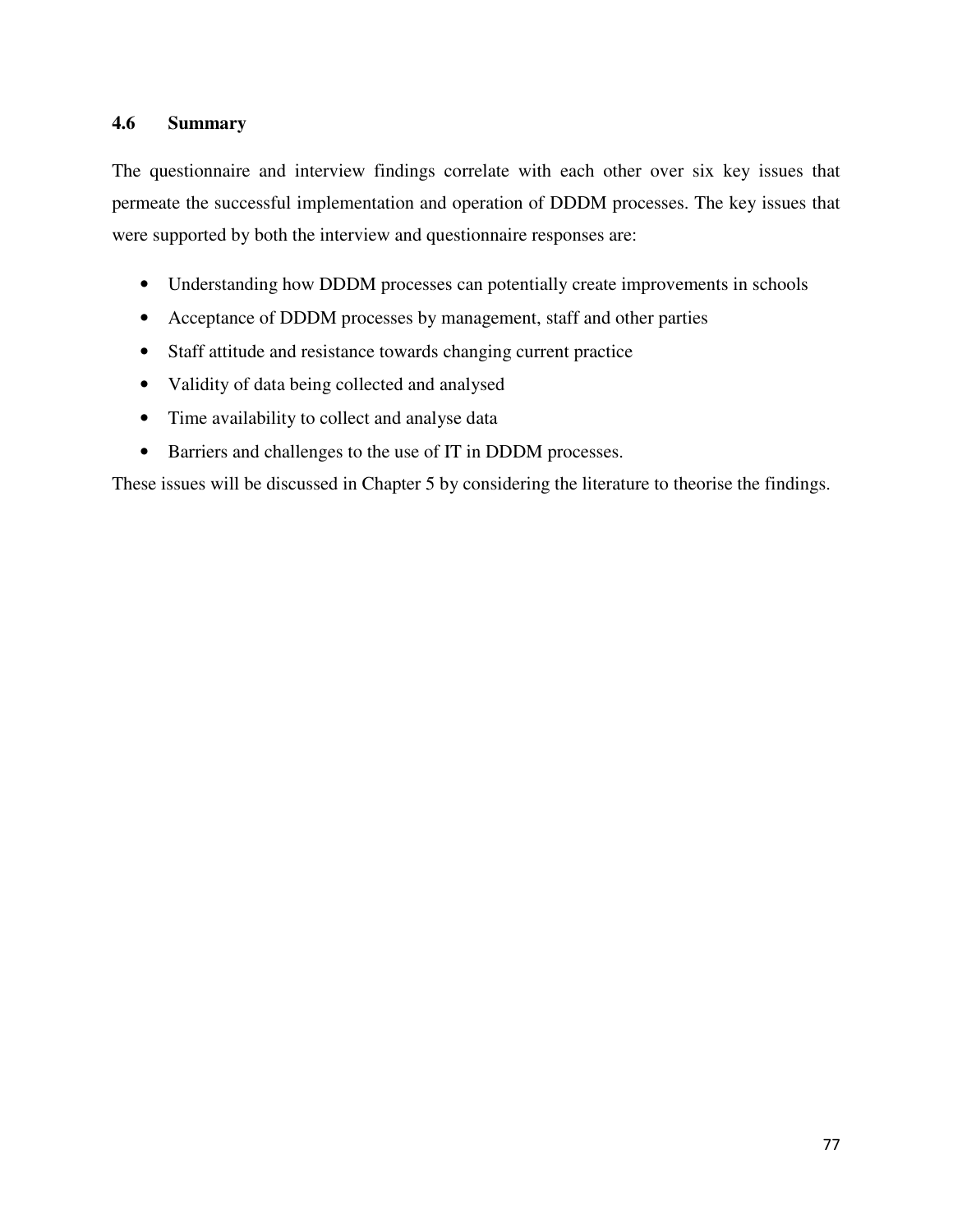## **Chapter 5 Discussion**

The discussion in this chapter will focus on the six issues listed in the summary of Chapter 4. The findings from the questionnaire and interviews will be linked to the literature by providing a theoretical base when highlighting commonalities and commenting on differences that may arise.

# **5.1 Understanding how DDDM processes can potentially create improvements in schools**

All responses to the questionnaires and interviews agreed with the literature that making decisions about a student and their educational journey must be done from an informed perspective. All agreed that this informed perspective should be influenced by information obtained from an analysis of data recorded about student performance and circumstances, and that the analysis of the data could be done through IT processes. The literature revealed this with Wayman´s (2005) comment about the centrality of data analysis to school improvement initiatives, and Earl and Katz's (2002) categorical statement that the use of data is "no longer a choice, it is a must." (p. 1005). School 5 acknowledged the importance of data storage and interpretation, and School 8 discussed the objectiveness afforded by the use of data in a decision making process. Hoy and Miskel's (2008) viewpoint of using a process of vigilant and unbiased data assimilation, then evaluating alternative choices before making a decision, is reflected in Interviewee B's comment about using written and numerical data as a reference and basis for decision making. By failing to adopt a form of informed perspective, the decision making processes produce situations and solutions that School 4 described as decision making based on "guesswork and personal beliefs", and by School 3 as making decisions relying on anecdotal evidence created through staffroom gossip.

In terms of how DDDM processes could improve school operation, the respondents and the literature tended to concur DDDM processes help to remove emotional, knee-jerk or illconsidered decisions from being made; decisions that are generally made in a reactionary manner to a situation that requires some immediate response. Shephard´s (2001) comments about the need for the gathering and use of information as an integral part of the learning process were mirrored by the majority (eight out of nine) of respondents to the questionnaire and the personal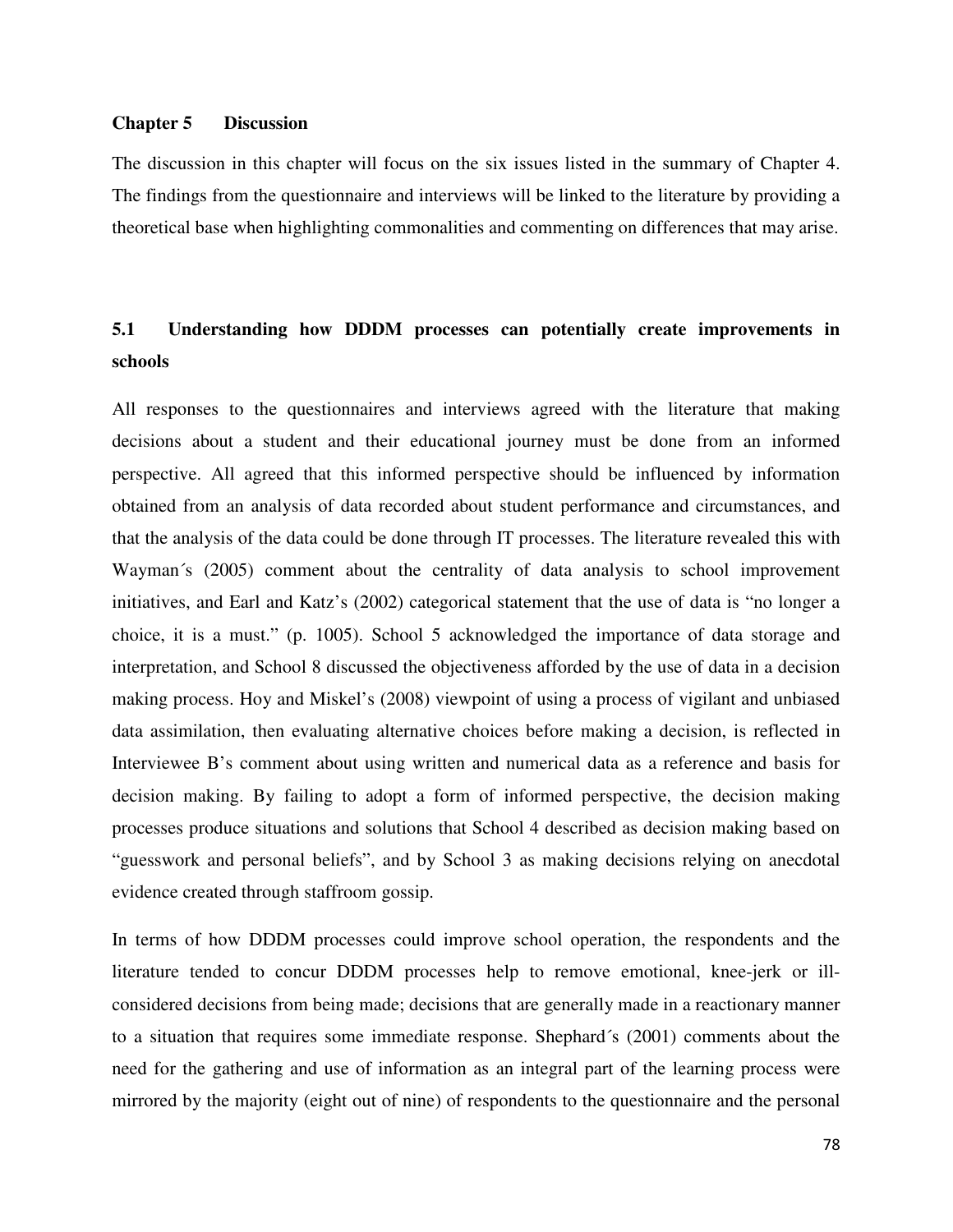views of all three interviewees. School 1 acknowledged that decisions must be based on fact, School 5 mentioned that data usage enabled decisions to be made which are based around the needs of the students, and School 4 stated that the using of data as the basis of a decision making process allows for decisions that are consistent, benefit all parties, are supported by pedagogy, and create collegial support for the decision made. Interviewee C bemoaned the lack of data analysis by his SMT, which he saw as limiting the ability of the SMT to really understand what was happening in the school. He saw the use of data as allowing the SMT to become more analytical and therefore having the potential to move the school forward.

DDDM processes require the potential involvement of several parties in the process, thus allowing for dialogue and ownership of the decision by all involved. The collegial support generated through the collaborative involvement of the parties meeting and constructively discussing the information arising from the data analysis was a feature mentioned by Bower (2009) which Williams (2008) termed as a "democratisation of expertise" (p. 215) and Owens (2004) mentioned as the empowering features of collegial decision making. These concepts were reflected in the questionnaire responses of School 4 and 7, who wrote about DDDM processes occurring within groups of varying types including teachers, counsellors and administrators, whilst Interviewee B mentioned the collegial nature of class setting processes.

It was of note that in a large proportion of questionnaire responses, the parties involved in a decision making process may not be solely compromised of staff members. In four questionnaires, there was the specific mention of parental involvement in differing collaborative decision making processes, although only one school mentioned that these decisions were of a pedagogical nature. Further, three schools mentioned student involvement in some stages of the decision making process, and one school in particular mentioned that they may be missing out on potentially valuable information by not involving students.

Further, the use of DDDM processes may help to make a satisficing decision more efficient by forcing consideration of all factors or data and thus requiring a reasoned response to the issue or problem being faced. Bower (2009) talked about how the use of DDDM processes can create a focus to the decision that eliminates distraction and affords the best use of available resources. School 4 talked about the use of data in the allocation of "resource materials", while School 8 alluded to the issue of resource allocation with a comment that data was used to impact on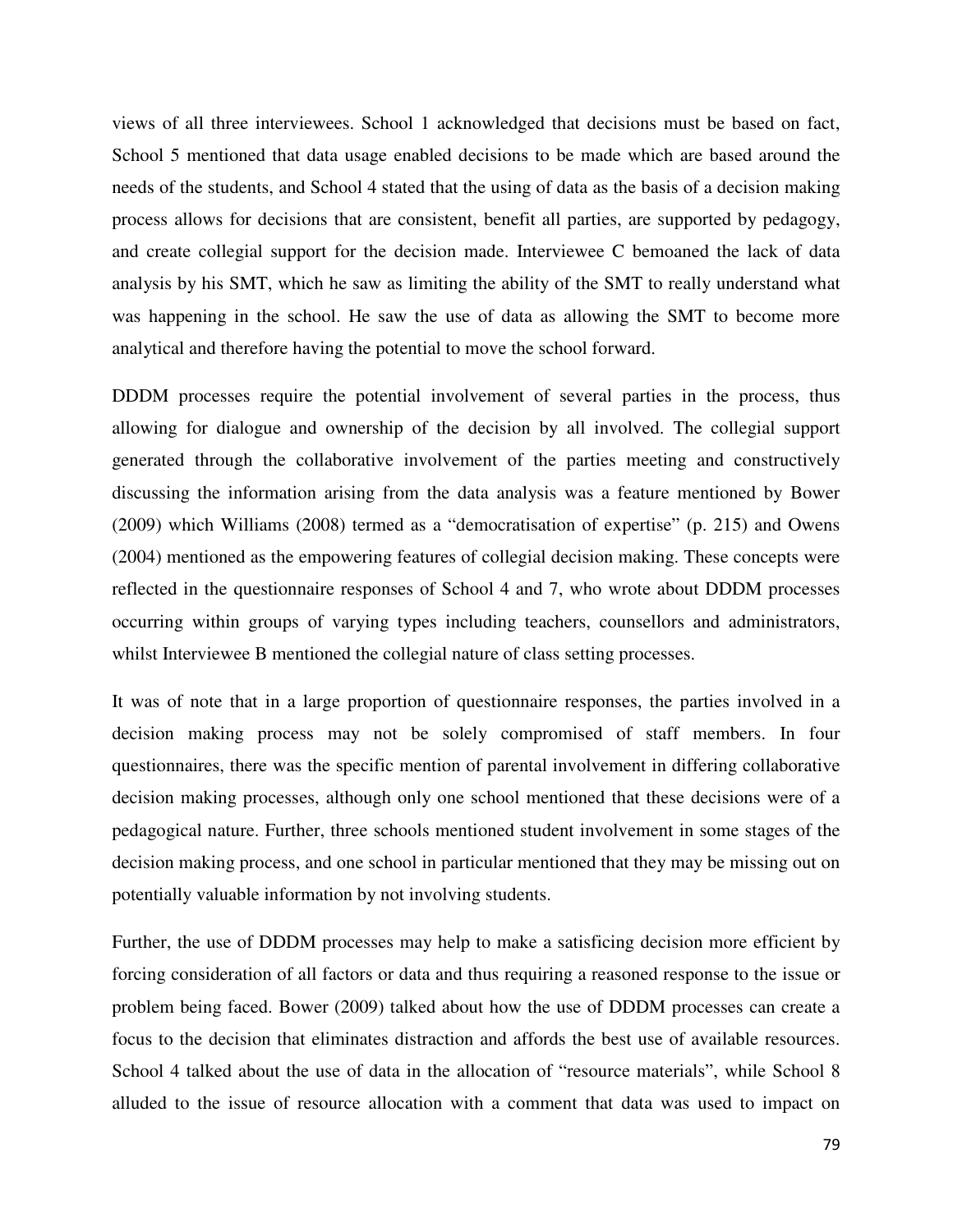decisions about "curriculum, course assignments (and) supplementary teaching needed"; School 6 also mentioned the use of data in allocations of teachers and other school resources. School 3 testified to the strength afforded to a decision with their statement that DDDM gave the school "hard facts" when dealing with parents who are challenging a decision or who needed convincing of some path being taken.

In conclusion, it appears from this study that DDDM processes should form an important feature of the management of schools as there are a myriad of potential improvements available through using them. By undertaking DDDM processes, the decision makers are forced to create a clearer picture and understanding of the issues and background to problems that needs resolving through the information generated from the analysis of data. Further, whilst decision makers are faced with considering many factors before making a decision, they are allowed to remove the influence of subjective or anecdotal evidence from being major considerations, and DDDM processes afford the ability to provide rationality to the allocation of resources, or strength to a decision that has been made. Finally, there are the broader benefits of building collegiality amongst staff, parents and students during the decision making process, generating support from the staff or implementers of the decision by their involvement in the process,s and potentially allowing for more consistency in the decisions that are made by opening them up for peer review.

# **5.2 Acceptance and support of DDDM processes by management, staff and other parties**

A key issue that arose from the findings of this study is the one surrounding the acceptance and perceived value of DDDM processes, and the understanding of what to do with the information that results from the analysis of data.

The involvement of the SMT or equivalent management level body in leading the implementation of DDDM processes was a key component of the literature. Shen and Cooley (2008) and Bower (2009) specifically mention the involvement of school leaders or administrators in DDDM processes. However, several responses, including Interviewees A and C and School 3 and 5, indicated that if the SMT or other involved parties are unable or unwilling to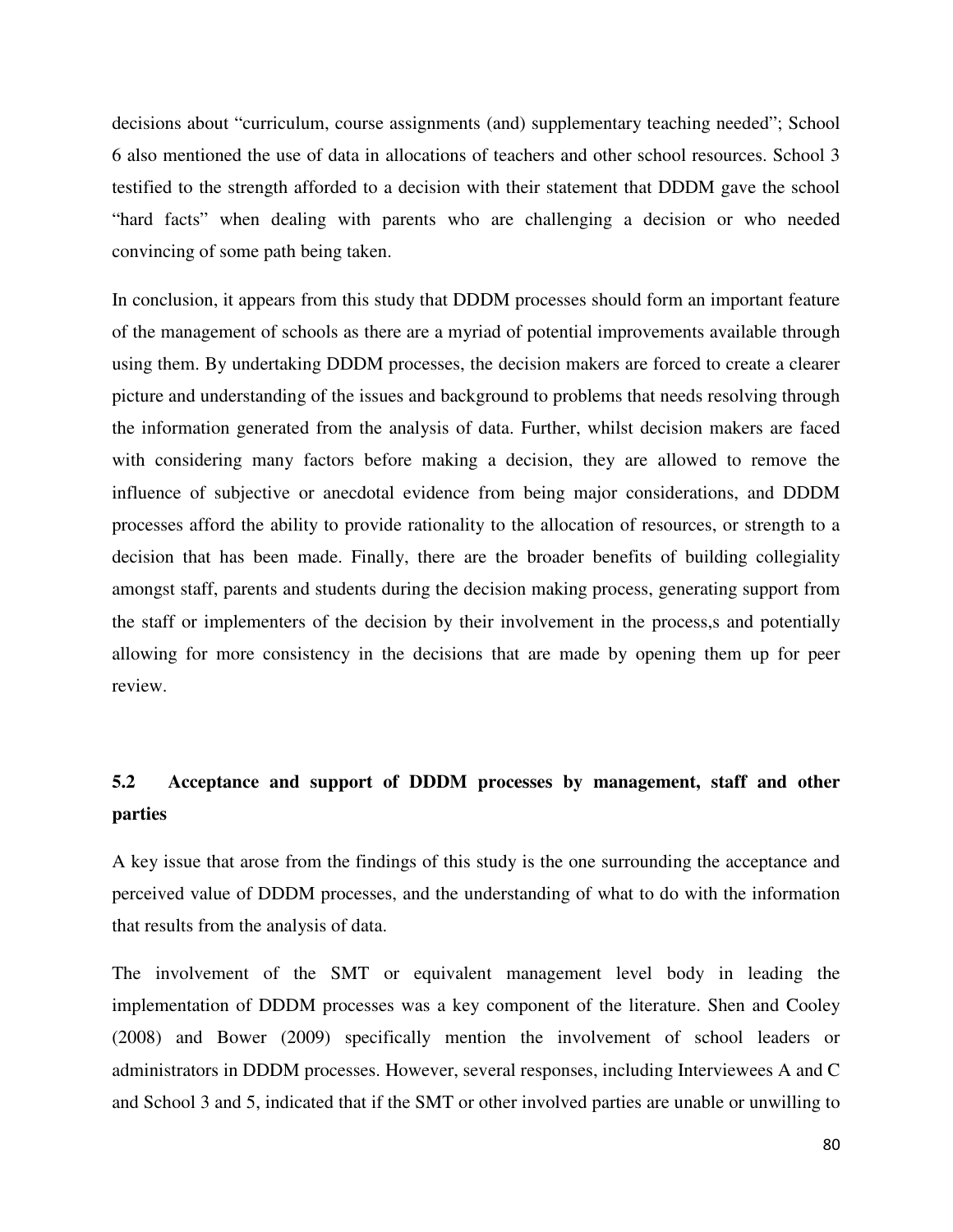clearly enunciate support for DDDM processes and visibly act on the information produced, then the parties affected by the decisions such as staff, students or parents will question the value of the process and the decisions reached or directions taken.

Questionnaires submitted by three schools (School 1, 6 and 8) indicated that forms of DDDM used to predict student performances had either fallen into disuse or were only in early developmental stages, suggesting either a lack of support or direction from SMT. Interviewees referred to lack of management support for DDDM processes. Interviewee C mentioned the negative reaction by the SMT to the unexpected reality of poor results in one DDDM process, and then the lack of clear direction given after another process, whilst Interviewee A felt that his SMT didn't value the information produced as it wasn't used in a transparent or obvious manner. Interviewee A also mentioned that the pressure created by the expectation of ensuring that a student passes each year of school prevented innovations or major initiatives from taking place. Thus, using data analysis information to challenge or change this expectation was, in his opinion not usual practice and appeared unlikely to change in the future. Interviewees A and C both wished for more use of data in their school planning processes as they perceived value from the use of data in the decision making process but felt frustrated that their management teams weren't as supportive or aware of the potential uses as they are.

School 2 and School 9 both expressed extremely strong views about how they did not perceive the need for DDDM processes, or only saw a limited use of them. School 9 was the strongest opponent of DDDM processes with the viewpoint that they considered DDDM processes as "Quasi scientific", producing results which were quantitative only and which failed to take into account the student as a "Whole person", a process which could only be done when considering factors that were not able to be reduced to numbers or figures.

Regardless of the actual lack of support or otherwise, an understanding of the value of DDDM processes was seen in the questionnaire responses from all of the other schools. Many wrote about various opportunities that existed for the implementation of DDDM processes or had already used forms of DDDM to assist in improving or developing school programs, resource allocations, decisions about class setting or student placements and student course selection. Wayman's (2005) assertion that data must be central to the school improvement process is clearly being considered in these schools.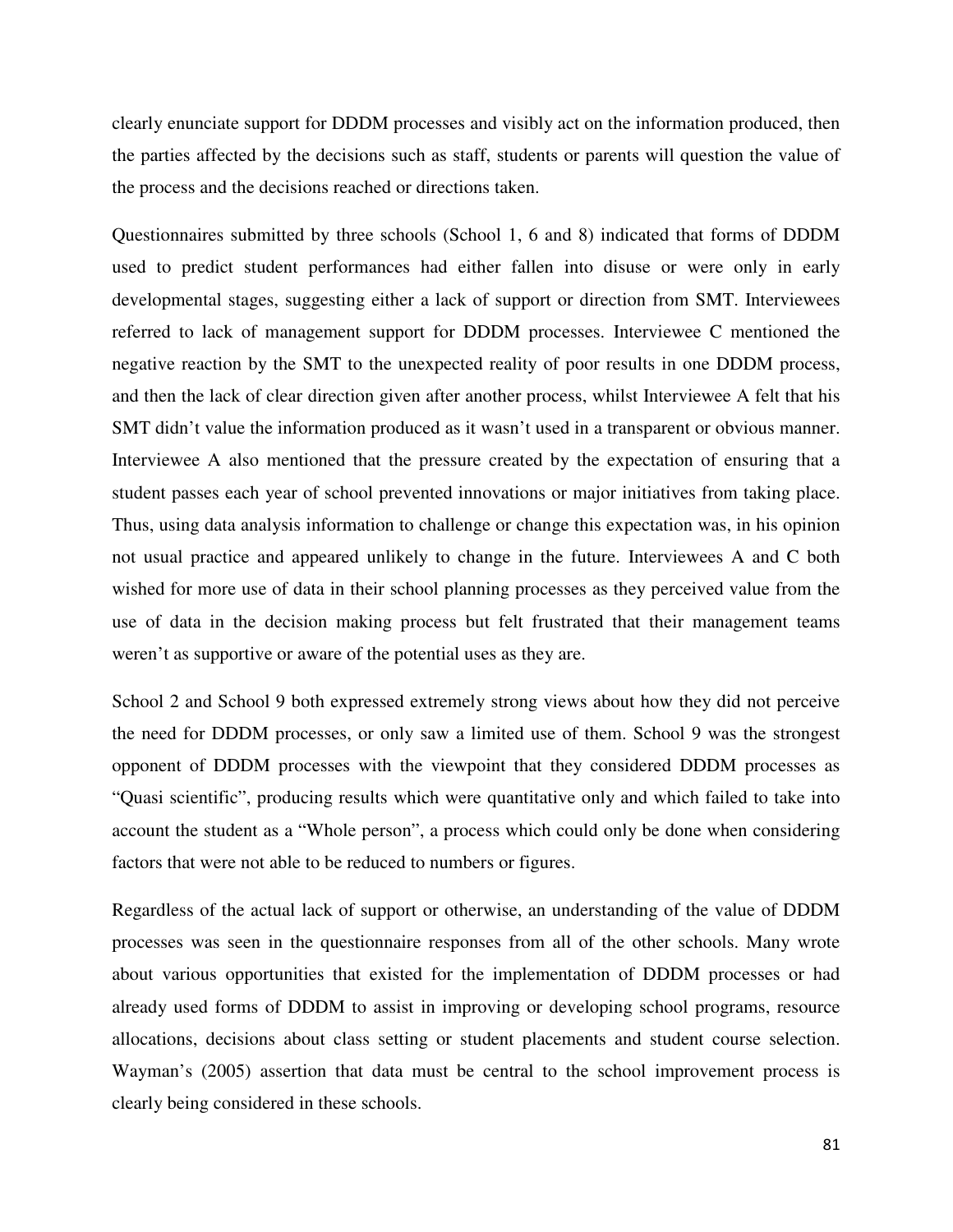The literature and respondents diverged somewhat in their viewpoint on the importance of DDDM being the only tool used to make decisions. It was apparent that the questionnaire respondents were supportive of the concept of the use of data in a decision making process. However, with phrases such as "Data impacts decisions" and "Data obtained helped us to make a decision", it was also clear that the use of DDDM processes in schools was considered as important, but not the sole factor in a decision process. Many respondents argued that as the decisions were being made about students, the human element of teacher experience, understanding and knowledge of the student should also be considered as another influencing factor in any decision process. In particular, School 2 argued that the human instinct must combine with the interpretation of data, and School 7 took the position that if the "Right" data is collected, then its analysis must be done by competent professionals to make "Appropriate use of the data", suggesting that the information produced must then be subjected to another process of deciding on the application of that information, a process which may involve human interpretation as opposed to numerical analysis.

Interviewee B supported this cautious approach to DDDM usage with his comment that a set of numbers does not necessarily tell the complete story about a student, and that one must never forget that a student is an individual with their own set of experiences and personality. He referred to the use of "Fuzzy logic" and "Secondary data" as being important features to be utilised in a decision making process, features that rely on human instinct and experience as opposed to numerical data points or measures.

Several authors confirmed the importance of using information to assist or support the decision making process, rather than relying solely on information to dictate the decision process. Shen and Cooley (2008) warned against relying solely on data analysis to create solutions for issues in schools. They referred to the process of relying solely on data as being similar to sticking a bandaid over the problem and potentially ignoring the root cause or factors involved in an issue, thus implying that data analysis must be combined with other factors if the problem being faced is to be successfully understood and resolved. They clarified this process by writing that data analysis should be used as a "Diagnostic tool" within a "Problem solving mode" (p. 325). Reeves (2004, as cited in Shen & Cooley, 2008), allowed that data is the "Nexus among these dimensions" (p. 320) of decision making in the striving for school improvements. Boyer (2009), Williams (2008),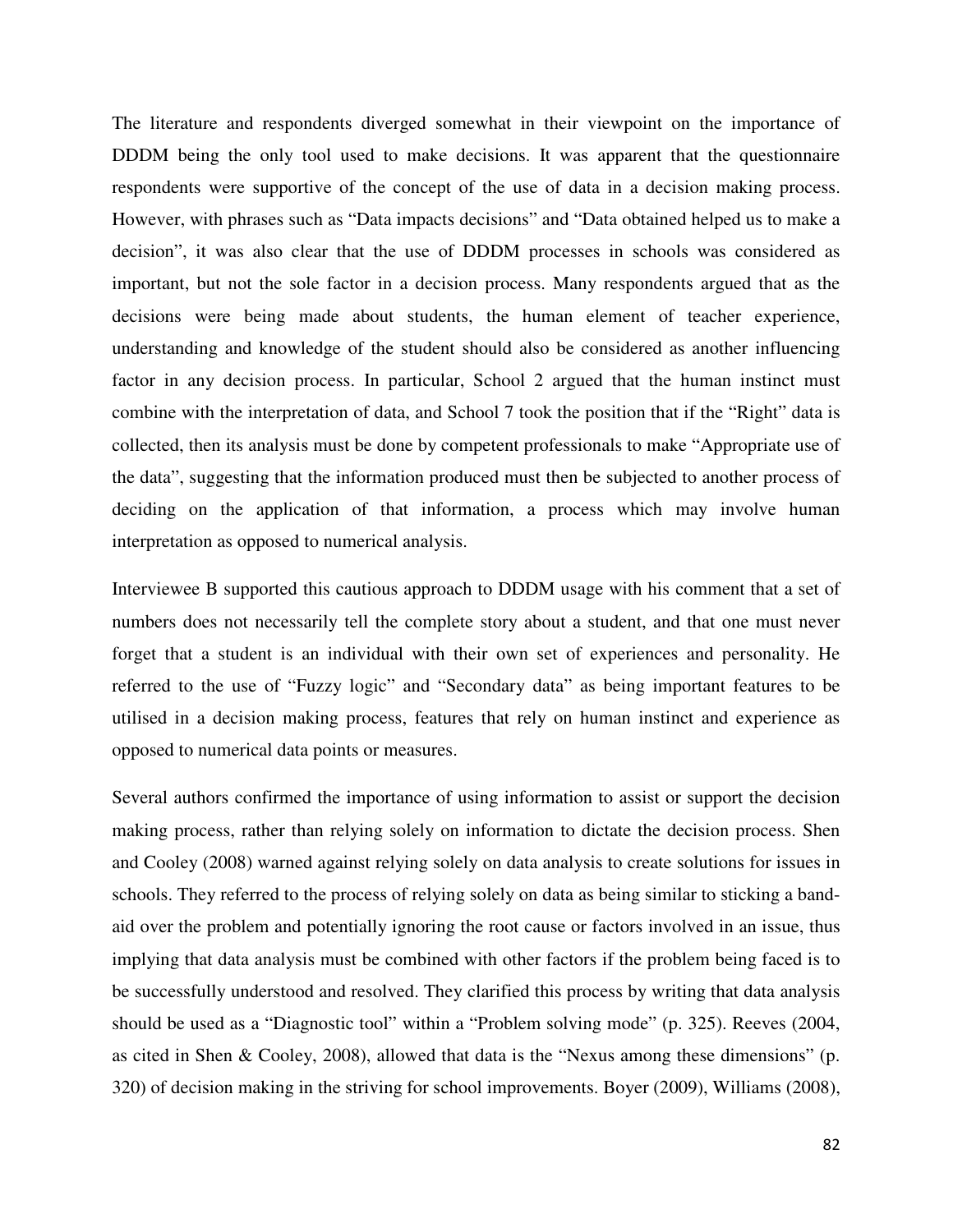Shepherd (2001) and Owens (2004) all indicated that effective DDDM processes are processes which involve people coming together to discuss the information, a "gathering around" of people to interact and discuss. The process of data collection and analysis to produce information about an issue is a key and potentially major component of any decision process, but the writers state that it must not be seen as the only stage in the process, and that the information itself should not be the final decision.

Williams' (2008) comment about involving different parties in a DDDM process alluded to potential parental or student involvement. However, there was strong support in the interviews that the influence of the group of parents may need to be tempered. It is noted that the reality of the reliance on parents to pay fees to ensure the economic survival of the institution may often result in a satisficing decision as opposed to the best decision; a fact that was specifically mentioned by Interviewee A and C, and alluded to by Interviewee B. Interviewee A mentioned that the challenge of enforcing a potentially difficult decision reached through a DDDM process may be resolved by presenting the decisions to parents as a choice or recommendation rather than a reasoned and rationale decision. Further, Interviewee B talked about holding "difficult decisions" with parents around issues such as class setting, and Interviewee C mentioned that sometimes data produces results which can't be shared with parents because of the negative implications of them. Whilst there is a theoretical base for parental involvement in the DDDM process, economic reality may hinder the adoption of DDDM processes rather than be a basis for the direct rejection of it because of philosophical reasons.

To summarise the key points around this issue, the support for, and understanding of, the value of DDDM processes must be generated by the SMT, a situation that is developing in some schools but not all. The findings show that whilst there is not universal support for DDDM processes, there appears to be a growing awareness of its potential within schools. However, through all the findings and much of the literature, there was strong support for the concept that in any decision making process, one must also involve a range of affected parties in order to consider the implications of the information, and how that decision may impact on students, staff or others. In order to achieve acceptance and sustainable change through DDDM processes, the balance of information and human instinct is the prerogative of the decision maker, but both aspects must be considered.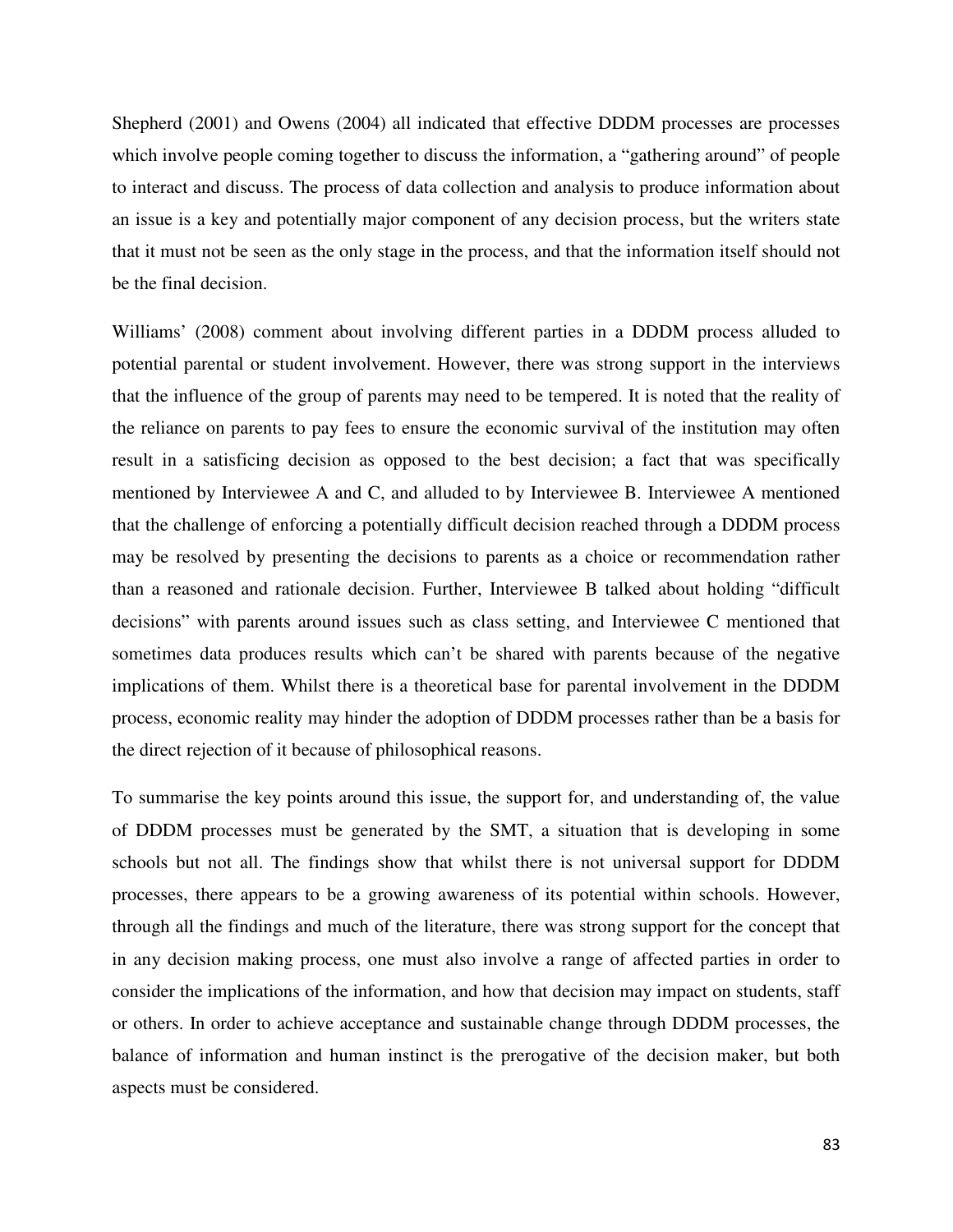## **5.3 Staff attitude and resistance towards changing current practice**

The issue of staff resistance to any change process having a marked impact on any change initiative is one that appears in a lot of literature. The willingness to change and adopt new practices can prove to be a threatening and insecure position for a teacher to find themselves, especially when implementing DDDM processes where there is the potential for in-depth analysis of teacher work product through the recording and analysis of student assessment results. Earl and Katz (2008) state that generally staff are not implementing DDDM processes to improve their teaching practices, whilst Williams (2008), Hargreaves and Fink (2006), Robertson (2007) and Scott (1999) all allude to the difficulties of implementing any change initiative.

Interviewee C proposed that the absence of the use of data analysis in his school was being caused by the fact that teachers were very settled into their methods of teaching and did not value the possibility of change. Whilst Interviewee C stated that he attempted to illustrate the need to adopt other procedures or processes with the combination of an analysis of numerical data of student performance and information gathered from current educational literature, he felt that the teacher's personal interpretation and satisfaction with their performance would override any attempts to change them. Also, Interviewee C stated that staff inertia to change caused the cessation of the use of YELLIS in his previous school because staff deemed it as not only a way to measure student performance, but that it could be construed as a tool to measure staff performance and thus became a threat to their job security.

School 7 gave a clear statement alluding to a potential resolution of this issue when they stated that while systems exist, they are not being used in the manner that they were designed to be used. Interviewee's C position that teachers are loathe to change because it would mean altering their current practices is supported by Robertson's (2007) comment that the "Disengagement with old structures and ways of knowing" (p. 111) is a requirement of implementing change and improving performance. Wayman (2005) suggested that a collaborative group process is perhaps the most supportive and suitable approach to any data analysis because it can remove the feeling of isolationism that may be experienced by staff offering up their work product for analysis. Further, Wayman also makes it clear that there is a responsibility on school leaders to model data use and establish procedures that protect and encourage staff to trust the processes being implemented.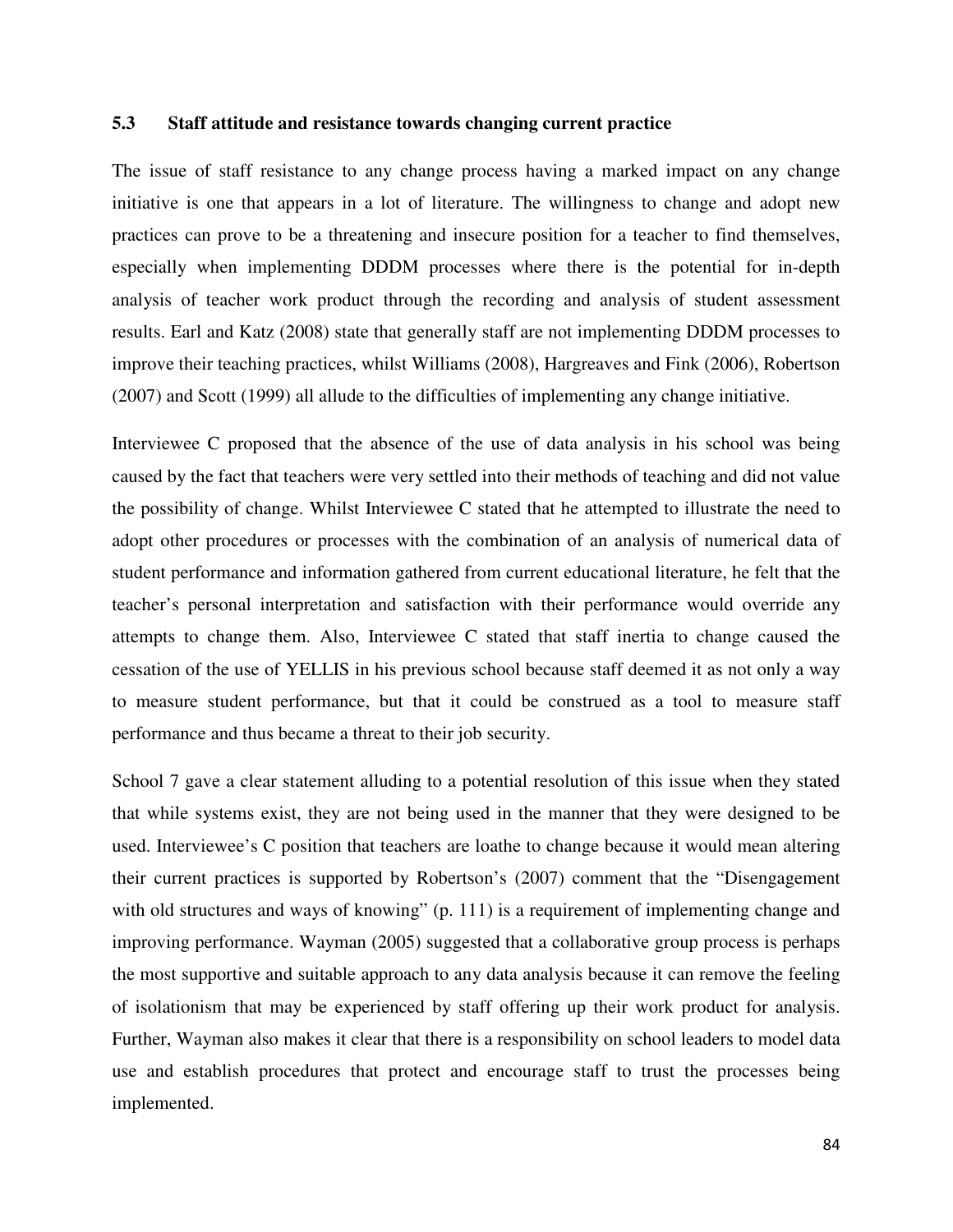## **5.4 The validity of the data collected**

Ensuring that the data entered into an analysis process is valid and truly reflects current practices and levels of achievement is a challenge in any DDDM process. Kruze (2000) made the point that the most vital step in any data analysis process is the attention that is paid to how the data enters the process and how it informs on the teaching practice. This challenge is related to the issues surrounding a staff member's willingness to expose their work product to analysis as well as the issue of ensuring that the assessment process itself is valid and measures the student's true performance. The process employed to conduct the assessment, and the objective grading of the assessment products, is an area of potential concern raised by both Flowers and Carpenter (2009) and Bowers (2009). Some schools were using external assessments such as IB and Cambridge examination results as databases which would potentially minimise these issues of process and objectivity.

Although there are a myriad of data types (Shen & Cooley, 2008) that could be measured and analysed, it is vital that whatever is recorded presents the truest picture possible of the performance being assessed. Interviewee C mentioned this potential blurring of detail when he expressed concern that it is difficult to get precise and specific information on his students. Although a lot of schools mentioned that they recorded aspects of pastoral or behavioural data, School 4 and School 7 expressed concern that only quantitative data was being used for analysis, while School 7 went on to admit that qualitative data was not considered as important.

#### **5.5 Lack of time or processes to collect and then analyse data**

The question of staff having time available to enter data, analyse the data and consider the information resulting from the analysis, was a common issue raised in the literature, the questionnaire and the interviews. Kadel (2010) wrote about the teacher's need for real-time information in order to impact on their teaching practices and Shen and Cooley (2008) mentioned needing "Ample time" when conducting data analysis. Interviewee B mentioned the clash of interest caused between trying to teach at the same time as endeavouring to manipulate data, and Interviewee C indicated that he doesn´t have the time to enter data and run his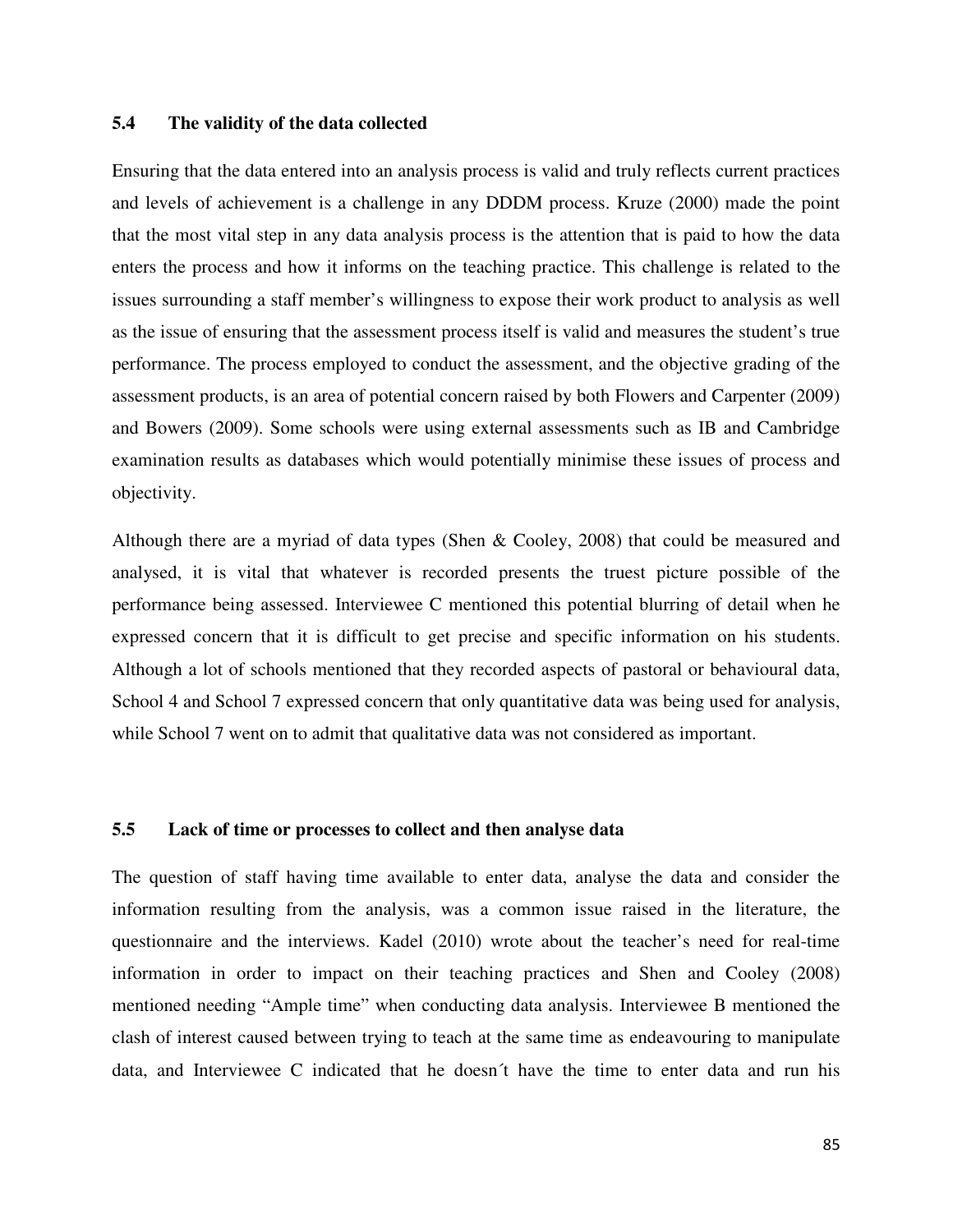department at the same time. Further, five questionnaires mentioned the time required to up-skill staff in the use of IT based DDDM processes was generally non-existent.

The lack of time available to collect and analyse data is a practical issue that may be resolved with a user-friendly data collection system, according to Shen and Cooley (2008) and Robertson (2007). It was acknowledged in all questionnaires and interviews that teachers are very busy and experience many demands on their time, therefore any tasks that they are required to do must be efficient and easily accessible. The issues surrounding the collection of data are very similar and intertwined with the issues and challenges relating to the use of the IT systems, so will be discussed in more depth in Chapter 5.6, but the broader issue of time availability is relevant and can negatively impact on any successful process. In the questionnaires, it was mentioned in three school's responses that the availability of time to reflect on the information produced is not always available and thus is potentially limiting the efficiency and effectiveness of any data analysis process. In Interviewee A's comments, it was mentioned that the YELLIS process of generating data, which gave information about student performance benchmarks, was queried and challenged because it was not a requirement for university and therefore took time away from more specific and targeted activities. Interviewee C was also very clear in his comment that data entry and analysis would consume a lot of his time whilst Interviewee B discussed the time factor needed to undertake the process of decision making around the setting of classes as well as needing to hold "Complex conversations" with parents and staff to explain the rationale supporting the decision made.

As a succinct summary, it is clear that if DDDM processes are to be truly efficient and effective, then time must be allocated to the groups involved their use.

## **5.6 Barriers and challenges to the use of IT in DDDM processes**

The use of IT processes to record data was common practice throughout all schools responding to the research study. Direct access to computers for teachers was also common, as was the use of some form of a MIS in every school. This finding is consistent with the literature which indicated that the ready access to IT technologies should allow teachers the ease of rapidly entering and analysing data generated within their classrooms, potentially creating real-time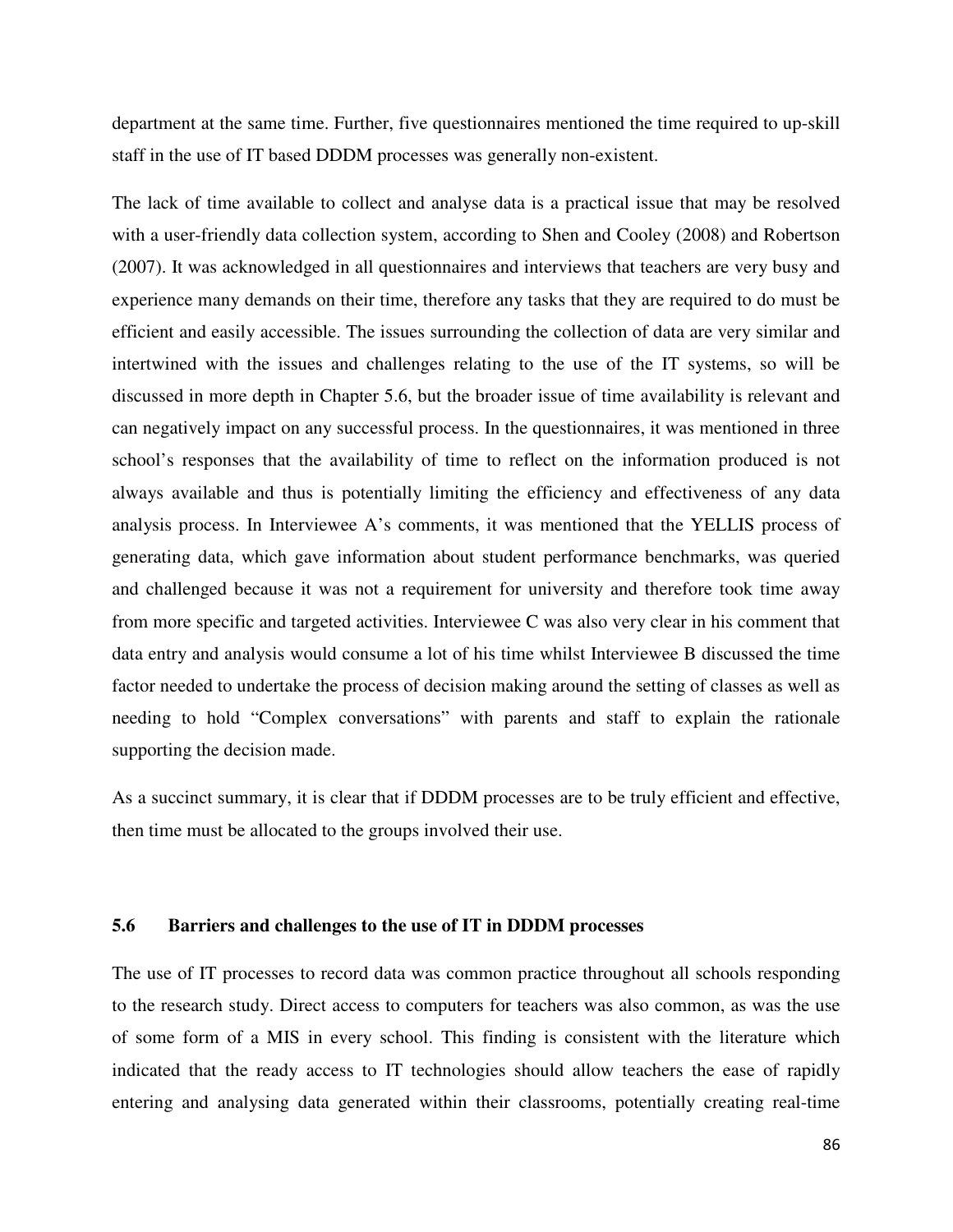information which can impact on their teaching practices; this feature is mentioned by Kadel (2010) as being very important to improving the educational journey of students. Also, Wayman (2005) wrote about the potential efficiencies allowed through use of technologies, and Robertson (2007) stated that her findings indicated that there existed a strong reliance and link between student success and IT systems.

However, the reality exhibited in the questionnaire and interview findings showed that the adoption of IT systems to support DDDM processes presented issues and challenges relating to either the physical challenges of software and hardware, or to the influence of staff willingness (or otherwise) to adapt to new processes and practices.

The initial and overriding challenge to implementation and support of IT use in general appears to be one of budget. School 1 mentioned budget as being an issue to any IT implementation program, and School 7 acknowledged that it was only due to substantial budget allocations that many of the potential issues and challenges were avoided or resolved. Interviewee B spoke about budget implications when discussing existing programs, and summarised it with the comment that although solutions to any issue or challenge exist, the amount of funding available for the solution dictates the level of resolution.

Software issues were focussed on concerns over the requirement that whatever program was implemented to record the data, it needed to be user-friendly. 'User-friendly' could be clarified as ensuring that the program was efficient and easy to use, that it was accurate in the reproducing of data recorded, and that it provided rapid analysis of the data or the production of information based on that analysis. Wayman (2005) wrote that systems need to aid teacher development, and Shen & Cooley (2008) developed the particular aspects of "data warehousing and analysis capabilities" and a "dashboard showing critical 'vital signs' of a school" (p. 323) as being necessary elements to eliminating potential inefficiencies within a system.

An issue related to software was the expression from some respondents that they felt their system wasn't being used to its full potential. This was reflected in comments during the interviews in particular, suggesting that whilst a system was in place, its usage was at best limited due to a lack of training or confidence development in the system for staff; a failure by the software providers to clarify functionalities; and / or a lack of understanding in the possibilities offered by a system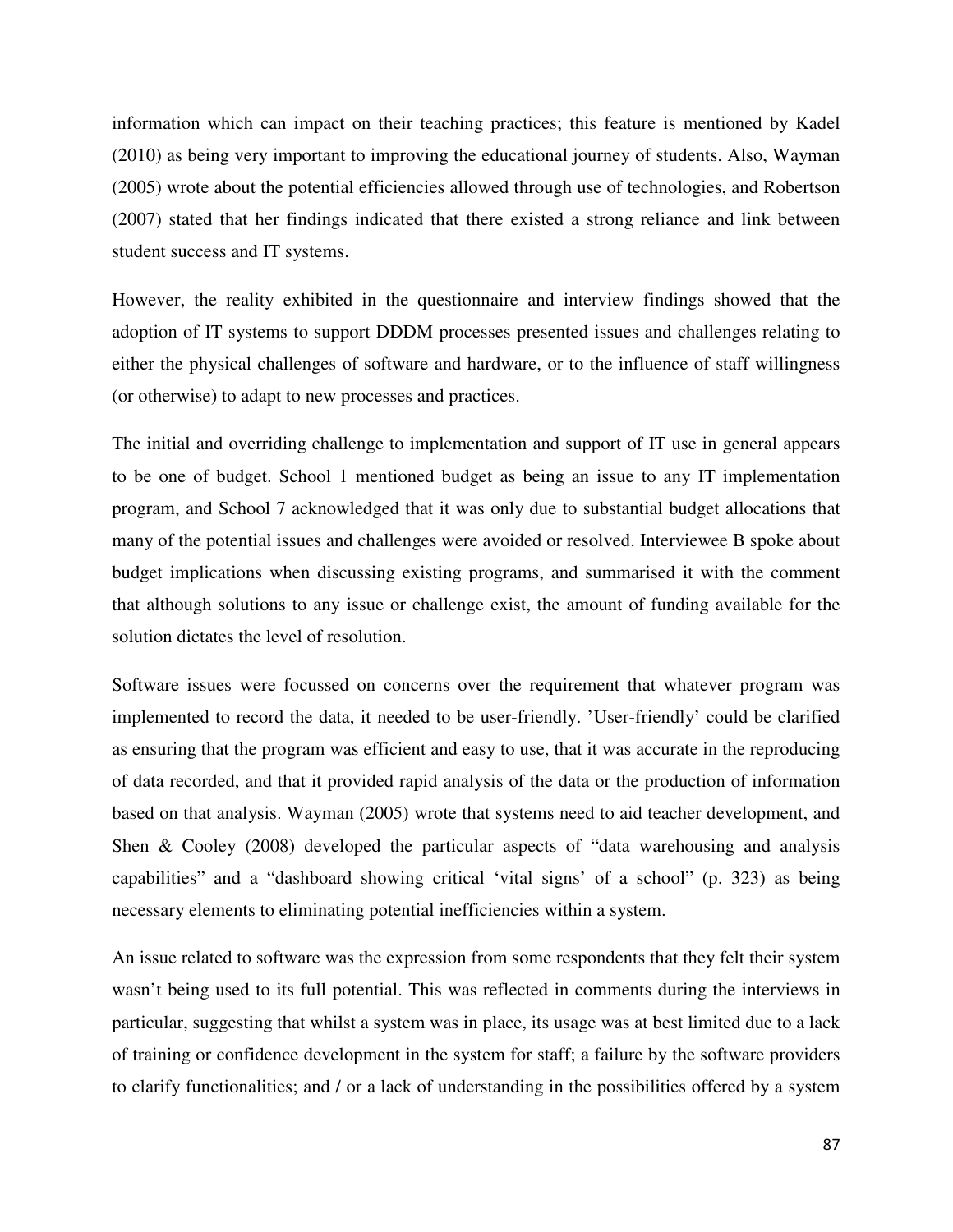within the SMT. Interviewee A mentioned that while staff buy-in to the system was initially very positive and supportive, the lack of understanding and drive within the SMT of the system's full potential has severely limited its usage. Interviewee C commented on the lack of training as being a limiting factor, and he mirrored Interviewee A's comments that a limited understanding of the potential of the system within the SMT was slowing the implementation and acceptance of a MIS. School 3 mentioned that regular "Gremlins" in the system, as well as users needing good Excel spread sheet skills in order to analyse the data inputted, limited the potential uses of their system. School 7 stated simply that there needed to be better usage of their current system by staff.

Six respondents to the questionnaire highlighted the feature of inefficiency within the system by mentioning features such as the excessive support required to maintain the system´s operation, or the stress caused by limited access for users. Wayman (2005) mentioned that IT systems should "Make a teacher's day better, not worse" (p. 301), and Robertson (2007) wrote about "Adequate systems support at all levels of planning" (p. 120). Whether the system was a commercially packaged system or a home grown product, the aspect of immediately available support when the system broke down was a major concern. For home grown products, on-going maintenance usually required large teams of staff whilst commercial packages that were supported at a distance often resulted in support that may take time to be delivered creating frustration and developing a lack of trust in the system.

These findings revealed barriers to the easy use of systems caused by features such as the fixed number of user licences which limited access to the system, or creating levels of access to the data analysis. These limitations created concerns and frustrations and fail to achieve the desired results mentioned by Wayman and Roberts. Capping the number of users was usually related to budget constraints when purchasing a commercial MIS. Often a limited number of user licences were purchased which meant that during high user demand periods such as report writing or end of term grade entry, teachers were not being afforded immediate access to the system, which didn't help with the efficient use of their time. Limiting access to the information generated from data analysis was mentioned in four questionnaires, and generally meant that unless staff were interested in and requested the information from data analysis, it wasn't shared with them. By not seeing the results of the data analysis, teachers are being deprived of the opportunity for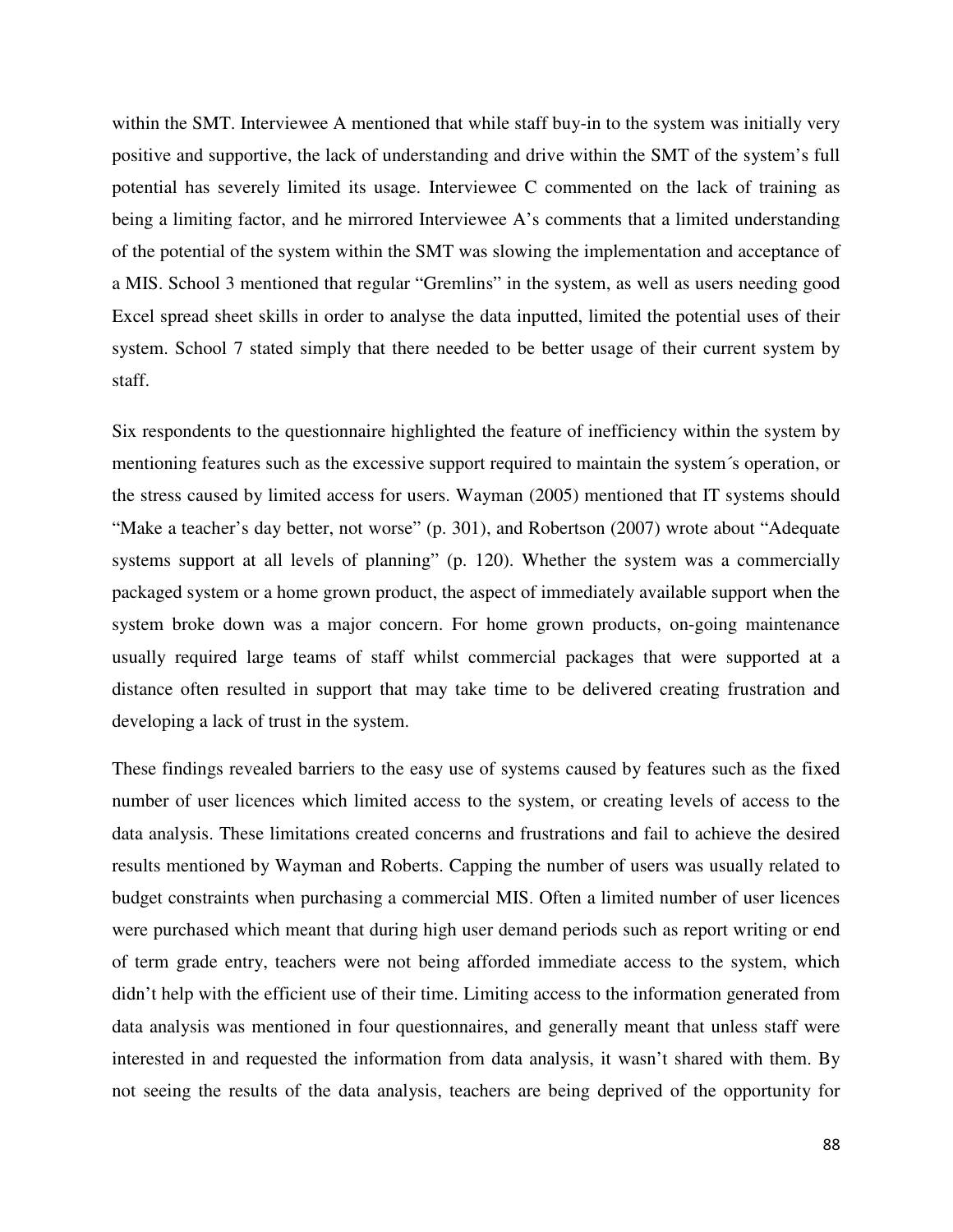feedback on their teaching practices, and thus feedback is not happening in real-time, as suggested by Kadel (2010). Further, seven out of the nine schools commented that they saw teacher access to the data analysis as being an area of future development and opportunity, with School 4 in particular stating that it would be interesting for staff to have access to this data in order to be able to review their teaching.

Challenges relating to physical matters revolved around ensuring that staff had access to computers that were operational and available when and where the teachers needed them. Further, the reliance of schools upon IT technologies to record and analyse data was seen as an issue. Power outages, lack of bandwidth or internet speed, and the varying capabilities of machines and programs were all mentioned in both questionnaires and interviews as issues or challenges to developing successful DDDM processes. Interviewee C highlighted issues such as lack of bandwidth, and Interviewee B specifically discussed the problems created by having different resources on one site when he mentioned that by having differing operating systems within the one school, some staff were not able to even open documents sent out by the SMT. Five questionnaires also highlighted the reliance on IT technologies and the potential hazards outlined above as being a weakness of IT usage within DDDM processes. However, as two of these schools had also expressed a lack of support for the use of DDDM processes, by making these statements they could be seen as supporting their argument against DDDM rather than outlining a specific issue against the use of IT technologies.

Staff-related issues in this study centred on either the resistance of staff to change, or the digital immigrant scenario where staff members are being required to operate in a medium within which they are potentially not highly skilled and therefore not completely comfortable. The inertia of staff to any change initiative has been covered in Chapter 5.3, but the particular issues of operating in a digital environment were expressed in three questionnaire responses and two interviews. Terms such as "Resistance to change" and "Technophobia" appeared in responses as describing issues with staff using IT systems, mirroring Williams (2008) "digital immigrant" (p. 301) nomenclature, and School 7 specifically mentioned the example of the teachers initially challenging IT usage in DDDM process and querying its relevance in their teaching programme.

The focus of staff development should be targeted at improving instructional practice or bettering student learning according to Matheson and Harris (as cited in Black & Armstrong,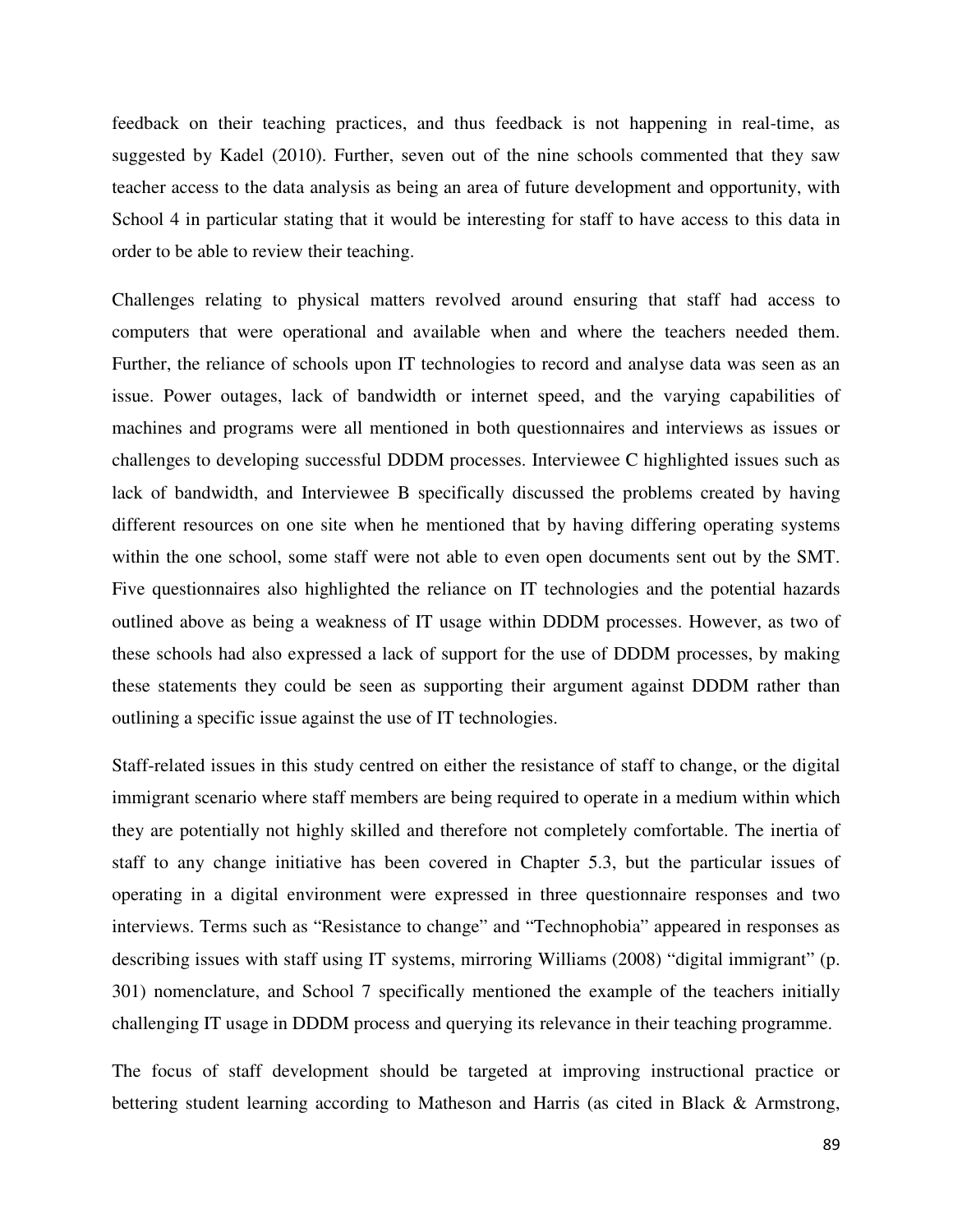1995). It was mentioned in all nine questionnaires that professional development in the use of IT tools was occurring, with many focussing on developing a base level of ability in IT in all staff and thus raising the skill levels of digital immigrant teachers. However, staff development training in the appropriate use of IT to support DDDM processes was not a feature of any questionnaire or interview response.

In terms of resolving the issues of hardware, software and staff development, School 7 provided a model of school management and corporate support. The response from this school mentioned that having a collaboratively developed ICT strategic plan for all school bodies ensured that adequate funding was allocated for the purchase of hardware, software and staff development which provided for the implementation and on-going support of IT programs, resulting in the solving or elimination of many of the issues experienced at the other schools.

In conclusion, the major challenge facing any IT based DDDM process is one of ensuring that staff have immediate access to, and have developed a level of comfort in, using an IT system that is efficient and accurate and within which users can record data with a high degree of confidence and then be provided with real-time access to analysis information. If this type of MIS system is not available and fails to support the teachers in their data management processes, then the reluctance of staff to change, or lack of comfort in the digital world will potentially overwhelm the use of IT supported DDDM processes.

## **5.7 Summary**

The issues and challenges mentioned in this chapter are not always discrete and can impact on each other. Staff who are reluctant to have their teaching practices measured, challenged and potentially be asked to change, may enter data that is not valid, complain that there is no time to measure and enter accurate data, or state that as the IT system is not efficient, it is therefore not worth using. Another situation that may arise is one where the SMT dislike the information generated or are not comfortable using it to make decisions for fear of negative parental reaction resulting in the possible withdrawal of their children from the school and thus the loss of an income stream. School managers then, in implementing or utilising DDDM processes within a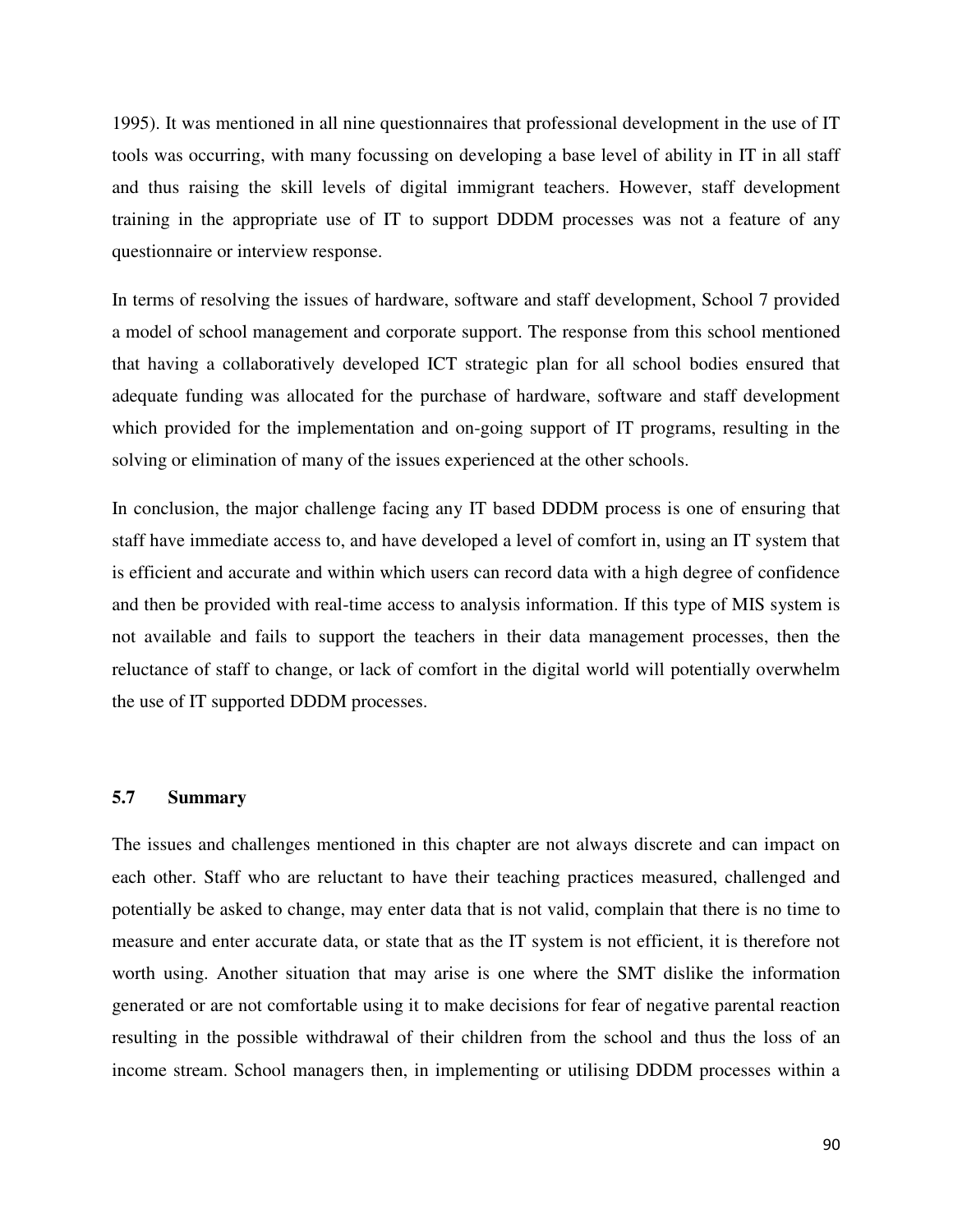school environment, may possibly need to face a combination of some or all of the six issues mentioned above, and strive to resolve them.

In the concluding chapter of this thesis, these six issues will be grouped into two broader categories – People Related Issues and Systems Related Issues – from which a set of conclusions will be presented, and recommendations for educational managers who perceive the value of utilising DDDM processes in assisting them to ensure that their decision making reaches higher levels of acceptance and transparency, will be offered.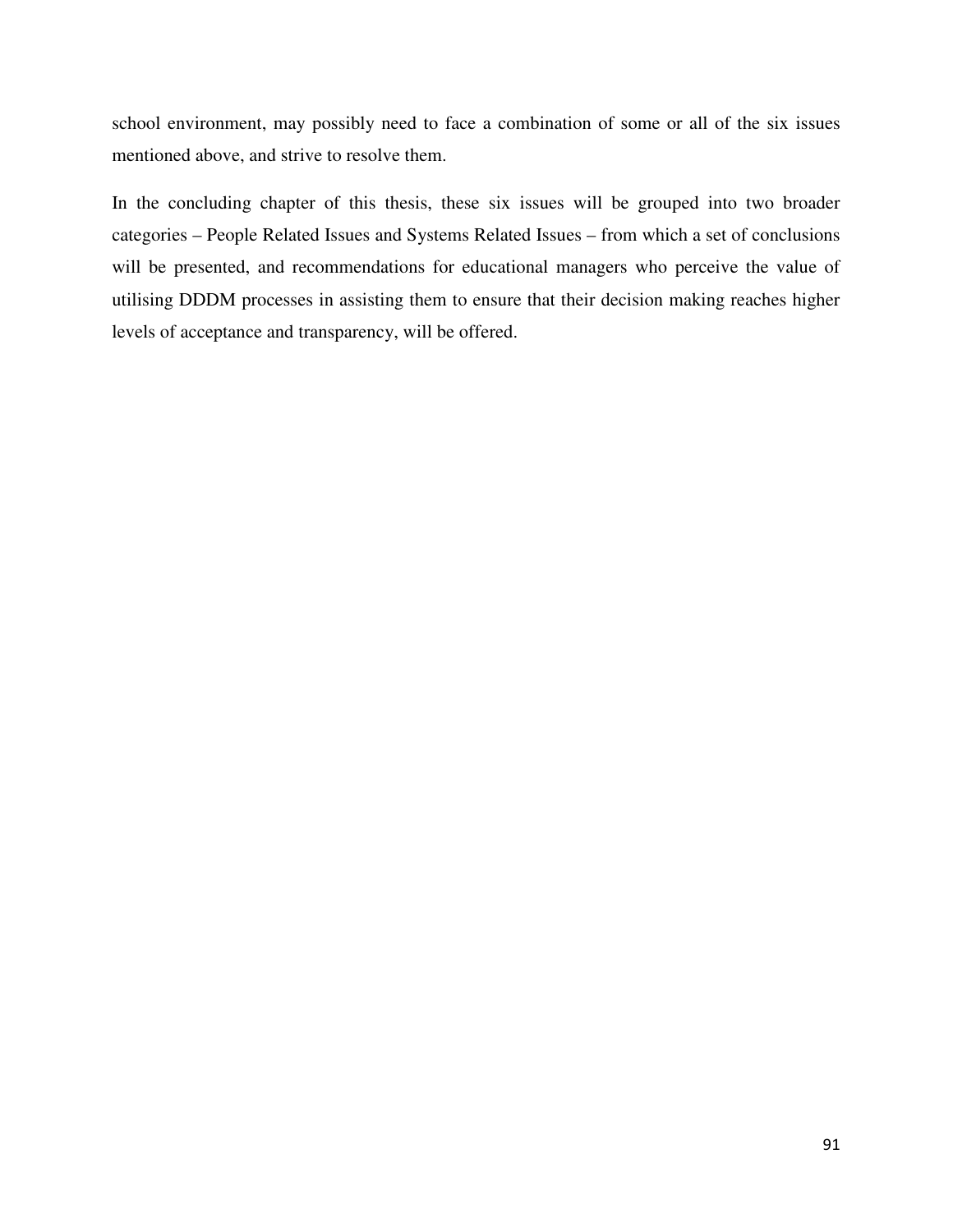#### **Chapter 6 Conclusions and Recommendations**

The six issues and themes discussed in Chapter 5 can be broadly grouped into two "categories" (Bryman, 2008, p. 544), namely, people related issues and systems related issues. People related issues are the issues and themes discussed in Chapters  $5.1 - 5.3$ , featuring either the lack of understanding about how DDDM processes work and the potential of DDDM processes to positively impact on school operations, or the reluctance of staff and management to incorporate DDDM processes within pedagogical practices. Systems related issues are those issues and themes discussed in Chapters 5.4 – 5.6, and are aligned around the school operation and IT infrastructure available to support DDDM processes. These categories reflect the "The will to do so" (staff adapting to new processes and practices), and the "Empowerment" (relating to hardware, software and school structures) that Wohlstetter et al (2007, p. 240) wrote about when discussing the implementation of DDDM processes within schools.

## **6.1 People Related Issues**

#### **6.1.1 People Related Issues – Conclusions**

The focus of any DDDM process must be on making decisions to improve a student's educational journey. Hoy and Miskel's (2008) comment that "Better decisions are likely if the decision makers are vigilant; that is, they search carefully for relevant information, assimilate the information in an unbiased manner, and then evaluate the alternatives before making a reflective choice" (p. 346), supports Hargreaves and Fink's (2006) statement that "Sustainable improvement depends on successful leadership" (p. 1), and summarises the lead role that managers must adopt in the decision making process. Management support and commitment to the implementation of processes of decision making based on data analysis rather than anecdotal evidence, staffroom gossip or teacher experience and mind set, are vital elements of DDDM processes which also require corporate direction and funding if they are to be successfully and sustainably implemented. In order to ensure the formalisation of the adoption of DDDM processes, the creation of a school wide strategic plan outlining why and how DDDDM processes are being applied appears to be a vital step in the implementation of DDDM processes. The success of creating a strategic plan was mentioned by School 7, and its structure could follow the suggestion from the writings of Johnson and Scholes (2002) who defined a school's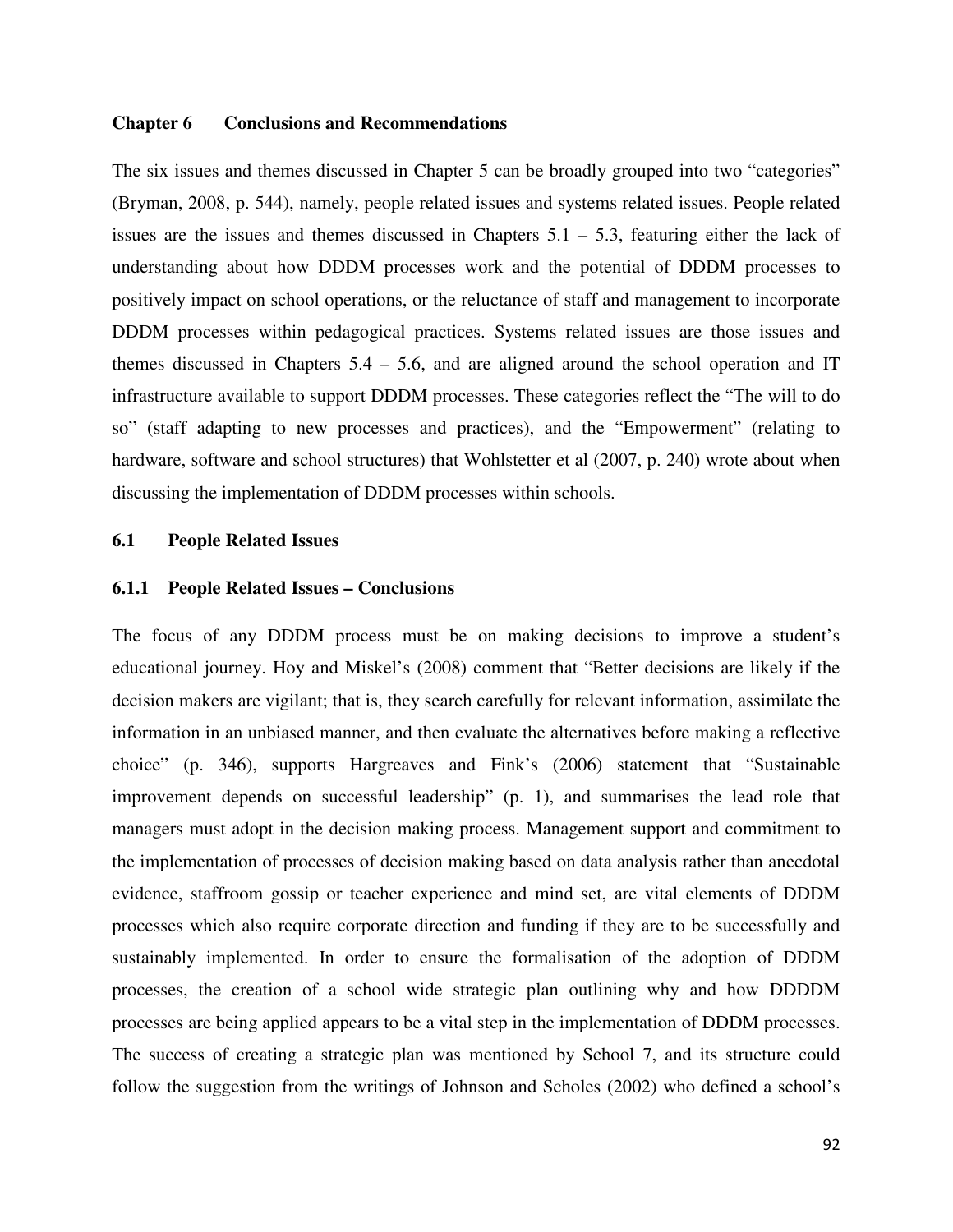Strategic Plan as being "Strategy is the *direction* and *scope* of an organisation over the *long term*, which achieves *advantage* for the organisation through its configuration of *resources* within a changing *environment* and to fulfil *stakeholder* expectations" (p. 10).

Improving a student's educational journey could involve leaders in making decisions on a myriad of areas of teaching or aspects of school operation such as the issues of benchmarking or improving academic results, tracking student achievement or behaviour, reviewing and revising learning units or curriculum etc. As there are so many different aspects or operations involved, there does not appear to be a single common DDDM process that could be applied to all of the issues as they have differing possible data-gathering processes. Thus, the implementation of DDDM processes across a school should be developed as a set of principles or guiding steps as opposed to a single operational process. Based upon Wohlstetter et al's (2008) broad definition of DDDM as "Data-driven decision-making is an effort to capitalize on information available at school level to improve classroom instruction and, ultimately, the educational performance of students" (p. 254), it can be deduced that there are two stages in the DDDM process. The first stage or principle is the "Capitalizing on the information available"; effectively the requirement to ensure that the collection of applicable and valid data is done in a timely and efficient manner so as to allow for the data to be analysed accurately and succinctly. "Improving instruction" is the second stage in which the information produced about the issue or situation is used by those involved to base their transparent decisions on, in their effort to improve the educational journey of the students.

It appeared in the findings from the questionnaires that schools who are open to the implementing or further development of DDDM processes are also schools that already have developed a culture of collaborative working groups and efficient systems of communication between teachers, management, parents and other parties within schools. Bowers (2009) commented that "Data-driven decision making has been defined as teachers, school leaders, and administrators gathering around this data to discuss student-level information" (p. 609). Schools 3, 6 and 7 were three schools who mentioned a large number of working groups and collaborative decision making processes already in existence within their schools. They then proceeded to mention a myriad of opportunities for DDDM usage in the future, a linking feature which was not so apparent in other responses. The researcher suggests that open dialogue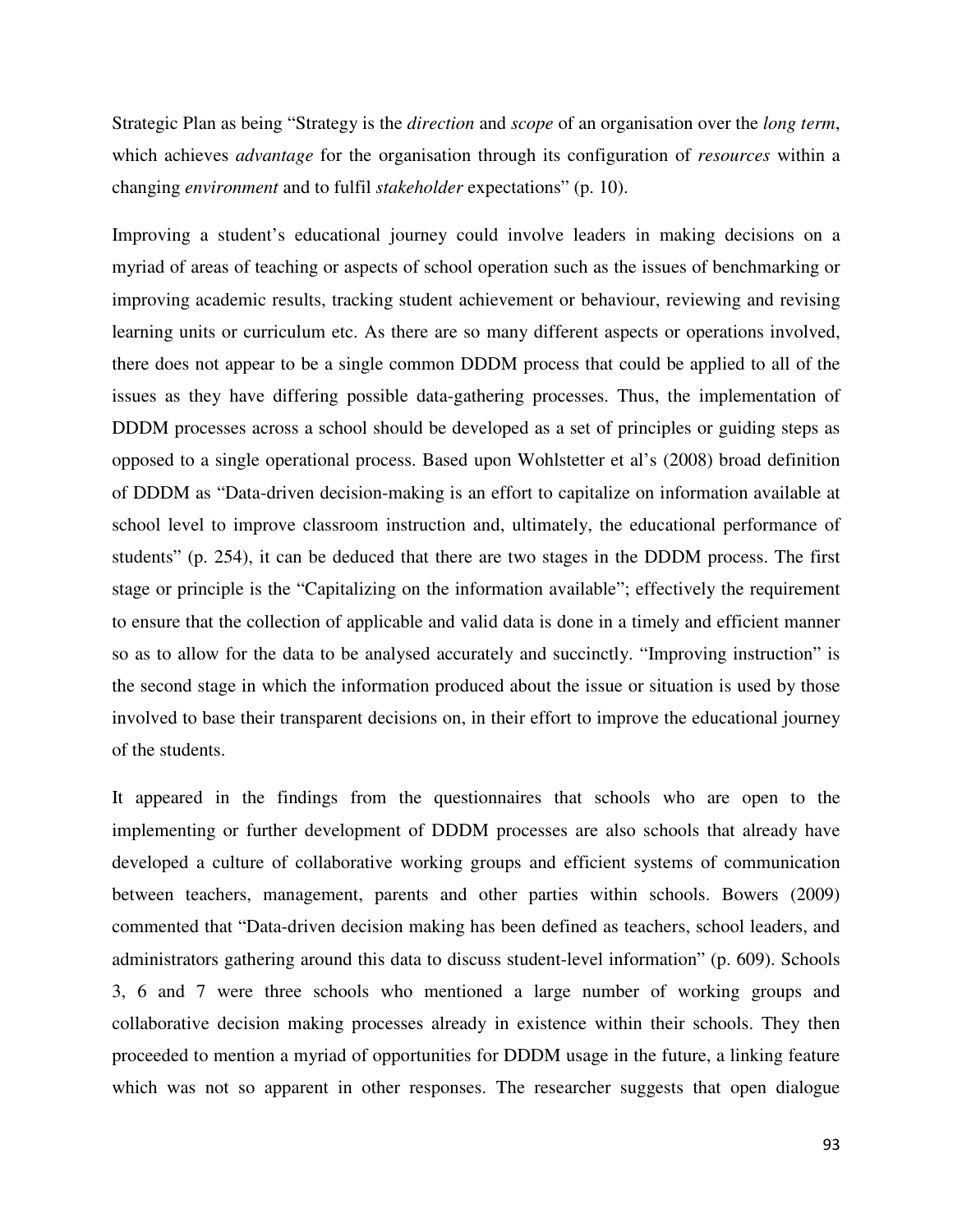opportunities such as those already existing at these schools are fertile grounds for introducing or developing the concept of DDDM processes within a mutually supportive professional environment.

Further, Scott (1999) was very succinct when writing that people must drive change, and DDDM processes offer strong possibilities of "collective leadership" (Cardno, 1998, p. 108) which could motivate staff to embrace improvement initiatives. School 7 alluded to the use of data in an exercise conducted to review reading and how it led to "sharing of good practice", and six schools gave particular examples in Question 4 of various collaborative groups that have the potential to work together analysing data and implementing change. All nine schools conducted regular scheduled meetings where these conversations and sharing of ideas could be conducted, so it appears that structures are available in most schools to work with DDDM processes, and the challenge seems to be whether there is the willingness of staff to accept and adapt their practices based on these decision processes.

One feature that pervaded many questionnaires and at least one interview was the allowance that the result of any decision impacts the students and their learning. Therefore, decisions that are made need to be tempered by this understanding and therefore doesn't reflect negatively on the student. Whether the participants in a decision making process are cognisant of the impact of that decision on the economic reality of fee-paying parents, the fears of a teacher to expose their teaching habits and student results to scrutiny, or the digital immigrant status of those attempting to analyse and understand the results of a data collection exercise, it is imperative that the decision makers understand that people are impacted by any decision making process. It is desirable that all parties are professional in their actions to ensure that the impact of any decision always results in positive actions towards the student and that it improves their educational journey.

One of the biggest challenges to any change initiative is the reluctance of staff to change their practice. Hargreaves and Fink (2006) wrote that changing teacher practice is extremely difficult, a fact that all three interviewees mentioned. The essential factor of DDDM processes require staff "To view their craft and their students' learning through the information lens" (Wayman, 2005, p. 301) and it is in creating a way for this to occur that management may face resistance from their staff. Professional development is clearly an essential element in minimising this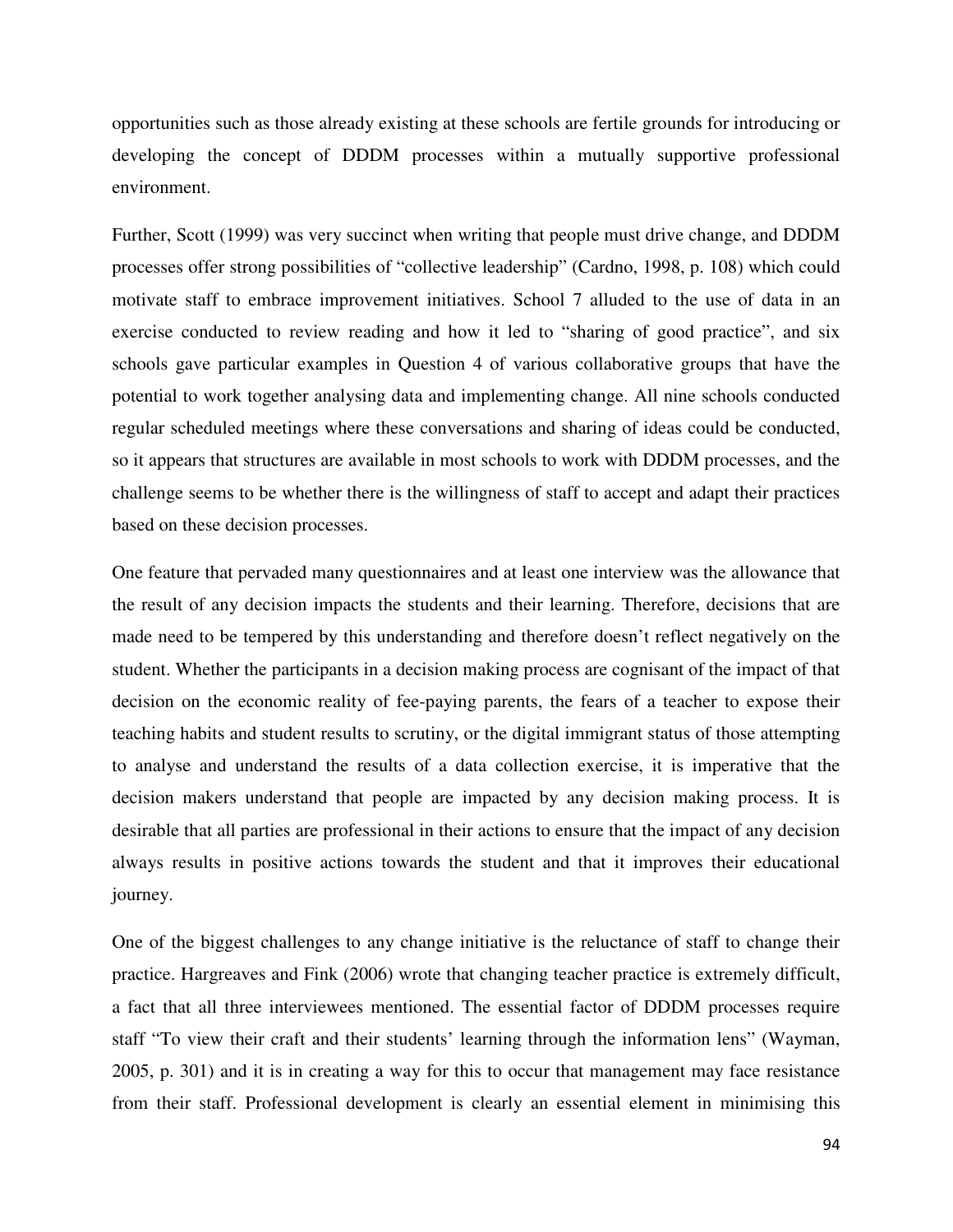reluctance, but this provides a variety of challenges as outlined in previous chapters. The key elements of the development appears to be in increasing staff understanding of both how DDDM processes work, and why they can improve school performance.

## **6.1.2 People Related Issues – Recommendations**

Based on the literature and findings from the research there appears to be strong support for the following steps to be taken by senior management if they wish to create the sustainable adoption and use of DDDM within their school.

The foundation appears to be a clearly stated and strongly supported Strategic Plan which has been created by a management team that leads by example in demonstrating an understanding of DDDM processes. The management team must also display a willingness to accept and implement the results of the processes in a transparent manner. Combined with the creation of a Strategic Plan is the aspect of a staff development programme which is aimed at building the why and how of implementing DDDM processes.

Another vital step is the creation of collaborative working groups or the adoption of existing groups across the school, to be involved in both processes of collection and analysis of data, thus endeavouring to ensure that staff and other parties are involved in the discussion and implementation of decisions.

If managers understand the potential value of DDDM processes, then perhaps the best approach to ensuring how these barriers are to be overcome would be to conduct their own data gathering and analysis exercise into the applicability of utilising DDDM processes in their school, modelling DDDM processes even as they are implemented.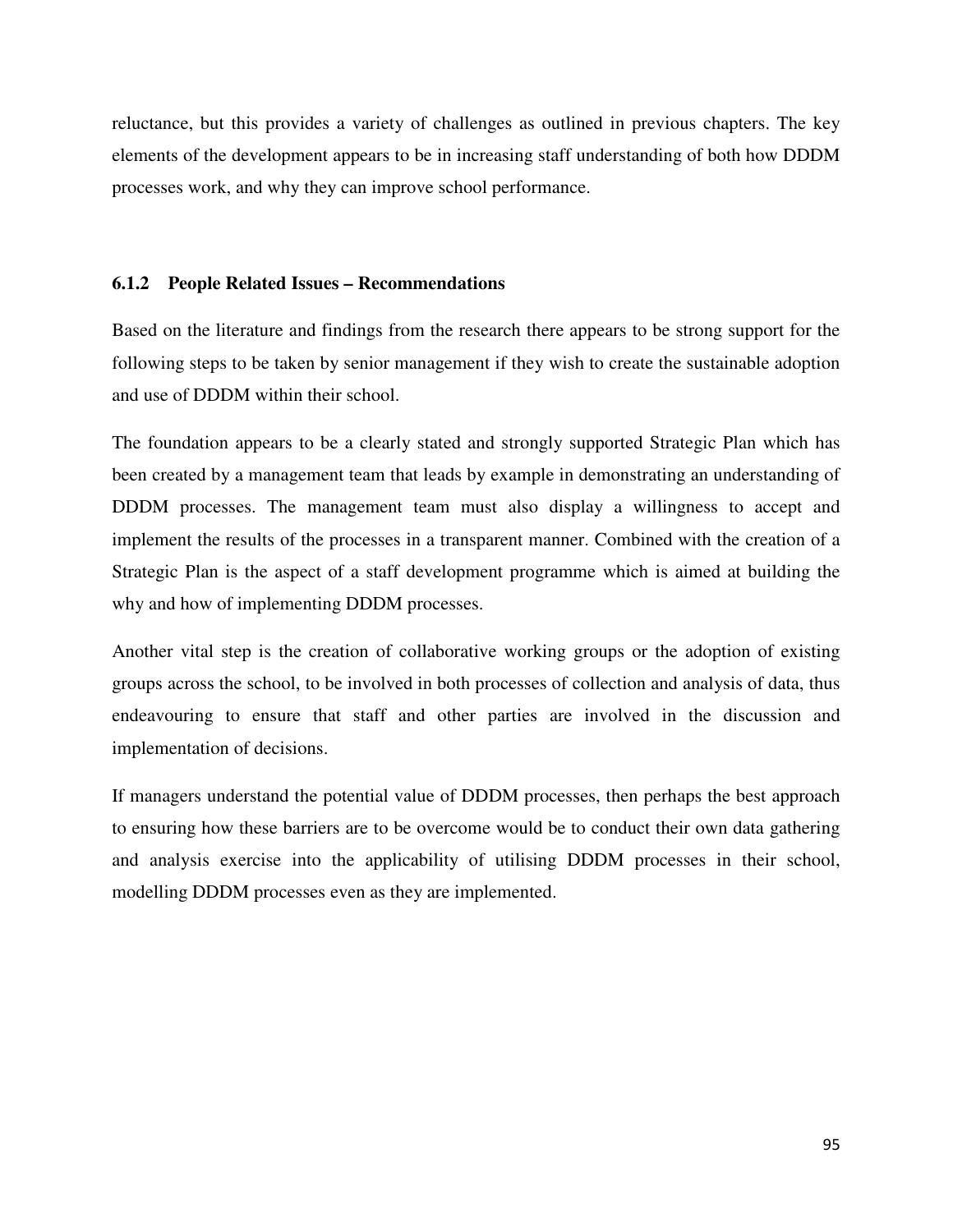## **6.2 Systems Related Issues**

#### **6.2.1 Systems Related Issues – Conclusions**

DDDM provides a process for robust and transparent decision making, but for DDDM processes to work successfully there are several factors that must exist to support the processes. An IT based MIS which is efficient and aids a teacher or manager in their data recording and management processes is a required component of DDDM, as is the time available for staff to utilise that system and assess the information produced. The key operational feature of any system is the requirement of ensuring there is ready access into the system, and that it is easy to use for both staff and management. The process of data entry into an MIS is crucial as, if staff members fail to record accurate and complete data, then the initial step in the DDDM process is flawed.

The intangible barrier of encouraging or requiring staff to use IT technologies is huge. Whilst efforts to overcome the barrier of general IT skill levels are being attempted through a myriad of staff development programmes, supported by the development of user-friendly and appropriately relevant resources, there may be an another undermining factor working against successfully removing the barrier of staff reluctance to usage. This factor is the one fuelled by the observation that many staff and management are still to be convinced of the value of DDDM processes and their useful application to teaching programmes. Recognising this factor is supporting the reluctance of staff in using IT resources in any DDDM process, provides some understanding of the issues, and therefore generates potential solutions.

The availability of time is a resource that is a vital element within any DDDM process. Staff require time for data entry; management need time for analysis of the data; and relevant groups need time to consider responses and to make decisions based on the information generated.

There appears to be a direct correlation between management focus on the value of DDDM processes and the budget allocations to support its implementation and integration. It is an unavoidable fact that IT systems form the backbone of school operations in the  $21<sup>st</sup>$  century. The adoption of existing MIS systems to include the ability to support DDDM processes is technically possible with both locally developed and commercial options that are available for schools. Further, some training opportunities do exist, albeit often limited, to courses run by the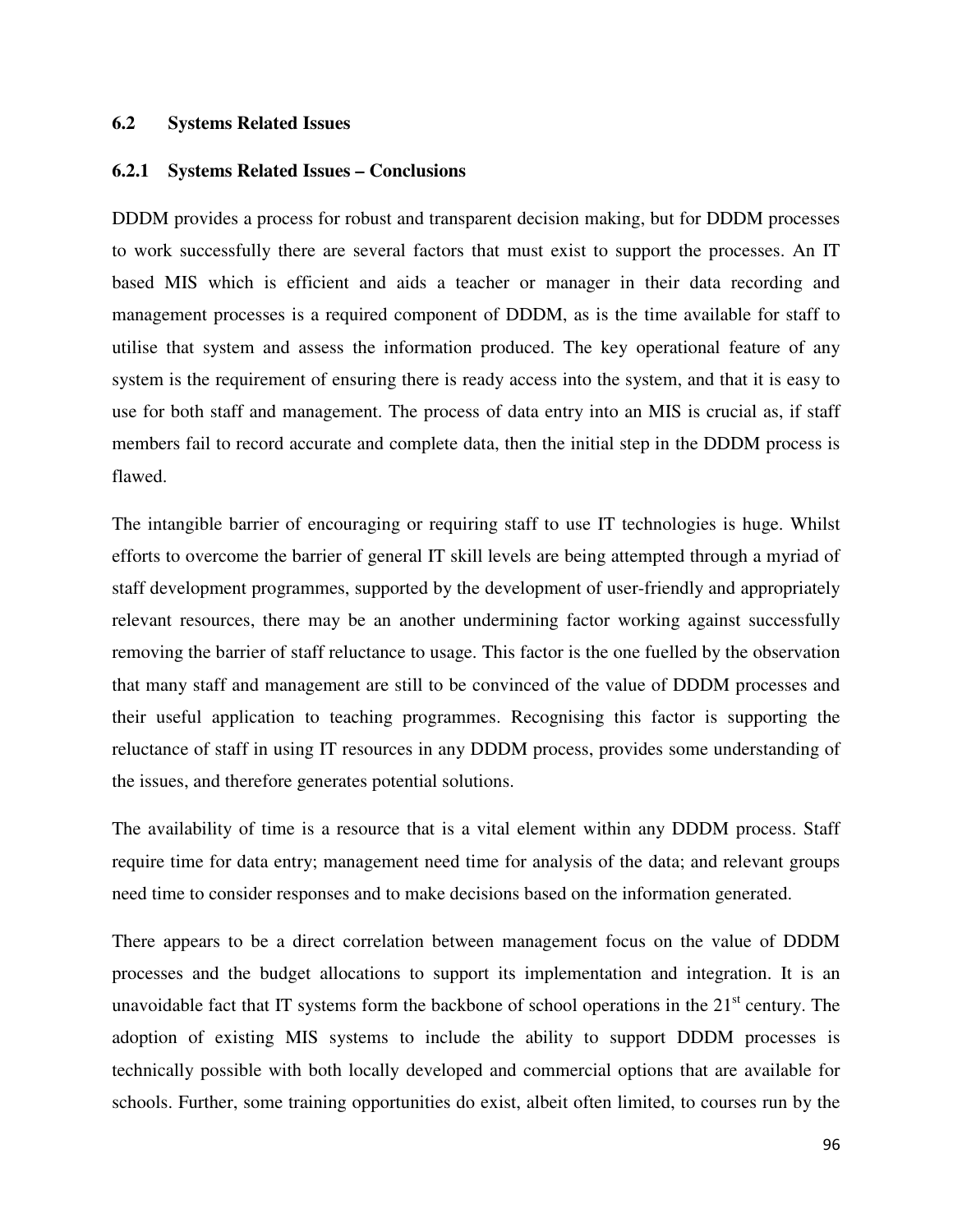company providing the software or on-site experts. Finally, infrastructure challenges and limitations can be overcome with careful planning and cooperation with the appropriate parties, such as power suppliers and internet access providers, being involved.

#### **6.2.2 Systems Related Issues – Recommendations**

The recommendations provided for in this category focus on two matters, namely finance and time allocation. These recommendations are primarily aimed at senior management and school boards as they provide and manage the financial resources of a school, although some of the technical issues may be answered through referring to suitably qualified people within the organisation

If a Strategic Plan has been developed which provides a strong understanding and focus on DDDM processes, then budget allocations should be made to support the process. There is the requirement of financial investment into providing the IT infrastructure needed for DDDM processes, and these allocations are not usually small amounts. When purchasing a commercial MIS package or creating a site-based system, there are both systems and technical issues to consider. Systems issues are those that allow for the ease of data entry and the production of information from the data analysis. Technical issues which need consideration are those relating to the availability of access to hardware for staff, the supporting infrastructure of intranet and internet capabilities (bandwidth, power supply etc), and the ensuring of adequate help and support for the systems operation, be it internal site experts or external commercial help desks and online support. These aspects are all features which must be considered and maximised within budgetary constraints if there are to be suitable and adequate IT tools available to support DDDM processes.

The second issue for budgetary consideration is the aspect of time allocation. Time must be allocated for professional development and for all stages of the DDDM process. Professional development incurs costs in terms of both providing suitable trainers as well as the taking of staff away from their core business of teaching. It has been shown that professional development is a key element to the successful and sustainable implementation of DDDM processes, so it must be budgeted for.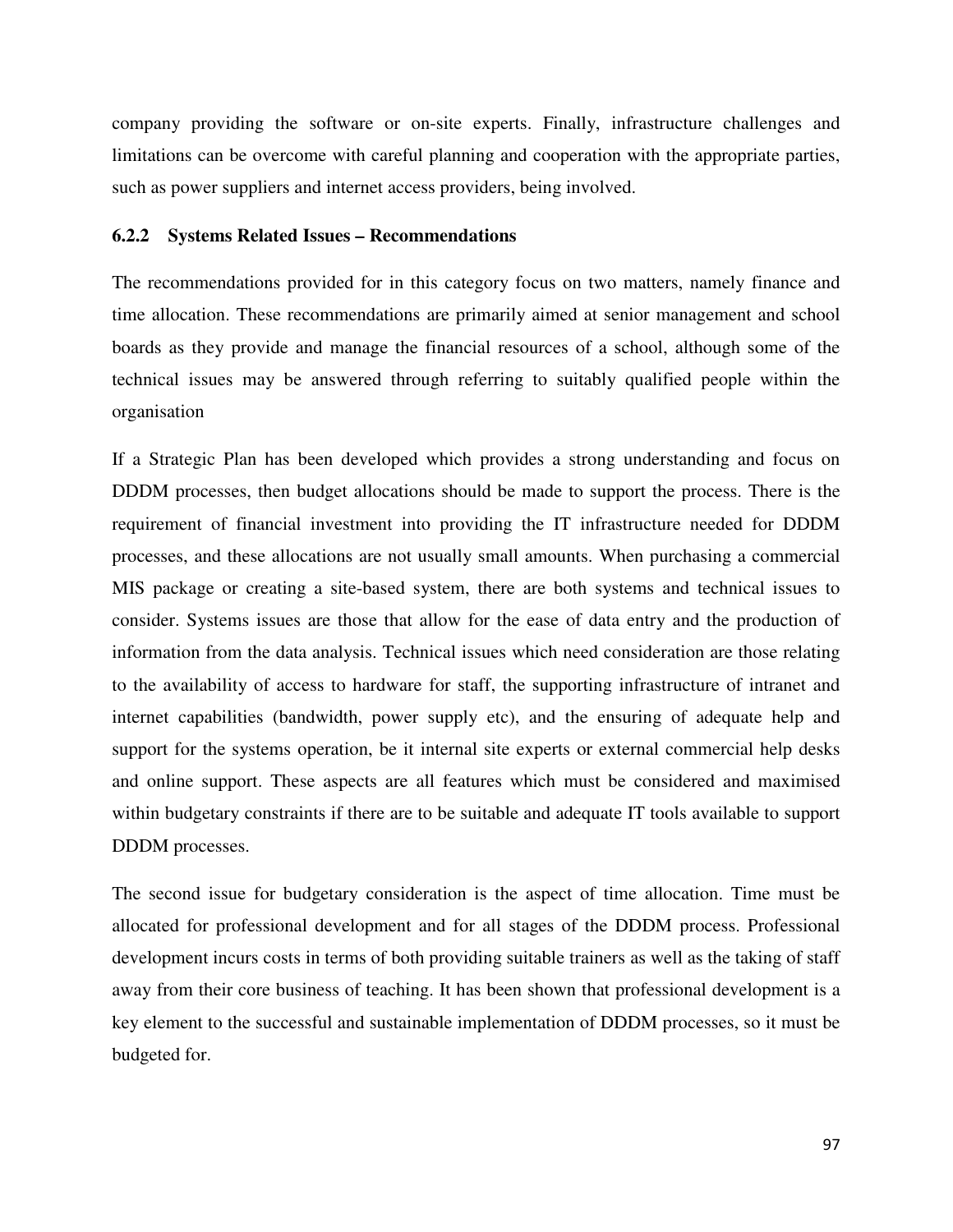The issue of time allocation for data entry, analysis and discussion is also a factor that the researcher recommends allocation of funds be allotted to. Whether the funding occurs in the form of internal administrative support, timetabled periods for staff to both record data and discuss the information produced, or even sub-contracting an external agency to collect and analyse data on a particular aspect of school planning, the availability of time is a major issue to consider and budget for.

### **6.3 Limitations of this research**

All research suffers from limiting aspects. Miriam (1998) warns that due to the nature of case study research, there are potential shortcomings and "certain limitations in its usage" (p. 246). Three areas are highlighted below could potentially be construed as allowing either simplification or exaggeration to occur, and therefore providing some limitations to the research conducted.

The data collection for this thesis was conducted over the period from April 2011 until March 2012. For reasons of economy, time and functionality, (a problem specifically mentioned by Miriam (1998) that "a researcher may not have the time or money to devote to such an undertaking" (p. 246)), this research processes relied upon the professional integrity of the respondents to ensure that their written and verbal responses truly reflected current practice in their schools. As I was unable to adopt an "auditing approach" (Bryman, 2008, p. 378) by observing procedures and processes within schools, the question is raised as to the whether the responses reflect actual practice, or if the responses reflected the singular viewpoint of one member of the process whose position in the organisation may have biased their understanding. By utilising a triangulation approach of both questionnaire and interview, this question of validity was potentially somewhat mitigated, but as the interviews were conducted with people from schools in one city, there still exists a degree of doubt over the validity and authenticity of the questionnaire responses, especially from the schools outside of that city. As an aside, this point is made from a purely academic viewpoint as there is no desire whatsoever to cast any doubt over the professional integrity of any of the respondents, and indeed, the researcher is extremely grateful for their willingness to expose their views to analysis.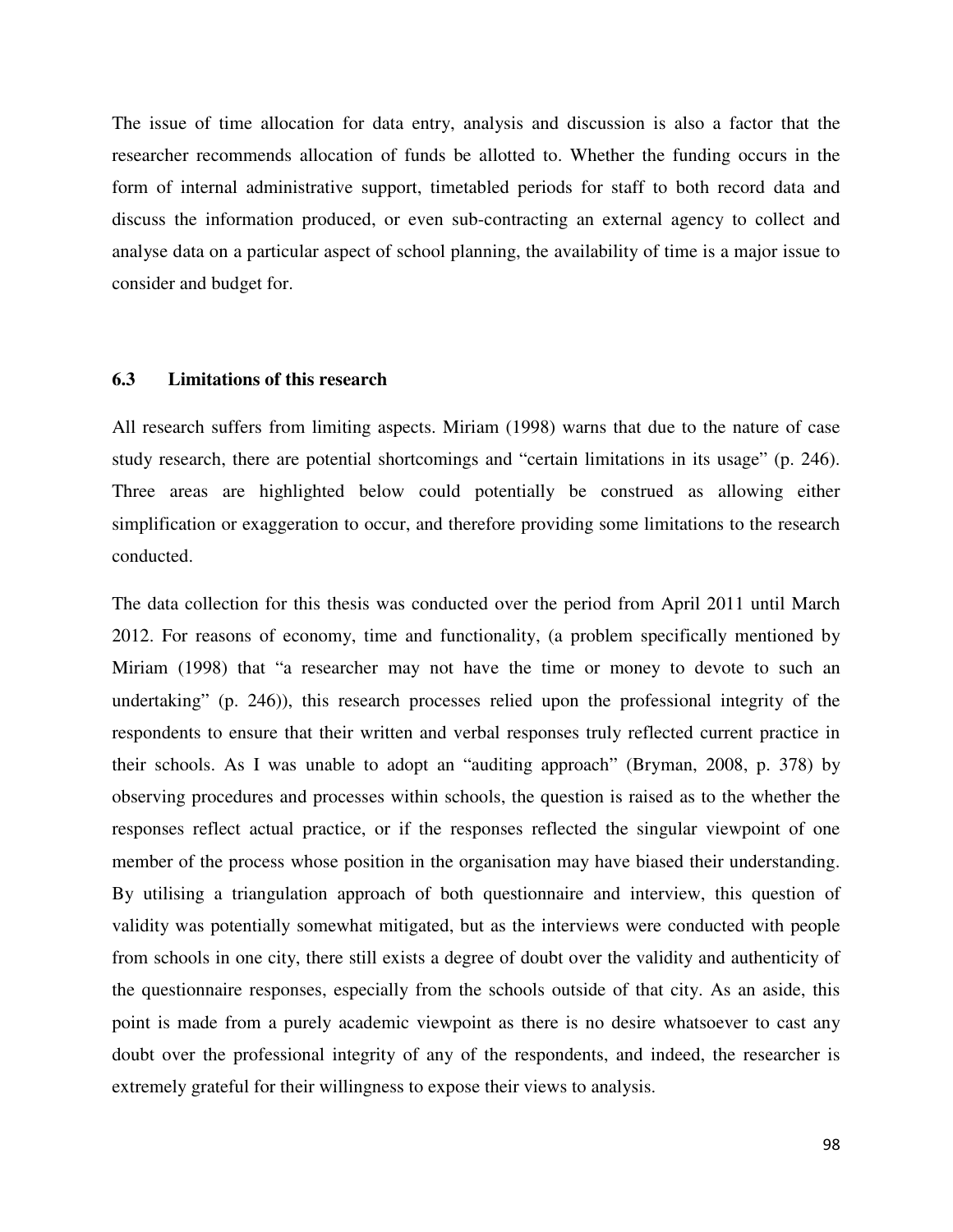A second potential limitation in the research was the fact that a Case Study approach was used on a comparatively small sample, namely nine schools, or 21% of the 42 schools affiliated to the LAHC. It is almost impossible to determine whether this sample was large enough to reflect actual practice throughout the LAHC, an organisation that contains schools from throughout the length and breadth of South and Latin America. However, Merriam (1998) allows a degree of freedom for the researcher to decide on this issue with the comment "The investigator is left to rely on his or her own instincts and abilities throughout most of this research effort" (p. 246). Based on the researcher's own experiences, observations and conversations with other educators, his instinctive belief is that the responses received do reflect much of the range of current practice in schools throughout this region.

A Literature Review was conducted as part of this research but as already noted in the Chapter 1 Introduction, there is a paucity of academic research into international schools in South and Latin America. Therefore, most of the literature reviewed and quoted from is based on research conducted outside this area, and thus its applicability to the situations that LAHC schools operate under could be questioned. Hart (1998) defines a thesis as being a document which "Must say something that is based on existing knowledge, developing that knowledge using reasoned argument, sound evidence and a critical and reflexive stance" (p. 172). This thesis has developed some knowledge based on sound evidence in a critical and reflexive stance, but the basis of existing knowledge surrounding DDDM as it relates to South and Latin American international schools is almost non-existent. However, the researcher is comfortable with applying externally gathered knowledge to LAHC schools because the mandate for the formation of the LAHC mentioned "A network of schools of British inspiration", thus clearly stating the desire for schools to be modelled on British influences and hence allowing for the infusion of these external influences and practices into their operation.

### **6.4 Opportunities for future research**

Throughout this process, several directions and opportunities were assessed that could serve to provide grounds for future research into DDDM processes. In no particular order, these are as follows.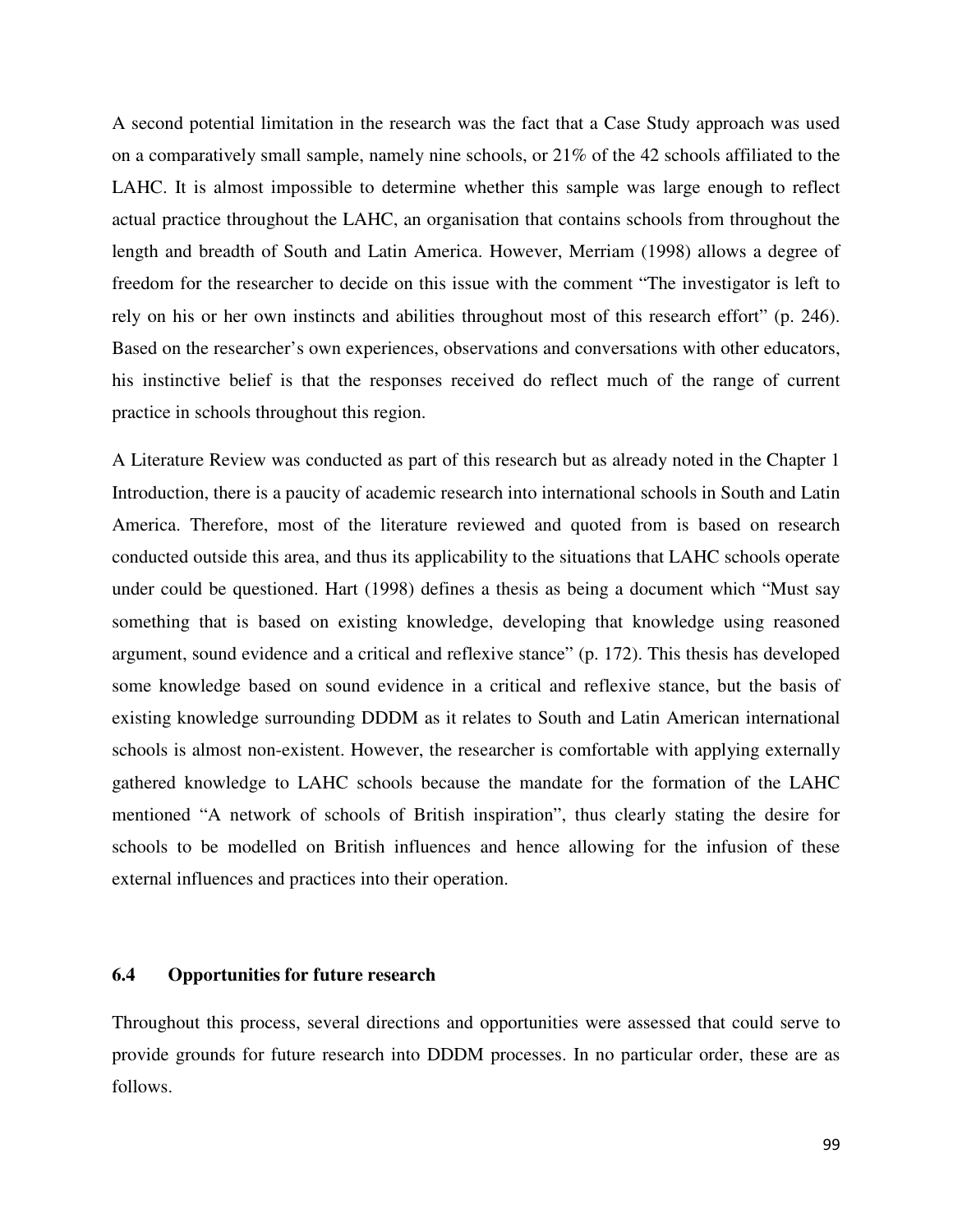Adopting a form of mixed methods approach to the research involving some forms of quantitative analysis to gain a measure of exactly how much satisfaction there is with current decision making processes, measures of time spent in these processes, and numbers of people involved etc. Balancing quantitative measures against qualitative research findings may provide leaders with a stronger base of support and specific cost implications for implementing and supporting DDDM processes, as well as assessing how successful and sustainable the decisions made using DDDM processes were.

The thesis researched DDDM processes as they operate within schools, but didn't specifically look at the data sets that DDDM may be applied to. Investigating how the types of data sets mentioned by Shen and Cooley (2008), namely "(a) demographic data; (b) perceptual data; (c) student achievement data (both formal and informal); and (d) school process data" (p. 322), may be analysed, and the interaction between these sets of data is a potential area of future research

Finally, future research could be developed into the areas of appropriate staff development programmes focussing on DDDM processes as well as the analysis of IT systems that support DDDM. These programmes need to build an understanding of the capabilities and potential rewards of DDDM processes, as well as featuring elements of professional development in the areas of IT program usage. The analysis of IT systems is connected with the professional development initiatives as these systems must support the analysis of data, and therefore provides the tools for the professional development training to occur.

#### **6.5 Final conclusion**

Creating processes to eliminate poor decision making was the initial focus of this thesis. The existence of data and the ability to record and analyse it is unquestioned. This thesis has endeavoured to show that DDDM processes provide a tool that can be implemented to ensure that robust and transparent decisions are made. However, the wisdom required of a manager appears to be in managing the balance between adopting the course of action suggested by the information generated from DDDM, and its human cost and implications.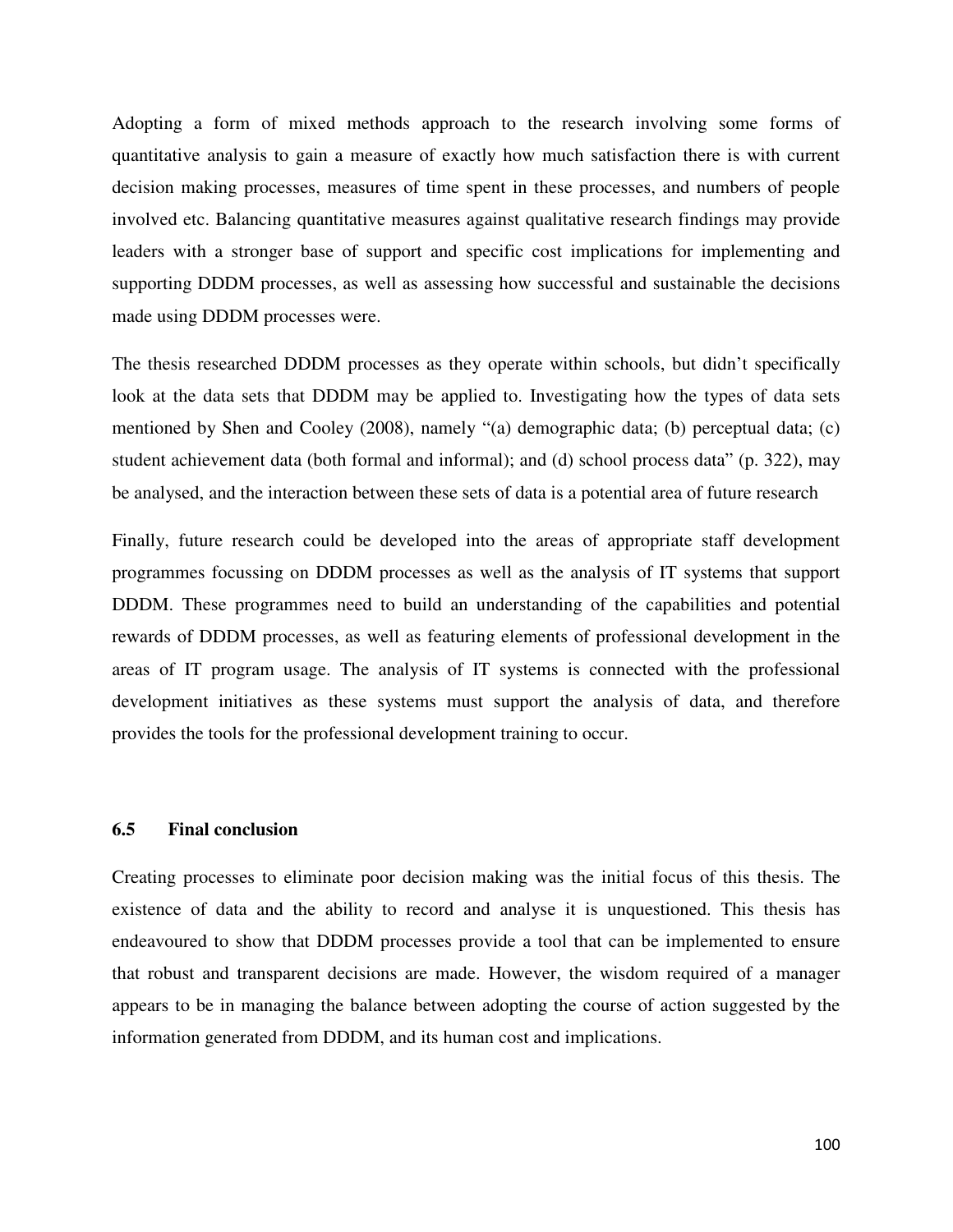This thesis will finish with a Maori proverb, the concept of which must form the background wallpaper to all school managers actions and decision making if they wish to build credibility with their staff, make wise and sustainable decisions, and enjoy the support of those whom they have been given the opportunity to lead.

| What is the most important thing in the world? |
|------------------------------------------------|
| It is people                                   |
| It is people                                   |
| It is people.                                  |
|                                                |

(http://www.hetangata.com/what-he-tangata-about, downloaded 1/5/2012)

Losing sight of this simple truth will potentially negate any gains or improvements that school leaders, whose essential role is to lead and manage people, can hope to achieve through utilising DDDM.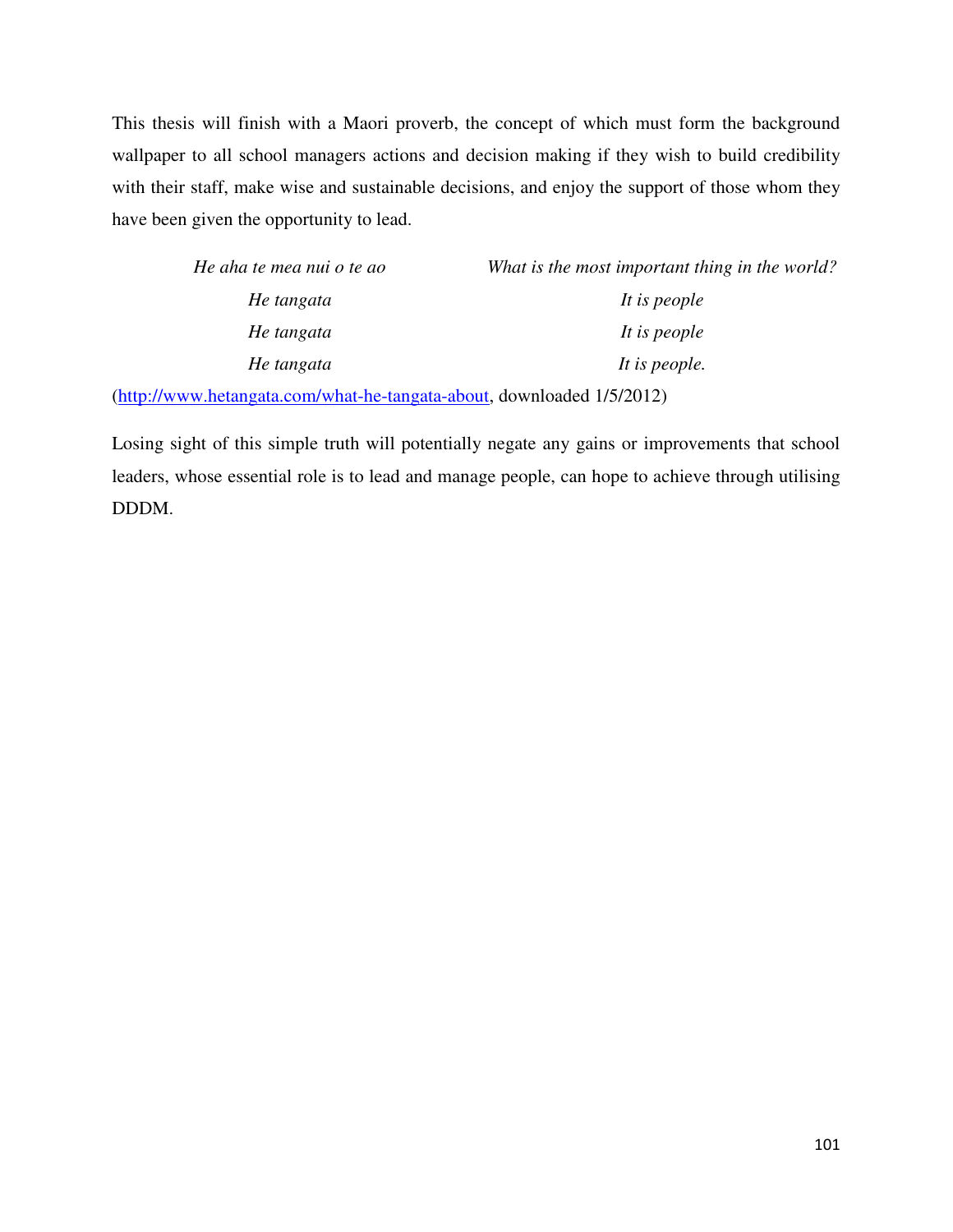### **References**

- Ainsworth, L. & Viegut, D. (2006). *Common Formative Assessments*. Thousand Oaks, CA: Corwin Press.
- Argyris, C. (1993). *Knowledge for action: A guide to overcoming barriers to organizational change*. San Francisco: Jossey-Bass
- Bell, J. (2007). The trouble with questionnaires. In A. Briggs & M. Coleman (Eds.) *Research methods in educational leadership and management* (pp. 224 – 236) London: Sage
- Black, D. & Armstrong, P. (1995) Some aspects of staff development in international schools. *International Journal of Educational Management 9 (4)*, 27 – 33.
- Bober, M. J. (2001). School Information Systems and Their Effects on School Operations and Culture. *Journal of Research on Computing in Education 33 (5),* 1 – 16.
- Booth, W. Colomb, G. & Williams, J. (Eds) (1995) *The craft of research*. Chicago: University of Chicago Press.
- Bowers, A. J. (2009). Reconsidering grades as data for decision making: more than just academic knowledge. *Journal of Educational Administration 47 (5),* 609 - 629
- Bryman, A. (2008) *Social Research Methods* (3rd ed.). New York: Oxford University Press
- Busher, H. (2006) *Understanding educational leadership: People, power and culture. Maidenhead*: Open University Press
- Cardno, C. (1998). Working together: Managing strategy collaboratively. In D. Middlewood & J. Lumby (Eds.), *Strategic management in schools and colleges* (pp 105 – 119). London: Paul Chapman.
- Cohen, L., Manion, L. & Morrison, K.  $(2007)$ . *Research methods in education*  $(6^{th}$  Ed.) Abingdon: Routledge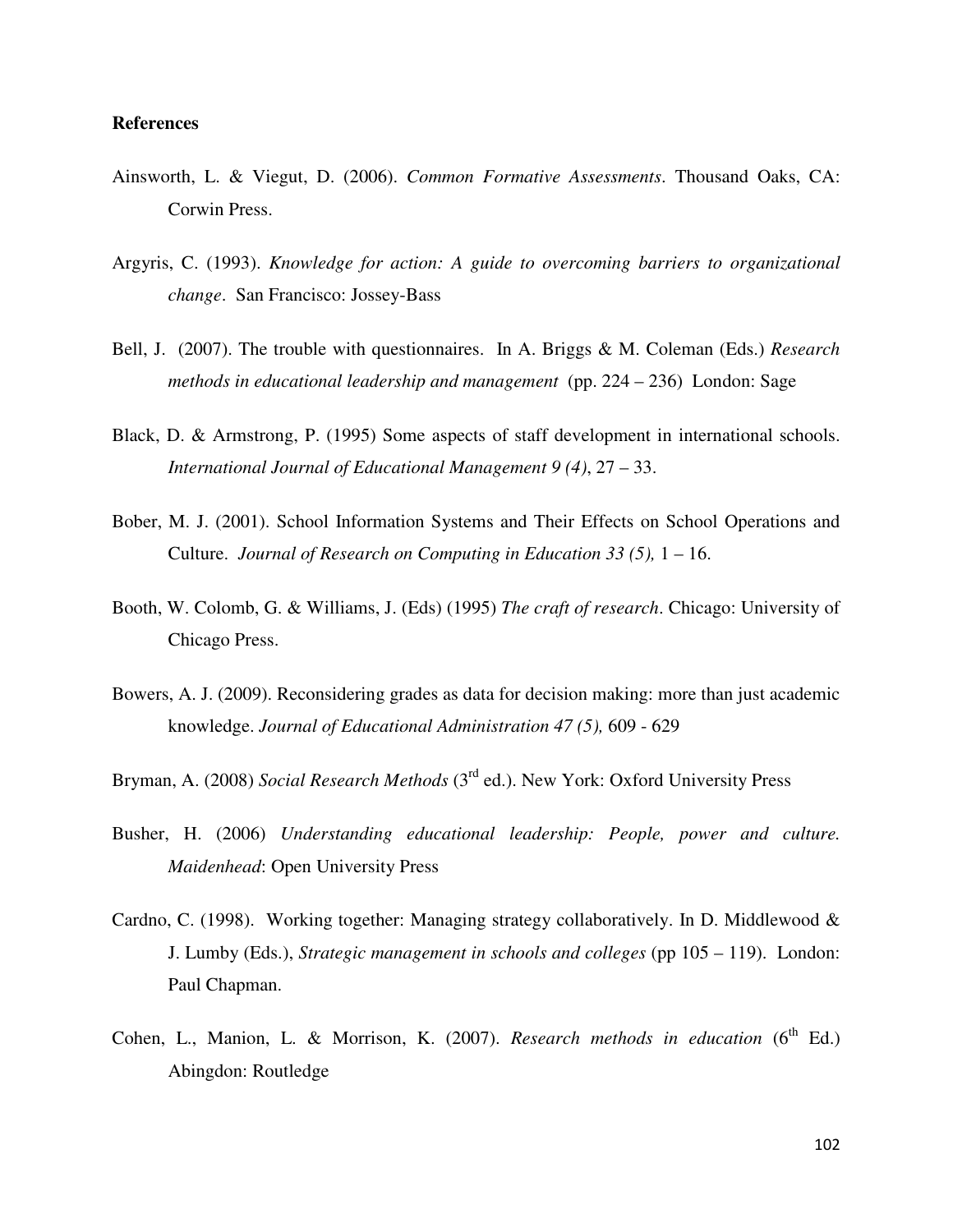- Cresswell, J. W. (2002). *Research design: Qualitative, quantitative and mixed methods approach*. Thousand Oaks: Sage Publications.
- Davidson, C & Tolich, M (2003). Competing traditions. In C. Davidson & M. Tolich (Eds.) *Social Science Research in New Zealand: Many paths to understanding* (2<sup>nd</sup> ed.) (pp. 23 – 28). Auckland: Pearson Education
- Denzin, N. K. & Lincoln, Y. S. (2005). Introduction: The discipline and practice of qualitative research. In N. K. Denzin & Y. S. (Eds) *The Sage handbook of qualitative research* (3rd ed.), (pp  $1 - 32$ ). Thousand Oaks, CA.: Sage Publications
- Earl, L & Katz, S. (2002). Leading schools in a data-rich world. In K.Leithwood & P. Hallinger (Eds) *Second international handbook of educational leadership and administration* (p. 1003 – 1022). Dordretch, Netherlands: Kluwer Academic
- Fontana, A. & Frey, J. H. (2005). The interview: From neutral stance to political involvement. In N. K. Denzin & Y. S. (Eds) *The Sage handbook of qualitative research* (3<sup>rd</sup> ed.), (pp 1 – 32). Thousand Oaks, CA.: Sage Publications
- Flowers, N. & Carpenter, D. (2009). You Don't Have to Be a Statistician to Use Data. *Phi Delta Kappan 91 (2)*, 64 – 67.
- Fullan, M. (2003). *Change forces with a vengeance*. London: Routledge Falmer.
- Groon, P. (2003). *The new work of educational leaders: Changing leadership practice in an era of school reform*. London: Paul Chapman Publishing

Hargreaves, A. & Fink, D. (2006). *Sustainable leadership*. San Francisco: Jossey-Bass.

Hart, C. (1998). *Doing a literature review.* London: Sage Publications

Hinds, D. (2000). Research Instruments. In D. Wilkinson (Ed) *The researchers toolkit: the complete guide to practitioner research*, (pp 41 – 54) London: Routledge Falmer.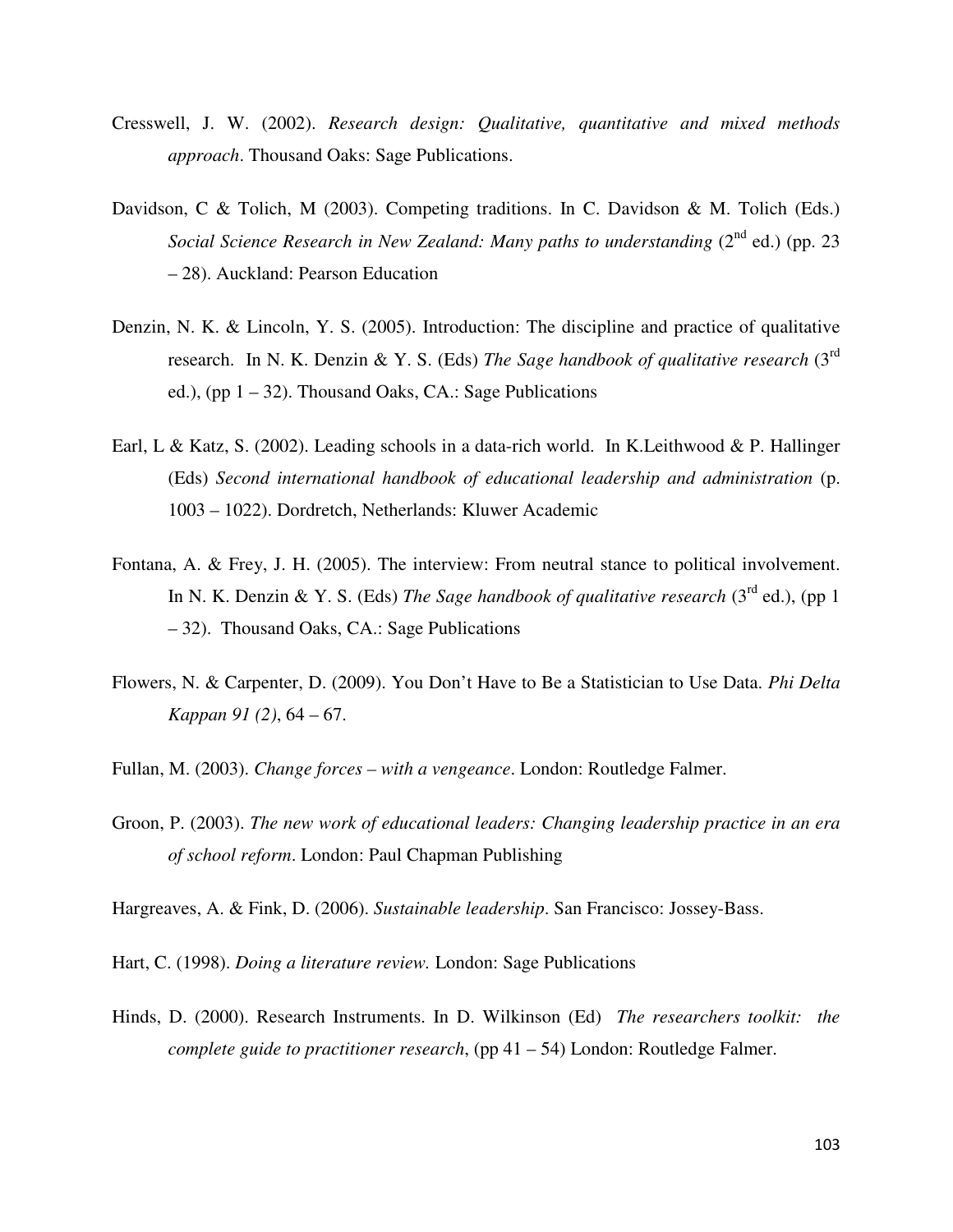- Hoy, W. K. & Miskel, C. G. (2008) *Educational Administration. Theory, Research, and Practice* (8<sup>th</sup> ed.) New York: McGraw-Hill
- Ingram, D., Louis, K. & Schroeder, R. Accountability Policies and Teacher Decision Making: Barriers to Use of Data to Improve Practice. *Teachers College Record* 106, no. 6 (June 2004). 1258 – 1287
- Johnson, G & Scholes, K. (2002). Introducing Strategy. *Exploring Corporate Strategy: Texts and Cases* (6<sup>th</sup> Ed.). Harlow: Pearson Education.
- Johnson, I. (2008). Challenges in assisting schools of librarianship and information studies in developing countries: A perspective from research in Latin America. *New Library World*, Vol. 109 Issue 7. 337 - 353
- Kadel, R. (2010). Data driven decision making not just a buzz word. *Learning and Leading with Technology May 2010*. 19 - 21
- Kruse, S. (2000). Creating communities of reform: continuous improvement planning teams. *Journal of Educational Administration 39 (4)*, 359 – 383.
- Leggate, P. & Thompson, J. (1997). The management of development planning in international schools *International Journal of Educational Management 11 (6),* 268 – 273.
- Lofland, J., Snow, D., Anderson, L. & Lofland, L. H. (2006). *Analyzing social settings: A guide to qualitative observation and analysis* (4<sup>th</sup> ed.). Belmot: Wadsworth / Thomson Learning
- Merriam, S. B. (1998). *Qualitative research and Case Study applications in education*. San Francisco: John Wiley & Sons
- Mokhtari, K. Rosemary, A. & Edwards, P. (2007). Making Instructional Decisions Based on Data: What, How and Why. *The Reading Teacher, 61 (4),* 354 – 359.
- Owens, R. G. (2004) Decision making. *Organizational behaviour in education* (8<sup>th</sup> ed.), (pp. 284 – 323). Boston: Allyn & Bacon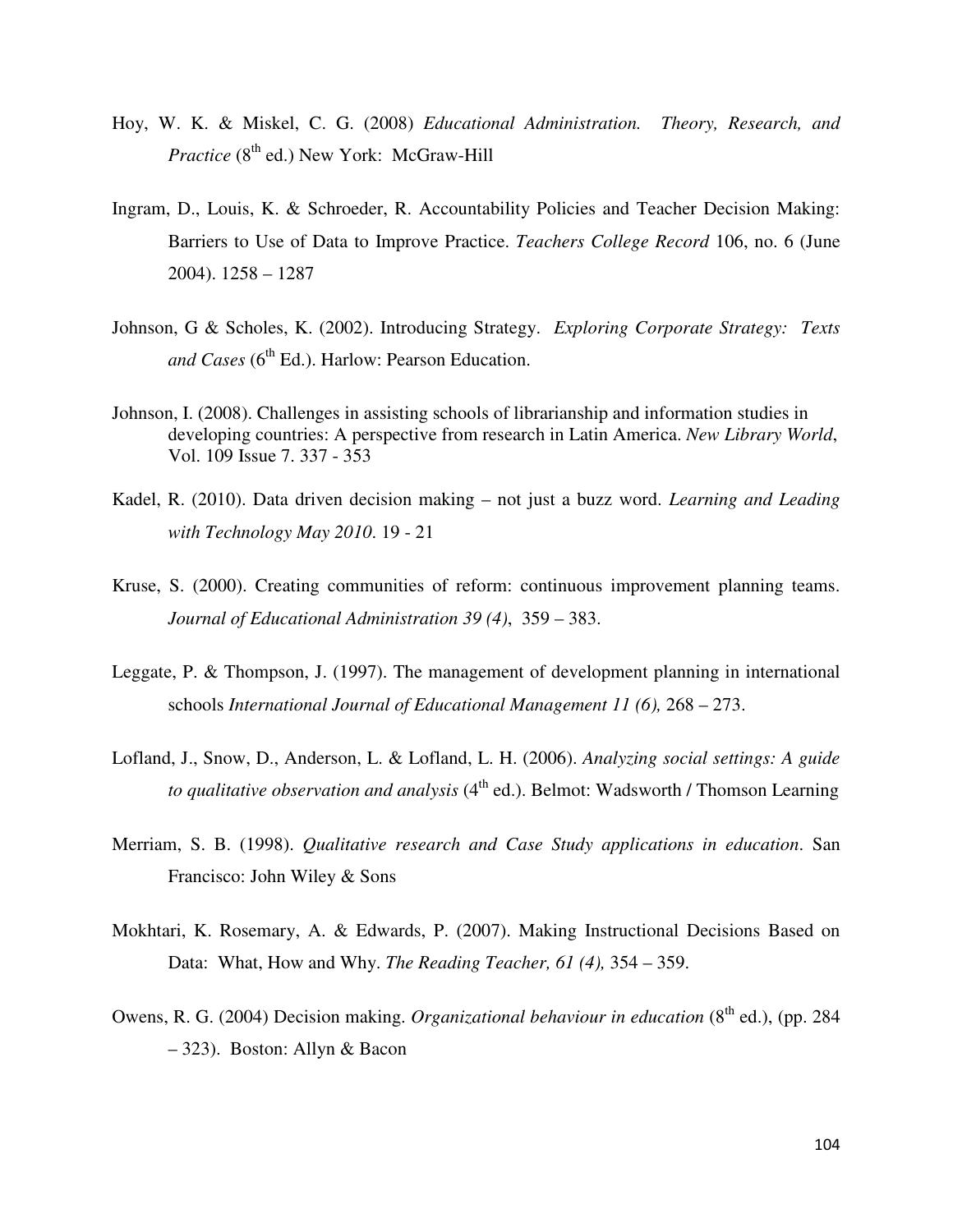- Prensky, M. (2001),"Digital Natives, Digital Immigrants Part 1", *On the Horizon*, Vol. 9 Iss: 5, 1 – 6
- Robertson, M. (2007). School Governance, Digital Technologies and Pedagogical Reform. *International Journal of Learning 13 (12)*, 111 – 120.
- Scott, G. (1999). *Change matters, making a difference in education and training*. Sydney: Allen and Unwin.
- Shen, J. & Cooley, V. (2008). Critical Issues in using data for decision making. *International Journal of Leadership in Education 11 (3),* 319 – 329.
- Shepard, L. A. (2000). *The role of classroom assessment in teaching and learning*. Los Angeles: National Centre for Research on Evaluation, Standards, and Student Testing
- Wallace, M. (2001). Sharing leadership of schools through teamwork: A justifiable risk? *Educational Management & Administration*, 29 (2), 153 - 167
- Wayman, J. (2005). Involving Teachers in data-Driven Decision Making: using Computer Data Systems to Support Teacher Inquiry and Reflection. *Journal of Education for Students Placed at Risk 10 (3)*, 295 – 308.
- Wilkinson, T. M. (2001). The core idea of research ethics. In M. Tolich (Ed.) *Research ethics in Aotearoa New Zealand* (pp 13 – 24). Auckland: Longman
- Williams, P. (2008). Leading schools in the digital age: a clash of cultures *School Leadership and Management 28 (3),* 213 – 218.
- Wohlstetter, P., Datnow, A. & Park, V, (2008). Creating a system for data-driven decisionmaking: applying the principal-agent framework. *School Effectiveness and School Improvement 19(3),* 239 – 259.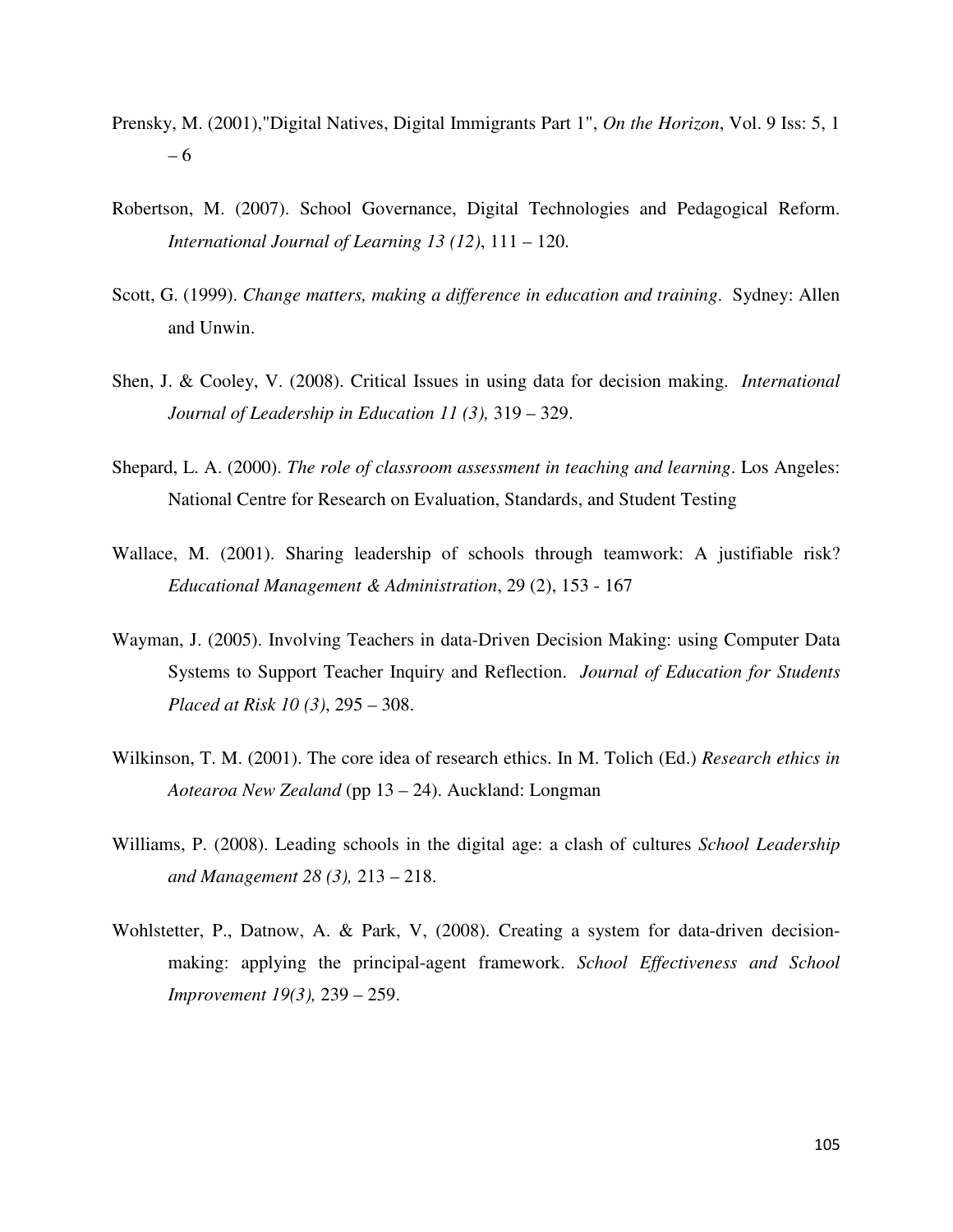## **Appendices**

## **Appendix A: Written Questionnaire**



### Questionnaire

## Investigating the use of Data Driven Decision Making (DDDM) for pedagogical decisions in Latin American bi-lingual international schools.

Thank you for agreeing to participate in my research project on the above topic. I understand that your time is precious and so appreciate the time you will take to voluntarily complete this questionnaire. Please answer the questions in the text box spaces below each question. If you need more space, then feel free to use extra paper.

In order to preserve the confidentiality and anonymity of your responses, can you please return the completed form to me following either of the two processes outlined below

1. Complete the questionnaire in either hand written form, or electronically and printed in hard copy and then hand the hard copy to my Headmaster, Mr Derek Pringle, at the LAHC Conference in Lima, Peru on May 4 – 7. He will then pass the package of completed responses to me on his return to Buenos Aires, without indicating who had completed which questionnaire.

OR

2. Send the completed questionnaire as a PDF or electronic file to my secretary, Miss Florencia Vulcano at florencia@stgeorge.org.ar She will download and save the file, then send it on to me in a clean email, so I have no track of who sent the original email. After sending me the clean email, Florencia will then delete both the original email and the saved file from her computer.

### Questions.

1. What do you understand the term Data Driven Decision Making (DDDM) means?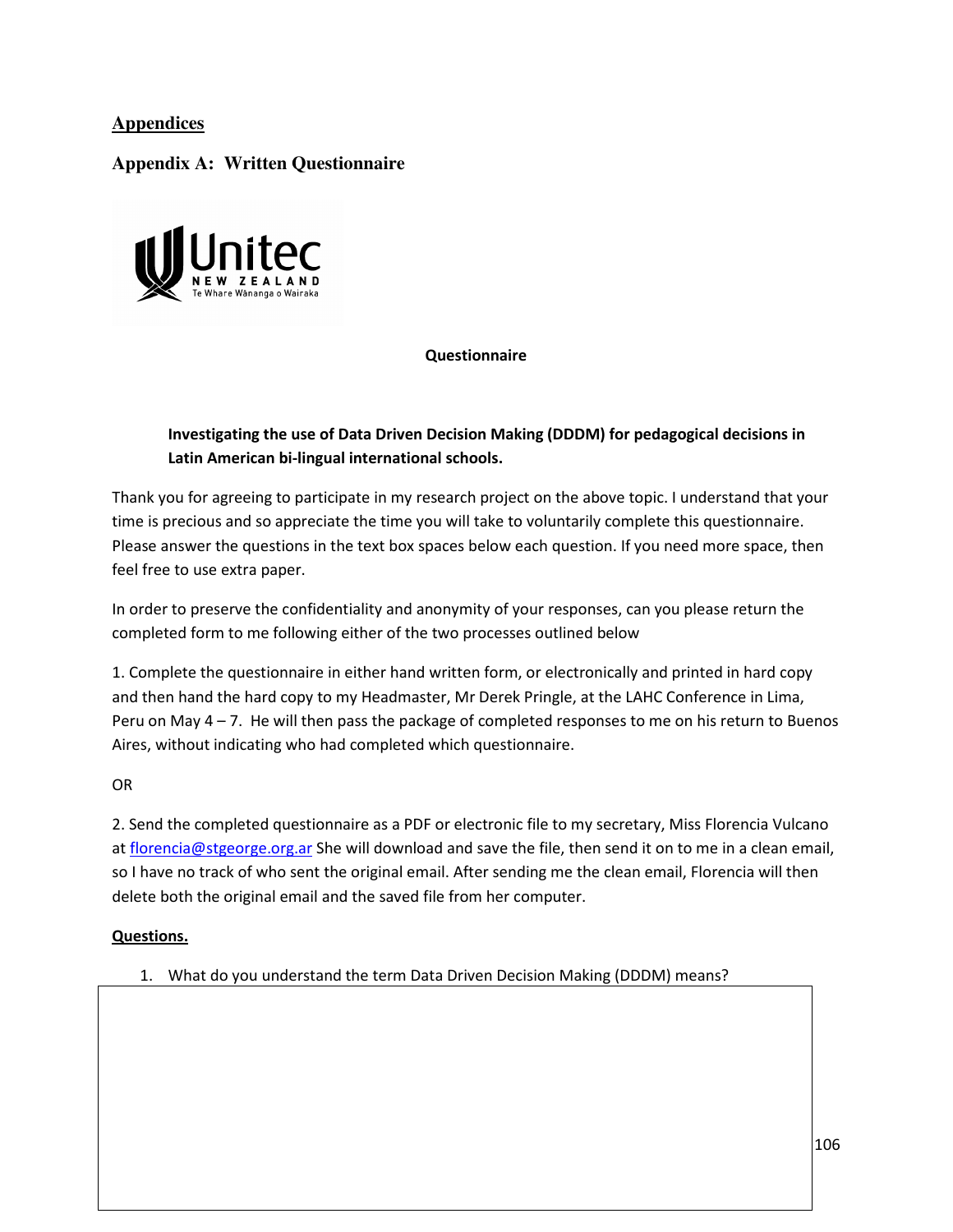2. What types of data relating to students are generated in your school?

3. How is this data used to make pedagogical decisions? Pedagogical decisions are those which relate to the educational processes of students ie setting of classes, choosing of subjects, planning of courses and lessons

4. What collaborative steps or methods are taken in your school to make pedagogical decisions? Please give examples of how these work.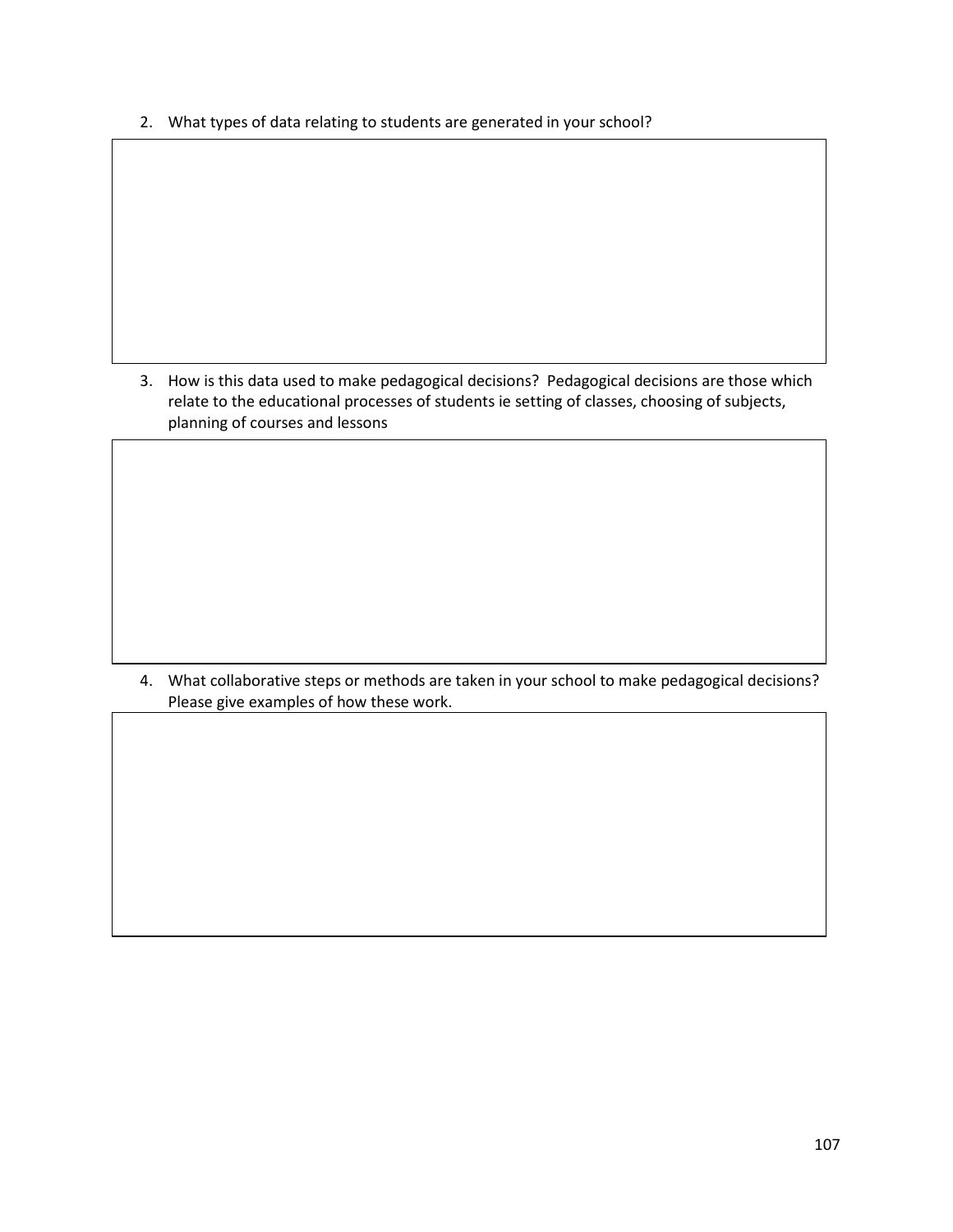5. How much is data used to direct and predict the student's future? Please explain your answer.

6. Are there any other potential opportunities for data that has been generated relating to students, that you would like to see being used in your school?

7. Please give examples of how staff can record and / or access data that both they and other staff generate on their students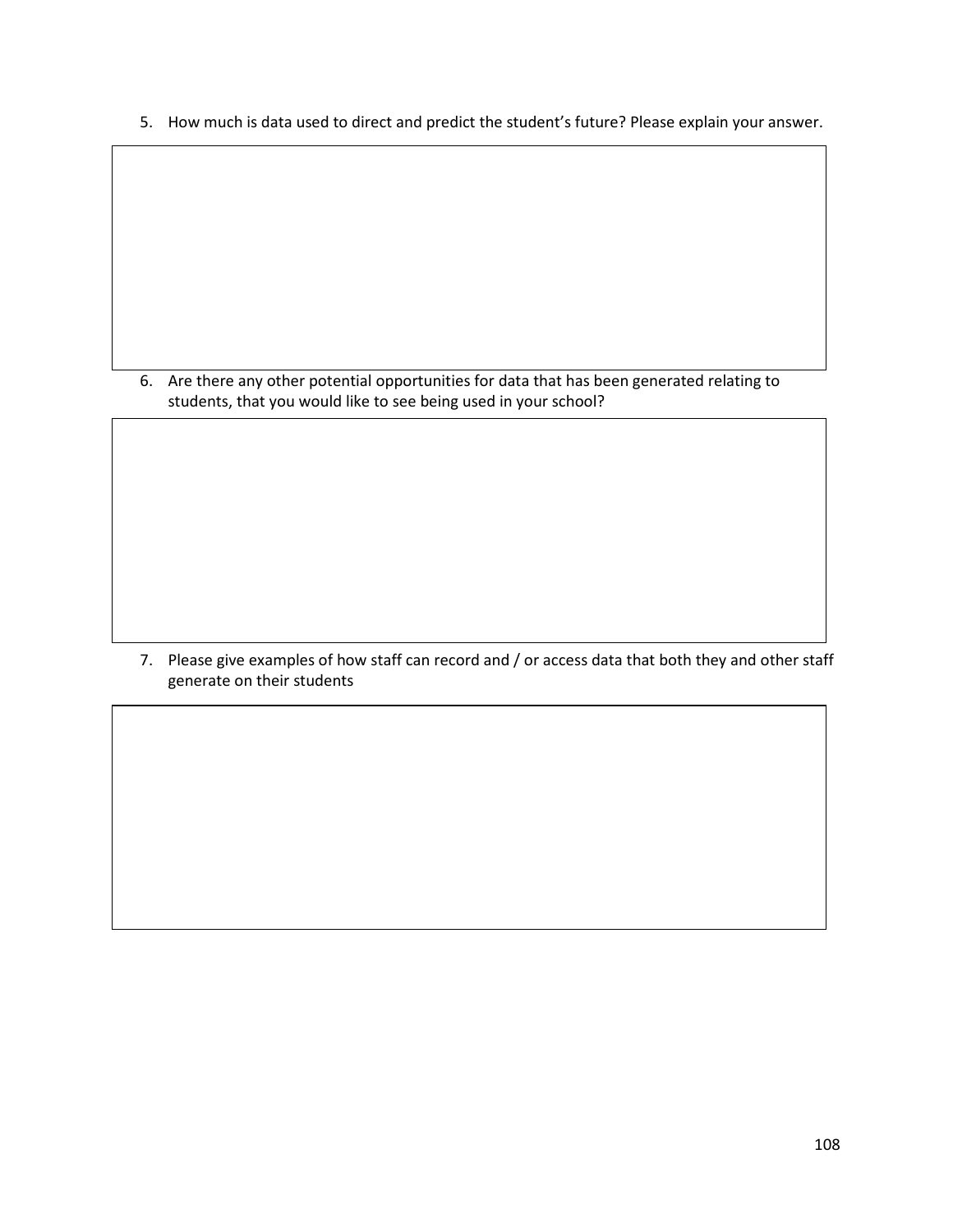8. How organized and accessible is this assessment data to all staff members who need to use this data to make decisions on student's progress?

9. Does your school have an IT based student data base system in operation? What are its strengths and does it have any weaknesses?

10. How much use is made of IT resources by teachers in the decision making processes? Could more use be made of IT resources in this process? If yes, please explain what you would like to see being done by staff; if not, what strengths do your staff display?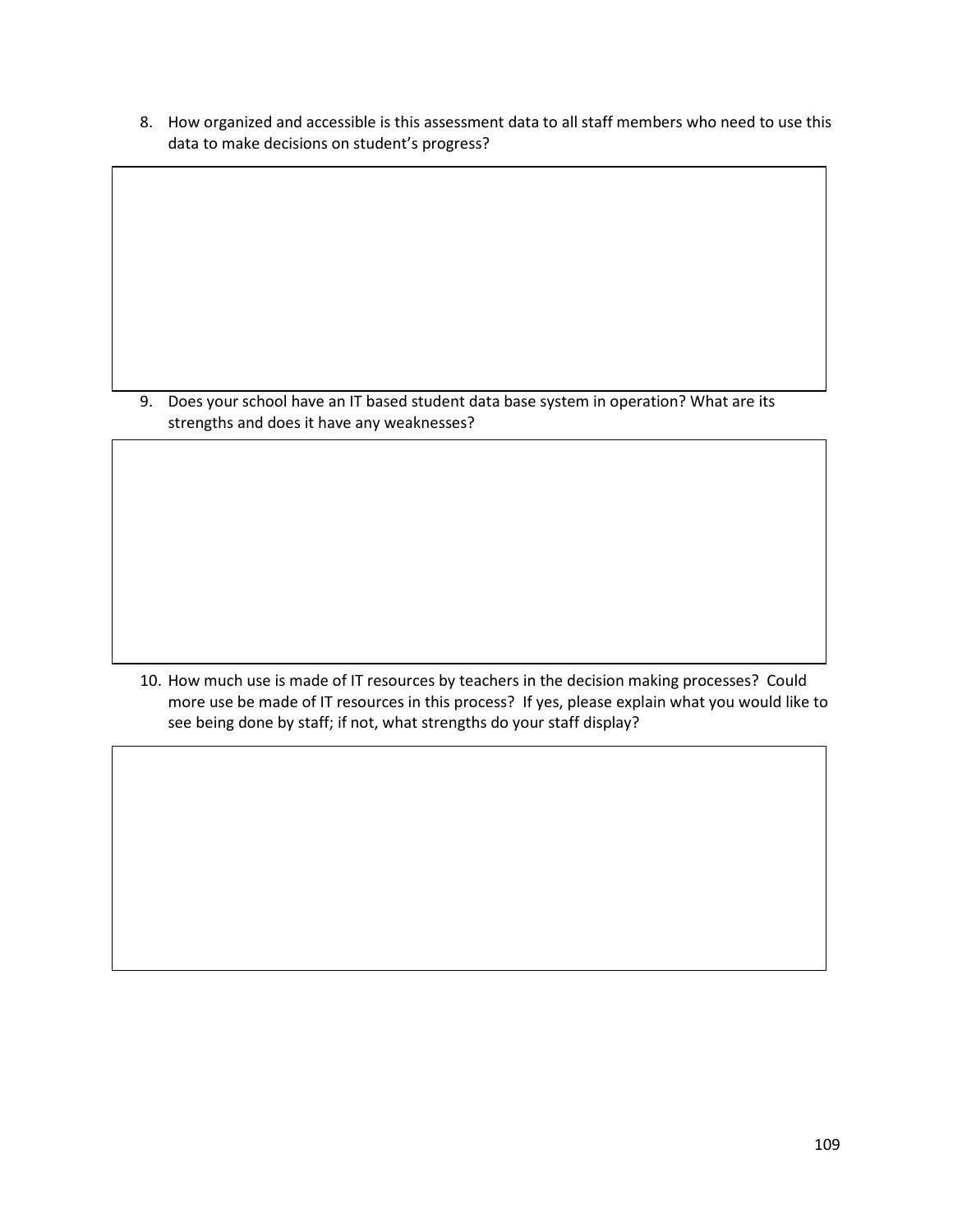11. Please describe any professional development programs you have undertaken to improve your staff's IT skills and understanding.

12. What are some of the barriers you have experienced in developing IT resources and professional development programmes in using these resources?

13. Why do you consider it important to have a high level of knowledge in using generated and / or assessment data to make pedagogical decisions within the staff body?

Once again, thank you for your time and expertise in assisting me with this research project.

Regards

Chris Gregory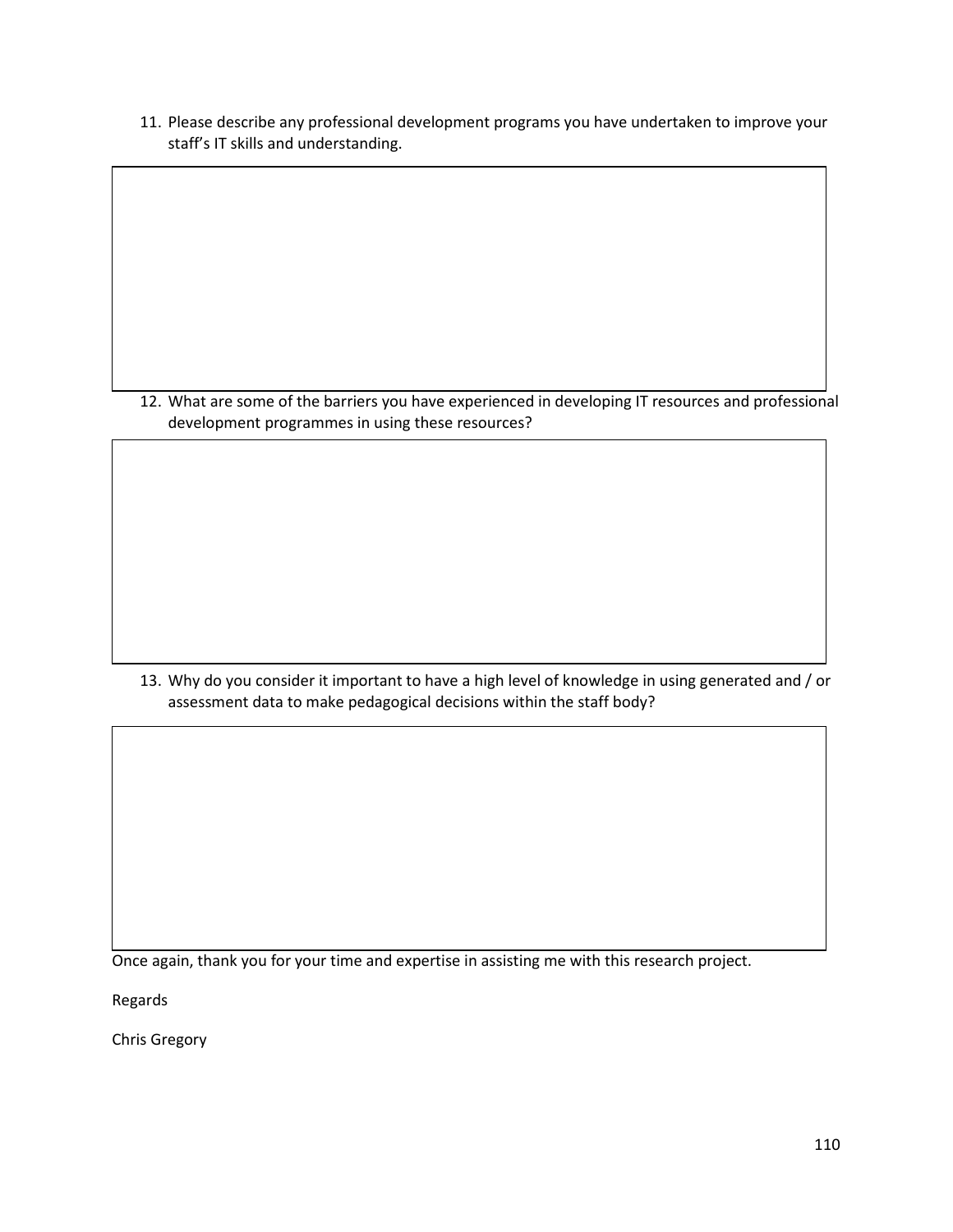# **Appendix B The Interview Schedule**



Interview Schedule

| Name of Interviewee |  |
|---------------------|--|
| Date of Interview   |  |

Title of Project:

Investigating the use of Data Driven Decision Making (DDDM) for pedagogical decisions in Latin American bi-lingual international schools.

Introduction Blurb.

Thank you for voluntarily giving up your time to assist me in my research project.

Please complete this consent form now for me. (present consent form)

| Questions                                                                                                                                                                                                                                                                                                                     | Interviewer Prompts |
|-------------------------------------------------------------------------------------------------------------------------------------------------------------------------------------------------------------------------------------------------------------------------------------------------------------------------------|---------------------|
| Wyman (2005, p. 296) suggests that "Schools<br>are data rich  but information poor". Does<br>this statement model your school? Please<br>explain your answer                                                                                                                                                                  |                     |
| How do you make decisions about the best<br>possible educational journey for each student<br>against a back drop of potentially conflicting<br>requirements placed on schools by parental<br>expectations, staff experiences and skills,<br>government initiatives and other externally<br>mandated reforms and requirements? |                     |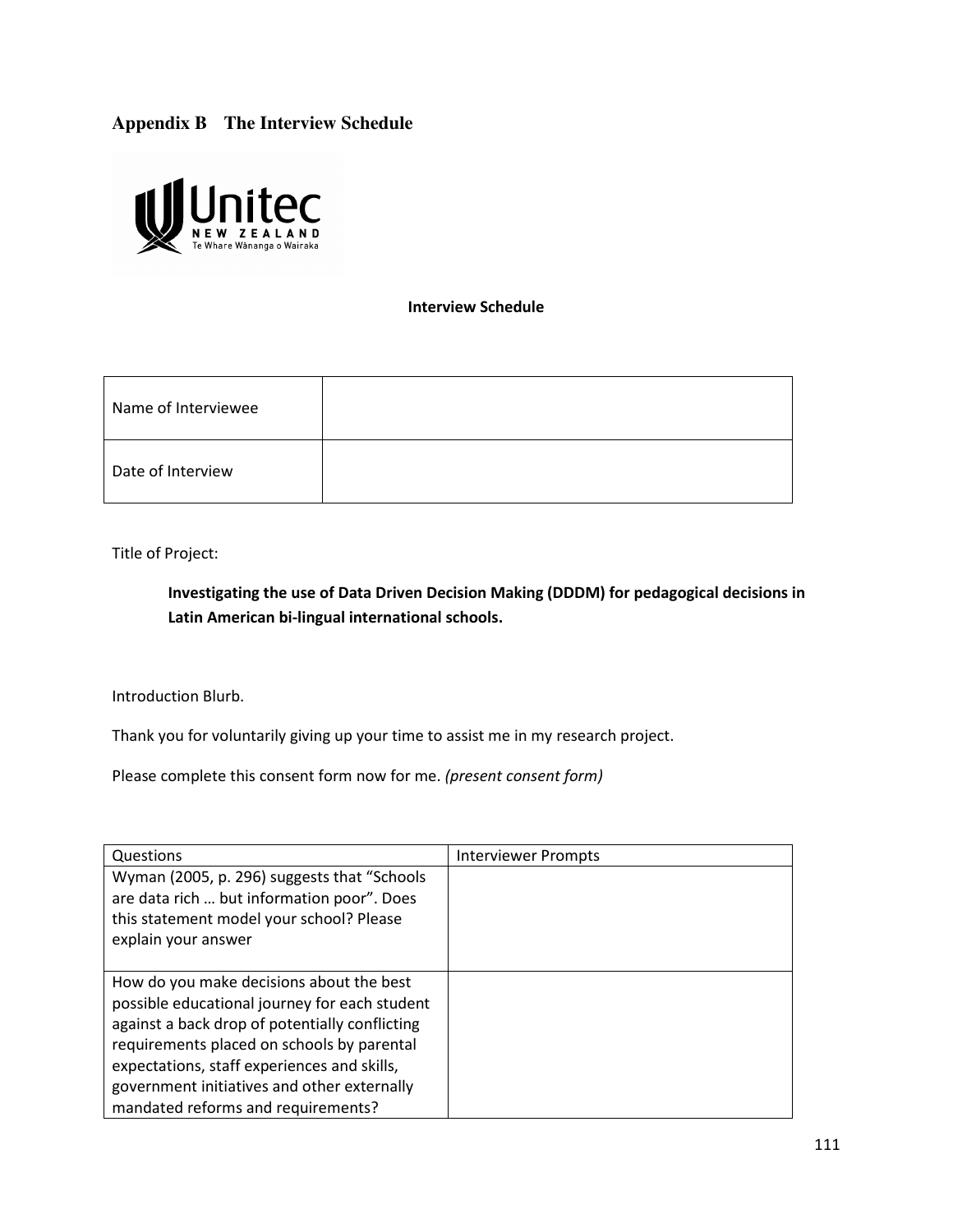| How much do you, as a leader and decision      |  |
|------------------------------------------------|--|
| maker, allow others to assist you in making    |  |
| decisions that aim to help the students to     |  |
| meet their goals -please give some examples    |  |
| of these decision making processes ie what     |  |
| parties are involved, how much say do they     |  |
| have and much democracy is involved            |  |
| How do you use data to make an optimum         |  |
| decision rather than one which is simply       |  |
| "satisficing – that is, finding a satisfactory |  |
| solution rather than the best one"             |  |
| Do all your teachers have classroom access to  |  |
| a computer? How much use is made of            |  |
| assessment data by your teachers to improve    |  |
| classroom practice?                            |  |
| Please take the time to elaborate on your      |  |
| answer to the previous question discussing     |  |
| strengths, weaknesses, barriers to             |  |
| implementation and any other factors you feel  |  |
| may be relevant.                               |  |
|                                                |  |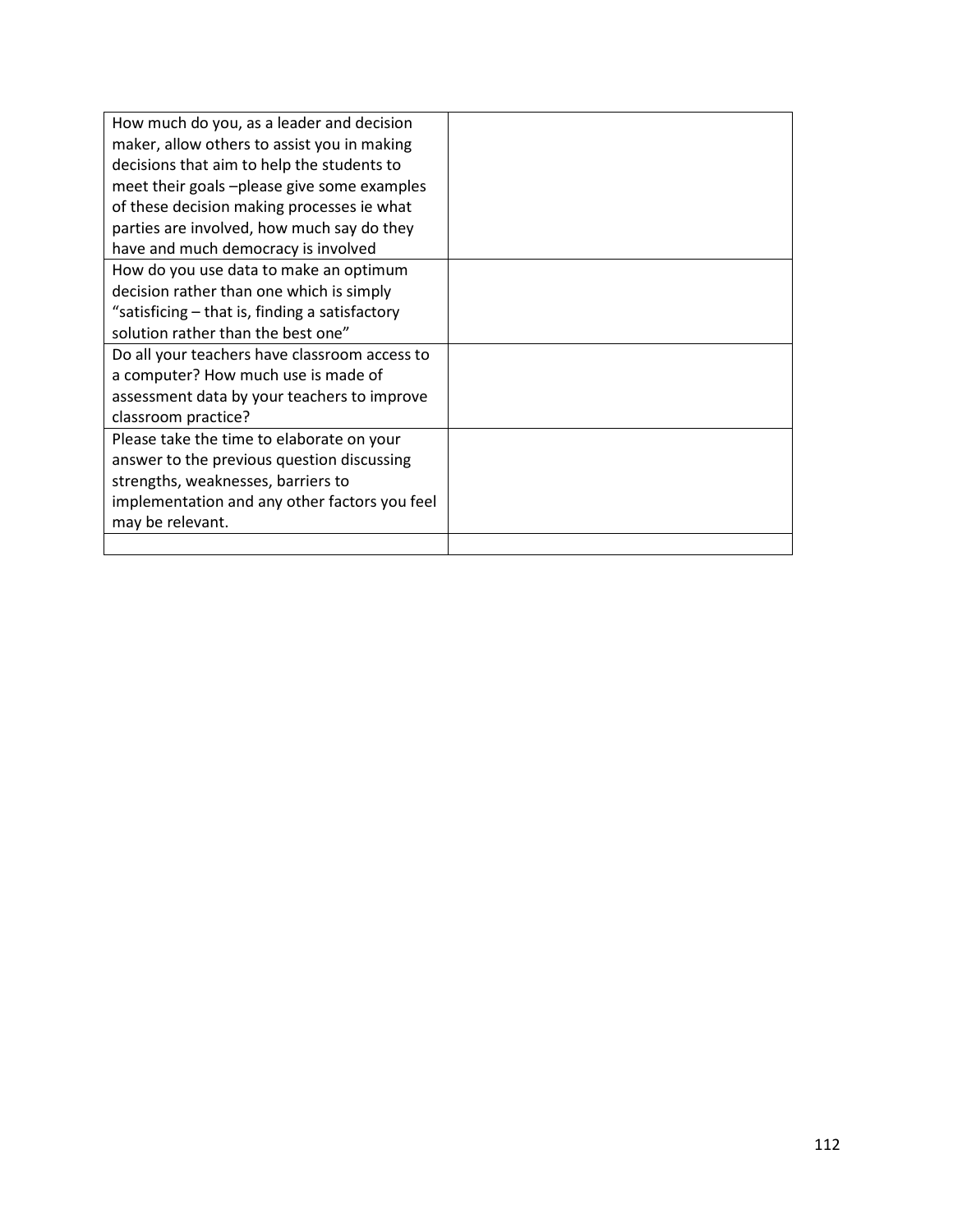# **Appendix C Information Sheet for Participants**



St George's College

Guido 800, B1878IIP

Quilmes, Buenos Aires

Argentina

25 March, 2011

#### Information for Participants

Title of Project:

# Investigating the use of Data Driven Decision Making (DDDM) for pedagogical decisions in Latin American bi-lingual international schools.

My name is Chris Gregory and I am the Deputy Headmaster – Academic at St Georges College, Quilmes, Buenos Aires, Argentina. I am a New Zealander who is also currently enrolled extramurally in the Master of Educational Leadership and Management degree programme at Unitec Institute of Technology in Auckland, New Zealand. The final, and most substantial, portion of my degree programme involves writing a thesis on a subject of my choice. The topic that I have chosen involves a research project for which I have gained Unitec Research Ethics Committee approval and the approval of your Headmaster to approach you to assist me in my research.

What I am doing.

The aim of this research project is to find out about the use of data within the pedagogical decision making processes in schools. By taking part in this research, you will be helping me gain an understanding of what structured decision making processes are employed, how much use is made of the data available in schools and what are the barriers to more use being made of data to guide the decision making processes in your school and in the broader context of Latin American bi-lingual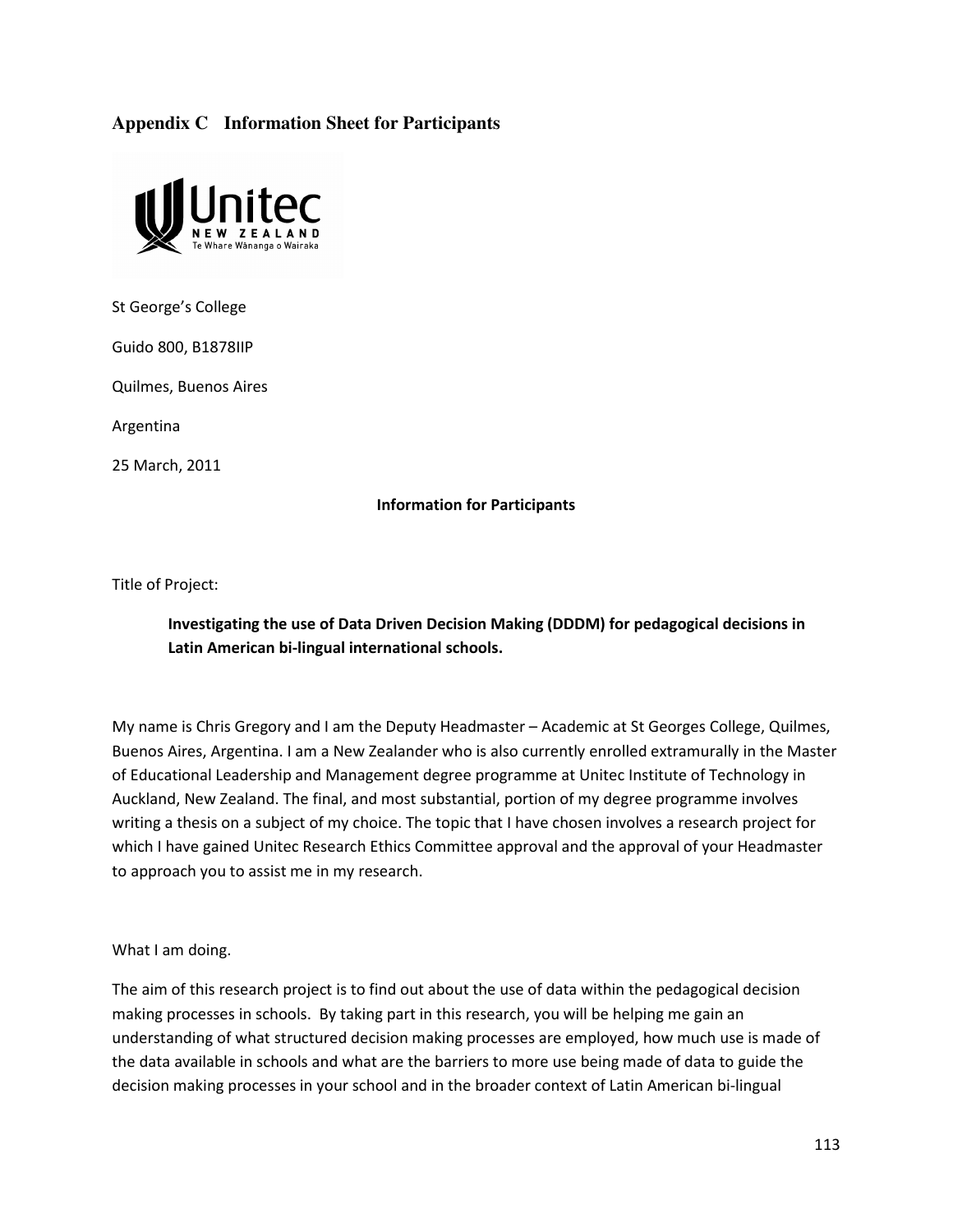international schools. I am more than happy to share my findings with you and will potentially present them at conferences and workshops after I have had my thesis approved.

### What it will mean for you

I request your participation by completing a questionnaire that should take around 30 – 45 minutes. If it is suitable and realistically possible, I may then follow up your questionnaire responses with a recorded interview of around 30 minutes where I will ask you to expand on some of your answers and responses. The interview will be transcribed (typing the conversation out) later and a copy will be sent to you for checking. You are free to ask me not to use any of the information you have given. Note that both the questionnaire and interview will be conducted in the language with which you are most comfortable and feel you can best express yourself in.

### Confidentiality

Please note that all ethical principles will be observed during my research and were outlined in depth as part of the ethics approval application. These principles are as follows

- informed and voluntary consent
- respect of rights and confidentiality and preservation of anonymity
- minimisation of harm to all participants
- cultural and social sensitivity
- limitation of deception
- respect of intellectual and cultural property ownership
- avoidance of conflict of interest
- research design adequacy

I am more than willing to specifically outline how these principles will be observed should you desire. However, I can reassure you that all responses will be treated in the strictest confidence and any identities and names of schools and participants will be removed during the analysis and reporting of my research findings.

I hope that you will agree to take part and that you will find your involvement interesting and valuable. If you have any concerns about the research, you may contact my principal supervisor at Unitec New Zealand, who is Carol Cardno, ph (++ 64 - 9) 815 4311 or email ccardno@unitec.ac.nz

Yours sincerely

Christopher Gregory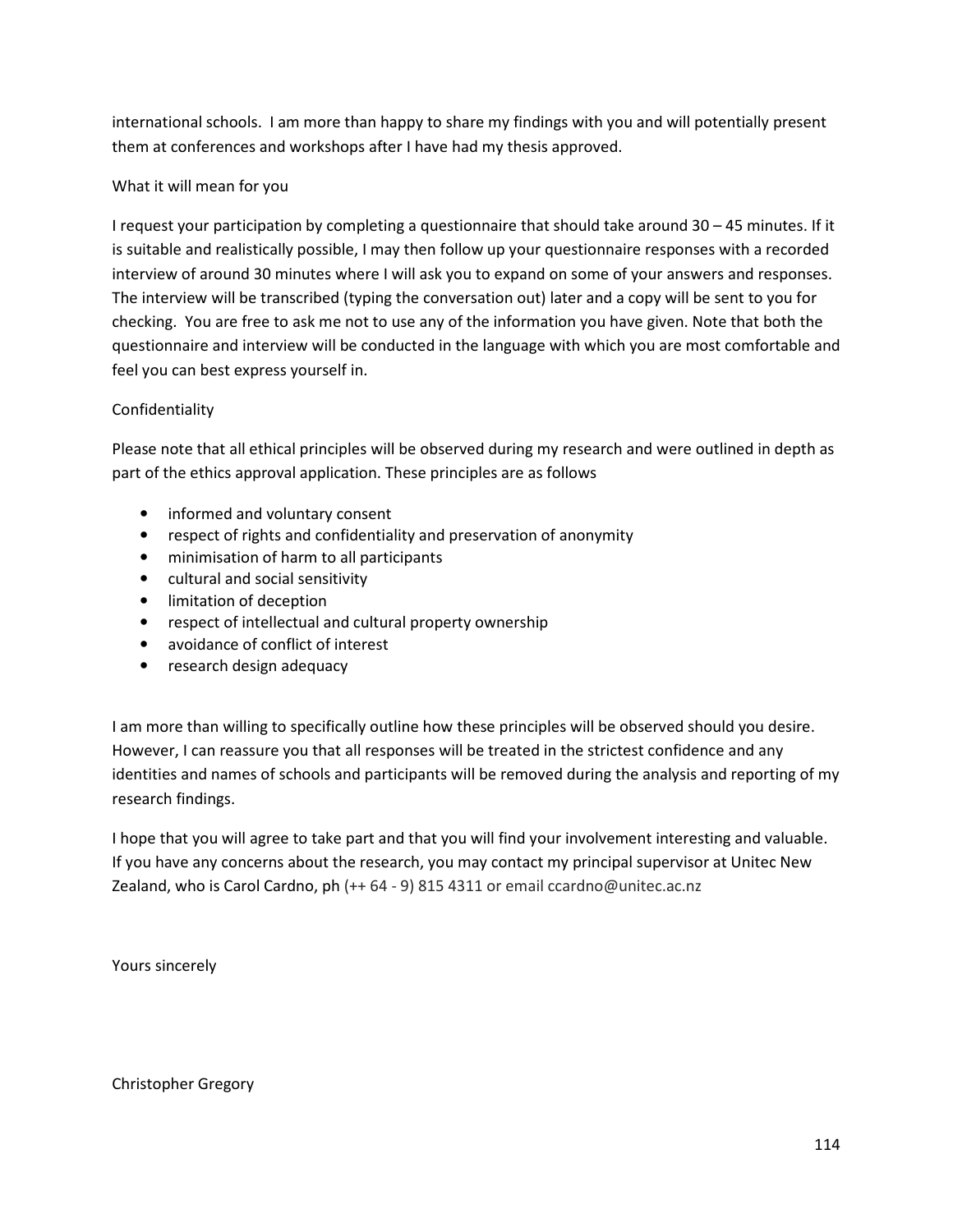Deputy Headmaster – Academic

St Georges College,

Quilmes,

Buenos Aires,

Argentina

UREC Registration Number # 2011 – 1169

This study has been approved by the UNITEC Research Ethics Committee from 27 April 2011 until 26 April, 2012. If you have any complaints or reservations about the ethical conduct of this research, you may contact the Committee through the UREC Secretary (ph ++ 64-9-815 4321 ext 6162) Any issues you raise will be treated in confidence and investigated fully, and you will be informed of the outcome.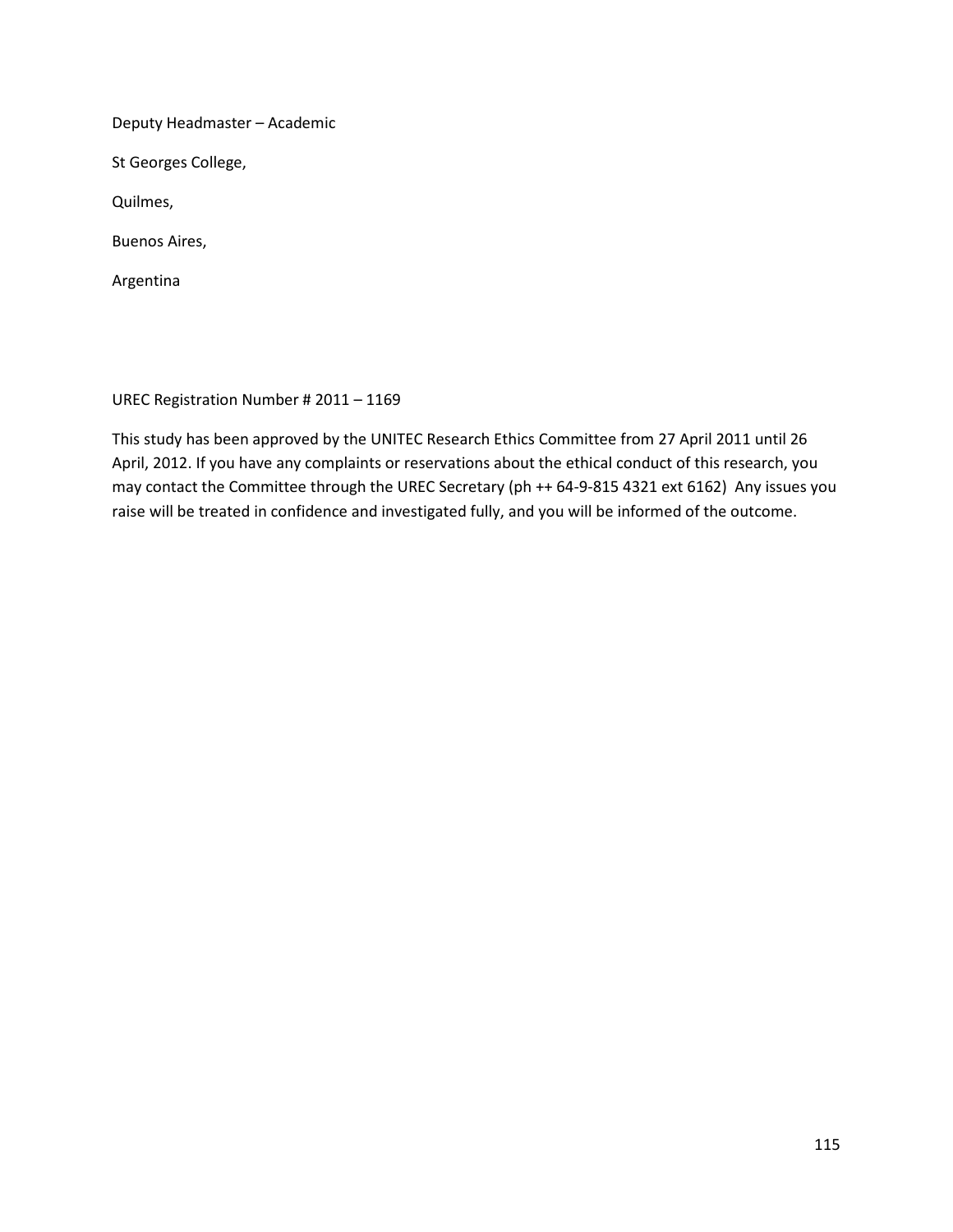# **Appendix D Informed Consent Form for Interview Participants**



#### Interview Participants Informed Consent Form

Name of participant:

Date:

Research Project: Investigating the use of Data Driven Decision Making (DDDM) for pedagogical decisions in Latin American bi-lingual international schools.

I have been given and have understood an explanation of this research project for the Masters in Educational Leadership and Management Programme.

I have had an opportunity to ask questions about the research project and have had them answered. I understand that I don't have to be a part of this research project if I don't want to be and I may withdraw at any time prior to the completion of it.

I understand that the interview will be taped, transcribed and translated if necessary into English for purposes of analysis. I also understand that all information that I give will be stored securely on a computer at Unitec for a period of 5 years.

I understand that everything I say is confidential and none of the information I give will identify me or my organization and further, that neither my name nor the name of my organization will be used in any public reports. I am aware that I may withdraw myself or any information I have provided for this project without penalty of any sort.

I understand that I can see the finished research document, namely the thesis submitted by the researcher.